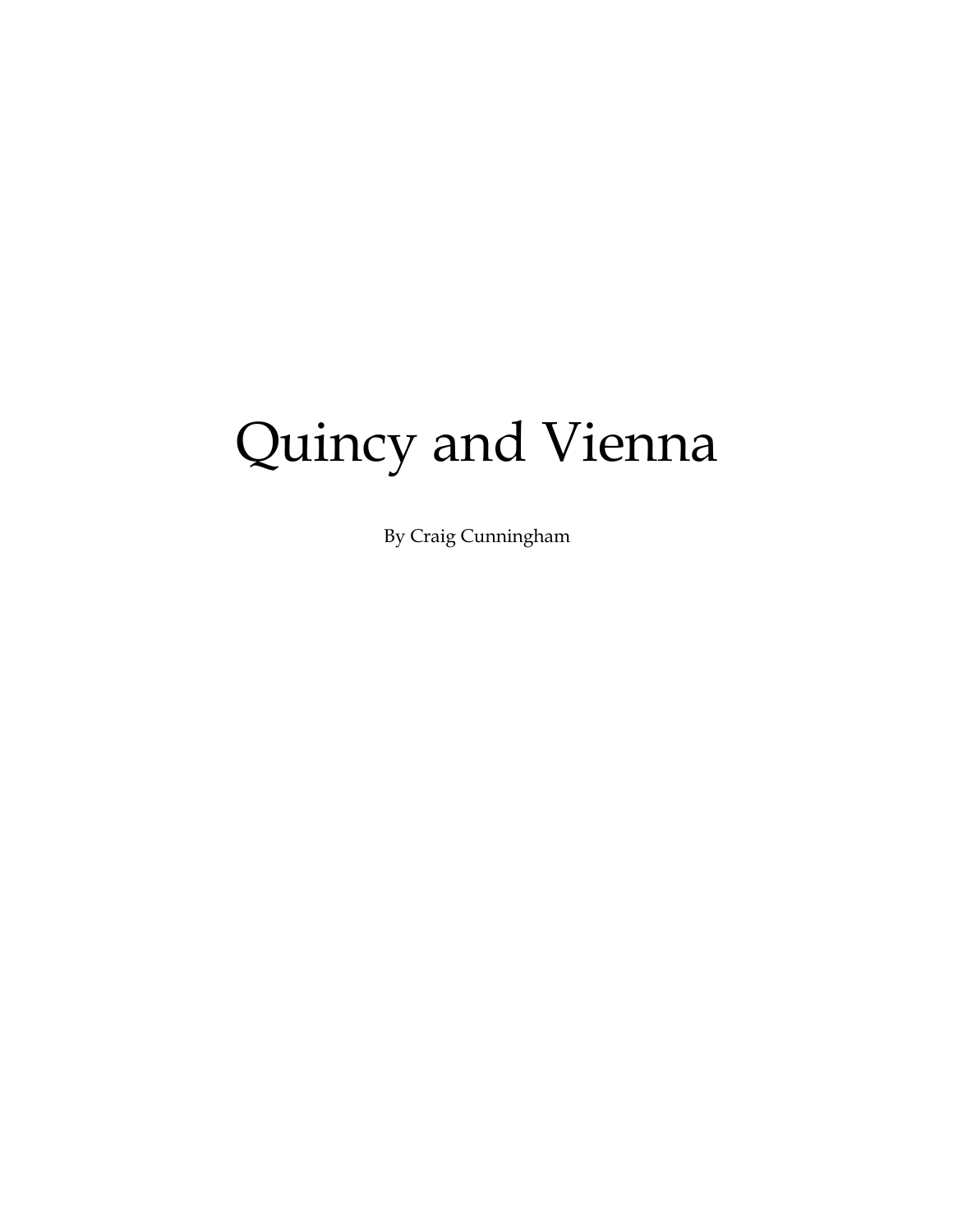*Quincy and Vienna*

Copyright © 2021 by Craig Cunningham

All rights reserved

For information about permissions, other works, and the author, visit craigscunningham.com.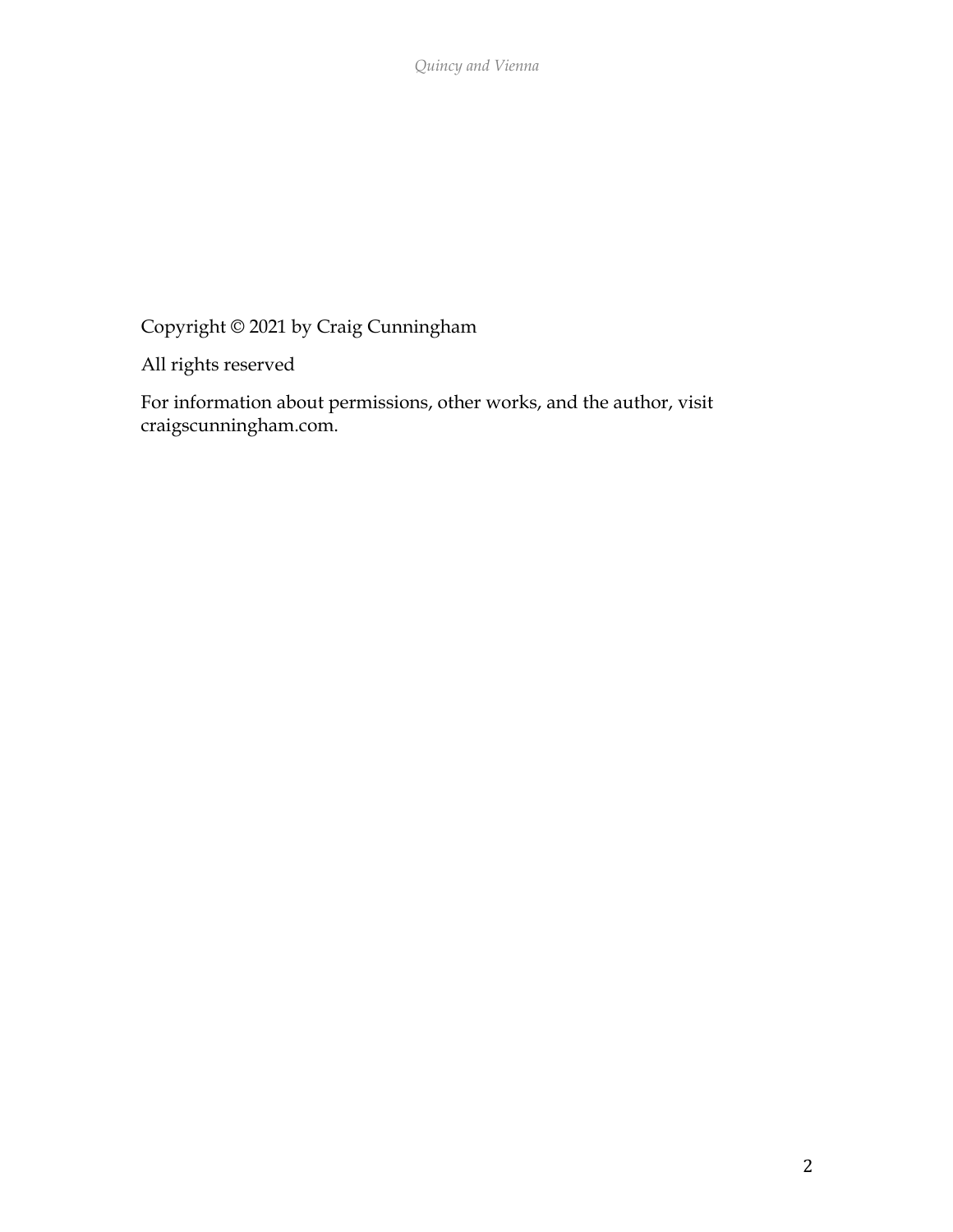*"If I flip this coin one hundred times, how many times would you guess it to land on tails?"*

*Jack picked up the coin and made sure it was not a magician's prop, as Quincy was known to carry in those days.*

*"I'd be a fool to guess anything other than fifty."*

*"And how many times for heads?"*

*"Fifty."*

*"Good. Now we have something to build off of. But let's say that we own the coin, and everyone else pays us to flip it." He flipped the coin and let it fall directly on the table, where it wobbled to a stop. "Does it matter how it lands?"*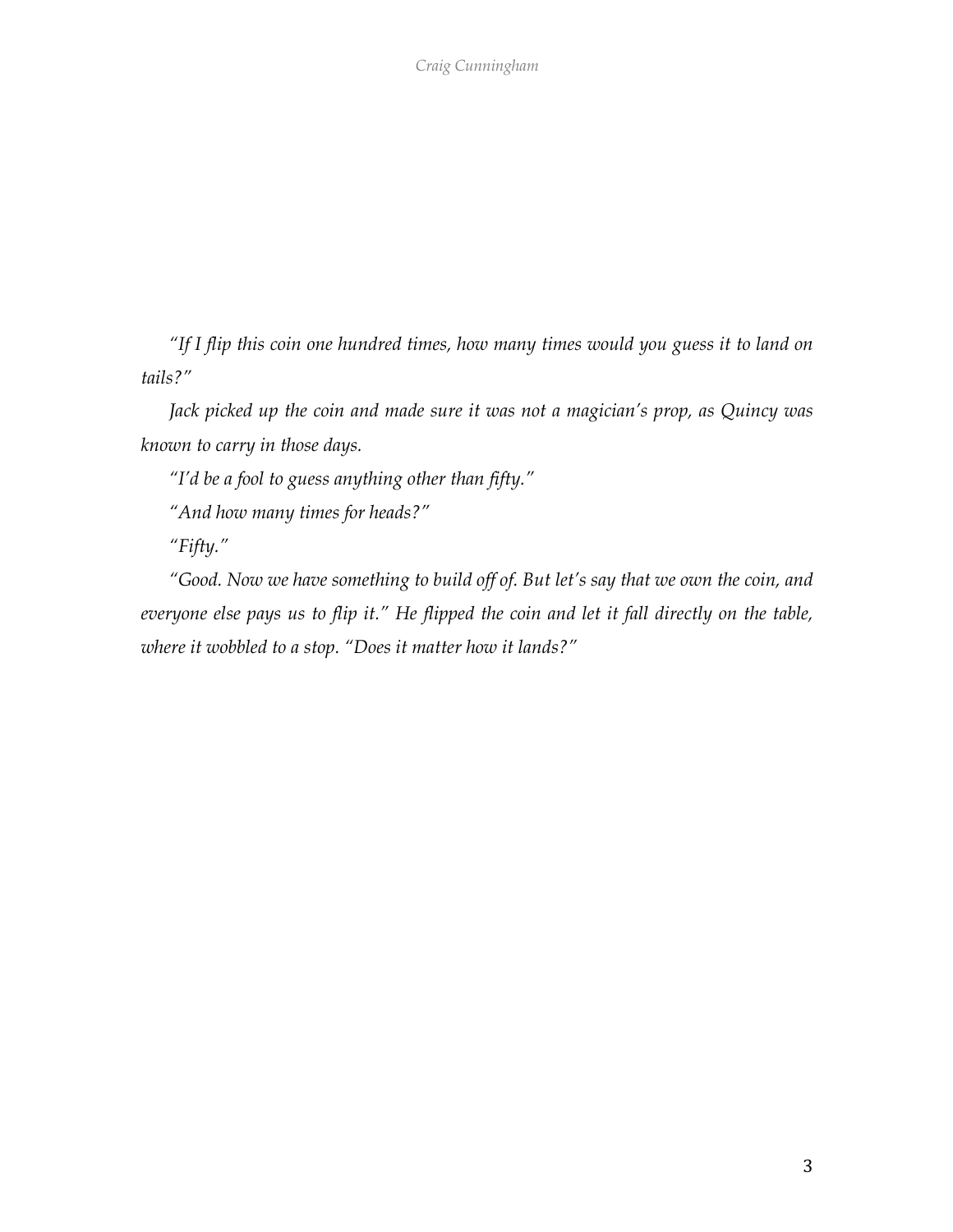1

Sara Guerrero lay in an abandoned alley with her legs spread and her eyes wide.

They had predicted rain, but the clouds now broke apart and a dirty moon spread its patchwork glow on the world. She had never paid much attention to the moon. Now it was the sole witness to the greatest achievement of her life: giving birth to a son. A flowered dress was balled on the muddy ground before her to cushion the baby's arrival. Sara groaned as a dying coyote. She had never experienced any comparable pain in sixteen long years of life. She reached down and pulled the baby out by its ears, seeing it was a boy and confirming the prophetic dream she had two nights prior.

Exasperated, she looked down at the boy and whispered, "Make me proud."

He was born in the back corner of the alley behind Big Jane's Funhouse, amidst the brothel cries of licentious men and on top of his mother's threadbare dress. After severing the umbilical cord with a pocketknife, Sara inspected her child through the smoke of her final cigarette. There she recognized the brush-thick hair of her grandfather, the stonehearted bastard who was murdered but had great aspirations for his bloodline. And in the child's eyes she uncovered the mystery of his patronage, seeing the crystal blue eyes resembling the one-armed card player named Quincy Ray who stole her money as she slept.

Sara took a tube of lipstick and wrote the man's name across the child's stomach. She hoped some generous soul may deliver the boy to his rightful place in the world.

"Forgive me, child," she said. "But the only place for you to go is up."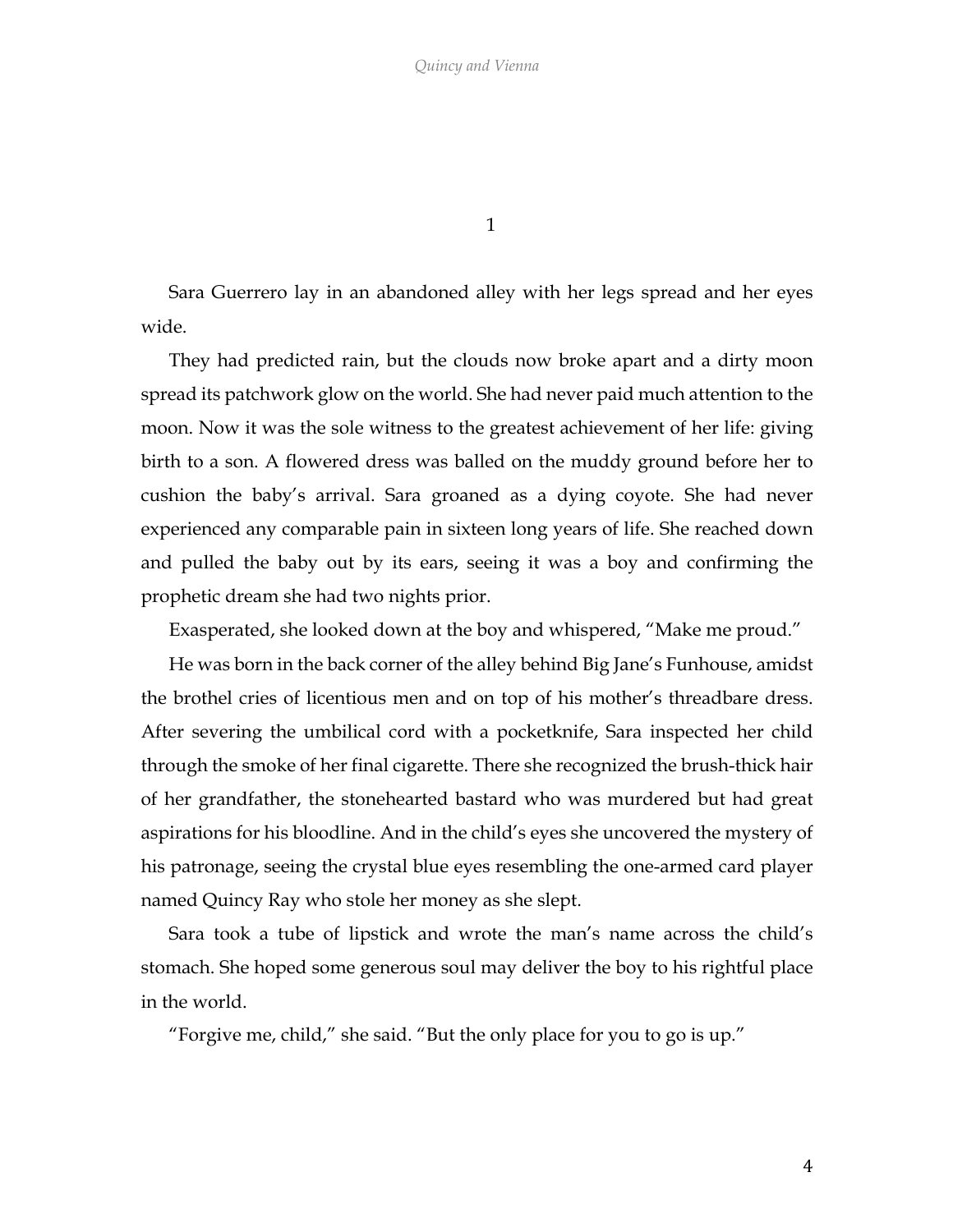#### *Craig Cunningham*

One hour later, Captain Demetrius Joyce walked onto the bloody scene during his nightly patrol through the brothel district. The stout young fellow removed his cap in honor of the dead whore. He bent down and wrapped the baby in the dress.

"Don't worry, Quincy Ray. Now, you're in my hands."

\*

By six o'clock in the evening, the train station was crowded with the usual array of characters Demetrius had come to expect. Regis Burnside the ticket taker with the arthritic hands shouted out arrivals and departures with genuine fury. He took upon himself the responsibility of making sure the station worked like an oiled machine, just as he had been doing since the Civil War thirty-five years prior. A steamy whistle echoed through the station as a locomotive slowed to a stop at the platform.

As always, Demetrius wore a uniform without defect. He took great pains to prepare his clothing each morning so that his subordinates might learn from his example. He shined his shoes and polished his badge with specialty oils. He scanned the station for the Victus Clan who had become experts at picking the pockets of unsuspecting travelers, and who were marked by the red sash they wore on their belts. They traveled up and down the railways, exiting the trains for long enough to snatch a watch or pocketbook before they jumped back on the line, never to be captured. In one hand he held a black club, and in the other he rocked a stroller back and forth to pacify the child within.

Demetrius bent over the iron stroller. He stuck out his tongue, causing Quincy to giggle.

"Got to watch the thieves, hadn't we, Quincy boy?" he said, glancing up. "Yes, we had better."

The captain poked Quincy's soft belly. The stroller limited his abilities to inspect the station. Usually, he depended on the generous women of his church to look after the boy. The ladies of the First Baptist Church of God's Eternal Reign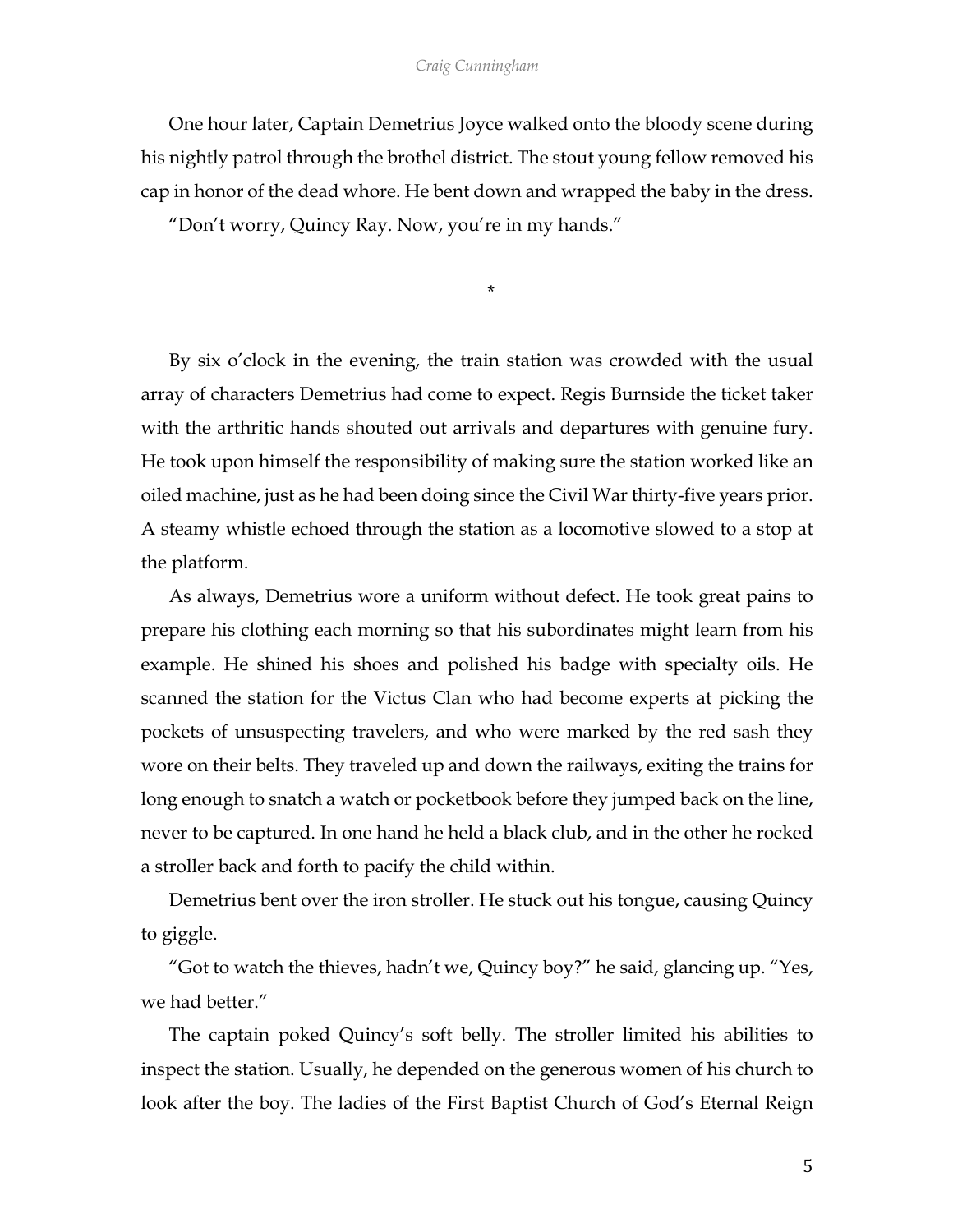took the weekend to vacation to a country estate for their annual women's retreat to discuss the tribulations of marriage. Rather than leaving Quincy with his maniacal sister Harriet, the captain determined to look after Quincy himself.

"Move along, folks. Don't linger. Leave nothing unattended."

Demetrius slapped his club against a pole.

Everyone familiar with the station knew the secret Demetrius tried desperately to keep: he was a passive man unfit for the rigors of police duty. More than once he been seen bringing a pocket full of dried apricots to the herds of wild felines that lived between the walls of the station. The cats loved him dearly, although they hissed at all others who drew near their hideaway. Demetrius arrived half an hour early each day to make sure the cats received proper nutrition and had access to fresh water.

"Quincy, Quincy. I saved you from a life of hardship, but you saved me from a life of loneliness. There is nothing in the world so hard on a man as being alone."

He kissed his finger and touched Quincy's forehead.

Just then, the doors of the train swung open. The first passenger to depart peeled back his jacket to expose a red sash. Demetrius motioned to an officer at the other end of the station as the Victus Clansman wove in and out of the crowd. Demetrius pushed the stroller into a corner and tailed the thief across the street.

When he came back, Quincy was gone.

\*

The child Quincy disappeared from that devastated community as a whisper in the wind. No one had any clues as to his whereabouts. Harriet Joyce suggested the boy had jumped out of his stroller and boarded a train headed for outer space. Demetrius had not the strength to correct her misgivings. With a shattered soul, he sought the comforts of Reverend Walter Jeremiah, who told him that the boy was in God's hands, and it would be wise to move on with his life.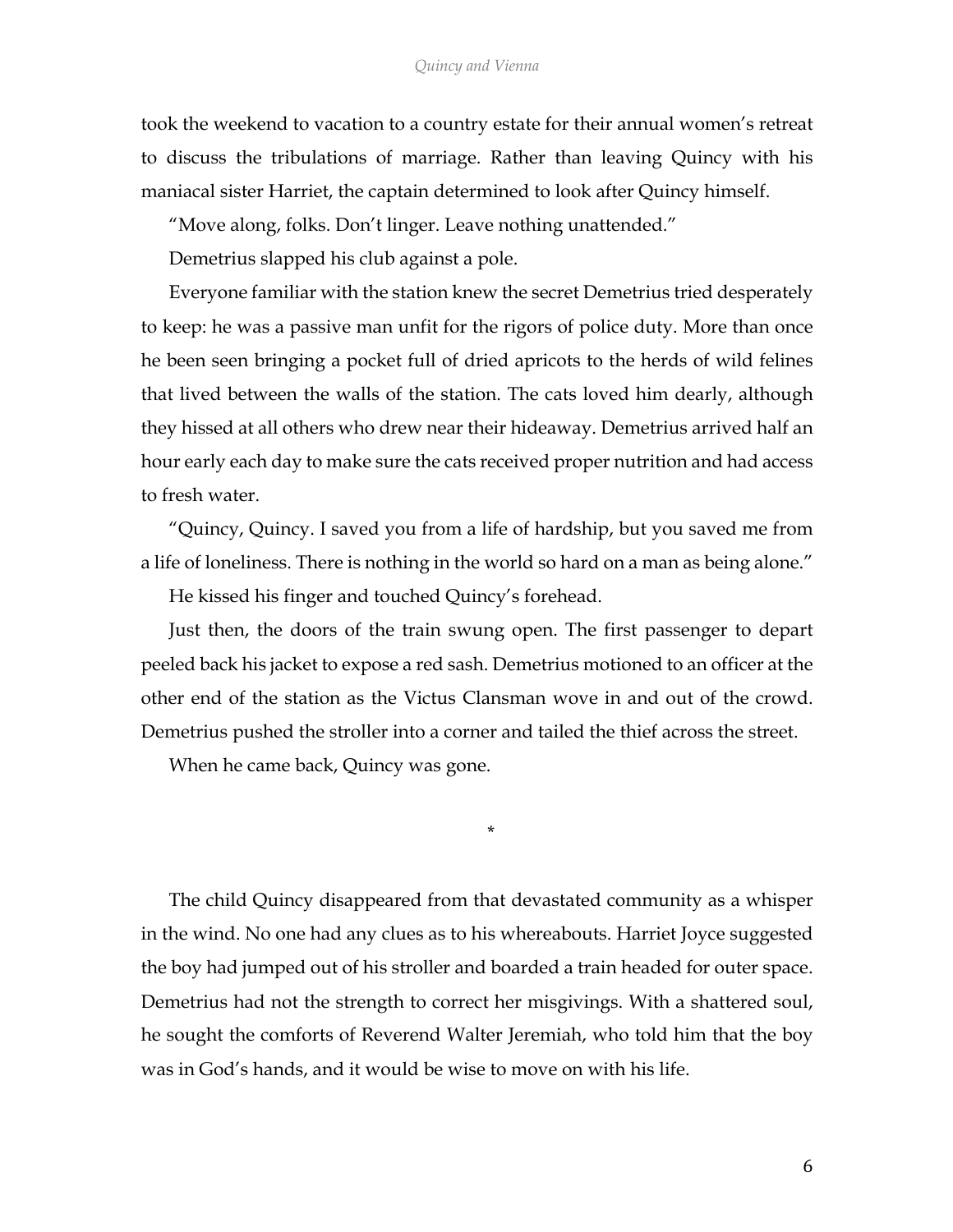## *Craig Cunningham*

In truth, Quincy wound up in the care of one Wilbur Welch, a circus worker whose wife named Darlena had become so desperate for a child that she visited a bridge each night after Wilbur went to sleep and threatened to cast herself onto the stones below. He knew his marriage would dissolve unless he provided a child. Wilbur scooped Quincy out of the stroller in a spontaneous kidnapping. He returned to the house with Quincy in his arms and found a note that Darlena had indeed decided to make the jump. She crashed through the top deck of a steamboat and landed in the coal room. Rather than returning the baby to the captain, Wilbur fled town on a horse-drawn wagon and wound up working for Chief Tonkawa's Traveling Indian Show and Circus.

Time would reveal that Chief Tonkawa was not a chief at all, but a longhaired Mexican named Julio who had been confused for an Indian so many times that he decided it might be profitable to play along. He started a circus around the lie and made a fortune. At noon each Saturday, he rode his horse named Dinky through the crowd of onlookers and cast a series of spears into hay-stuffed cowboys. The show's pamphlets claimed thirteen of Tonkawa's family members had been massacred by gringos in the winter of '84. His desire for vengeance still burned. The newspaper columnists labeled him as the most believable Indian in show business.

After dazzling the crowds with his miraculous accuracy, Chief Tonkawa retreated to the ringmaster's tent and guzzled nearly half a gallon of sour mash whiskey, his headdress and deerskin pants draped over a clothesline, and his naked body submersed in lukewarm tonic water. It was during these vulnerable moments when he ranted to Quincy that he suspected the world was coming to an end.

"Everyone ought to pack up their suitcases for the long journey to heaven. Just wait, Quincy," he slurred. "I know I've said it before, but today is the day the world comes crumbling down. Cleanse your soul. Jesus and his apostles are on the way. Riding mules if you can believe it. *Mules*!"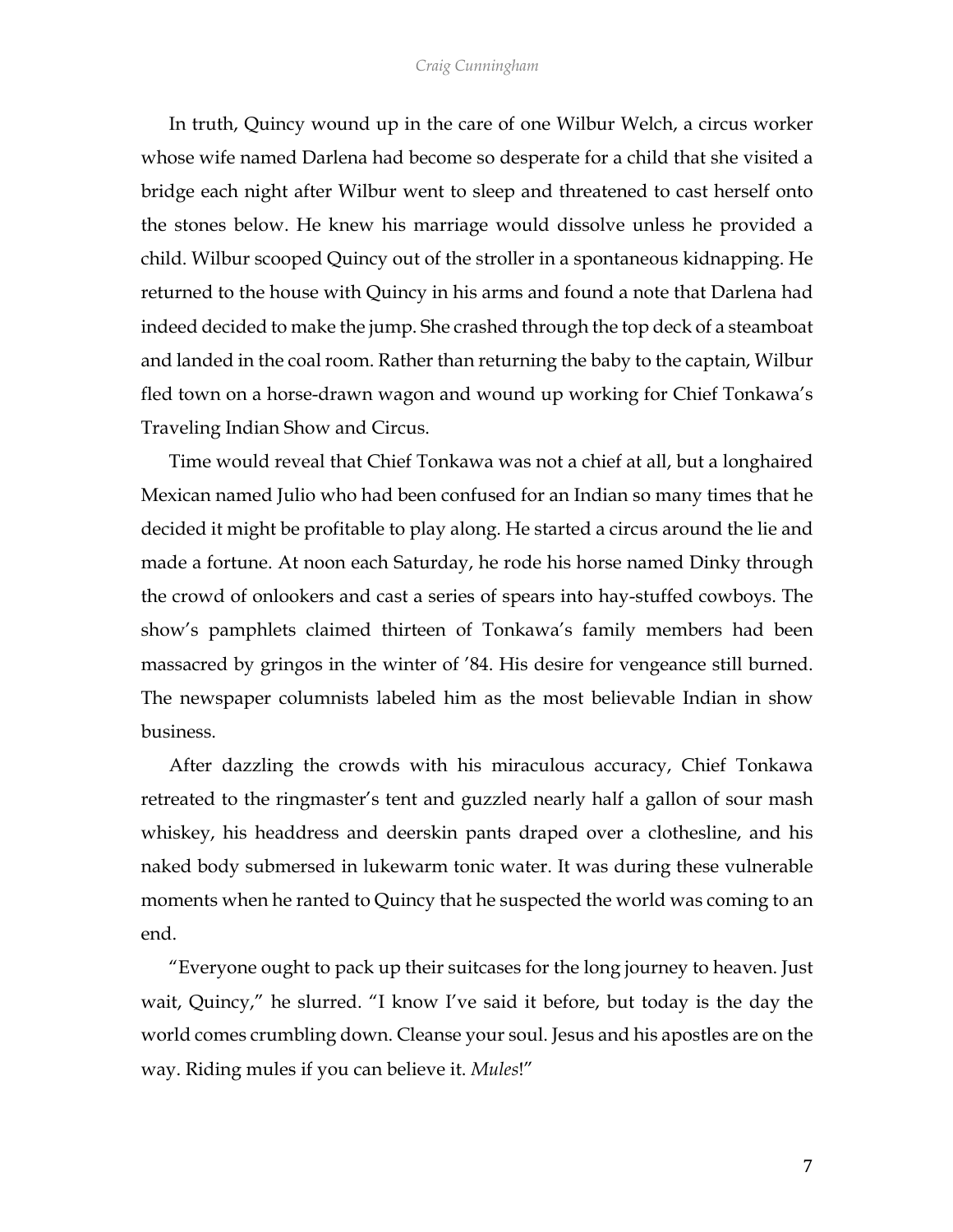Quincy sat on the floor watching the ragged Mexican scrub his feet with a toothbrush. The porcelain tub sat in the middle of the tent, on the dirt floor. Tonkawa loved the tub dearly, and had tried and failed to inscribe his name on the side with calligraphic handwriting. He realized the name was unreadable, and painted a large, black 'T' instead. Sudsy water spilled over the side of the tub as Tonkawa slid under the surface and rose again, pinching his nose.

"I can read your stars, Quincy, as clear as day. My great granddaddy Ausberto taught me how to see the future."

Chief Tonkawa stared at Quincy for a long while. He pointed straight up in the air.

"You're going to be a rich man one day. But it's not gonna matter because you'll die all alone. You're the last flower of Spring."

At this, Wilbur stumbled into the tent, sunburned and irate after six straight hours of sitting on the stool by the Ferris wheel. He finally abandoned his post when a young girl popped all ten of the balloons he spent the morning inflating.

"You look like you've seen the Devil," Tonkawa said.

Wilbur ignored him in search of whiskey. Tonkawa held up the bottle.

"I was just telling Quincy here that Jesus and his friends are on the way."

"Don't dirty his brain with your lies," Wilbur said. He ripped the bottle out of Tonkawa's hand and drank it empty, belching on its completion and rubbing his nose at the sting. "I'm tired of this damned life. Every town in this godforsaken country is the same. Little kids screaming like demons and raising hell, popping my balloons every chance they get."

Tonkawa reached for the moneybox on the table next to the bathtub. He clutched a handful of bills.

"Take it. You should go buy yourself a woman. Or a man, or a monkey."

Wilbur shook his head.

"I don't want more pennies. I want to be partners. Equal shares. I been doing some thinking, and I'm the only one who knows how to run the wheel. And if it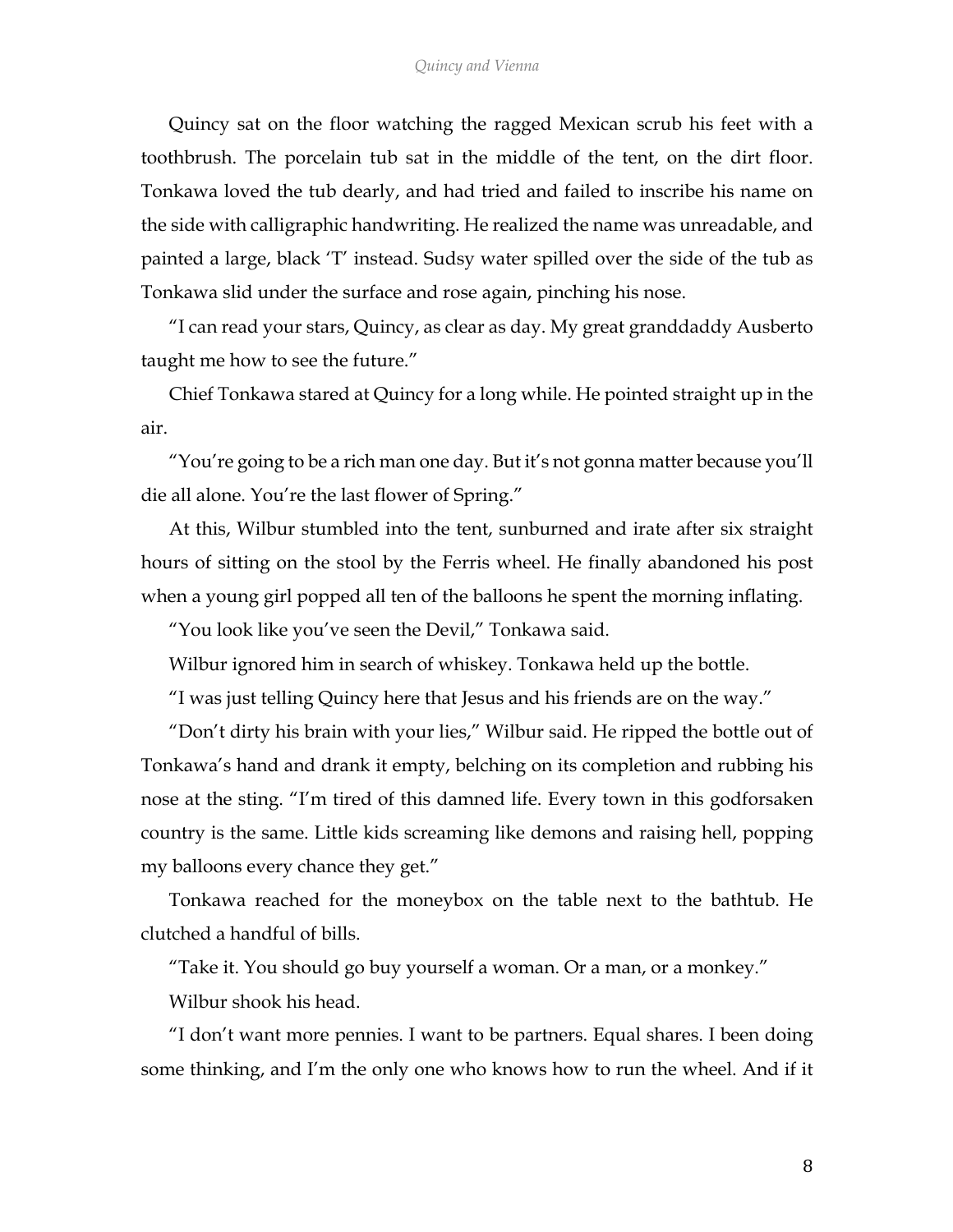weren't for that wheel you wouldn't have a thing. Not a damned thing. This whole carnival would disappear like a turd down the river."

"Partners?" Tonkawa sat up in the tub and squeezed the water out of his greasy ponytail.

"You heard right. Partners. With a fifty-fifty split."

Tonkawa unveiled a pistol he had been keeping between his legs in the tonic water.

"Don't fool around with me, or I'll shoot the boy dead."

Tonkawa aimed the pistol at Quincy and cocked the trigger. The gun staggered in his hand.

"Do me the favor," Wilbur said. "He ain't mine to begin with."

Had he not been so drunk, Tonkawa could have hit Quincy between the eyes thanks to his professional marksmanship. But when he fired, the bullet whizzed past Quincy's ear. Wilbur leapt into the tub with Tonkawa and clawed at his eyes. They splashed around in the water, grunting and cursing one another. The struggle was brief. Wilbur outweighed Tonkawa by nearly thirty pounds. Wilbur turned the gun onto Tonkawa's throat and pulled the trigger twice, causing the bathtub to fill with blood and overflow onto the dirt ground. The Mexican slid under the water limp and looked up at the striped canvas of his ringmaster's tent one final time before fading into darkness.

Wilbur stepped out of the tub and grabbed the moneybox and the pistol.

"Come along, Quincy. It's time to go."

From there, they hid in the back of a wagon and jumped out at a small town near the state line. One thing led to another. They wound up staying with a pair of Polish brothers who specialized in sheltering escaped prisoners. Quincy never remembered much about those days except that one of the brothers cooked breakfast and the other dinner, but they did not believe in eating lunch because

\*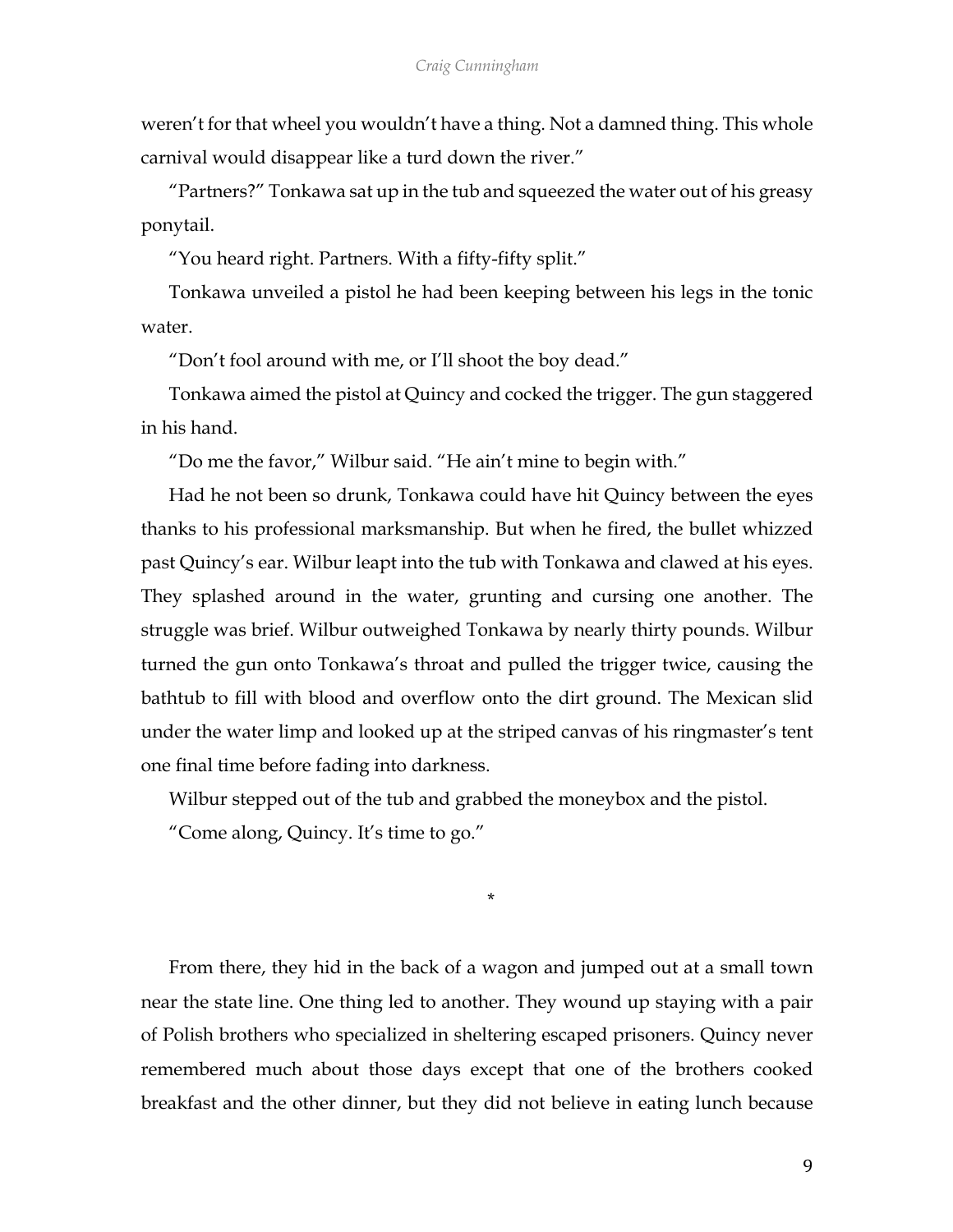that special meal was skipped in honor of the third brother who once ran away from home and was never seen again. In the long hot hours between meals, Wilbur tried to learn the craft of woodworking but failed due to his inherit impatience. He cursed and flung a hammer into a cabbage patch. Eventually, the brothers suspected Wilbur of stealing the golden cross that disappeared from their mantel. A scheme was born to suffocate Wilbur in his sleep. Wilbur and Quincy escaped, only to bounce from town to town with a poker player named Erwin. The former soldier taught Wilbur how to cheat without being caught in exchange for Wilbur writing letters to his forlorn daughter back home in New York. In time, Wilbur and Quincy struck out on their own and made a living by pick-pocketing tourists in river towns.

In the summer of 1905, Wilbur had been working a club called Greenlight for nearly three months. He took Quincy along as a good luck charm. The place was anchored by an antique chandelier that was said to have belonged to a relative of Jefferson Davis. The fixture hung down from a domed ceiling, where one of the more talented whores had painted a seascape. Six tables were set aside for gambling, and three for those waiting in line to see a girl.

One special night, a fourteen-year-old girl named Marcy wandered in off the street and sat next to Quincy. She leaned over and introduced herself.

"I'm Marcy. What's your name?"

He scratched on his ear and looked the other way.

"Is your daddy that one in the hat?"

He shook his head, no.

"I'm here looking for work. A girl can make good around here if she's willing to work for it."

Quincy walked halfway across the room to rid himself of her company. The whore poking around on the piano with the missing keys hissed at Marcy.

"Don't take it personal, honeypie. I never seen a boy so sad. Every night. Damn solemn child if I ever seen one."

"He don't need to be rude about it."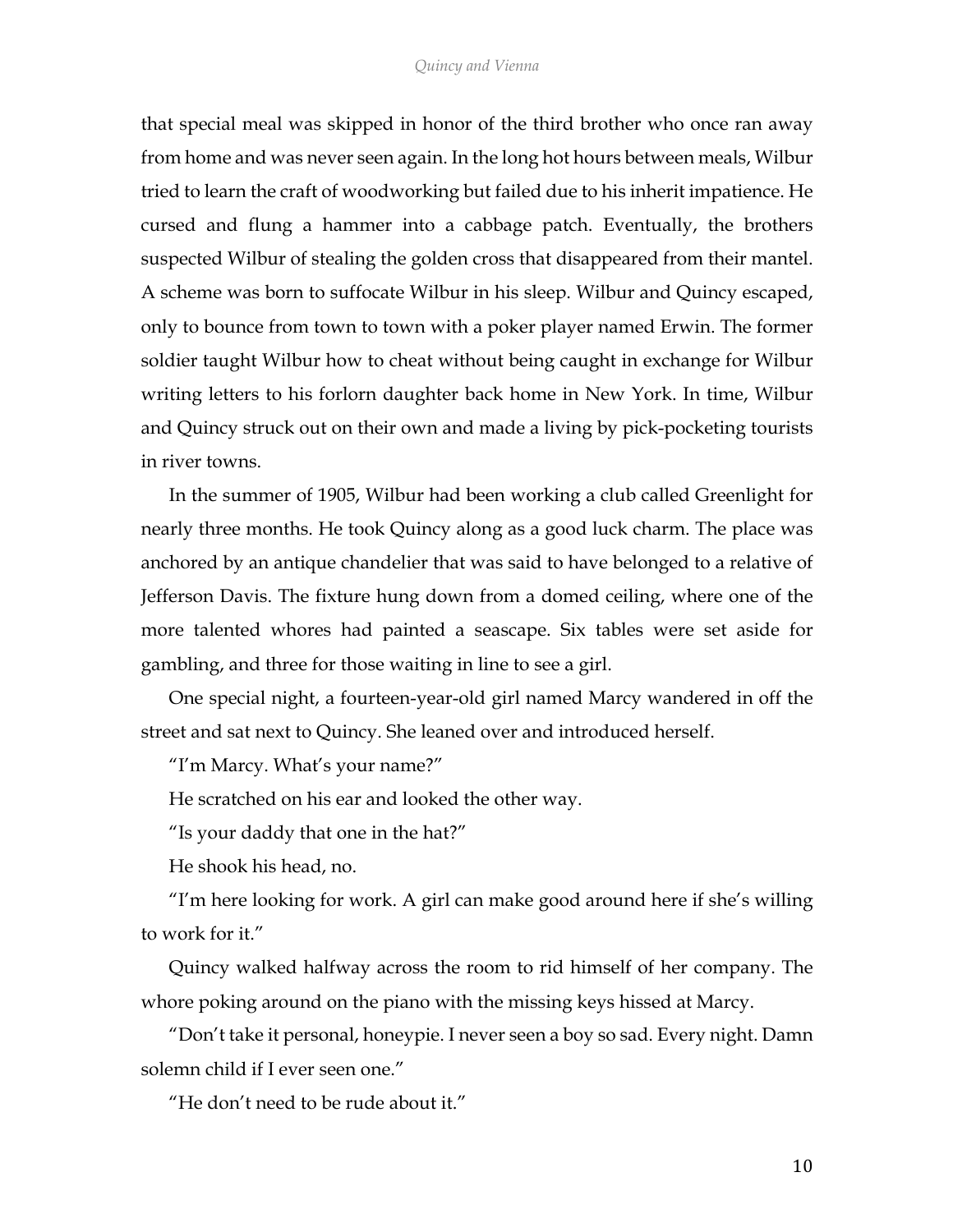"I never even heard him say a word. He just sits there like a vulture on a fencepost."

"That's no way to be," Marcy said.

At the card table in the corner, Wilbur puffed on a sugary cigar and laughed at a joke about an elephant born in a basement that eventually got too big to ever get out. Quincy watched Wilbur check his cards. He slipped an ace into his hand when pretending to re-light the cigar. Wilbur glanced over at Quincy and winked. He threw a handful of chips into the pot. On many occasions Wilbur had considered dumping the boy with some nuns and hitting the road, but he figured it to be a bad business decision. After Darlena's suicide he had little direction and held on to the boy as a reminder of what might have been had the family of his dreams ever come to fruition. Plus, Quincy earned sympathy coins on street corners when Wilbur told him to stand still and hold out the bowler hat just like so.

The cards played out and Wilbur won thirty dollars and a pair of riverboat tickets for a cruise leaving that evening just after sunset. He did not ask or care where the ship was headed.

After boarding, the commodore of the riverboat announced that all who took the ride on his famous boat would experience a jubilation in their souls not easily forgotten. He could not have been truer to his word. As soon as the ship embarked, he lit the tails of three fireworks and scared the devil out of his passengers when they exploded unannounced in the air. The old greybeard uncorked the first bottle of whiskey himself and instigated twelve straight rounds of shots in honor of the Zodiac. Not a man was sober by the time the ship was pointed in the right direction.

Quincy hung his legs off the back of the riverboat. He counted the fading city lights as Wilbur danced in circles with the commodore's twin daughters. A fiddler sawed through a repertoire of tunes while standing in the crow's nest, playing toward the open river and serenading the spread of stars that had appeared only moments after sunset. Quincy had counted one hundred lights when the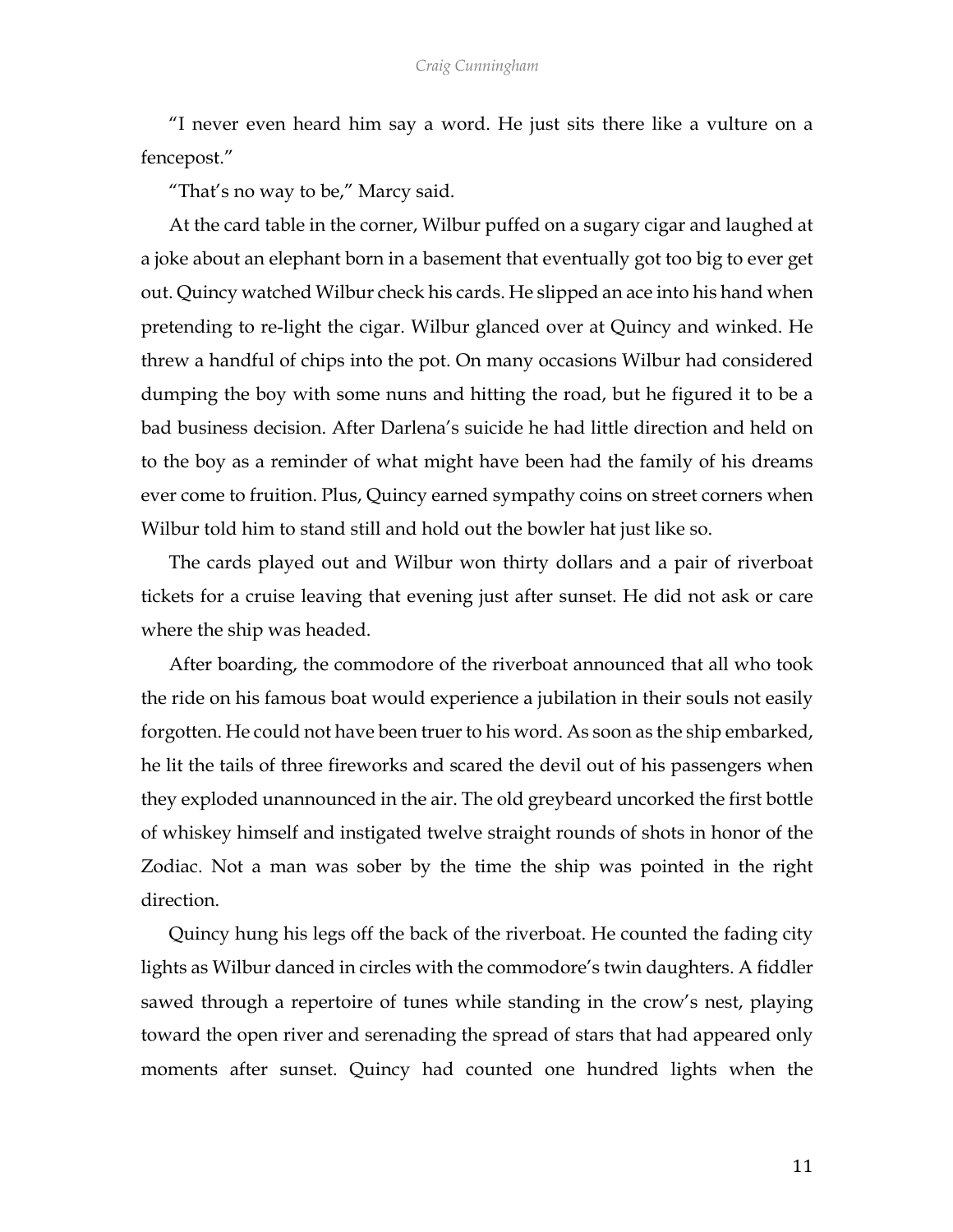commodore leaned over the rail beside him and spit a line of tobacco juice into the river.

"It's one of those nights you never forget. You get one, maybe two, in your whole life. And that's if you're lucky."

Quincy sat silent. Another city moved away from them.

"A boy like you ought to be stuffing his face with candies!"

The commodore reached into his coat pocket and handed Quincy a peppermint. Quincy unraveled the paper and popped the candy into his mouth. He had never met someone so grandiose. The commodore combed through his beard and lamented the nights of his youth when the love of his life told him that he had to choose between the waterways and her love. He never responded to her request, but sailed off into the Indian Ocean for six years of contemplation. By the time he returned to tell her that he had made his choice, she was married with three children and another on the way.

"Where we headed next? That's the only question we all want to know. What's on that horizon?"

Quincy neglected to answer. The commodore wondered if the boy was mute, or, perhaps an ignoramus. Suddenly, the commodore pointed into the river. A silvery glimmer reflected beneath the surface of the water.

"My Great Savior," he said slowly. "I'll be damned!"

He climbed the railing and peeled off his shirt, revealing a body covered in tattoos of the world's longest rivers. He looked over at Quincy.

"I've learned one thing in all my wanderings. You got to be the captain of your own ship. Ignore the tides, because they're going to change. Set your course, and sail until it kills you. So long, little fellow."

The commodore pressed his hands together as if in prayer. He dove into the foaming wake of the ship.

\*

Quincy waited for the commodore to surface, but he never did.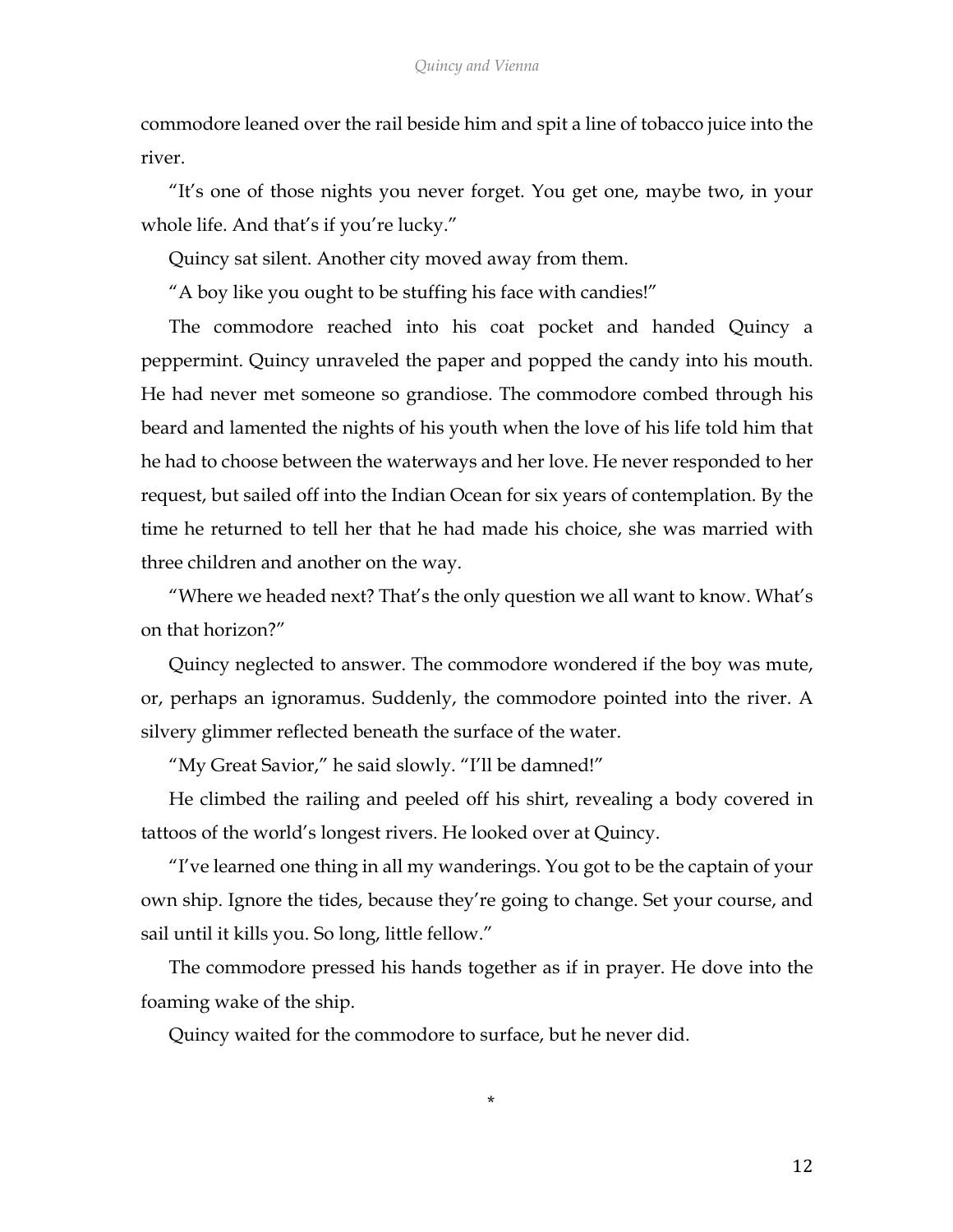By Quincy's seventh birthday, Wilbur had lost all of his life savings. The two of them had been squatting in a tool shed for three weeks. Wilbur spent his days drawing up business plans. If only he could resurrect Chief Tonkawa's Traveling Indian Show and Circus! He met four real Indians from the Cherokee tribe who could take on Tonkawa's spirit but without the drunken rants from his tonic bath. All they needed were the funds to purchase equipment and a contract with the railways, which Wilbur had gone down to the coast to acquire from a magician named Julius C. Zar, who earned a fortune overseas performing in the Baltic.

Upon Wilbur's loan request, Zar kicked him in the groin and turned his Dobermans loose. The trio of ferocious dogs almost ripped out Wilbur's throat and he was only saved when Zar blew a high-pitched whistle that set them running for the kennels. Zar leaned over Wilbur's bleeding face.

"I heard what you did to my friend Tonkawa. You are done in the circus business."

Wilbur stole a bottle of sour mash on his way home and lay on the floor of the shed while Quincy looked out the window at the seagulls being fed by an old man and his wife.

"What you looking at, Quincy? What's so entertaining?"

Quincy still neglected to speak. His mental capabilities had long ago been revealed. Wilbur knew the boy to be smarter than all of the others his own age when he placed him in a county school for a short while. The teacher wrote a letter to Wilbur that same day suggesting Quincy be advanced two grade levels. He mastered advanced mathematics courses but was hung up by his underpants from the corner of the schoolhouse when the older boys found out he outperformed them. Quincy determined school to be a waste of valuable time. He broke into the teacher's home and stole her jewelry because he knew she would be busy instructing the other students. Wilbur suspected Quincy had been playing him for a fool. He threatened to feed him to king cobra snakes if he ever tried to run away.

"Hey dummy. I'm talking to you. You get over here before I bust your head."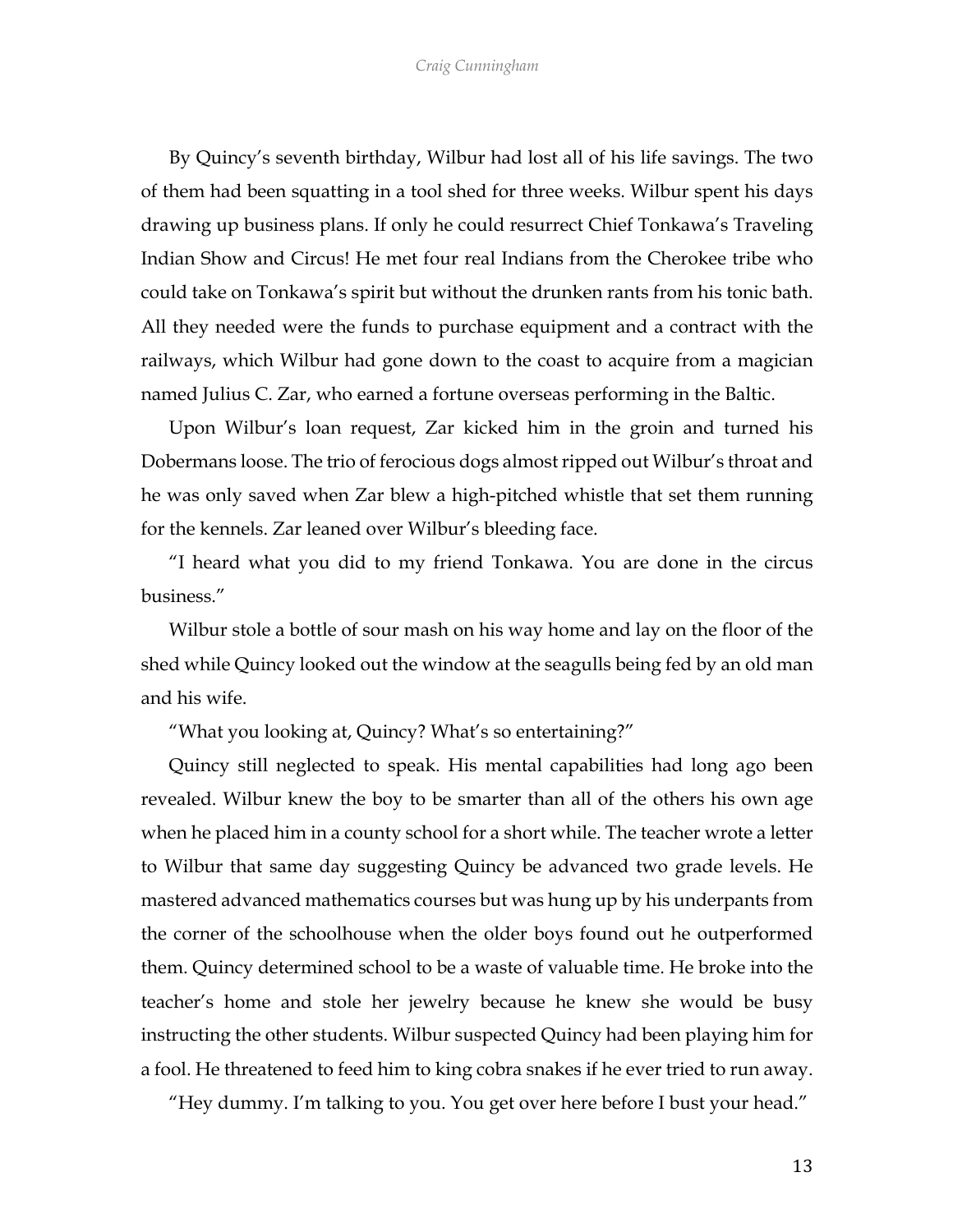Wilbur produced a single coin from his pocket.

"You go to town. If you spend it, I probably won't remember. If you turn this one coin into two coins, I'll love you. But by God's grace, if you bring me back this coin tomorrow just as it is, I'm going to kill you and dump you in the ocean. Get on."

Quincy nodded and left the shack. He walked up the dirt road towards town. Upon his arrival, he saw a crew of migrant workers under the direction of Mercilus Maxwell, the parade director who ordered them to place streamers from one end of the street to the other. Quincy watched as the frail man with the purple shoes scoffed at the quality of work and climbed the twenty-foot ladder to fix the streamers himself. The migrants sat under the shade trees a block away eating oranges. Mercilus lost his courage and his footing. Quincy watched the little man fall from the ladder and land on the cobblestones below with a tremendous thud. He sucked in his final few breaths at Quincy's feet, realizing he was now experiencing the tragic end to a disappointing life. Quincy reached into Mercilus' pocket and ravaged his wallet. He placed Wilbur's coin on the dead man's head, and ran away.

By the time the migrant workers came back from their break, a crowd of onlookers had gathered around Mercilus' lifeless body. They questioned which psychopath had placed a coin on the forehead of the corpse.

"It's a tragedy," one man said. "We're no better than vultures, some of us."

Quincy returned to the shack with eight dollars. He handed the prize to Wilbur, who kissed him. Wilbur stumbled about the shack while getting dressed. He left and did not return for three days.

\*

Despite the hardships, Quincy also experienced his share of joys. He once participated in a game of hide and seek. He was never found and therefore never fully understood the purpose of the game. He hitched a ride out to the Eighth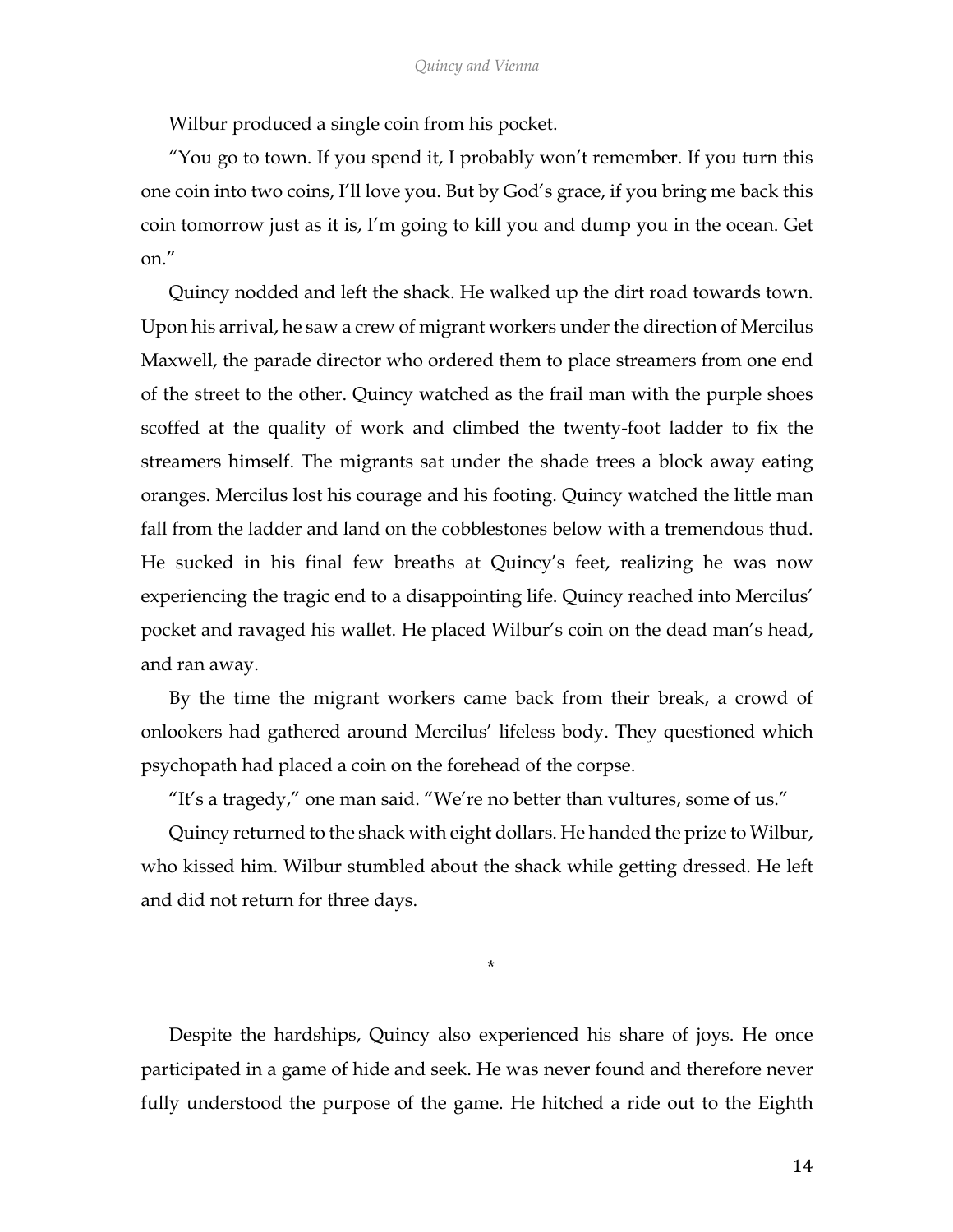Annual Spring Revival and watched a man collapse under the weight of his sins, only to be revived and wake up speaking Chinese. He once procured a seat to watch Eugene Wilson, the puppeteer.

But the greatest joy of his life came during opera season. He watched the same performance for sixteen straight nights. He loved to see the ladies and gentlemen walking through the streets, and hear the honk of automobiles, and sniff the scent of expensive perfume lingering on the steps of the playhouse.

One night, Murphy the doorman lifted a stone he had been keeping by his feet and launched it at Quincy's head. Quincy ducked, and the stone crashed into the brick wall behind him.

"One step closer," the doorman dared. "And I'll split your skull."

Quincy rushed around the side of the building and scaled the drainage pipe. He walked along the edge of the roof until he found the place where a piece of plywood covered a hole in the ceiling. He dragged the sheet of wood aside, and peered down through the hole in the ceiling and onto the stage below. He checked his watch. The curtain opened and he took a deep breath. Oh how he wished to applaud!

A Mexican girl close to his age walked out onto the stage, kissing her hands and waving at the audience. According to the newspapers, the singing sensation named Vienna Luz had claimed the title of the eighth wonder of the world with a voice so tender that all who heard her sing were purged of their sins. No one seemed to mind that she was a Mexican.

The harmonious notes of three violins rose out of the orchestra pit. Vienna looked up at the ceiling, as was her custom to quell the nerves of performance. Just as she had for the past sixteen nights, she met the eyes of the ragamuffin boy staring back at her, and blew him a slow kiss. From the rafters, Quincy felt himself entangled in the mystical chains of first love. She moved with a grace he could not understand, and a tenderness unknown to all of his experiences. His heart beat as a kick drum, and then, he felt a rock hit the back of his head and the blood running down his neck.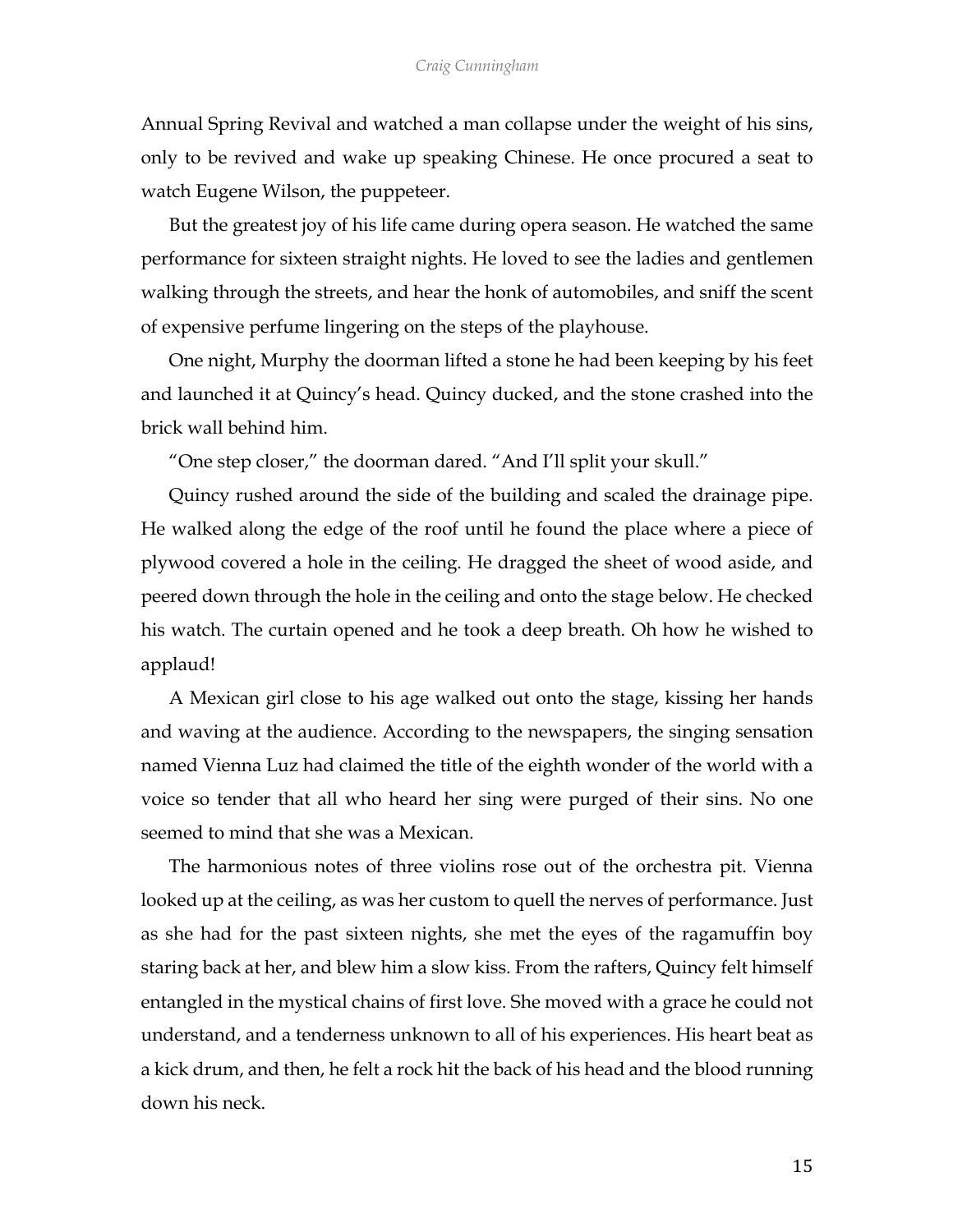Murphy the doorman fell upon Quincy before he could make an escape, and gave him such an intense pummeling to the score of beautiful music below that Quincy felt his last moments on earth, when the girl named Vienna Luz won his heart, were the best of his life.

\*

After many years of disregarding the advice of his closest friends and spiritual advisors, Captain Demetrius Joyce followed a few select tips from his investigations of the whereabouts of Quincy Ray, which led him through the jaws of hardship, until he landed on the doorstep of the Jefferson Hotel on a Tuesday afternoon. He contracted delirium during his travels, but fought the effects for long enough to locate the boy. The captain asked the man selling finger paintings on the corner about the character of Wilbur Welch, to which the man replied, "He's an animal. Stay away if you know what's best."

Demetrius patted the pistol in his coat pocket. He climbed the stairs to room 301 and tapped on the door.

"Let me alone," Wilbur called out. "I already paid for the week."

"I demand an audience with you concerning the whereabouts of a missing boy."

Demetrius pressed his ear against the door. Inside he heard the creaking wood as someone walked from the bed to the other side of the room, and then a rush of water from one bucket to another. Demetrius looked down the hallway towards the stairs leading to the lobby. He recognized the bloodlust in the eyes of the haggard men lounging in the lobby bar. He could smell the destitution. In such places all things had been reduced to pleasure and survival. The doors of each room were equipped with double deadbolts. A woman sleeping at the end of the hallway murmured for help. This was no place for honorable travelers, but for vagabonds and addicts of opium. The ceiling above the captain's head was no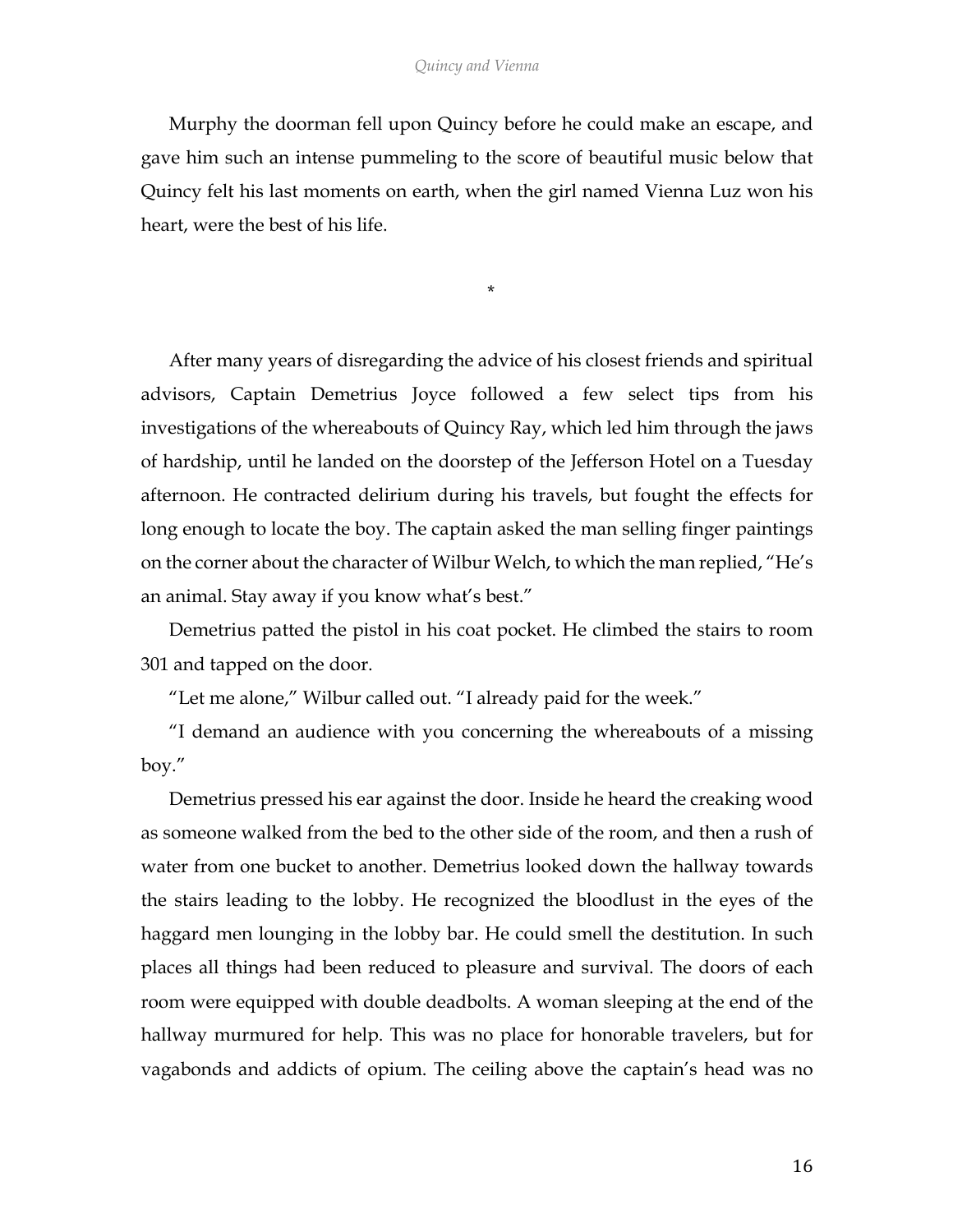more than six feet tall, and he could scarcely walk without feeling the tingle of his hair skimming the exposed rafters.

He summoned his courage and tapped on the door again.

"I've suffered many hardships to come here today. I will not be leaving until you show yourself to me. This matter concerns Quincy Ray, a kidnapped boy."

Demetrius ran his hand along the barrel of the pistol in his jacket. The door whipped open to reveal Wilbur standing there with a shave towel, his suspenders hanging down the sides of his trousers. He smelled of whiskey dreams and suffered the bright red face known to those enraptured by a lifetime of carousing. Demetrius looked over Wilbur's shoulder to see a likeness of the child who once stole his heart. The boy cowered in the corner with a bruised cheek.

"Quincy, my boy."

"I'll give you one more chance to mind your own business. Or I'll mind it for you."

Demetrius knew he had no choice but to take Quincy by force. A man like the one before him could not be swayed by logic or reason. He raised a fist to express his seriousness.

"Let it be known that Quincy Ray is coming home with me, his rightful father." "By God, he ain't."

Wilbur slugged the captain in the stomach. Demetrius doubled over in pain, but rose up holding the pistol with an unsteady hand towards Wilbur's chest.

"It doesn't have to come to this. Return my son, and we'll be on the way."

Wilbur walked forward until the barrel of the gun was pressed firmly against his chest.

"Pull the trigger, hero. Go on and put me down! Put me out of my misery, if you've got the nuts for it! Go on! Go on!"

He pushed the gun aside and punched Demetrius in the face, knocking him to the ground and sending the pistol sliding across the wood-planked floor. Wilbur used the toe of his boot to flip Demetrius onto his back. He hammered his fists into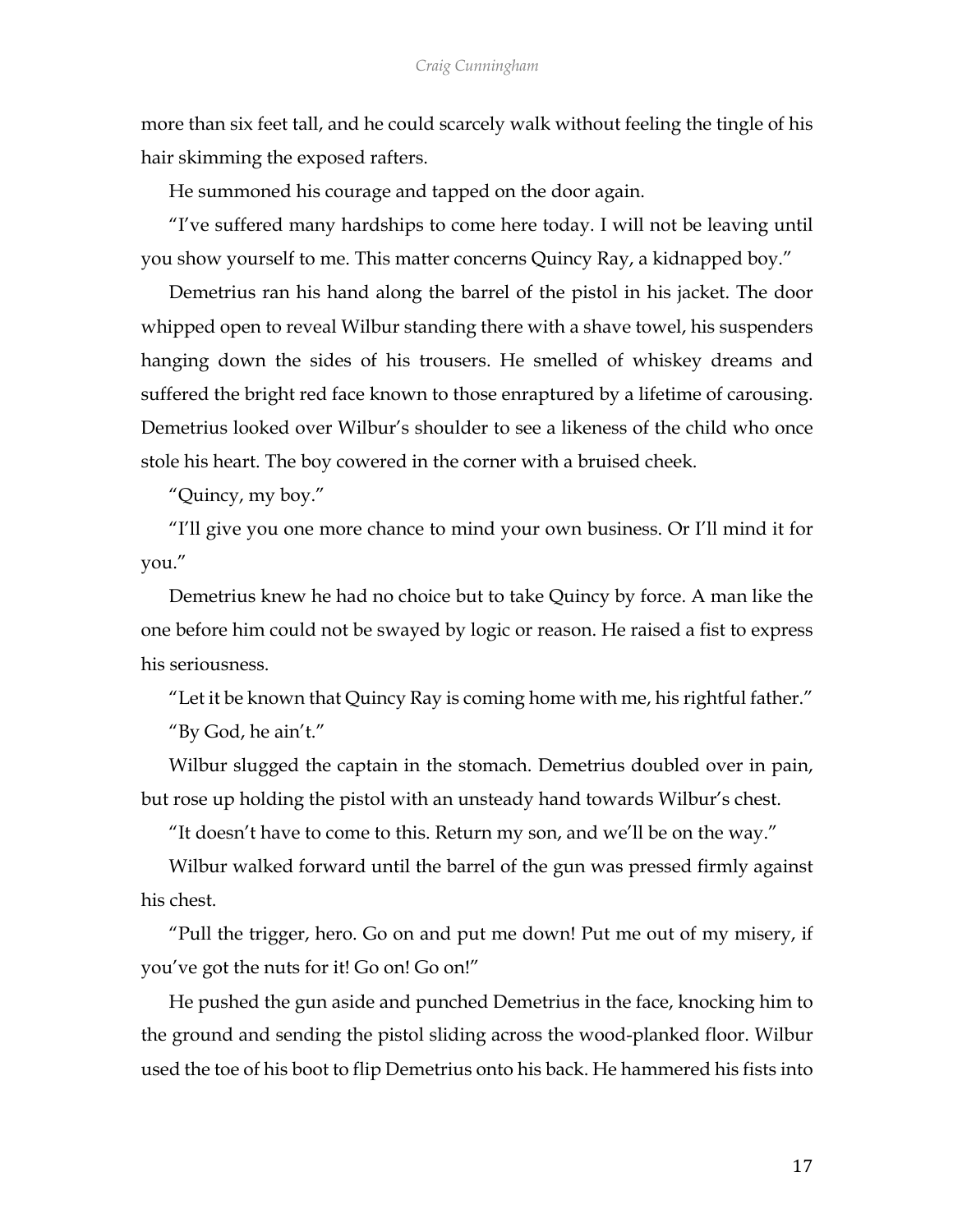the captain's face. Demetrius heaved with agony, swallowing blood like air thanks to the crushed cartilage in his nose.

"I done warned you to leave me alone. And look what you made me do. Now you're all busted up."

He kicked Demetrius in the ribs and felt them crack beneath his heel. Wilbur walked toward the pistol on the ground. Just before he reached down, Quincy darted out of the hotel room and picked up the weapon.

The boy steadied the gun and aimed it at Wilbur's chest.

"Quit fooling around. We ain't got time for all this."

Quincy's finger found the trigger.

"Don't come any closer. Not a step."

"He speaks!" Wilbur hooted with laughter. "Ain't that a surprise!"

Demetrius squirmed about on the ground, his head swimming with the delirium, his soul crushed under the shame of being defeated in front of the prodigal son he had devoted his life to rescuing. The woman sleeping at the end of the hall had turned over and covered her ears, screaming insanities. Wilbur placed his hands on his hips.

"Put the gun down and come inside. We'll go out and get you some licorice."

"I don't like licorice."

"Don't like licorice? That's not the way I remember it."

"I'm not staying here anymore."

"Now, I don't like your sass, boy. That don't make me happy. Not one bit."

He lunged forward to steal the pistol. Two gunshots ripped through the hallway of the hotel. The shots frightened Quincy until he realized they came from the pistol he held in his hands. Wilbur fell to his knees, looking ahead at Quincy as if he had just been robbed by his only friend, and then fell over on his side. Wilbur ran his hands over his shivering body, feeling for the wounds but unable to locate the source of the blood. A river of red made its way down the slanted hallway and finally disappeared between the cracks in the wood.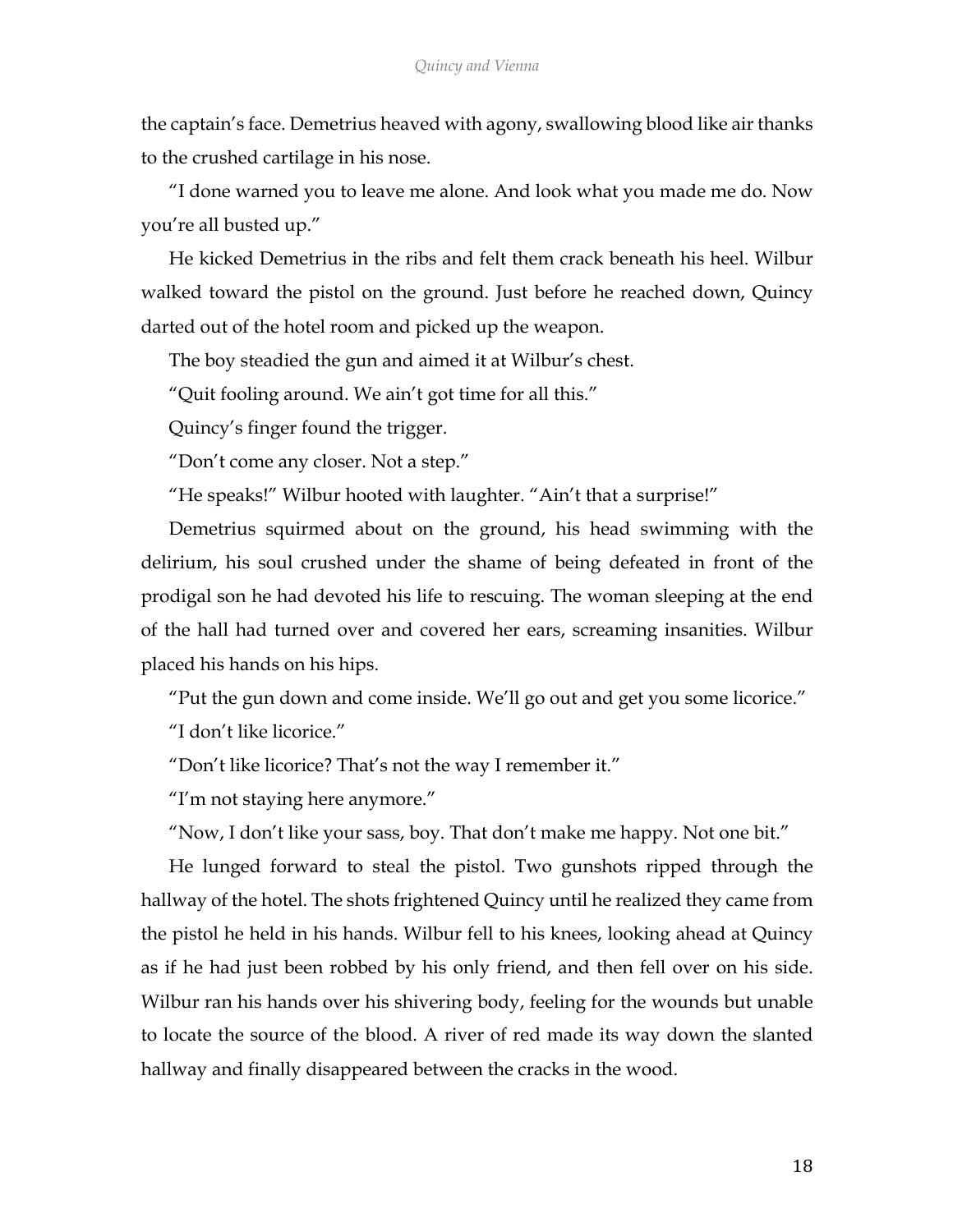Quincy felt weightless, like he had traded in his arms and legs for a set of wings. He leapt over Demetrius' body and descended the stairs, passing through the lobby of wanderers who shrugged at the gunfire and ordered another round of booze. He then escaped into a snowy evening, destined to be a stowaway on the first train leaving the station.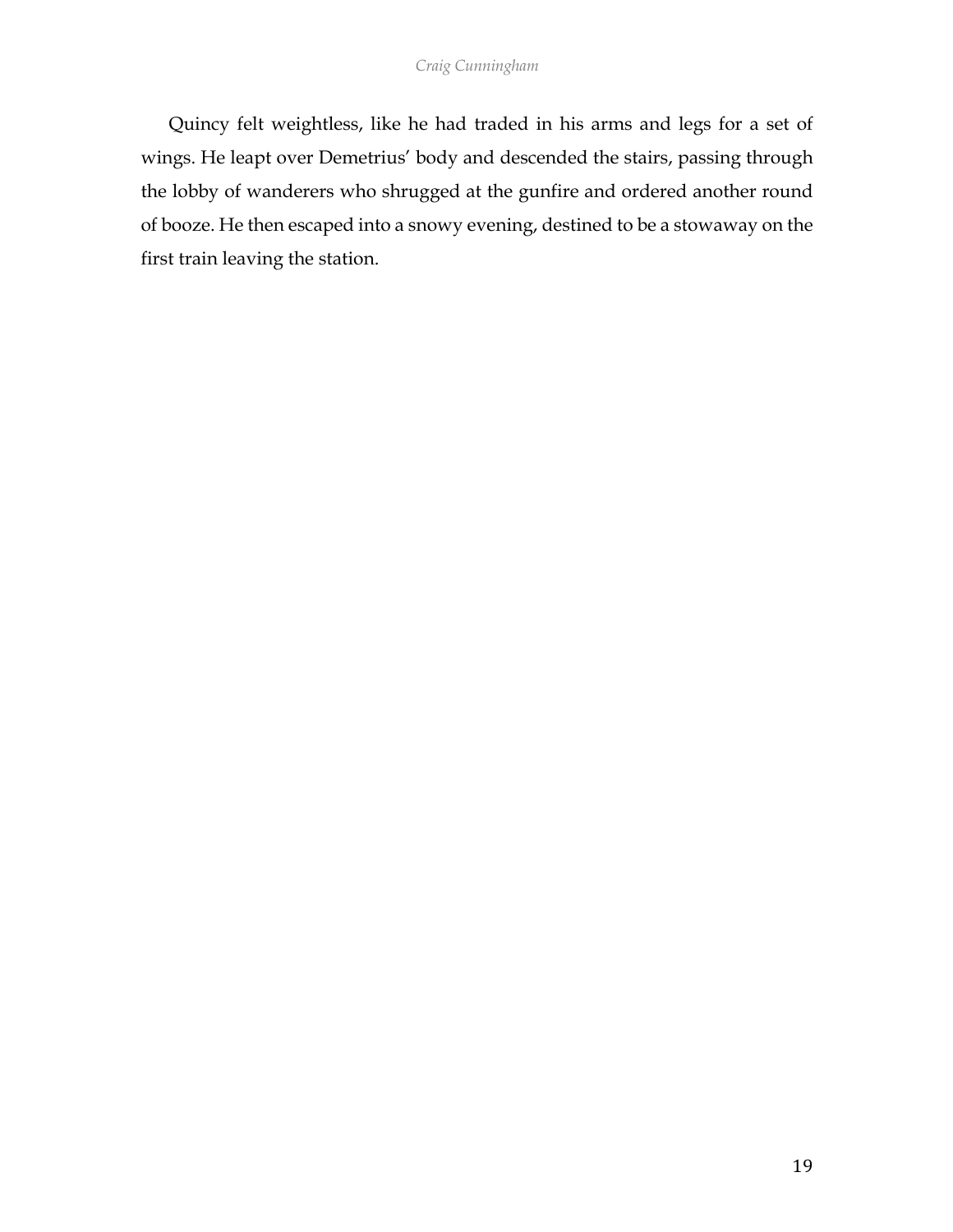2

The banks refused to hold his money.

Without a father, a mother, or an explanation of how he had been acquiring such wealth, they turned him back on the streets. Rumors abounded concerning the street kid named Quincy Ray. One said he infiltrated the altar boys at St. Michael's church and made off with the tithing boxes. Another, that he played a role in a bank robbery by crawling through the sewer pipes and unlocking the bank from the inside at the request of the mob boss Stu Newberry.

Quincy needed a new solution for his finances.

He purchased a shovel and ten cans of coffee, dumped the beans, and filled the cans up with the cash he had collected since leaving Wilbur. He went to the park at midnight and dug ten holes to hide the cans.

He had just covered the evidence with well-placed leaves when he heard a groan from the nearby bushes. Lying face down in the mud with his nose kicked in and his pockets turned inside out was a boy of Quincy's age and circumstance. Quincy saw a smear of blood across the boy's hand, which was missing a finger. He was heavier than Quincy by twenty pounds and sported a buzz cut. Buddy Bobbitt would forever be disfigured from the incident, when an escaped convict who went by the name Fry assaulted him in broad daylight over a disagreement about the state which produced the finest peanuts.

Quincy found a long stick and poked him.

"I got nothing else," the boy said. "Lemme die."

After nursing Buddy back to health, Quincy discovered all of their commonalities. Both lived on the streets. Neither knew anything of their true heritage. They both talked about a special girl waiting for them in some other city.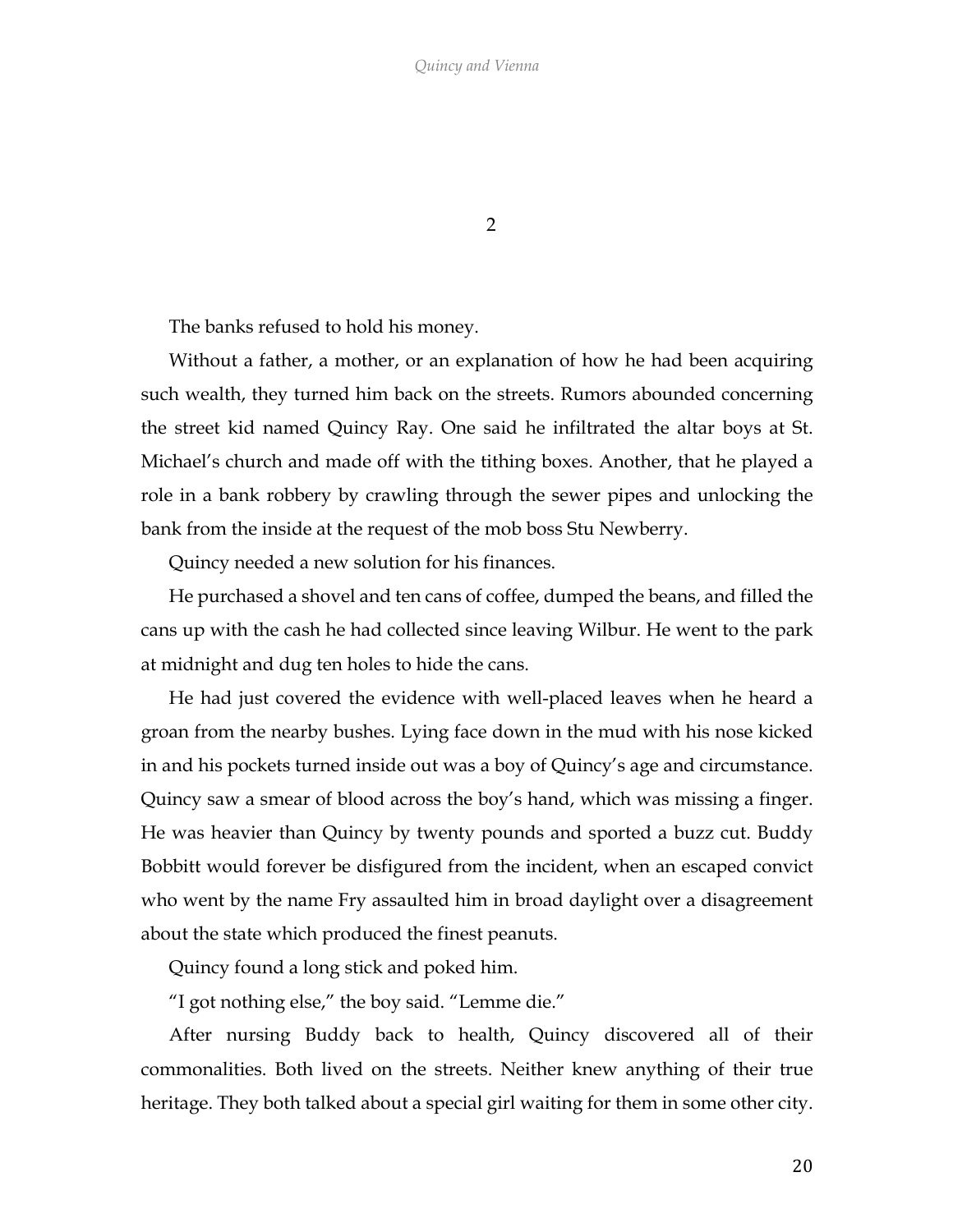Both knew the other was lying. Quincy talked about how he had kissed this Mexican girl on the roof of a playhouse, and Buddy said it didn't count since she wasn't white. Once his blood congealed, Buddy suggested they go in to business together.

Such was the genesis of the spinning wheel.

A week later, the boys stood on a street corner next to a spinning wheel marked with twenty numbers. Quincy had toyed around with the ruse for some time. They convinced twenty passersby to bet a dollar on a number with the hopes of winning the jackpot. A gathering of men eventually surrounded the boys and waved their dollars in the air to play. The game operated by Quincy and Buddy took the city by storm. The boys moved the location each day to avoid being captured, leaving small clues to their most devoted players as to where they might show up next. They moved from the shipyard to the garment district, and from there to the clubhouse of a golf course. When the game reached its pinnacle of popularity, Stu Newberry sent five of his mobsters to crack the wheel in half and warn the boys to leave town.

Quincy disregarded the warnings.

A week later, a man stepped to the front of the crowd claiming to have won.

"Show me your number," Quincy said.

The man handed him the number and watched as Quincy flipped the card upside down to verify the watermark. By the time he realized the card was a fake, the man had brandished a blade and rammed it into Quincy's belly.

"Mr. Newberry sends his greetings."

Quincy collapsed into a concrete pillar. The man then pressed his knee into Quincy's ribs and gripped the boy's mouth with his colossal hands. Quincy felt like his jaw might crack.

"This is the last time, kid. Understand?"

Just as the man reached back to stab him again, Buddy leapt off the spinning platform with a battle cry and latched onto the man's back. He sunk his crooked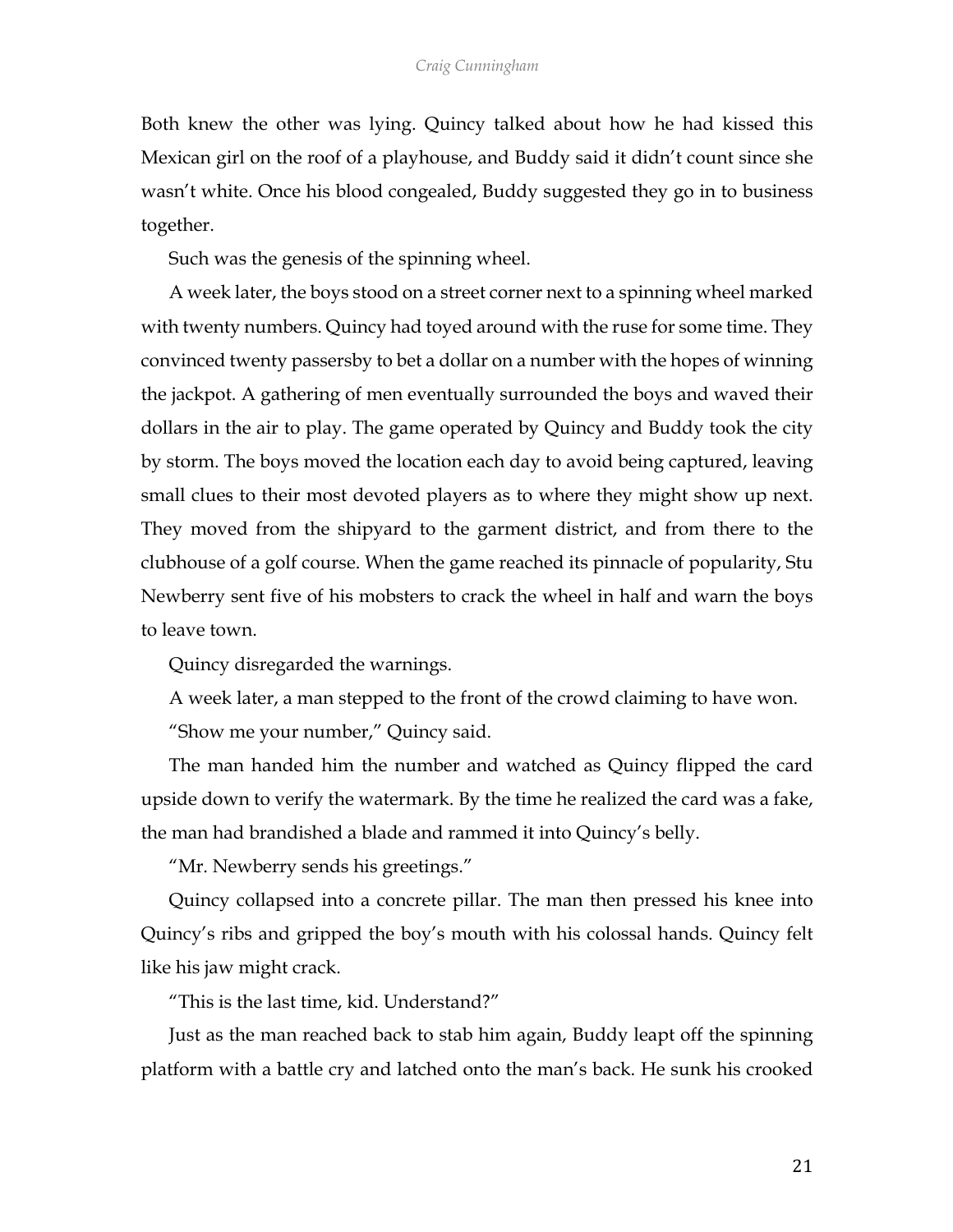teeth into the man's neck, drawing blood. The man screeched with agony and slung Buddy into the gutter.

Quincy stumbled through an alley and towards the nearest train station.

As Buddy took the beating of a lifetime, he looked through the blood in his eyes at his friend making it to safety. He figured they were even, now.

\*

Quincy reemerged with a coin forgery outfit headed by Luanne Parsons, the red-haired Irish woman who kept a small pistol tucked between her breasts. From there, he started sending letters to wealthy philanthropists and diplomats under the identity of an American mountaineer kidnapped in the Far East by men who practiced black magic and wanted ten thousand dollars in ransom money or else they would sacrifice him in a bathtub filled with venomous beetles. After his ransom campaign, Quincy worked for Mister Ivan Yves creating fake identities for felons.

It all came crashing to an end when he tried to sell George Washington's handwritten journal to an undercover police officer who had been tracking him for almost a year.

He was convicted of ten counts of illegal racketeering, dating back to the spinning wheel. The judge offered him a lightened sentence in exchange for information about Stu Newberry or the one they called Buddy Bobbitt. Quincy claimed to have never heard those names. No one plead his case. He refused the services of a lawyer and agreed with every charge read against him. The judge grunted and declared him guilty.

"Where's the money now?"

"I spent it all."

Quincy owned nothing but a tarnished wristwatch. Most of the money he had earned was buried in coffee cans in a dozen different cities. The judge sentenced Quincy to his choice of seven years of juvenile detention or adoption by an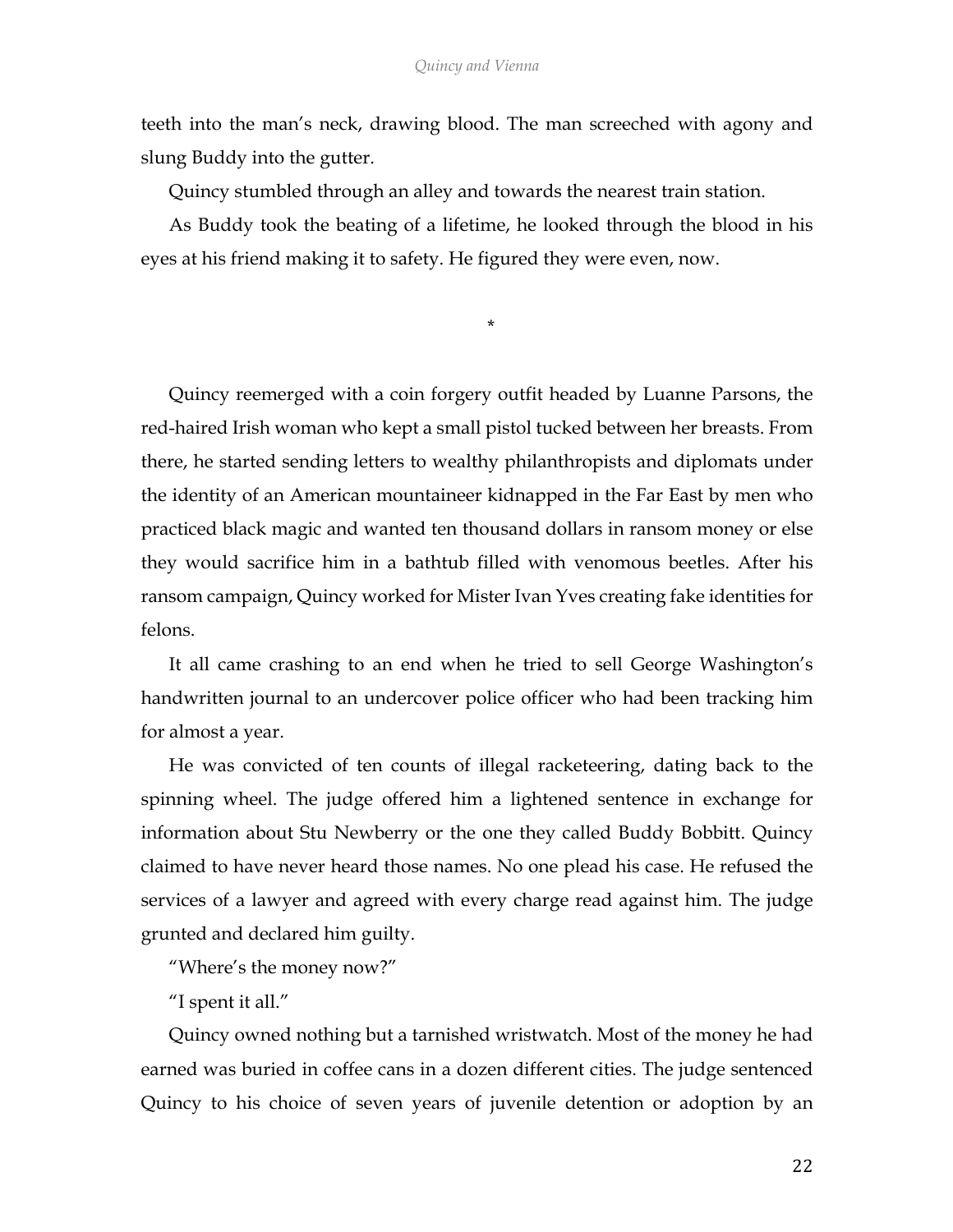## *Craig Cunningham*

approved family. He chose the latter. A man named Jim Crockett drove him home that day in a buggy pulled by two horses named Clickety and Clack.

\*

Initially, Quincy rejected domestic life.

He attempted escape three different times during that first month, but lost himself in the woods surrounding the Crockett's estate. Jim hunted him down and brought him back to the house, cutting out a large piece of buttermilk pie and assuring Quincy that no one needed to know of the incident, especially not his new mother, Anna, who loved the boy dearly and believed he loved her equally.

In time, he grew to enjoy the company of their sons, Charles and Dale, the former a year older than Quincy and the latter a year younger. When winter came on, they took him into the woods to shoot a deer so that he would have some antlers to hang on his wall. They waited in the fort built ten feet off the ground and overlooking an oat field.

"You ever gone hunting?" Dale whispered.

Quincy shook his head, no.

"I guess you've never even shot a gun, huh?"

"Quit bothering him, Dale," Charles said. "If you don't shut your mouth we're never going to see anything."

After a long while of silence Quincy said, "One time I shot a man. Two bullets, right in the chest."

"Sweet God in heaven. Did he die?"

"I hope so."

"Was it an accident? Or you set out to kill him? You was hungry for murder?"

Quincy could not recall. He only remembered feeling like a bird. Half an hour later, he shot a nine-point buck and the Crockett brothers encouraged him to eat the heart raw, which he did. Upon inspecting the deer, they shuddered at his marksmanship, which resembled that of Chief Tonkawa in his finest hour.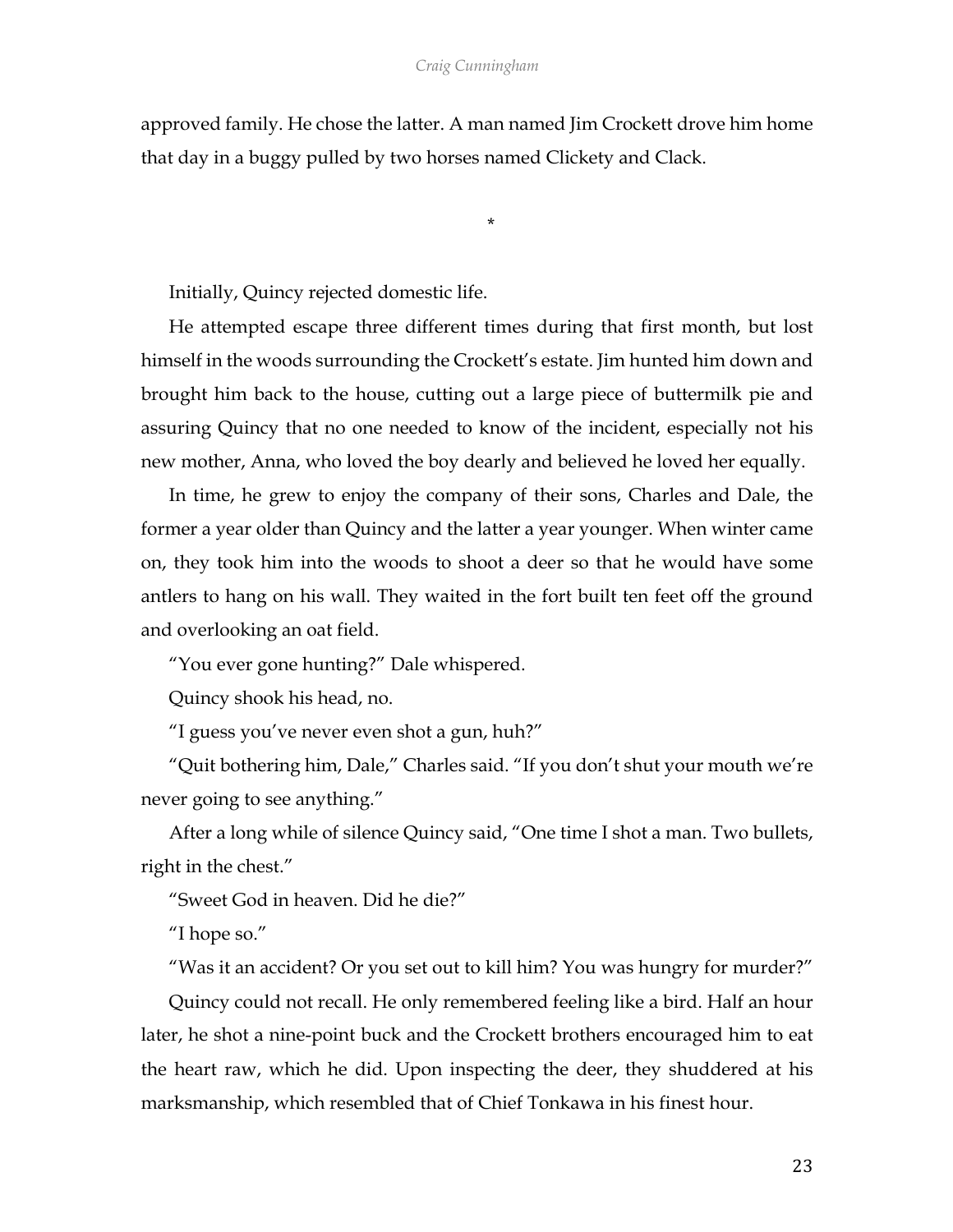He began to love the house.

The two-story estate was built in a previous century, with bright green shudders and white wood walls that needed a fresh coat of paint. A porch wrapped around half of the house. One chair faced the sunset so Jim could do his thinking. Inside, Anna made sure the home smelled of lavender. She cooked three robust meals a day and somehow found time to catch butterflies in the spring. The place sat on a hundred acres, split down the middle by a river named after an explorer who was buried somewhere on the far side of the property, and who had inspired a collection of ghost stories among the trio of brothers.

Despite Quincy's domestication and growing loyalty to the family, old habits reappeared.

When the boys said they needed new fishing poles to catch the Predator, a local catfish that weighed twenty-nine pounds, Quincy provided them. The church offering plates were missing four dollars the previous Sunday. No one noticed in time to develop a suspect. Jim knew of the boy's tendencies towards thievery, of course, but hoped for the best. He kept a close watch on Quincy's endeavors, all of which were designed for one purpose: to make money. When stripping the feed barn of rotten logs, Jim found six sacks of brand new marbles. He switched out Quincy's mattress for a new one and found twenty-three dollar bills with Quincy's name written on them in blue ink. One morning he awoke early and watched in disbelief as Quincy ventured out to the woods and raided the nests of wild geese, only to sell the eggs at the farmer's market. He heard stories from other parents of their children buying bulk candy from Quincy, some of them falling gravely ill because the candy was mixed with rocks to add volume. He confronted Quincy one Thanksgiving when a live turkey was tied to the porch. Quincy said a stranger gave it to him for free, although he could not remember the man's name or where this transaction took place.

\*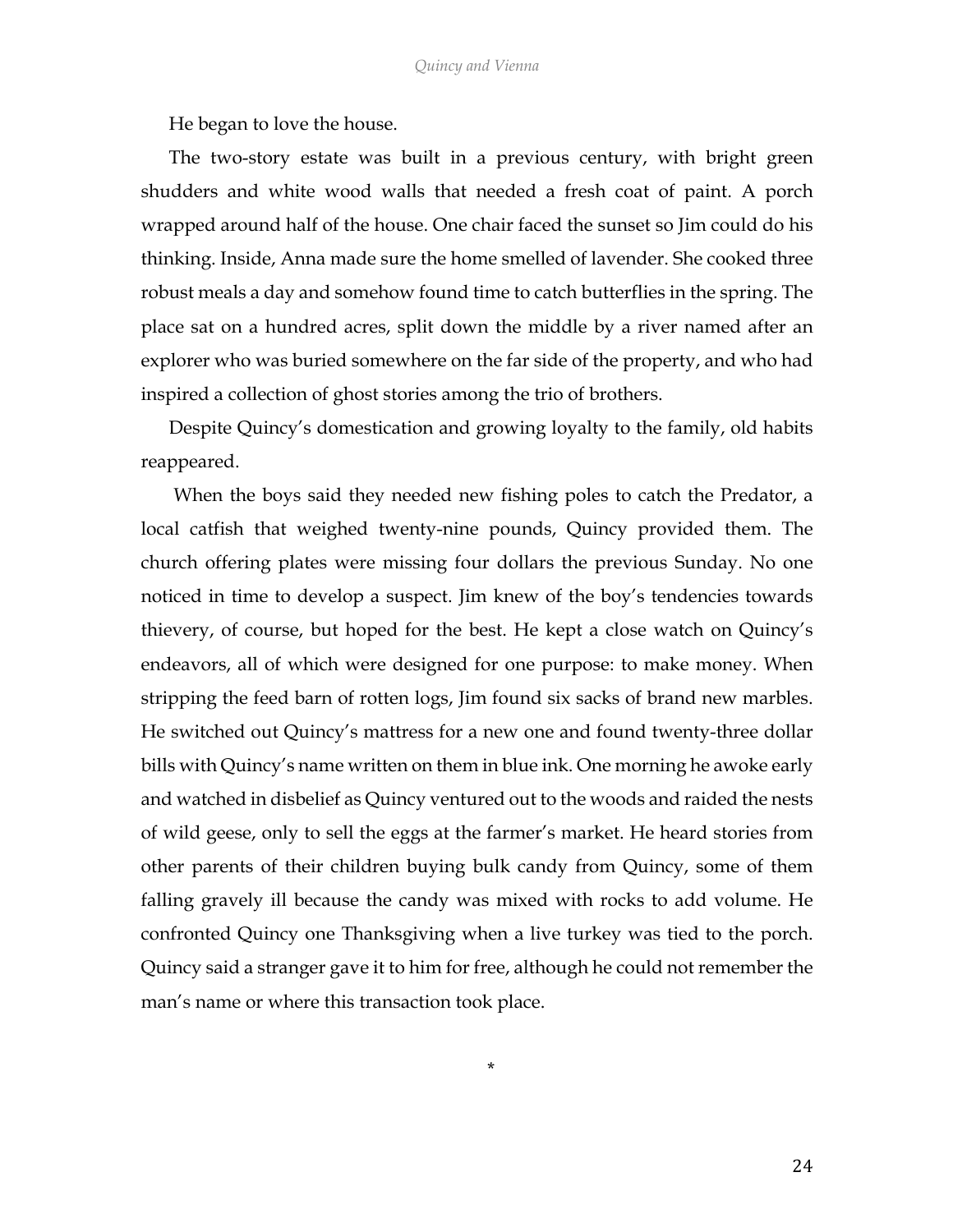Jim received a telephone call that his friend Augustus Demps was in search of a missing ring stolen in the middle of the night. He found Charles and Dale eating bacon sandwiches in the kitchen.

"Where's your brother?"

"Attic," Dale said.

"And what's he doing up there?"

"Fiddling with his pecker, for all I know."

Jim swatted the back of his head and made for the stairs. He could see the faint outline of orange light beneath the attic door. He pushed the door open.

Quincy sat on the ground with candles on each side of him. Initially, Jim thought the boy to be deep in prayer, but knew better since Quincy showed no inclination toward religious dealings of any sort. Jim decided to leave him alone until he saw the glimmer of a jewel in the candlelight.

"What's that there?"

Quincy slowly placed the ring in his trousers pocket.

"Quincy. You want to give me that ring?"

Quincy looked back over his shoulder at Jim. "What ring?"

"You know damn well what ring. Don't play stupid."

"I don't have any ring."

Jim led him outside, where he instructed Quincy to grip the porch banister and receive his lickings.

"In this family, we aren't liars and we aren't thieves. Is that understood?"

Quincy nodded. Jim's thick leather belt cracked against Quincy's bare rear.

"The worst kind of man to ever walk this earth is a thief."

"Yes sir."

"I don't want to do this, but you got to learn to be a man of character. Of principal. To be a man upright in the eyes of God."

He lashed him once more.

"Now, give it to me."

Jim extended his cupped hand.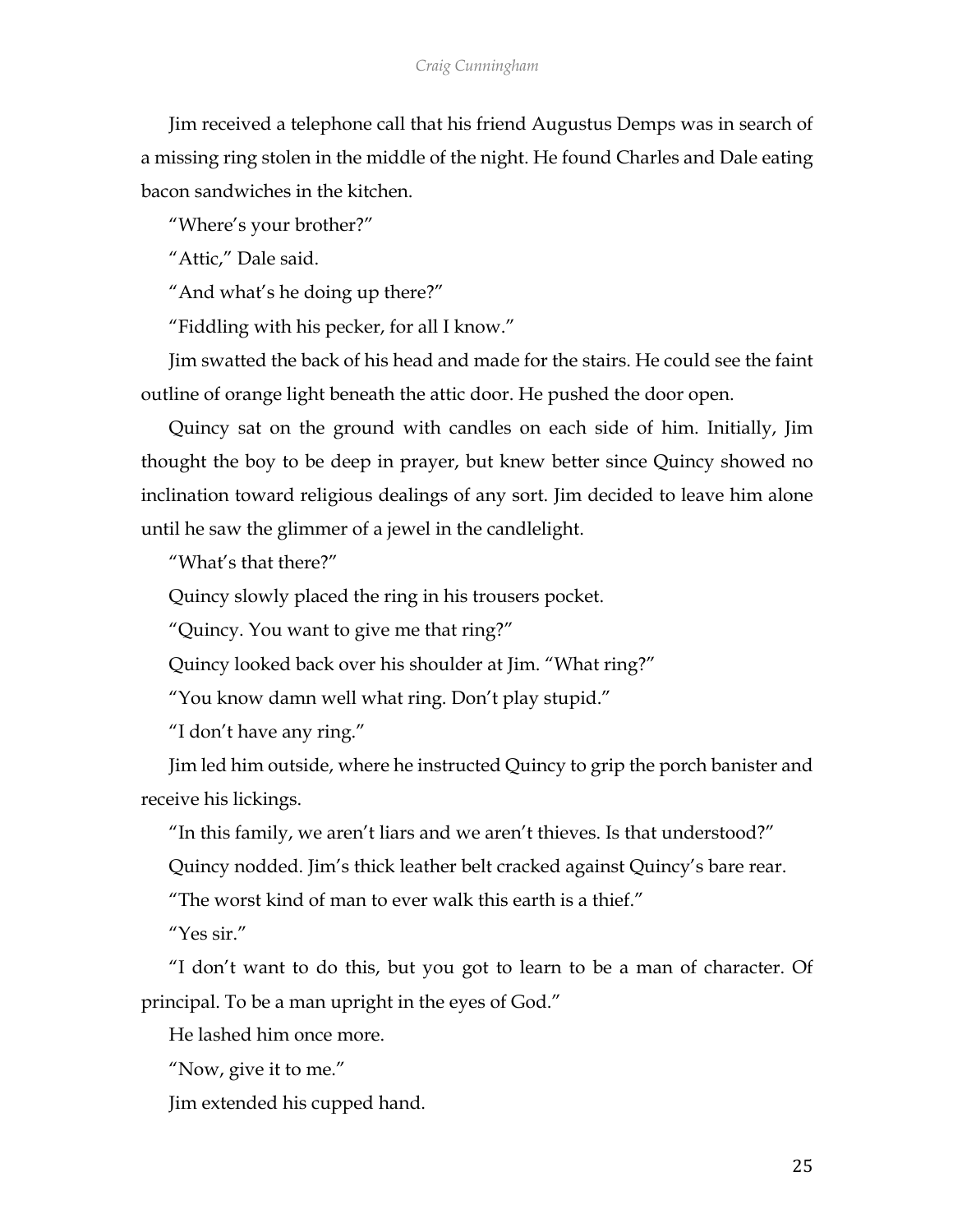"Give you what?"

"Give me the ring, and we'll all move on." Quincy took a deep breath of hot summer air. "What ring?"

\*

Quincy trained Dale how to operate the spinning wheel.

Dale enjoyed learning the wheel business so thoroughly that he harassed Quincy on a nightly basis to sneak out of the back window and make the trip to town, where ten or twenty drunks would be guaranteed to play until sunrise. Soon after they began operating at full steam, he asked Quincy for a cut of the profits.

"No, I want a cut of your profits," Quincy answered.

Dale took an assignment on a different corner. Quincy took eighty percent.

Charles caught wind of the criminal operation and sent an anonymous note to a police officer who attended their church. The officer wrote back to the address saying that he did not care, because his brother-in-law had made a fortune at the wheel and was taking them on a vacation. Charles burned the letter and spent the evening chopping firewood to release his disappointments. For many years Charles had felt a calling to the ministry, and so formed the dream of his life around finding a path to the pulpit. He studied scripture with ferocity. He rejected all desires of the flesh, and stomped the foot of Lucy Gray one Christmas when she placed her hand on his thigh. He fell under the mentorship of Reverend Armistice Kellison, the preacher emeritus of their church who lived up on the mountain and fueled his cancerous body with grasshoppers and prayer.

"You ought to burn that spinning wheel," Charles said to Quincy one night as they sat on the porch watching the sunset.

\*

"What spinning wheel?"

26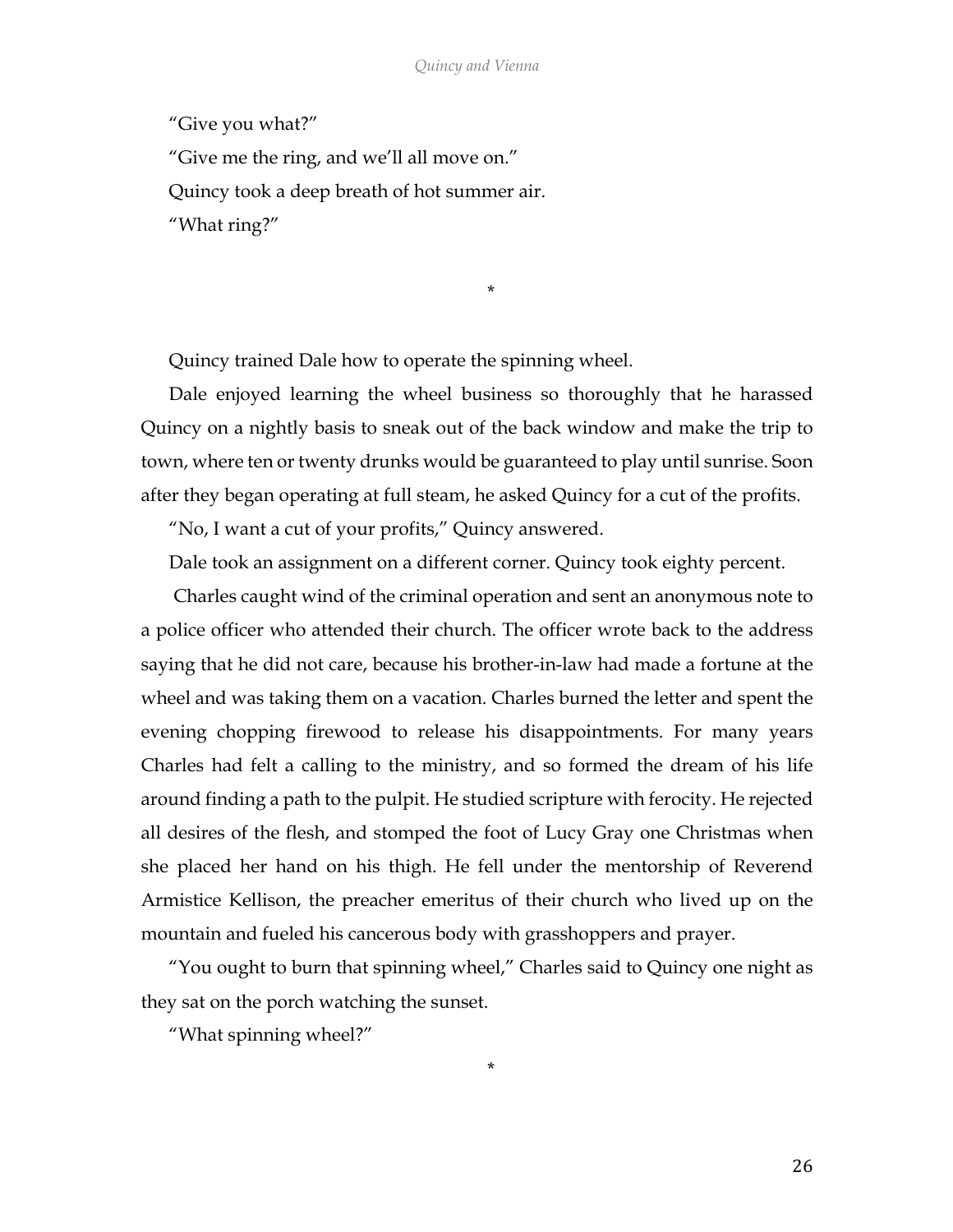One night, Quincy heard a contestant talking about a gypsy woman who was staying in town and could read fortunes from a plate of black sand.

He asked the man where to find this gypsy, and immediately shut down the game and sent everyone home. He hustled along the pier with the wheel beneath his arm, making his way towards the rubber factory that burned down in the spring and now housed drunken bums who tried to sell half-smoked cigarettes wrapped in tissue paper to the fishermen each morning. Upon entering the dark space, he asked the whereabouts of the gypsy, and was pointed towards a space in the back sectioned off by velvet curtains.

The soothsayer sat at a table next to her plate of sand. She wore a sheer tunic that exposed the rings in her nipples. A strip of cloth was wrapped around her head. The cat in her lap hissed at Quincy and leapt away into the shadows.

"I knew you would come." She pushed out the chair across from her. "I smelled it on the wind. You, the last flower of Spring."

Quincy took a seat and removed his cloth cap.

"How does this work?"

"First, you pay."

He placed a wad of bills into a bowl on the table.

She erupted into a soft hum, staring into his eyes with a sensual magic that entered his soul like a bright light, exposing all things past and all things to come. The gypsy drew chaotic lines in the plate of sand.

"I once read of a mighty ship that set sail and never reached port, because the captain had no maps and no compass. He sailed around for thirty years before he cast himself into the ocean and was swallowed by a whale. That's you. All that sailing only to go crazy and be swallowed by a whale."

"I don't understand."

"You don't want to understand. But you understand. You will never be happy, never fulfilled, never complete, until you find her."

"Who?"

"The one you will never have."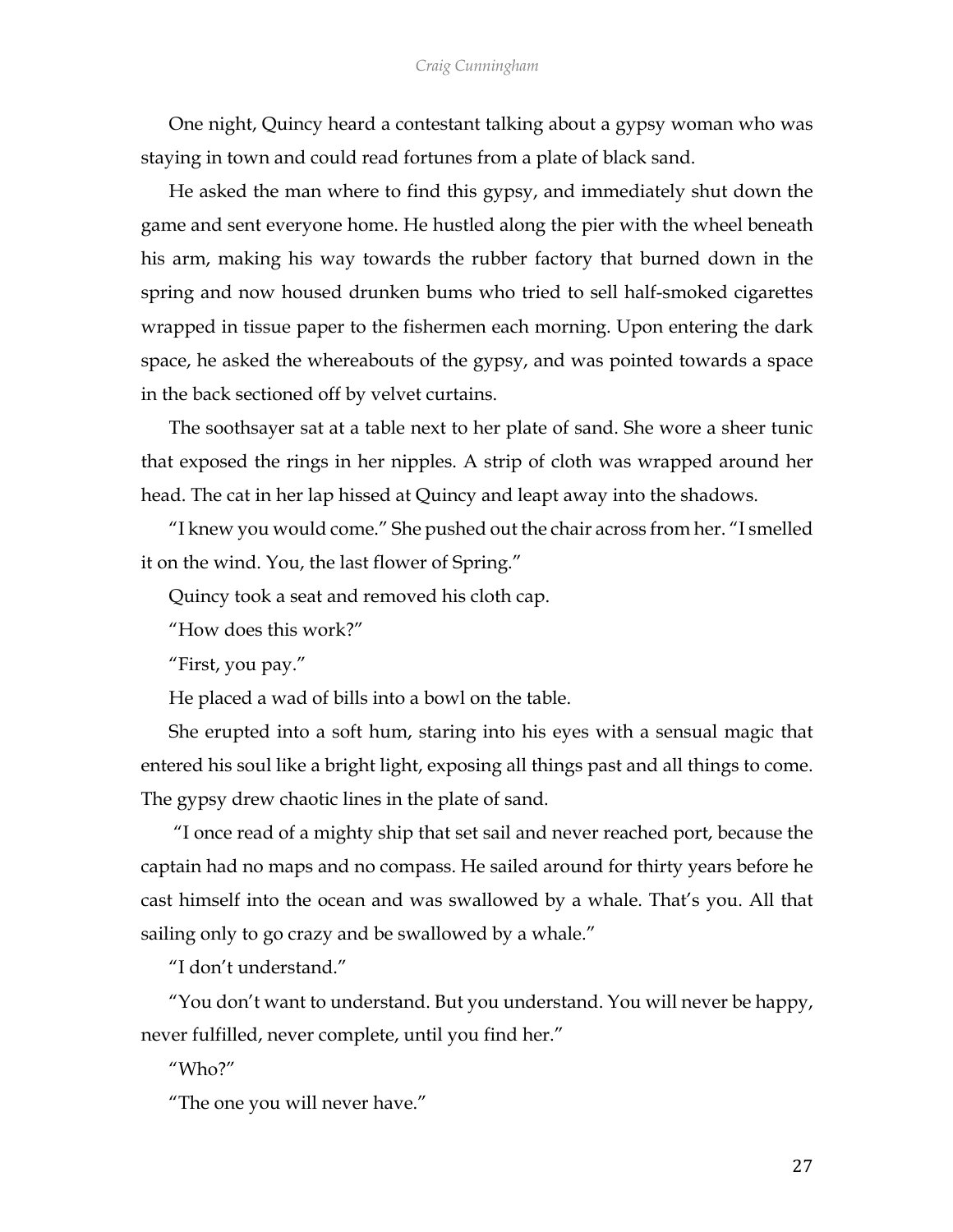The gypsy whistled and a man with long white whiskers stepped out of the shadows where the cat had just run. He gripped Quincy's elbow and pulled him towards the exit. Quincy fought against him.

"How am I supposed to love someone I can never have?"

The gypsy stood up from the table. Her eyes changed from green to milky white.

"You can love her. But you cannot possess her."

The whiskered man shoved Quincy through the burned down rubber factory. As he walked down the pier, Quincy dreamed of a kiss.

\*

It had been almost ten years since Quincy attended the playhouse.

Anna Crockett surprised the family with tickets to see the critically acclaimed play that was sweeping across the country, titled *The Few and the Many*. She purchased matching suits for the boys, accentuated by the white leather tips on the collars of their coats. As the family walked through the doors and into the lobby, Quincy had the overwhelming sense that he was about to be chased by the doorman. As he urinated into the latrine prior to the show, he recalled that night so long ago when he had been doing the same and Murphy kicked in the door and forced his head beneath the water. Quincy freed himself by punching the old fellow in the testicles, which sidelined Murphy for three nights during the play's peak run. Murphy took his revenge on the roof. Those days had come and gone, Quincy realized. He could finally enjoy the treasures of life without being assaulted.

Wilbur Welch was dead.

The whole of his childhood had dissolved as a nightmare.

At the intermission, the Frenchman who owned that theater and poured the pride of his life into maintaining its prestige rolled out onto the stage in his customized wheelchair with the golden spokes. The lights dimmed and he sang a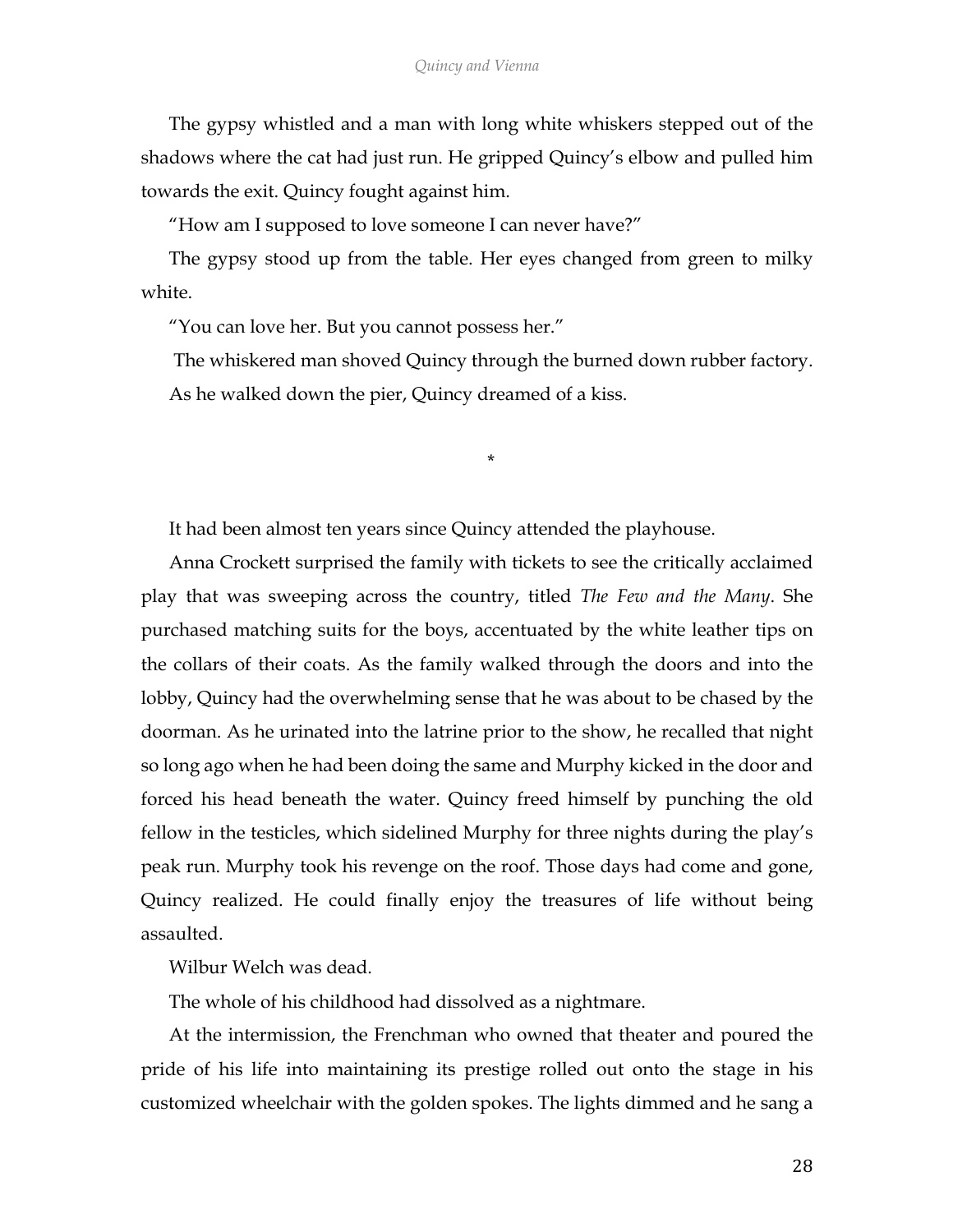few notes from the opera of which he had been the star thirty years prior in Paris, when a staircase collapsed under the weight of Bella Bellavue and fell upon him, cracking his spinal cord and disabling his legs.

The crowd applauded the Frenchman's showmanship.

"Dear patrons, I have the fine pleasure of introducing to you a surprise guest," he announced. "Here to perform during this intermission is a daughter of delight, a sister of celebration, and a friend of fame. A Mexican girl of great acclaim! I have just learned backstage that only last week this wondrous singer performed for the governor. She has graced stages across the country, and has even been offered a role in a motion picture. Without further adieu, I introduce to you Vienna Luz."

Quincy shot up out of his seat and stood erect.

Vienna walked out wearing a red dress cinched around her waist with a gown that tailed across the entirety of the stage. On the wings of the stage her mother held the tail of the dress and stood next to the Frenchman as they adored Vienna and shivered at the sound of her opening notes. Vienna's mother had traveled alongside her daughter since that day fourteen years before when the iconic bluesman Jasper King mentioned in passing that he liked the sound of Vienna's voice. Her mother took the compliment as a charge to parade the girl through the gauntlet of hardships until she came out on the other end as something so few had achieved: to be a world famous Mexican. Her husband, the late Gustavo Luz, died of a heart attack six years prior from the rigors of constant travel.

Vienna looked up at the ceiling to quell her nerves, and then began to sing a song about first love.

Quincy fought his way out of the aisle and made for the exits.

He dashed around the back of the playhouse to wait by the performer's entrance. He would never forget the way his heart thudded so many years before when their eyes met and she blew him kiss after kiss for sixteen straight nights. Even now, he felt drawn to her, as if their lives had been connected by some eternal string fastened at the birth of the universe.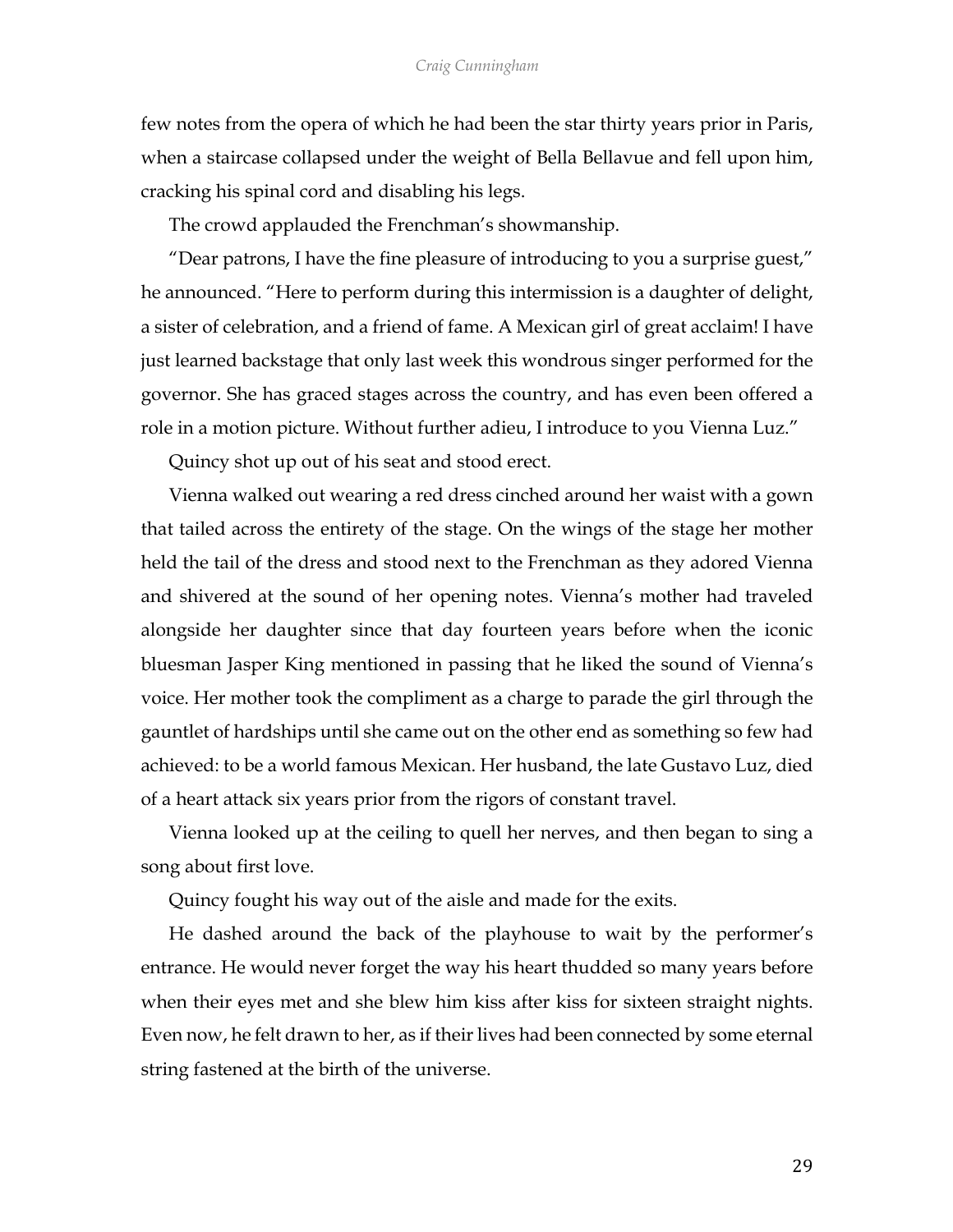He stood beneath a streetlight with his cap in his hand for fifteen minutes before he saw the alley door swing open. An older woman led Vienna outside and towards a black car waiting to take them away. He swept a comb through his hair.

"Hello, Vienna."

Vienna looked back at Quincy. The odd boy looked nervous under the warm glow of the street lamp. She smiled as her mother pulled her along towards the automobile. She liked the wild eyes and the dark freckles on his skin. He looked mismatched, like he had been put together from leftover parts. A driver walked around the car and opened the back door.

"I used to watch you through a hole in the roof of the Paradise Theater. You blew kisses at me."

Ms. Luz groaned. She had terrorized many young suitors by digging her long fingernails into their necks and gently telling them that Vienna was too busy for romance. She turned to Quincy.

"Vienna doesn't associate with street boys."

As a warning, she held up her pinky finger, which grew the longest and sharpest of her nails.

The driver took Vienna's hand and guided her into the car. Just before Vienna disappeared into the back seat, she winked and blew a final kiss at Quincy. She did it on purpose, just to ruin him.

"Wait. Vienna, please."

Ms. Luz murmured something to the driver as she climbed into the back seat and slammed the door closed. The driver reached into his pocket and flicked a coin at Quincy's feet.

"Save yourself the trouble, kid," the driver grumbled. "Damn women. They'll break your heart, sure as hell. I know from experience. If you ever feel yourself falling for a woman, just hit that bottle son. Hit that bottle, and hit it hard."

The car kicked up dust as it sped down the alley, leaving Quincy alone beneath the sprinkling of stars.

Quincy picked up the coin.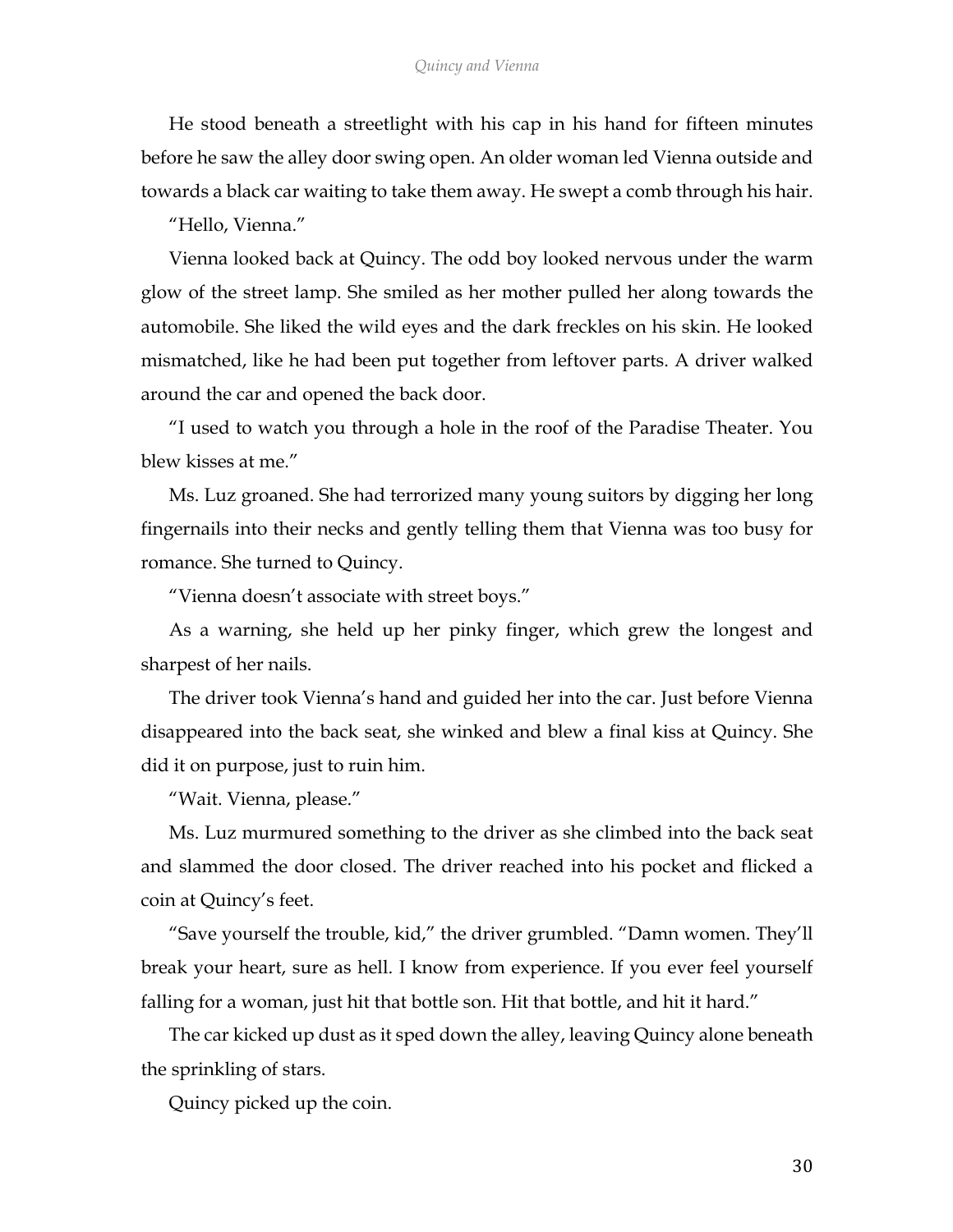\*

Under the guidance of Reverend Armistice Kellison, Charles picked out the seminary of his choice. When the big day came, the Crockett family escorted him to the train station. Charles said goodbye to everyone and assured Anna that he would write her a letter each week to give an update on his education. He kissed her crying face. He reserved the final goodbye for Quincy.

"That wheel's going to destroy you. A man ought to earn his wages with sweat and blood. Not like a vulture looking for the slowest of the mice."

"Good luck, Charles."

Quincy offered his hand. Charles shook it, and found the object he himself had stolen many years before: Mrs. Demps' ring. Neither he nor Quincy had ever recounted the true tale of what occurred that night, when Quincy spied the ring on a windowsill out of his reach and hoisted Charles up to grab it. Just as Charles snatched the ring, Augustus Demps burst into the room and fired a shotgun through the open window. The boys ran through the midnight woods and dove into the river. Charles struggled to swim against the current because he held the ring in his right hand and had been peppered with buckshot. Charles quickly tucked the jewel into his pocket, and grimaced at Quincy.

"To remember where you came from."

Charles patted his pocket, nodded at the family, and handed his ticket to the attendant. He chose a seat by the window. The family saw his profile staring straight ahead in the dusty cart as a humpbacked widow took the seat next to him.

"Well, that's that," Dale announced. "Who's in the mood for a corny dog?"

The family took their place in the food line.

Quincy waited until the train was completely gone. On the other side of the tracks, he met eyes with a man he believed to be dead. A crowd of travelers passed between them. The man lifted his hand to wave, crouching near a garbage bin and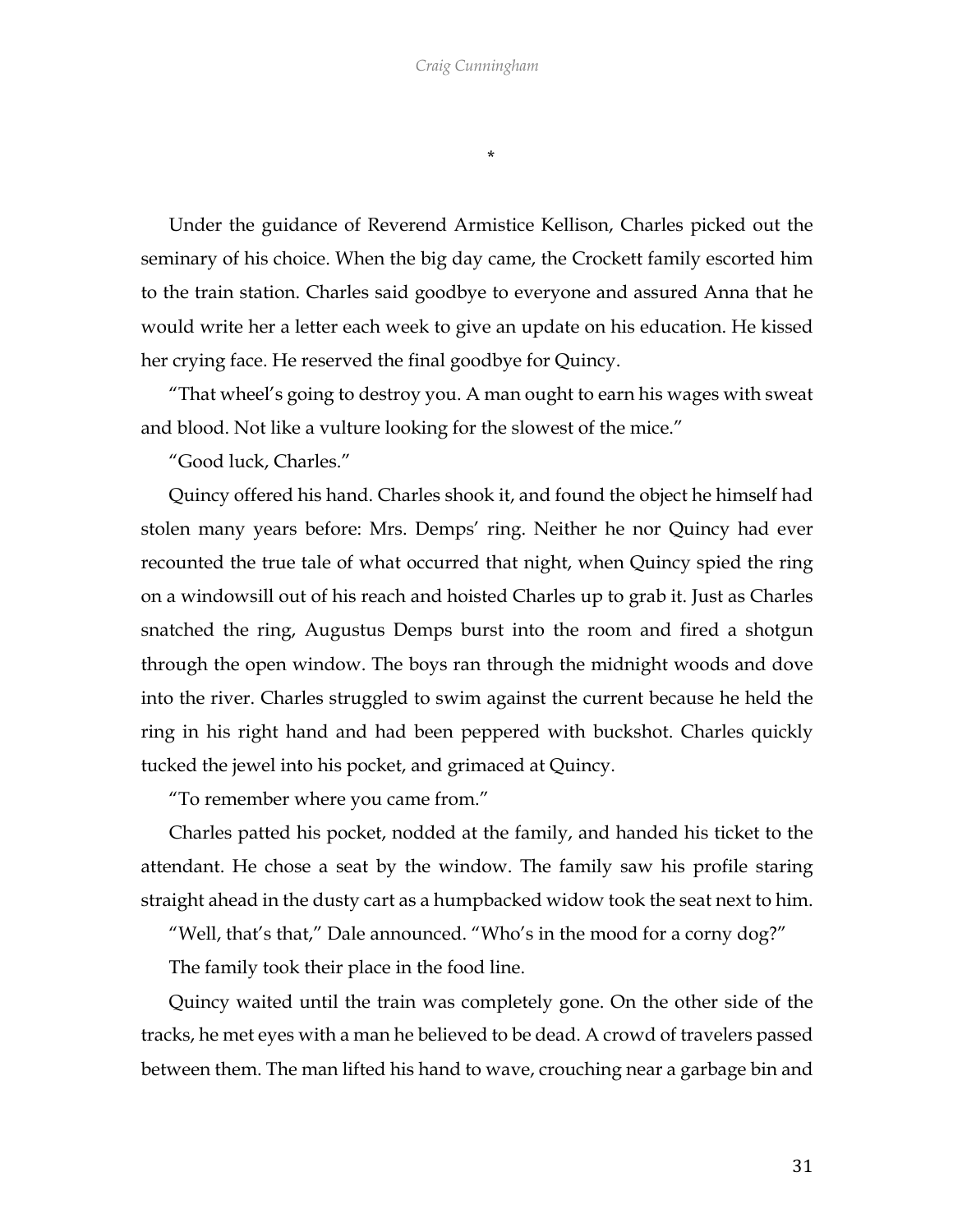finishing a ream of cotton candy. The man wore a black-brimmed hat and smiled, revealing two missing teeth.

No one could mistake Wilbur Welch.

Wilbur stood up with difficulty. He hobbled towards Quincy, forever weakened by the gunshot wounds he experienced at the hands of a young boy who he thought incapable of such violence. After that day, Wilbur spent six months on his back subsisting on vanilla pudding. A nurse in the facility declared him dead but was proven wrong when he groped her buttocks.

"You all grown up now, aren't you? I wouldn't forget that face in a million years. You ain't an easy fella to find."

"Maybe I don't want to be found."

"Time sure has been flying along. Last I saw you was six, maybe seven years ago. I'll bet you remember."

"I'm not sure."

"Oh yes sir, you thought you could kill me." Wilbur removed his hat, exposing the lost hair he had tried so hard to keep by applying an array of medical powders. "But I'm never gonna die. Ain't that the shit. The one's you want to get rid of the most are the ones who live forever."

He smiled at Quincy and stuck his tongue between the missing front teeth.

"I picked up a gig with a carnival crew, operating the wheel. I came here cause I figured we could get back to old times. We was a good pair, me and you. And there's lots of money in this town. Lots of money."

"Go to hell."

"Why you insolent sonuvabitch, I ought to box your ears for speaking to your daddy that way after all I done for you."

He gripped the front of Quincy's shirt and lifted his hand to strike. Jim Crockett jumped out of line at the commotion and shouldered Wilbur to the ground.

"What's all this about?"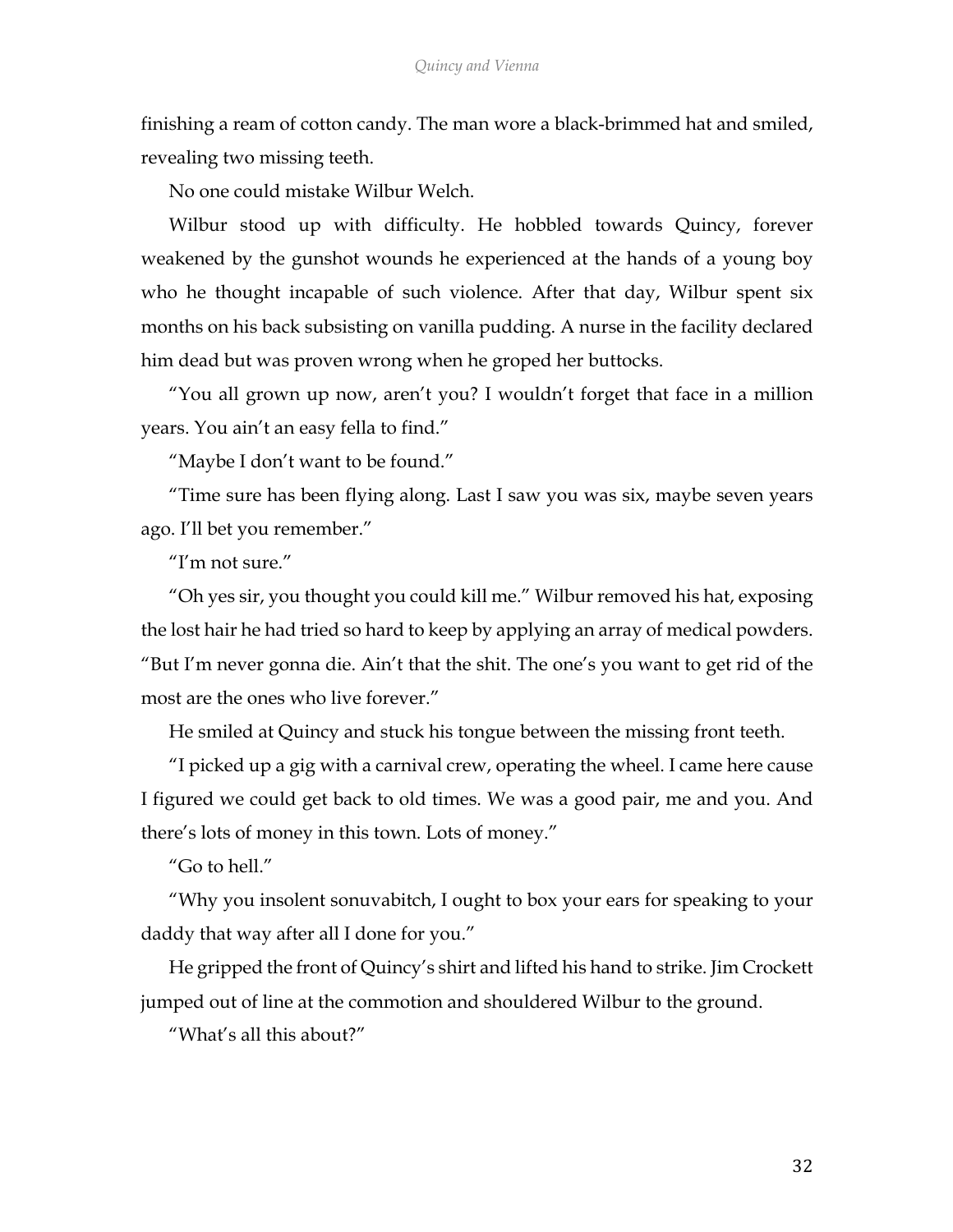Wilbur struggled to his feet on account of his wounded organs and wiped the spit that had gathered at the corners of his lips. He grunted and waved off a helping hand from a passerby. "I'm just catching up with an old friend."

"Do you know this man, Quincy?"

"I think he was trying to rob me."

Jim nudged Quincy towards the others waiting in line for corny dogs. He stood over Wilbur. "You go back to the hole you crawled out of, mister. If I hear that you harass my boy again I'm gonna toss you onto those train tracks, you hear? There won't be any need for me to telephone the police."

Wilbur stood to his feet.

"Pay attention now, hero!" he called. "That boy's a wolf. Ask him about the man he shot down in cold blood. Ask him why he can steal your pocketbook an hour before you know it's gone! Ask who he *really* is!"

Jim guided the family out of the station, well aware of the truth in Wilbur's warnings.

Two months later, they found Jim Crockett with his throat sliced open and his windpipe lying on the ground next to him and covered in fire ants. Some people thought a bear got after him, but Quincy knew better.

He placed that bitter seed in his guts and it began to sprout.

\*

The world went to war with itself.

By then Quincy had become a young man and grown tired of operating the spinning wheel. An unquenchable fire for adventure and blood and naked women burned in his soul. He followed the feeling to the nearest U.S. Army enlistment office. He forced Dale to burn the wheel in the back yard and told him that he would see him again in five or six years. Then, he left that same night without packing any of his possessions.

It only took one brush with death for Quincy to relapse into his gamesmanship.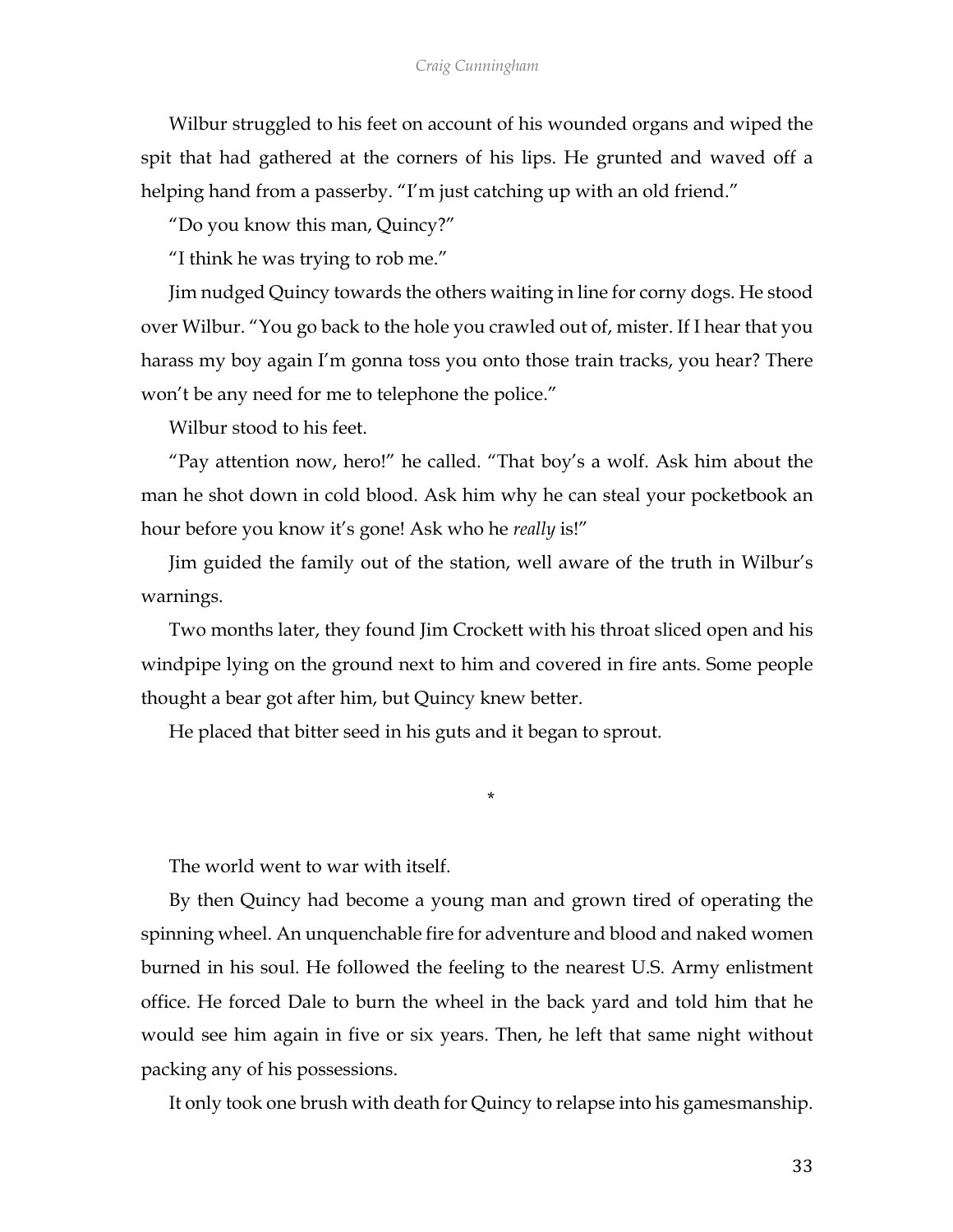## *Quincy and Vienna*

He stole a silver pot from outside the officers' tent where they dropped cigarette butts between hands of poker. Now, the pot sat on the ground in the barracks with fifteen men circled around it. They had not fought for a week. An anonymous soldier had overheard Sergeant Hester Boone discussing a strategy he had read in a book of storming a field with one troop at a time over a period of six years until the enemy became so disillusioned that they surrendered. Sergeant Hester then suggested it might be a valuable strategy in the upcoming battle, and so word spread that the river would soon run red with blood and glory.

Quincy and the others looked down at the pot in contemplation.

Tom Reynolds, of the Reynolds Horseracing Family, stepped forward and reached into his shirt pocket. He dropped fifty dollars in the pot.

"What the hell. If I take a bullet to the heart I'd rather you boys have it than the enemy."

The others added their portion.

Frank Rogers lay on the top bunk overlooking the scene.

"You in, Frank?" Quincy asked. "Searge won't know."

Frank shrugged. He lay on his side with the fifty dollars clutched in his right hand and hiding beneath the pillow. It was well known in those days that Frank butchered a cow in a night of unbridled madness. As the soldiers marched from one town to another, Frank took out his knife and attacked the cow with a primal scream. A psychologist evaluated him. Frank did not remember the incident and demanded someone explain the blood caked on his boots and beneath his fingernails. Back home, Frank made his living as a caricature artist. He feared not losing fifty dollars. But if he lost his need for money, then he surrendered his assurance that life would go on.

"I don't know. It doesn't feel right betting on dead soldiers."

Quincy bent down and picked up the pot, now filled to the brim. He had created the game after discovering that soldiers on both sides raided dead bodies for ammunition, money, and other keepsakes. So he asked everyone to contribute fifty dollars to the pot prior to a battle, and those who survived would split the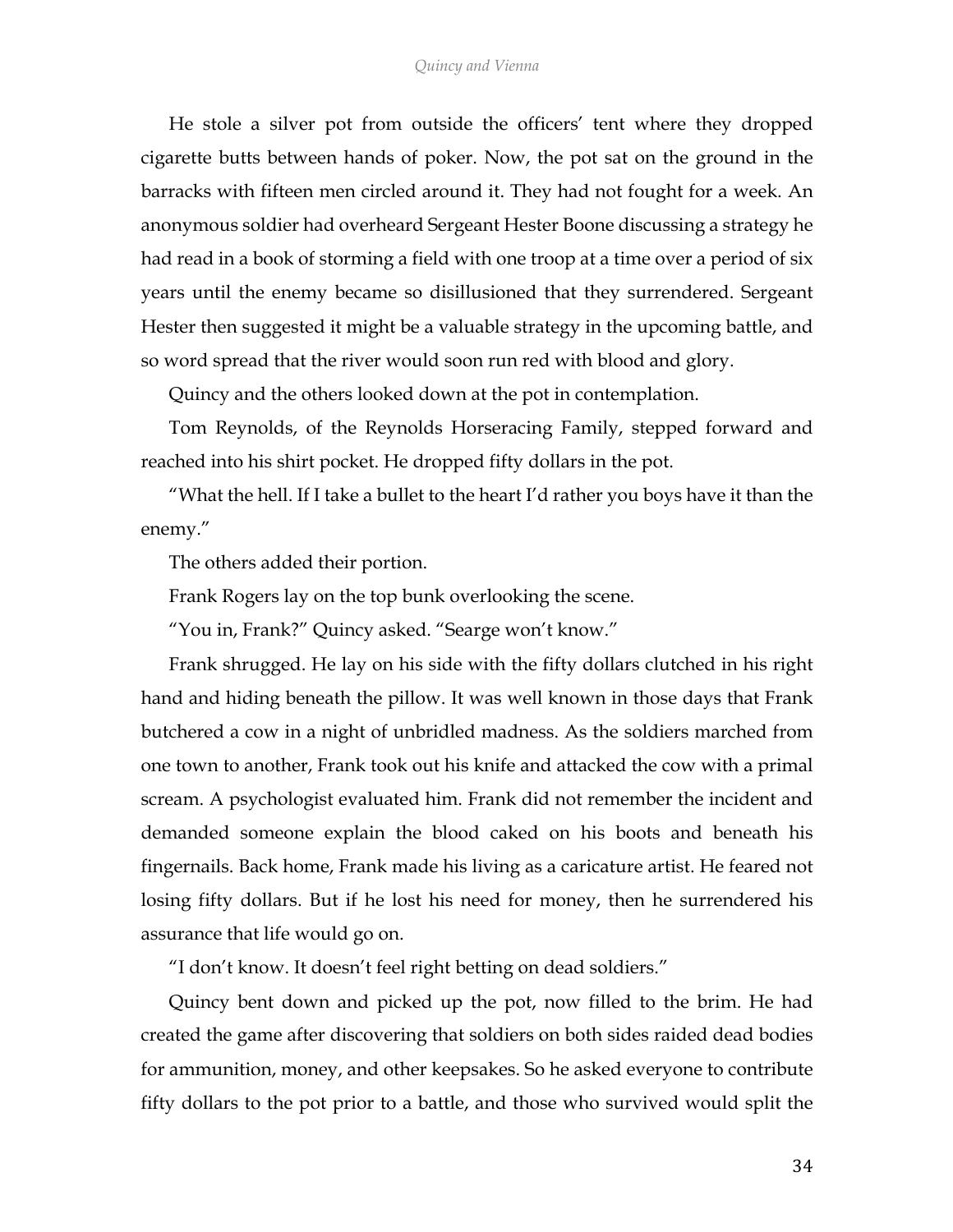bounty. No one could lose anything. To lose first required the loss of life, and to lose life meant you had entered a place where money had no value.

"We all know what could happen out there. And let's say I die. You think I'm going to miss fifty dollars? And let's say you and three others live to fight another day. That's a big pot for you to split up. I'd be happy for you to have it."

"I have a brother back home. He's not doing so good."

"I got two brothers back home. And I'm going to send them a hell of a lot more than fifty dollars when this war ends."

Quincy held up the pot to Frank.

He glanced inside at the curled bills and lifted his thin hand out from beneath the pillow, the money carefully folded.

"Maybe this one time," Frank said.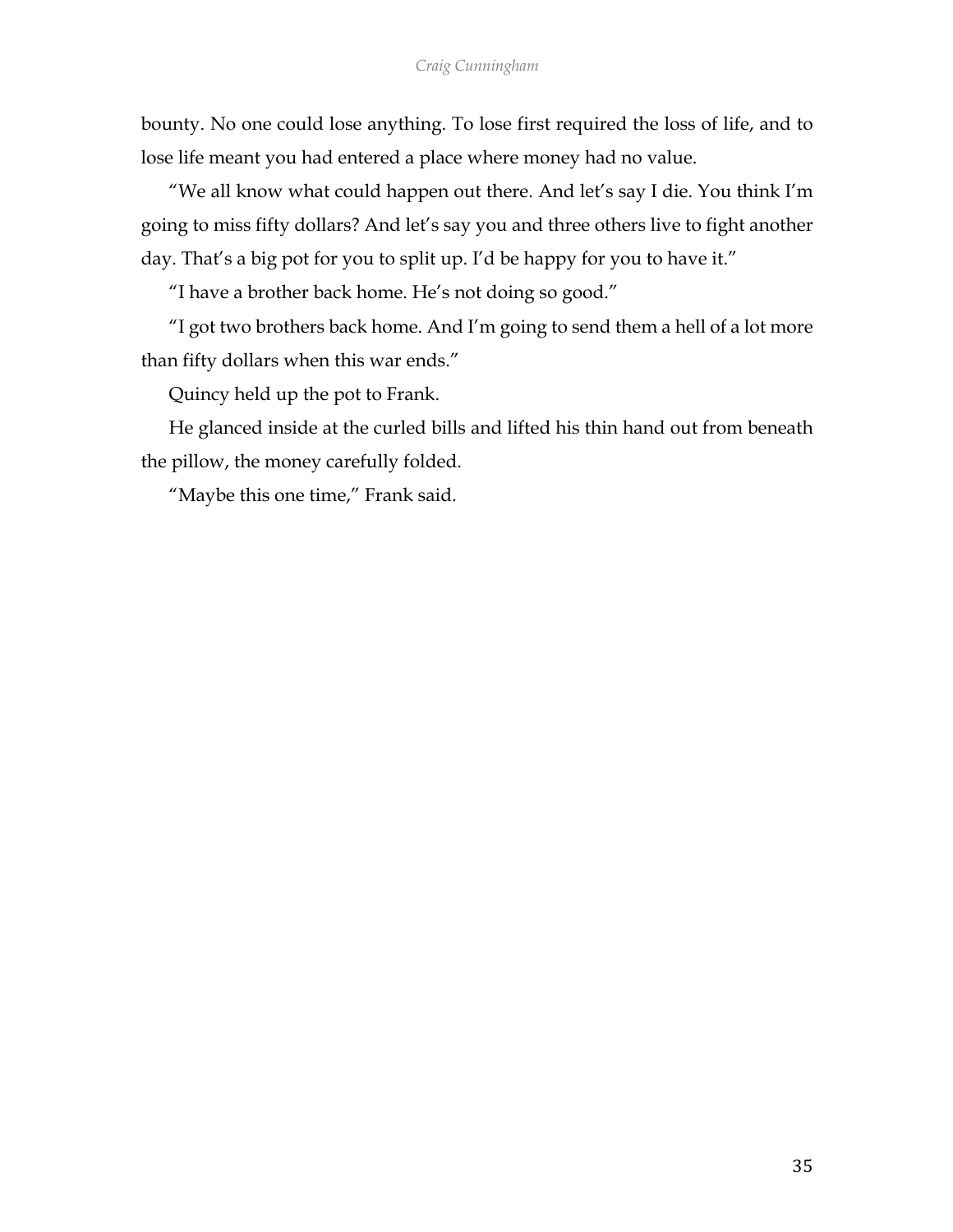3

After the war, Quincy spent another year working on a pearl harvesting ship in the Indian Ocean.

Some nights, he recalled the journey taken by the commodore of the riverboat who leapt into the water and never resurfaced. Ignore the tides, he had said, because they're always going to change. According to the commodore, that special Indian Ocean taught a man everything he needed to know. Quincy could not decide if that was true or not, and sent a letter to Anna Crockett stating that he would be returning to his homeland in four weeks, and that he would like to have dinner with her and the boys.

They met him at a restaurant overlooking the ocean.

Charles had doubled in size since leaving for seminary, and he attributed the weight gain to all of the mandatory casserole dinners his church hosted for the unreached peoples of his community. Dale's hand shook from the liquor in his blood. He insisted Quincy tell them a few war stories. Quincy picked the worst of all. A friend named Marlin Chop was stabbed in the heart by the German virgin he loved. As Marlin lay on the floor dying, the virgin set a fire on his chest and fueled the flames with the sensual poems he had written to her. Dale declared it to be the greatest mistake of his life to have dodged the draft, where he could have gained valuable experience to help him land his first job. Charles said the same, but disqualified himself by claiming that if he had gone over to Europe, his church would not be flourishing as it was and a thousand saved souls might still be astray.

"So what's next, Quincy? You eyeing a particular industry?" Charles asked.

"Not an industry, really."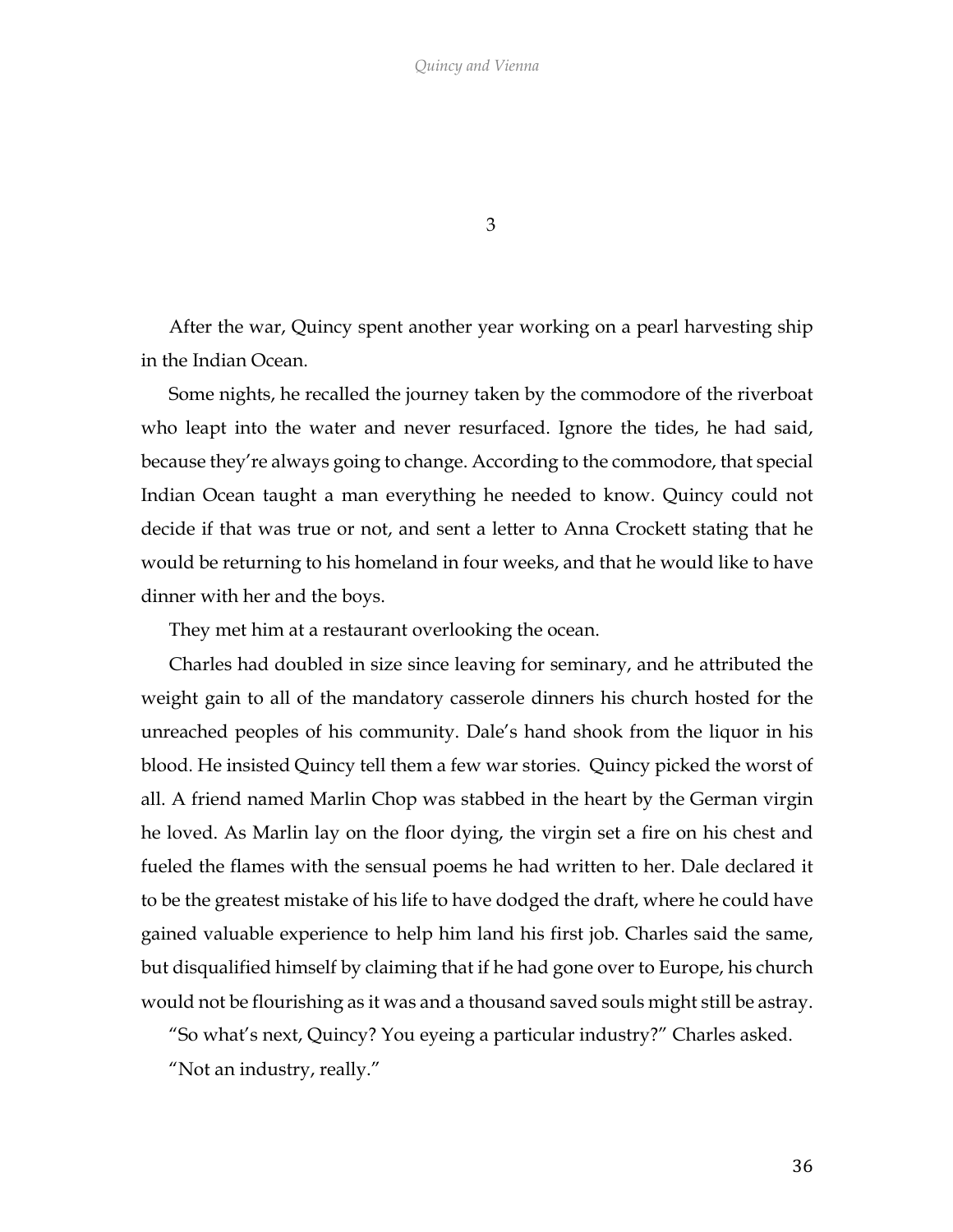"A man with your brains ought to get in on automobiles. They're making more every year. Doesn't seem like they're going to slow down any time soon."

"I don't care for automobiles."

"How about refrigeration?"

"I thought I might start up the spinning wheel, at least until I land on my feet."

Charles swallowed his macaroni and wiped his mouth.

"Pardon?"

"I could use a little cash."

"Aren't you too old for spinning a wheel on street corners?"

Quincy chewed his steak. "I have a bigger vision for it. Forget the street corners and the speakeasies. I'm going to make it worldwide. Imagine it, boys. Everyone in the world has a chance to buy into a big pot, but only one person wins. They'd be a millionaire."

\*

"And so would you," Dale said.

Quincy shrugged.

"Maybe so."

He opened a small office in a dangerous part of the city, furnished with a solitary desk facing the storefront windows. He spent the first week cleaning the glass. The tile floor reflected the light coming through the windows and made the place seem large in the middle of the day, although it was only four hundred square feet, with no bathroom. He cut out newspaper stories that gave him insights into the character and nature of mankind and hung them on the wall for a reminder of how to conquer the world. Deep inside burned a savage and primitive fire that meant to consume everything and everyone who stood in his path. He bought a chair and turned it to face the sunset in honor of Jim. The door to the office came with a bell, but it never rang because no one visited. He needed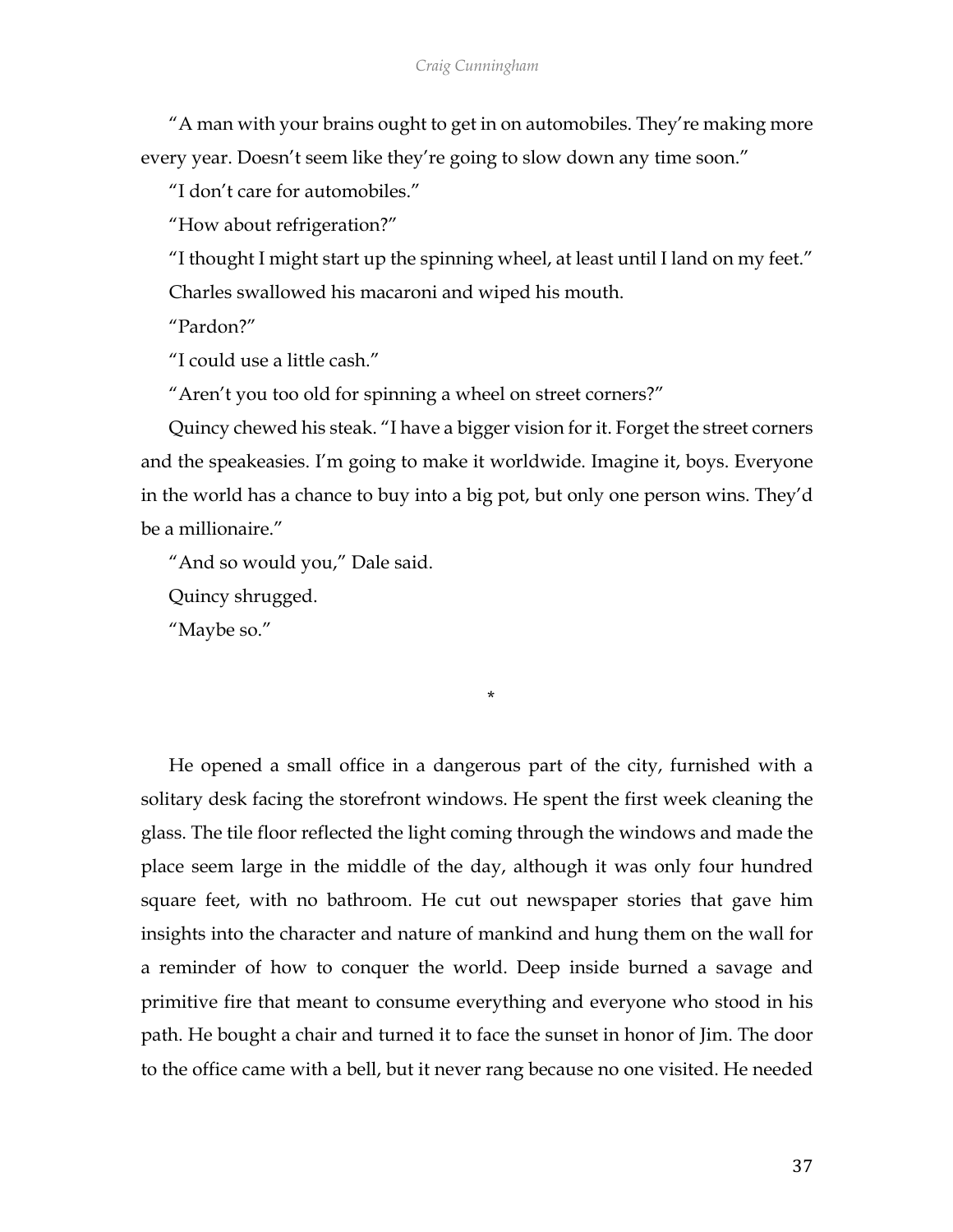time. He purchased long rolls of tickets, and stored them in a locked drawer of his desk.

Eventually, he paid for a small square of advertising in the newspaper. A bucktoothed orphan named Lenny assisted him in his daily work. Many years later, as Quincy saw the hallucinations of his greatest triumphs and failures, he would see the vision of Lenny walking into the office on its grand opening with a trick bucket. Lenny tried to con Quincy into donating to the St. Regis Children's Hospital that was set to be built at year's end. Quincy took the bucket and popped out the round of wood wedged into its bottom where Lenny had hidden six dollars and a picture of his long-lost sister who, it came to be discovered in time, died of tuberculosis on the west coast. The hospital donation scheme turned out to be Lenny's solitary source of livelihood.

Quincy and Lenny became fast friends.

"We're selling hope," Quincy said to him on that day. "People pay us to flip the coin. They pay us to spin the wheel. But we own coin. We sit on top of that wheel. They're paying for that short burst of hope. And you can't ever pay too much for hope. Now, all we need are some good salesmen."

Lenny understood.

He disappeared for three days and returned to the office with six of the most ragtag men Quincy had ever laid eyes upon. All had spent considerable time in prison, and frequented the seediest places in the city where men would be willing to bet a dollar to earn five hundred. Each morning the sales staff came in to the office and were handed a roll of tickets to be sold by day's end. If all of the tickets weren't sold, they received no pay. Officially, Quincy employed no one. The Circus Wheel Lotto Corporation was listed as a one-man scented soap operation. When the tax collector Barnabus Feely stopped by the office to welcome Quincy to the neighborhood, Quincy handed him a bar of soap and told him it should be given as a gift to his wife. Barnabus realized the soap had been purchased at the pharmacy next door, but had no evidence to give life to his suspicions.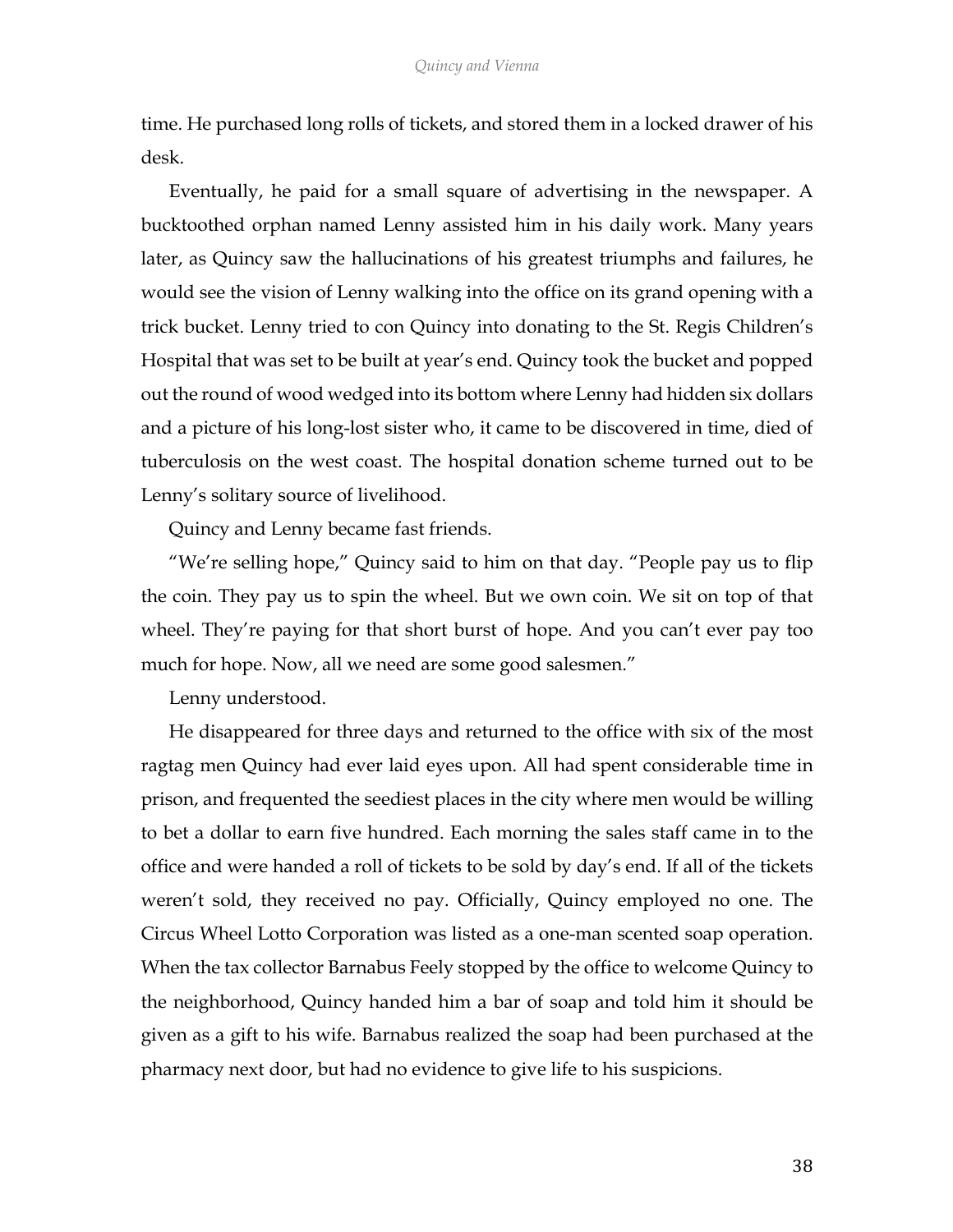By day, Quincy watermarked tickets and diagrammed new markets in his notebook. Lenny reclined on the floor and told wayward stories of his hardships while living in the basement of a factory that produced instruments for marching bands. By night, they drank grape soda on the curb and looked at the empty lot across the street. Quincy promised that he would one day, right there, he would build the largest skyscraper in the city.

"A day will come when we are kings of this city. And I'm going to be the richest man in the world."

"What would you buy with all of that money?"

Quincy had never considered it. He waved off the question.

"Oh come on. Just one thing," Lenny said.

"That's not the point. The worst reason to get rich is so you can buy things."

"Then what you got me working so hard for? I'm busting my hump, boss. I thought we was in the business of making money."

"We are."

Lenny lightly touched the nick cut out of his ear.

"I guess it's better not to try and figure you out. My head's spinning."

They sat quiet until the sun went down.

"Just tell me one thing you'd buy with all that money. I heard of a fella who bought a whole island. You could do that."

"Sure. An island sounds nice."

Lenny sighed in relief, even though he knew Quincy was only trying to pacify his fears. Lenny understood. Quincy had no interest in the tangibles of life. He existed only to feed the nature of his instincts, which were to conquer all things without mercy or allegiance to morality. Riches were only useful as a symbol of victory. The more you had, the more victorious you had become over the rest of humanity.

Lenny adored him.

Their friendship blossomed alongside the business. Thanks to Lenny's fascination with baseball, they spent many of their weekends watching the local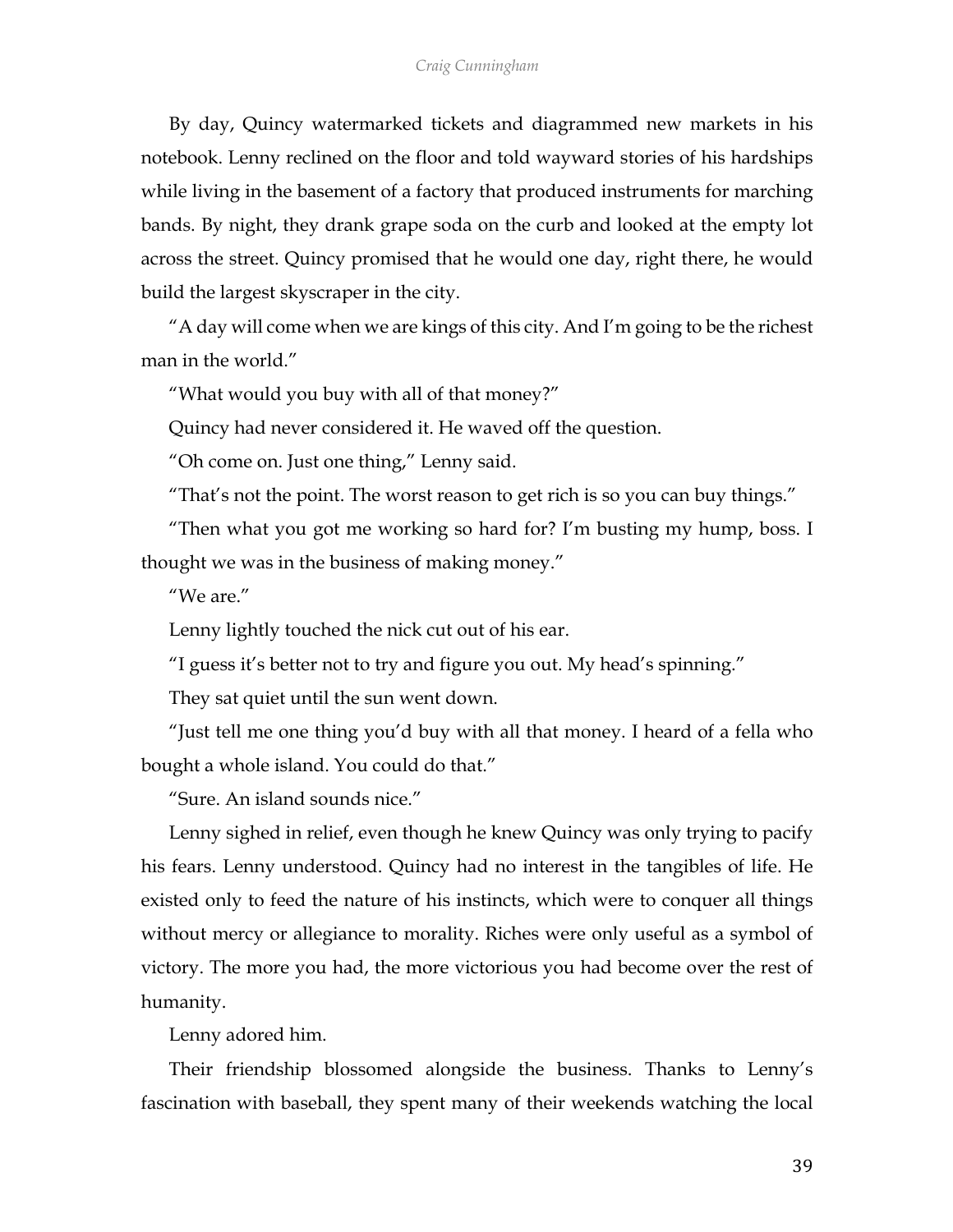minor league ball club, the Spiders, and were rewarded with a championship season. Lenny memorized all of the stats and created nicknames for the players which he tried to popularize with the fans, sometimes with success. During the offseason, he focused his attention on the silver screen, and criticized movies on a ten-point scale.

One evening, they took a seat in the middle of the theater and shared a tub of popcorn. As always, Lenny bought two grape sodas, which stained his teeth and excited him beyond control. He yipped when the lights dimmed, and whispered the names rolling through the opening credits, memorizing them for his personal benefit. The first shot opened on a jazz lounge. Vienna Luz walked through the crowd and took a seat next to a man with a cane.

Quincy scooted to the edge of his seat. She looked just as he remembered, but with more striking eyes thanks to the makeup.

"Woo-wee!" Lenny shouted. "Check out them hooters!"

A few of the theatergoers glared back at Lenny. Quincy elbowed him to quiet down. Those who kept up with the news immediately recognized one of the men to be Quincy Ray, the newest of the tabloid fascinations. His lottery system had been exposed after a lengthy investigation by the tax collector Barnabus Feely. The press ran six feature stories on the scandal. Rather than crushing the business, the unending editorials about the dangers of gambling accelerated profits into new stratospheres. They quadrupled sales and tripled the size of the jackpot. Quincy tasted the sweet nectar of wealth. He kept his money with a banker named Julian Graham whose dislike of gambling fell second to his dislike of nosing into other people's business. Quincy made a single deposit and a single withdrawal each week, as he would continue doing until the day of his death.

"Some people don't like hearing about hooters," Quincy whispered.

After the movie they walked back to the office in the rain.

"I'm going to marry Vienna Luz."

"Me too," Lenny said. "Me too, buddy."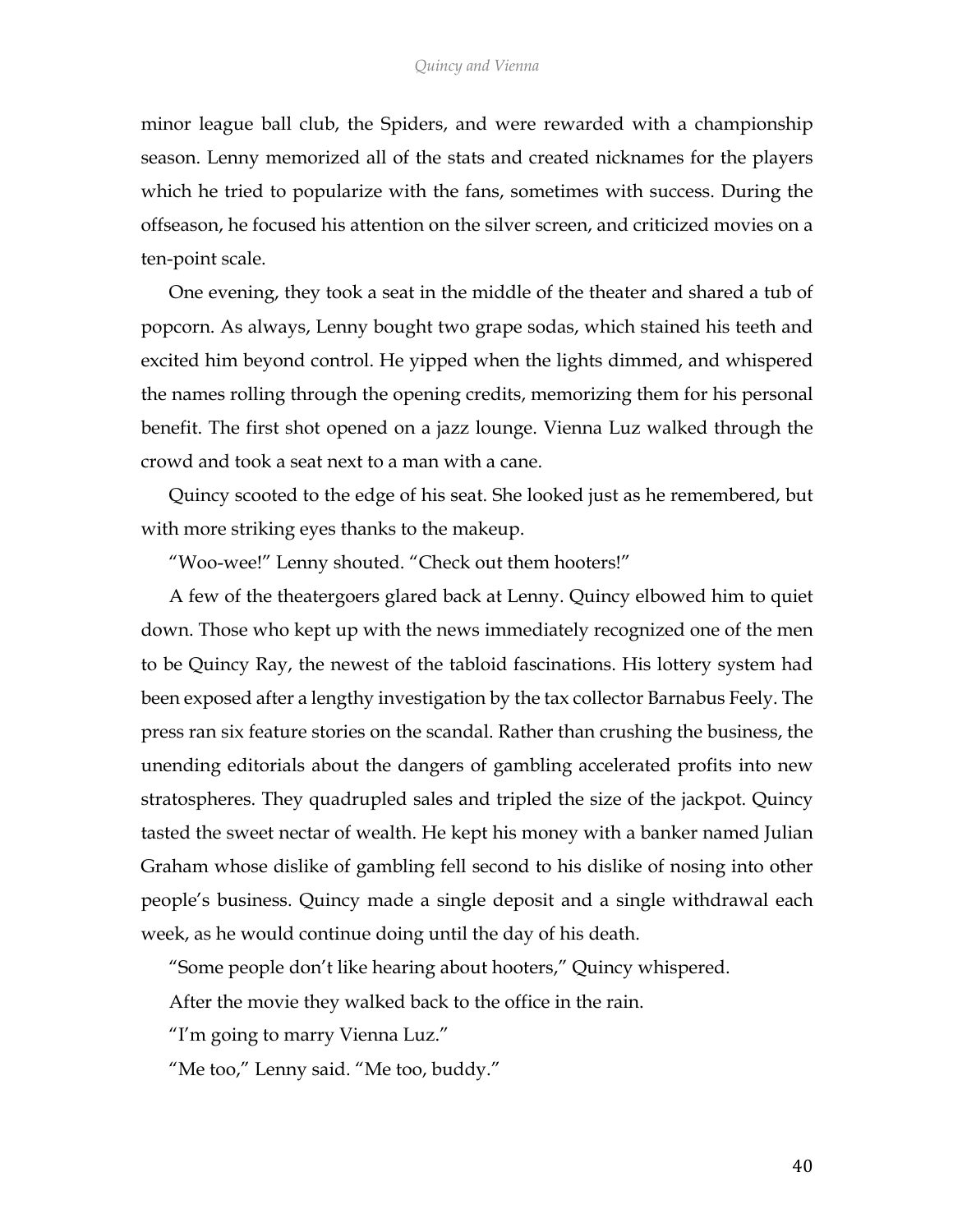\*

Each morning, Lenny arrived with cherry doughnuts and the *Times*. He sat against the wall devouring the doughnuts while Quincy flipped through the paper to make sure no scandals had arisen concerning the Circus Wheel. One summer morning during the hottest week of the year, Quincy stared at an image on the front page of the newspaper for nearly ten minutes before Lenny asked him if he was frozen stiff. An advertisement for a Fourth of July carnival coming to town featured a photograph of the crew, with Billy T. Moore the famous contortionist featured in the center. But on the bottom right of the photograph was a man Quincy had vowed to kill.

Wilbur Welch.

"What you looking at?"

"The man I'm going to kill."

Lenny pulled out a fountain pen.

"Should I put it on the calendar?"

Murder did not disturb him as it would most boys. He had laid witness to numerous homicides during his time on the streets. He accepted the need for death as easily as he accepted the need for life.

Quincy and Lenny purchased matching hats to shadow their faces and attended the festivities on opening night. Quincy wove through the crowd on his way to the Ferris wheel, which rose from the center of the fairgrounds and was sprinkled with colorful lights and dozens of riders. The main thoroughfare was crowded, with families making their way to the marksmanship exhibition and young men stopping along the booths to try and win prizes for their beloveds. A mime stepped in front of Quincy, pretending to be trapped inside of a box. Quincy handed him a dollar and told him to go away.

He finally stopped behind a balloon bouquet and looked to the loading dock of the wheel. where Wilbur stood ripping tickets and shouting at the children to form a proper line. He had become putrid in his old age, refusing the showers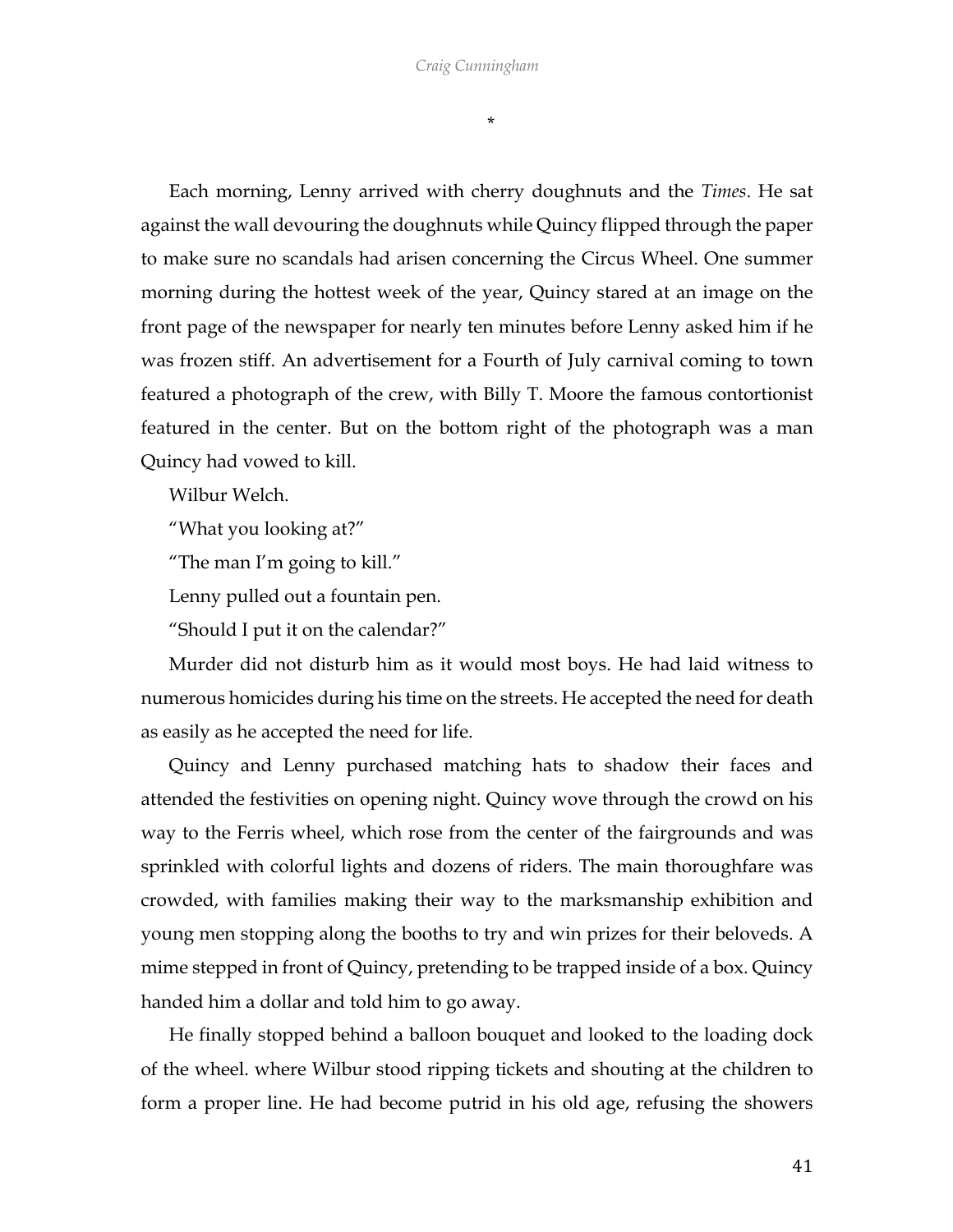recommended by Nelson Nelson, the owner of the circus and the one who had warned Wilbur several years before to give up the dream of resuscitating Chief Tonkawa's Traveling Indian Show and Circus. Wilbur took a seat on his foldout chair with the accompaniment of a cigarette. His leg shook restlessly. The rickety wheel spun behind him.

"That's him."

"I see the dirty old bastard. Now what?"

"Now you do as I told you. He'll take the bait."

Lenny nodded and walked over towards the wheel, whistling at girls and winking whenever they turned around. Meanwhile, Quincy made his way to the Big Tent where Billy T. Moore was in the middle of one of his captivating performances. His trademark move of twisting his body around a flagpole left the crowds too baffled to applaud. Quincy peeked into the tent, and then went around the back to hide in the shadows. He ripped an iron stake from the ground. The symbolism of killing Wilbur was not lost on him. If he let Wilbur live, he would let all of his problems live. He would let all of his weakness and excuses live. Such could not be the case in the world he meant to build. His hand tightened around the iron stake.

In a short time he heard Lenny talking about Drake Wyble, the ace pitcher of the Spiders rehabilitating his injuries.

"Listen here. I don't give a damn about spiders and elbows. Where's the girls who wanted to meet me?"

"Right up here. And they're wild as hell. They think you're good looking, too. And they're *rich*!"

As soon as they passed, Quincy leapt out and hammered the stake into the middle of Wilbur's back, knocking him to the ground in a sprawl. What the coroner would discover during his examination was that the initial blow chipped the spinal cord and started what he believed would have led to a slow paralysis. It never mattered. Wilbur rolled in the grass, groaning and cursing the devil boy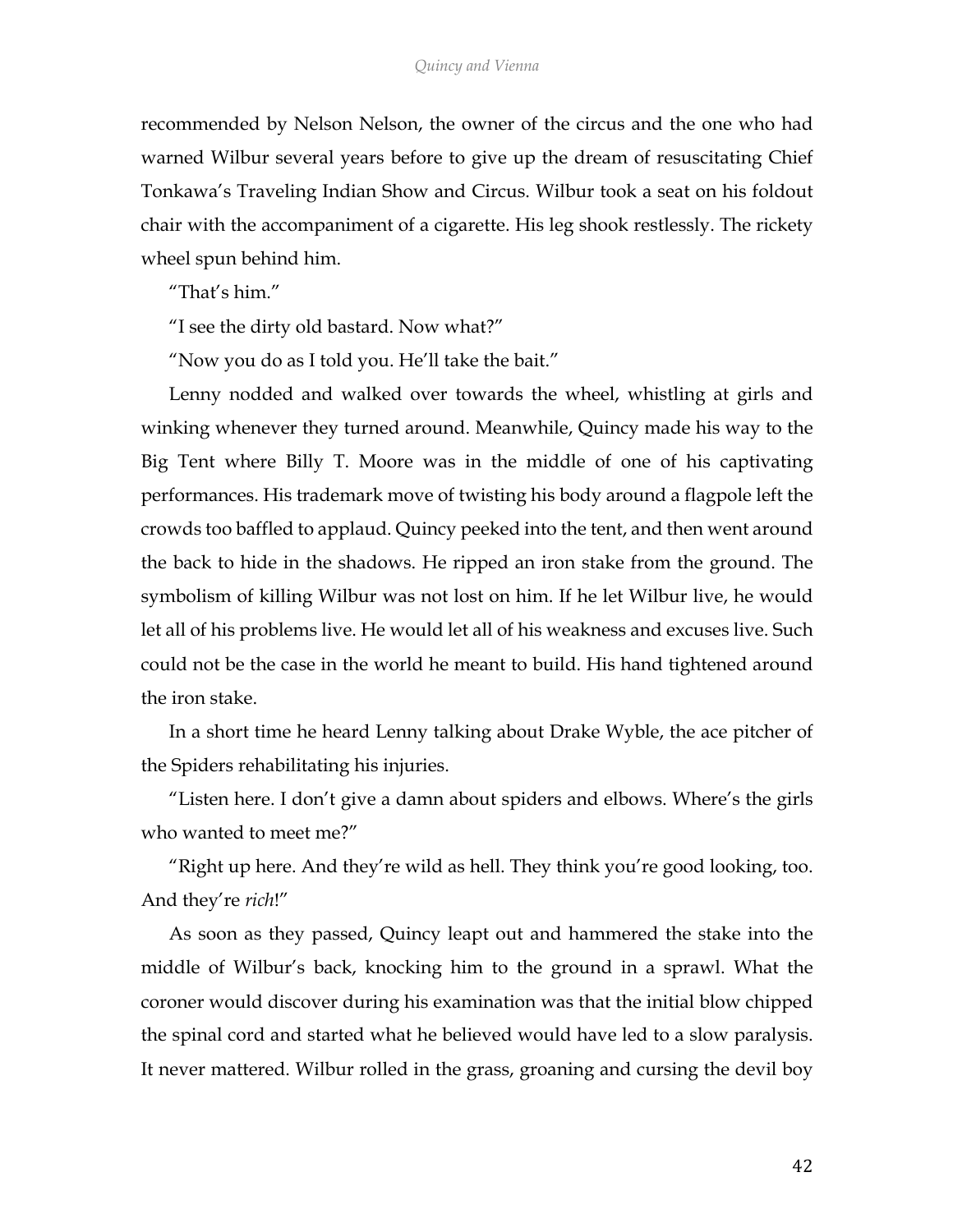with the buckteeth who had tricked him. He reached into his back pocket and tossed his wallet at Lenny's feet.

"Just take it, you little shit. There's eighteen dollars in there."

"Nobody wants your wallet."

Quincy motioned for Lenny to go stand lookout for police officers. He pressed the toe of his boot underneath Wilbur's chin. Wilbur looked up and his eyes widened at the sight of Quincy.

"Oh, Quincy boy," Wilbur said. "I'm sorry for all I done. I'm begging you not to do this. I'm a changed man."

"So am I."

Wilbur nodded and turned his head to look at the wheel one final time, the dream of his life that kept spinning out of control. He imagined Darlena crashing through the top deck of the ship. And then, he looked up to see Quincy swinging the stake towards his forehead.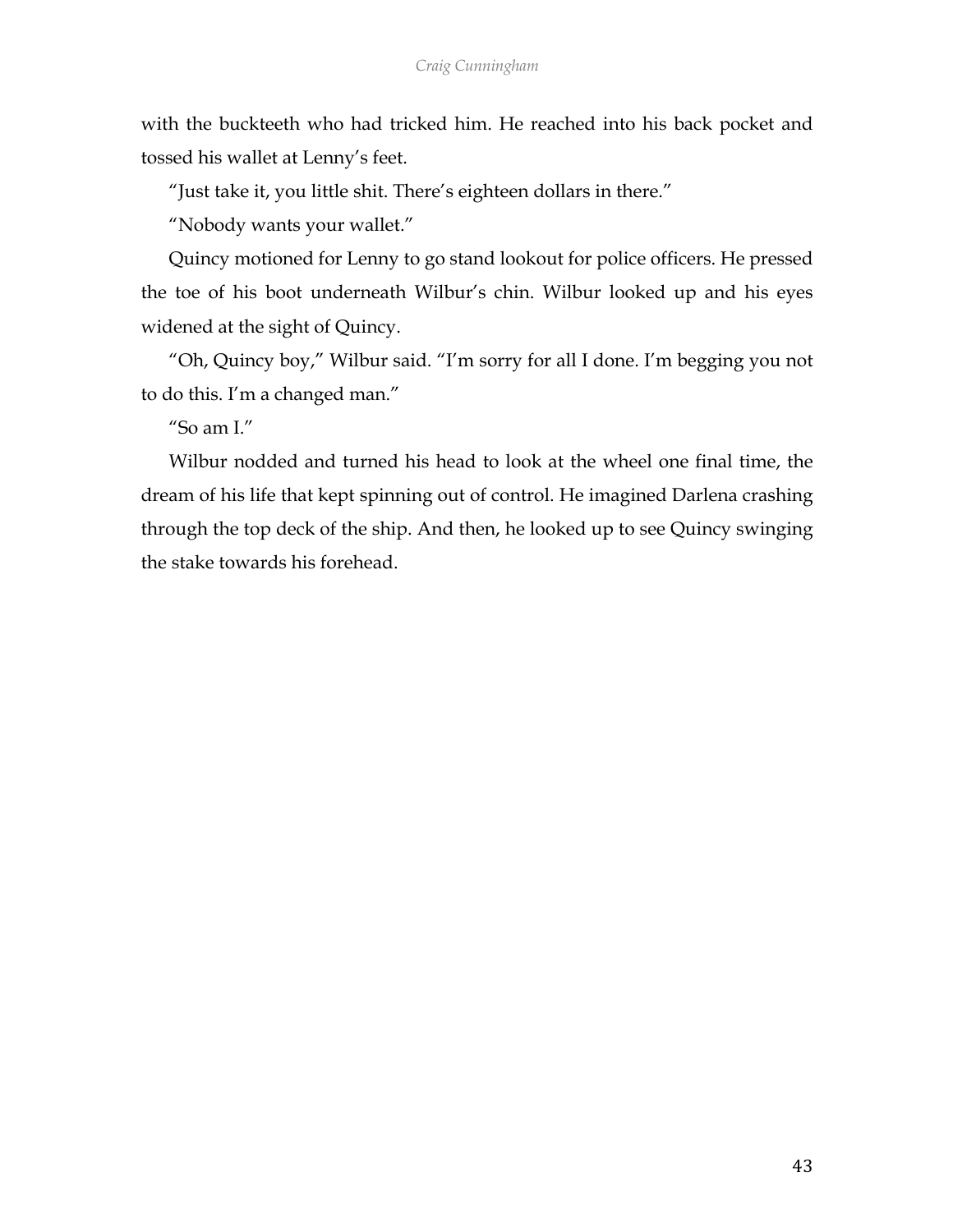4

As soon as Quincy heard she was going to be at the party, he telephoned Stuart Peck and told him it was a mistake to turn down the initial invitation to his annual birthday bash. He had declined the first time on account of Stuart Peck being a first-class asshole.

The little man born of wealthy heritage wrote editorials for the newspapers about modern art, and delivered a list each year on January First of the greatest artists in the country, which was always arranged by who had paid him the most money for exposure. Quincy believed critics had no place in society. If a man liked a restaurant, he ought to eat there. If a man liked a painting, he ought to look at it. Quincy never understood how people could trick themselves into believing it was more complicated than that, which was Stuart Peck's lifelong ambition. Quincy hated the man even more than his opinions.

But, he heard through reputable sources that Vienna Luz would be attending the party.

No one in the press knew how much wealth Quincy had acquired since opening Circus Wheel Lotto, but they knew he had a hefty stash thanks to the hordes of imbeciles who fed his accounts by buying lotto tickets. No one could dig up any information on his patronage. Where did he come from? Who funded the business? And who was his mysterious right-hand man with the buckteeth and the vacant morality? Was he truly the adopted brother of the great evangelist Charles Crockett? One newspaper even published a story alleging that Quincy had massacred a circus worker behind a tent while Billy T. Moore performed his majestic contortionist routine.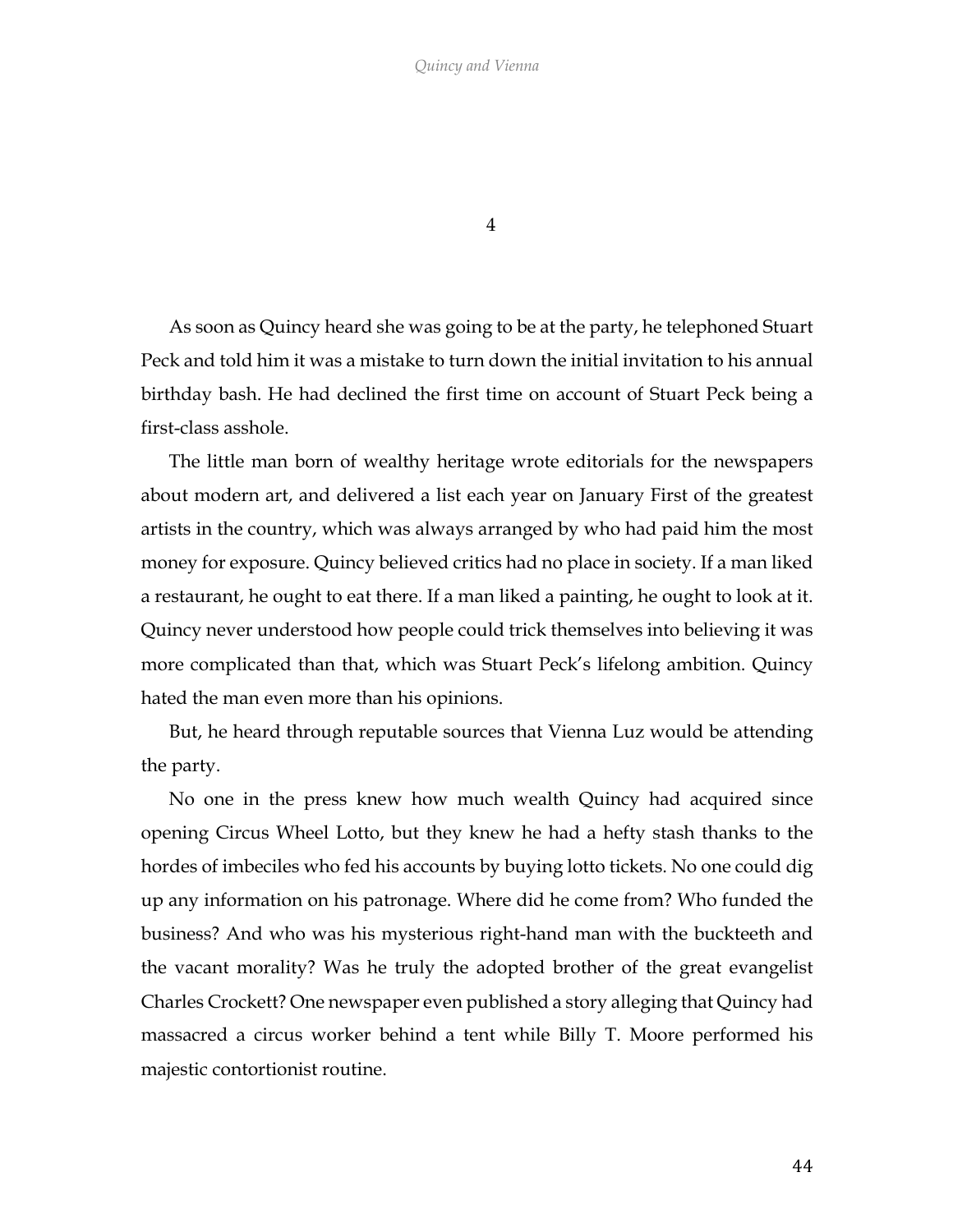And so when Quincy walked in to Stuart Peck's mansion, announced by the butler who took his overcoat, everyone turned to see the infamous racketeer. He was too skinny for a man of thirty, and made to look more so by the reddish mustache which would forever anchor his upper lip. His thick hair inherited from Sara Guerrero's grandfather, Papa Ramos, was longer than he had ever worn it and resembled a tight-fitting helmet. He wore a black tuxedo perfectly fitted to his frame, and strolled through the entryway as if someone had just whispered in his ear that he would live forever. With one hand in his pocket, he nodded politely at the crowd.

Stuart emerged from the hubbub and shook Quincy's hand. "I was so pleased to hear that you were coming. No guest list is complete without you. Would you care for some wine? Cheese? You must try the cheese. It was cubed by Jacques the Cheeseman. I'm sure you saw his exhibit last spring?"

"I must have missed it."

"And where is Lenny tonight?"

"Lenny's out with a girl. He took her for a drive in the country."

"How fabulous. Listen, Quincy. There are some people here I would like for you to meet. Surely you've heard of Carmen T.?"

" $N_0$ "

"No? She paints with her own blood."

"Stuart, I came here tonight to meet Vienna Luz. No one else."

Befuddled, Stuart bit into a cube of cheese and pointed at Vienna across the room.

Quincy's breath never reached his lungs. She was more beautiful than he had imagined for all of the years since she blew him a kiss behind the playhouse owned by the crippled Frenchman. Once again he felt the invisible string anchored to both of their hearts at the outset of the universe, and recalled the night he visited the gypsy and her magical feline.

"She's absolutely fabulous," Stuart said. "I'd love to just put her in a box on my mantel. You know, brown-skinned performers are popping up all over the place.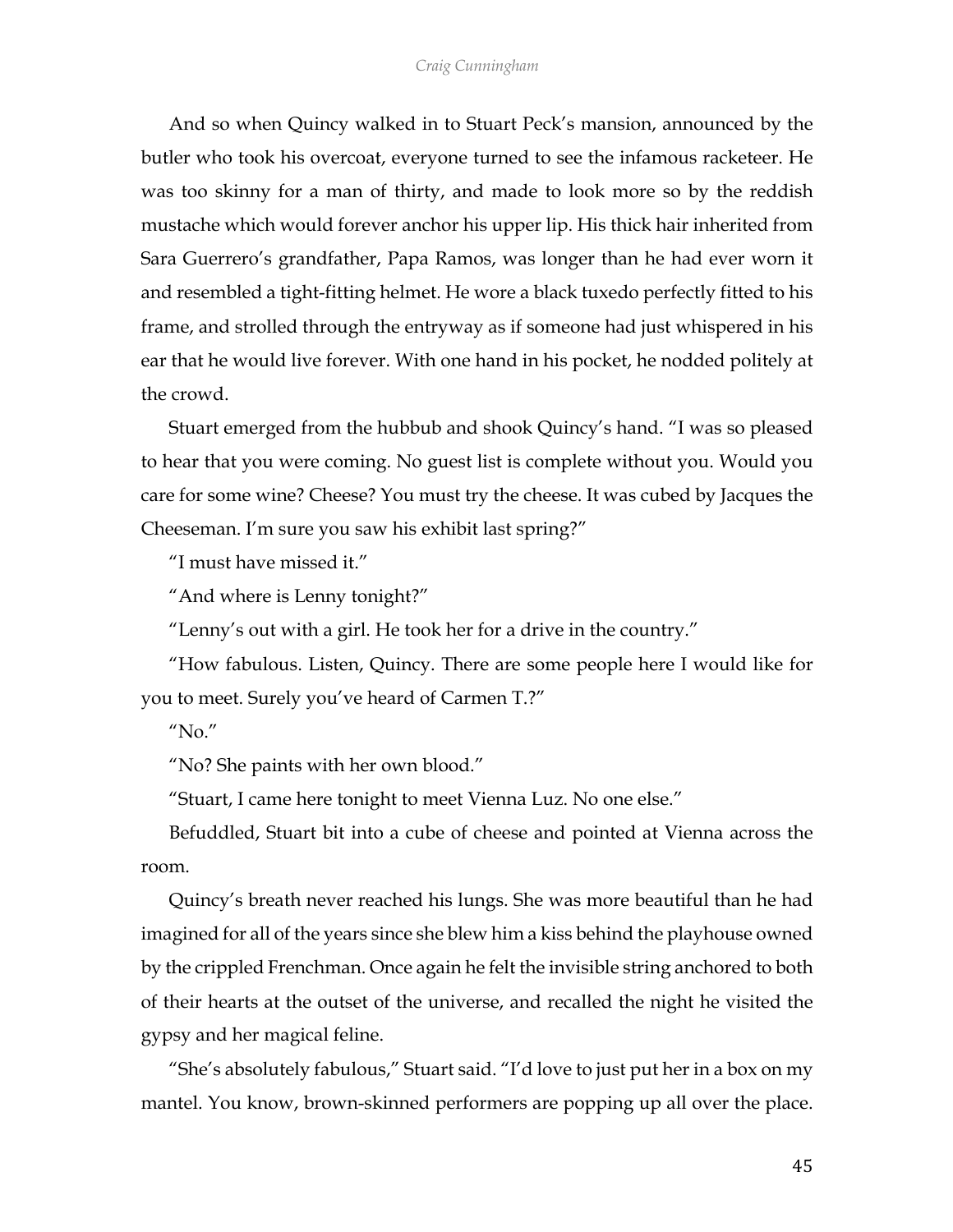They can sing like birds. And take a look around. Just take a look around. Not one person here is giving her any trouble. It's almost like she's one of us! Almost!"

Quincy watched her in a stupor, paralyzed by her graceful elegance, so natural to her every movement. All the world stopped spinning, the lights suspended and the music stalled in its most painful note. She switched a glass of champagne from one hand to the other. Quincy believed it to be the most beautiful movement he had ever seen, unable to be replicated in a million years. Her hair was almost black, her eyes almost green. Her cheeks hung high, tinged with a dash of red at their highest peaks, her lips thin but widened by lipstick, her neck accented with a perfume that made men want to nuzzle up and kiss right behind her ears, where diamond earrings dangled down to her shoulders.

Vienna spoke with a group of adorers. One gangly fellow in particular was asking her what she was doing so far from Hollywood. She responded with a polite disinterest.

"I wouldn't be able to call myself a host if you didn't try Jacques' cheddar!" Stuart said, presenting a mound of cheese in front of Quincy's face. "I've never had anything so potent in my mouth. And the Meunster, well, you'll have to see for yourself if—"

"Listen here, Stuart. I don't want to hear from you the rest of the night. Or the rest of my life, for that matter."

Stuart took his plate of cheese elsewhere.

Quincy popped a peppermint into his mouth. He straightened his bowtie and walked towards where she stood, each of his steps on beat with the jazz band steaming up the windows with their red-hot tunes.

"That's exactly what I was about to say!" the gangly man crowed to Vienna. "You and I seem to be on the same wavelength, Ms. Luz. May I call you Vienna?"

Vienna offered him a smile. "It was nice to meet you, Gilbert. I'm sure I'll see you around the party later." She turned to walk away, but Gilbert followed at her heels.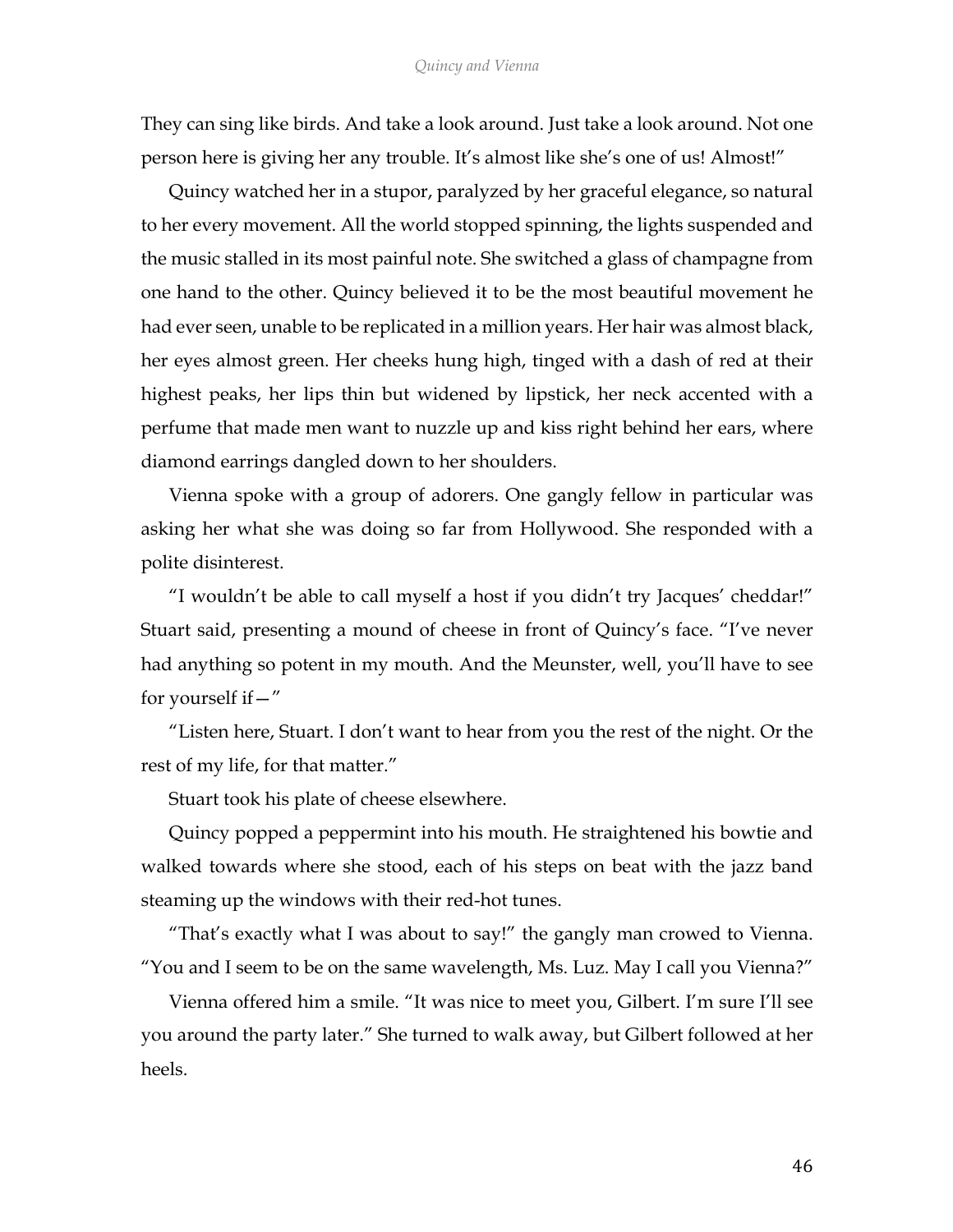"Why later? Why not now? Do you need a drink, Vienna? I'd be happy to get one for you. I have a servant's heart. That's what my mother always told me. Of course I don't know what she'd say about me talking it up with a colored girl, but who's going to tell her? Really, I'd love to get you a drink."

"No thank you."

She moved through the crowd towards Quincy, whose breath quickened as the string between them shortened.

"So, is there a man in your life?" Gilbert asked, following behind. "Not that I'm prying."

"I'm not really looking to date."

"I'm only kidding of course. But tell me, what would it take for you to give me some singing lessons? I'd pay top dollar."

Before Vienna could answer, each of them looked up to see the man known as Quincy Ray, the ghost of business who had taken the city by storm with his spinning wheel. Quincy grabbed onto Gilbert's bowtie and gave it a slight tug.

"If you have to ask what it takes to win the heart of a woman like Vienna Luz, then you don't have what it takes."

"We were just talking and I thought maybe  $-$ "

"You thought wrong. Vienna and I are here on a date together, and you  $\dots$ what's your name?"

"Gilbert."

"Listen sport. You're beginning to get on my nerves. Go find a corner and sit there for a while."

Gilbert sulked away and took a seat in a chair in the corner of the room next to Stuart Peck, who offered him solace through cheese cubes.

Vienna turned back to Quincy.

"I've been trying to shake him since I walked in the door."

"I'm Quincy," he replied.

"I know who you are."

"I know who you are, too."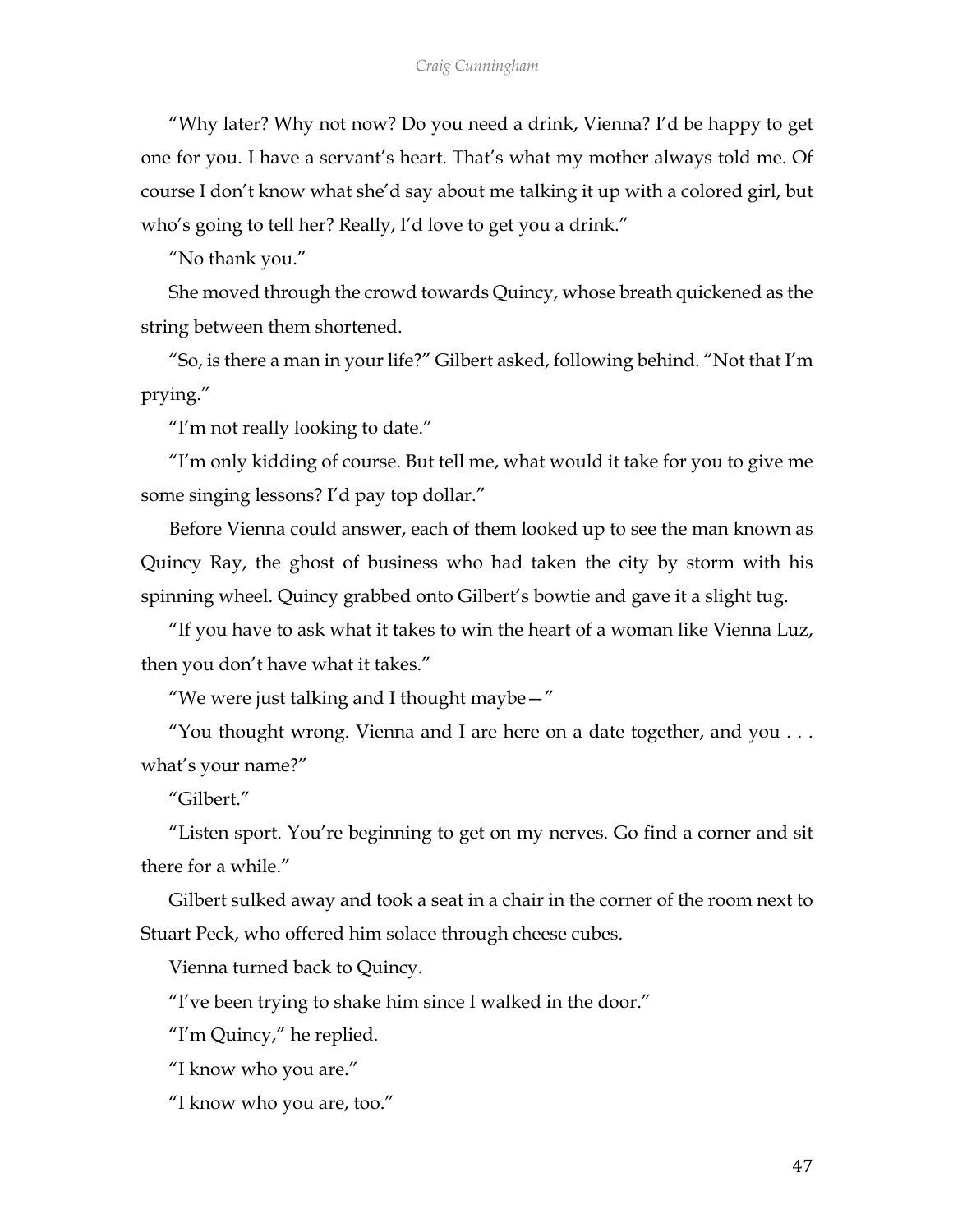"Yeah? Let me guess. You've seen me in the pictures."

"I have"

Vienna took a sip of champagne, her eyes still visible over the edge of the glass and outlined in a peculiar shade of dark liner. "You seem to have made quite a name for yourself around here, by the way everyone is fawning over you."

"Some people care too much about names," Quincy said.

"A name is important."

"Yes, but the *making* of a name is more important. I'd rather be recognized for that, rather than the name itself."

"Very well, Mr. Quincy Ray. How did you make a name for yourself?"

"I turned a nickel into a million dollars."

Vienna took another sip of champagne, never taking her eyes from the enigmatic man before her. Some inconceivable detail set him apart—something she could not identify and knew she never would.

"But the incomparable Vienna Luz. Now that is a name worth speaking."

"Oh, please. I'm Stuart's exhibit. That's all."

"Not to me, you're not."

"Then what am I?"

"You're my best memory."

Quincy looked down for a brief moment, and thought back to the night behind the Frenchman's playhouse when he waited in the alley to tell Vienna that a gypsy prophesied that she was his soul mate.

"I'm sorry?"

"You know, if your mother wasn't there, I would've kissed you. I would have taken you right up in my arms and kissed your lips. That was my plan, anyways."

Vienna choked on her champagne. "I'm sorry. What are you talking about?"

"Your mother. I don't know if you would have kissed me back. But I was damn sure going to try."

"Quincy, I am not quite sure what we are talking about."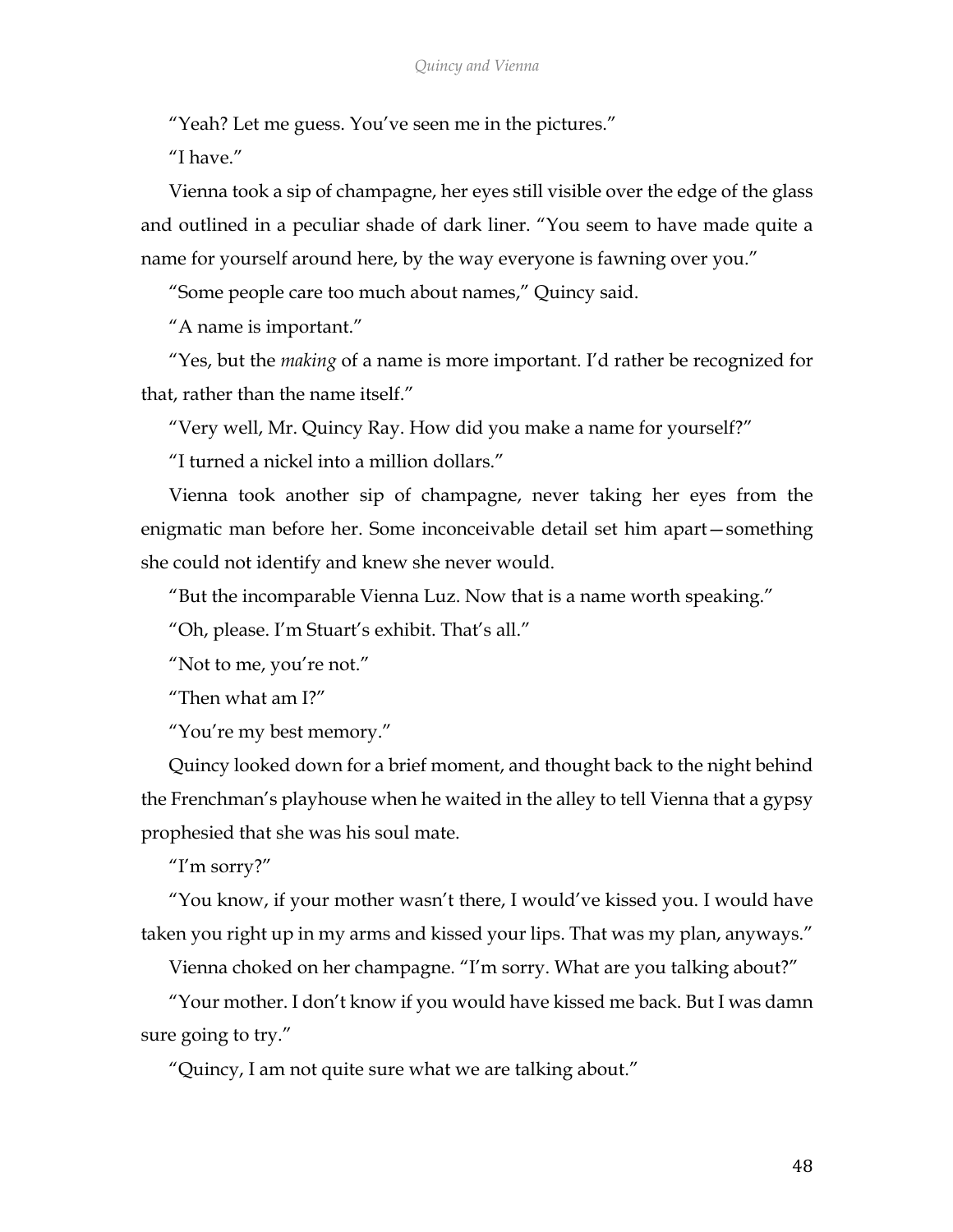"A long time ago. You sang during the intermission of *The Few and the Many*. I was just a kid. I waited for you back by the performer's entrance. And then when I saw you, your mother hurried you into a car. I think she called me a street boy. It must have been fifteen or twenty years go. But you blew me a kiss. That much is certain. The driver tossed a nickel at my feet. I took that nickel and turned it into a million dollars."

Vienna's mind dug for the memory, buried under so many fawning boys and flashing lights.

She saw him.

She saw the boy standing all alone with his hands gripping the cloth cap, nervous and brave, his face illumined in the alley light. She heard the coin flipping through the air and landing at his feet, the car door slamming, her mother leaning over and saying everyone wants something for nothing these days, but you can never make a mistake. You must be flawless or they will trample your name.

"My God. Quincy. What a tiny world."

The flush of adolescent love spread across his cheeks.

Stuart Peck clinked his glass and mounted a chair, with Gilbert now holding the plate of cheese cubes.

"Here's to me and my birthday!" Stuart bellowed.

Everyone cheered except Quincy and Vienna, who remained locked into the enigma of one another's presence. The crowd burst into laughter at a joke neither one of them had heard.

"Do you want to take a walk? I'm not much for these kinds of things."

She nodded. Quincy took her hand and led her out the door.

The next morning, when he awoke, she was gone.

He found a note taped on the mirror in the bathroom which read, "We cannot afford each other."

\*

He pulled the note away, terrified of the truth.

49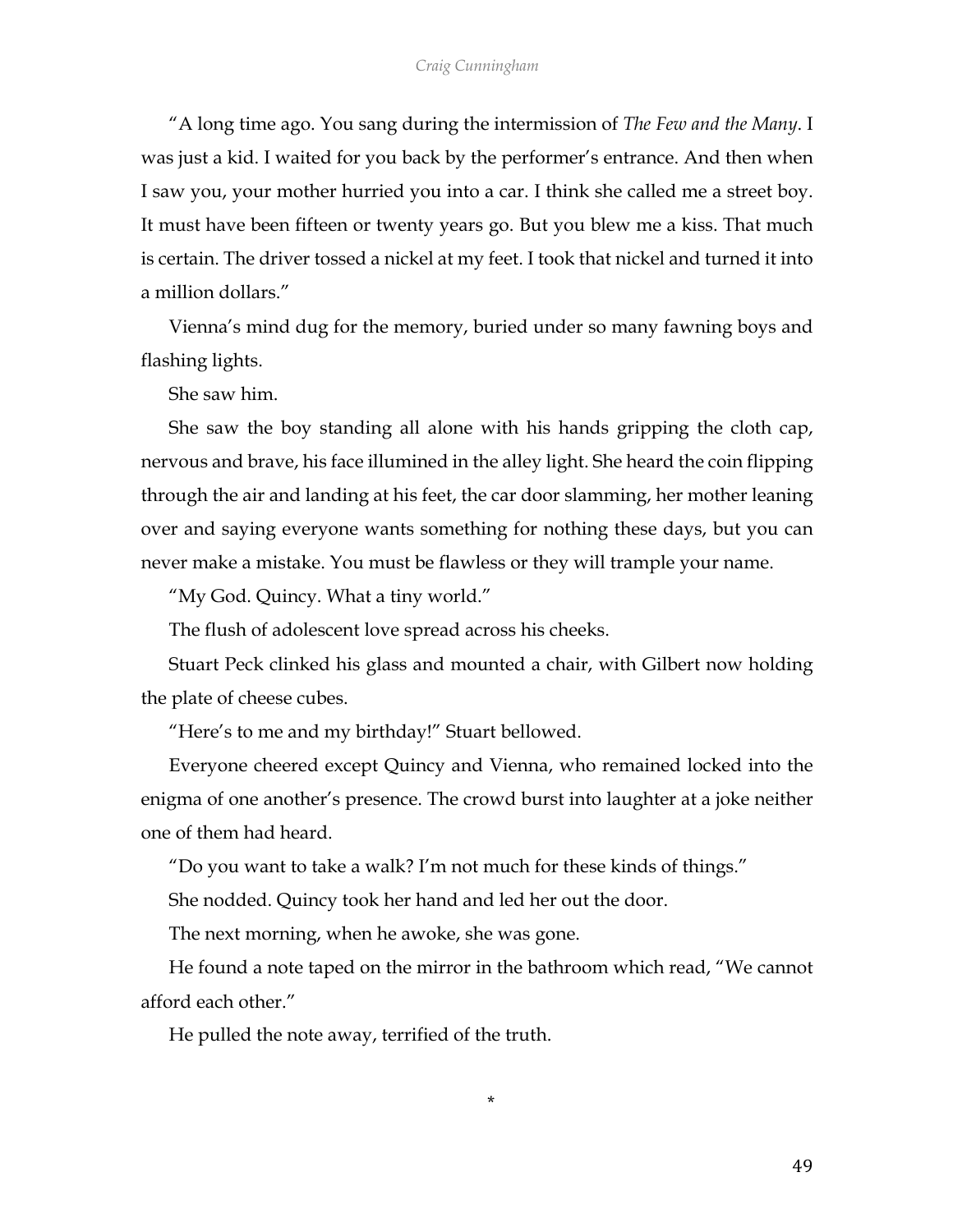After his night of romance with Vienna Luz, Quincy attempted to recreate the sensations with every woman who would have him.

He became a regular at the Coconut Club down the street from where he wished to build his skyscraper. There he became so familiar with the clientele that he could sniff out a new woman as soon as she walked in the door.

He patronized the place for more than the women.

In a way, it represented everything he loved about humanity. Every coconut tacked onto the wall was marked with its place of origin, as the owner Vern King had spent much of his youth traveling the world and collecting coconuts for the bar he wished to open in the twilight of his days. He forged his dream into reality, suffering international diseases along the way. Quincy earned his trust and friendship when a newcomer attempted to steal one of the coconuts from the wall. Quincy tripped the thief prior to his escape. Vern rewarded him with a free ticket for his lunch buffet, which Quincy would eat thousands of times in the decades to come. Before Quincy's legendary patronage, the Coconut Club considered closing its doors. The only time they drew a crowd was when Red White and the Black Bluesmen played their sensual jazz late into the night. On these special nights Quincy always left the club with a woman on his arm, and then took them back to the penthouse he had decorated with zebra skins. He sat in the back booth and swooned the women with his most harrowing tales from the war, drinking through a gallon of orange juice as the hours faded. His most common fantasy in those days was to turn and see Vienna Luz sitting at the bar by herself, swaying slightly to the music. One night he believed the dream had become a reality. Alas, it was Lois Davies, another actress who somewhat resembled Vienna from behind. She wore a sequined dress that stopped halfway down her thighs. She scratched Quincy's kneecap beneath the booth.

He took her up to the penthouse, and allowed her the privilege of turning the key in the lock.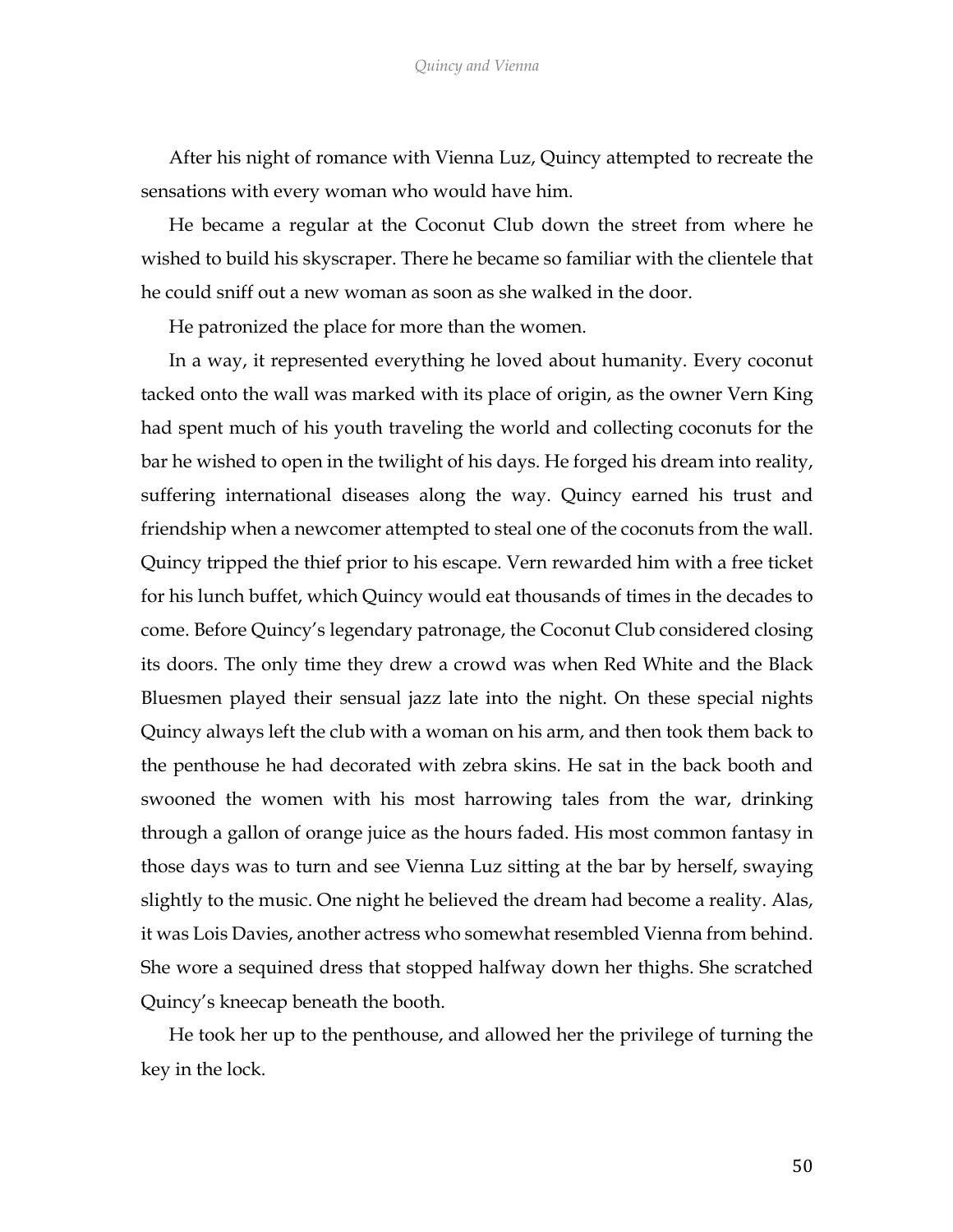"I'm going to take a bath," she said upon entering. "Would you pour us some tea? God, I'm drunk. Will you be okay while I'm gone?"

"I think so."

"Don't go running off, Quincy Ray. I know where you live."

She thought it was very funny. He watched her stumble down the hall in search of a bathroom, and then he heard a rush of water from the tub.

She walked back out completely nude and told him he needed brand new furniture with a woman's touch. Where were the curtains? Why was the art so brutal and masculine? How could one see with so few lamps? Were it not for her stunning body with the youthful breasts and soft mound of tangled hair over her sex, he would have asked her to leave. But she was in no condition to walk the streets, and he was in no condition to turn down an erotic experience with such a hellcat.

"I like my things."

"You have no taste. None. You're hopeless."

Forgoing the bathtub, she stumbled into his arms and convinced him to make love. They continued their lovemaking on the white rug in front of the fireplace until a pool of water crept towards them, overflowing from the bathtub and soaking the wood floors throughout the house. He pushed her aside and rushed for towels.

"It's all your fault," Lois sobbed. "Here my things are ruined, and you're just running around."

Lois gathering her soaked clothes from the floor of the bathroom.

"Whatever will get you to leave, I will do," he answered.

"You have no idea how to treat a woman."

"You're the one who left the bathtub running."

They fell into one another's arms and made love like bitter enemies, clawing at one another and cursing the other's very existence, as they would continue to do for the next three months.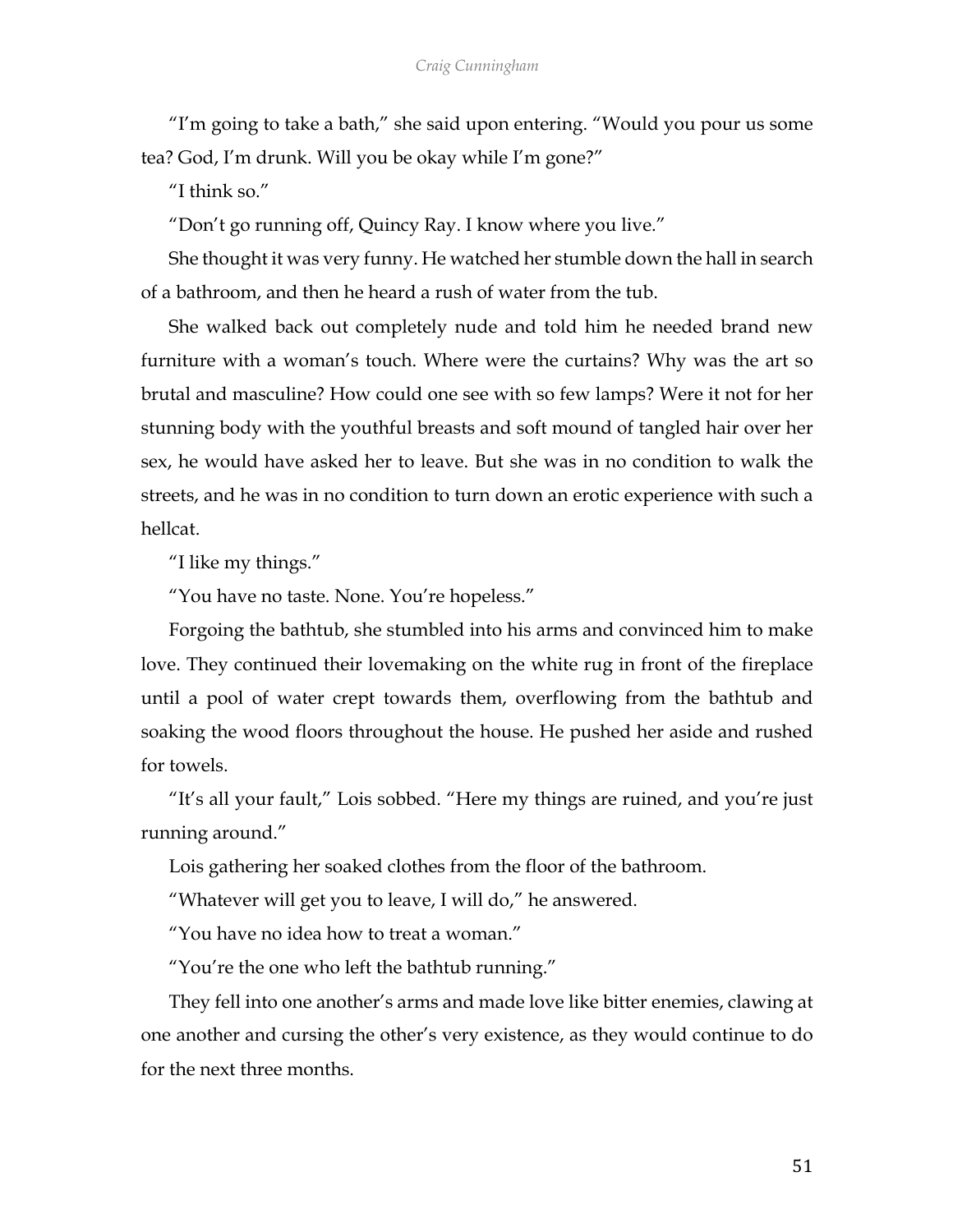And then one day she sent him a letter signed by a doctor. She was carrying his child.

\*

The same day he learned of Lois' pregnancy, he married her. She moved into his penthouse and burned up the zebra skins in the fireplace to make room for the cribs and toys. After the birth of Madeline, Lois lost the magical spark in her eyes. She donated all of her sensual clothing to a women's shelter and purchased every color in a series of matching sweatsuits. He could have withstood the redecorating, until she cast his framed playbill of *The Few and The Many* into the garbage and replaced it with a photograph of her grandmother sitting next to a Labrador. He fought his impulse to break the frame in half.

"I'm off to the market, Quincy. So you had better keep an eye on the baby," she said, standing by the door.

He lounged in an easy chair looking over some documents sent by Julian Graham. The old banker had tipped off Quincy to an investment opportunity involving space travel.

"Did you hear me, Quincy?"

"Yes. Be gone for as long as you would like."

"And you'll be working?"

He looked up at her. "Don't ask me that. You already know the answer."

Lois wished he would spend more time with her and Madeline, but knew in her depths that he viewed them as a secondary priority. She had sacrificed everything for motherhood, and felt more and more that her life had been split into two persons, with one of them dissolving and the other appearing more brightly. Quincy, on the other hand, moved forward with solidarity. He went into the office at odd hours and would often disappear for weeks. In those days he had taken to riding trains and seeing where they stopped. Prior to his departure, Lenny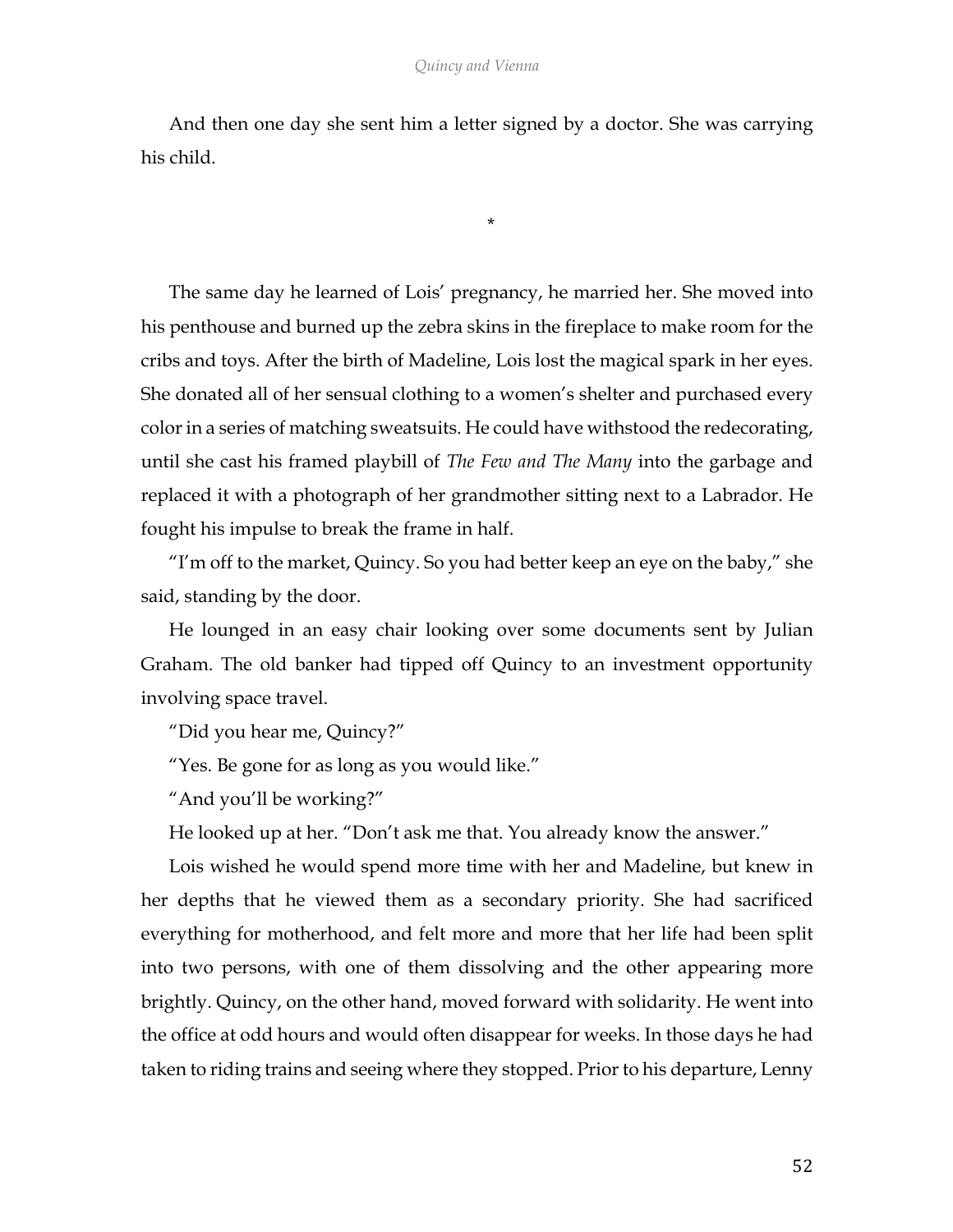would hand him three rolls of tickets. Quincy liked to keep his instincts sharp, and often sold all of the tickets to passengers before reaching the first stop.

"I'd like it if you stayed around tonight. I'm going to cook a roast and we can listen to a radio program."

"I was planning on taking a ride."

"No more trains, for God's sake," she said. "Forget about the train. You have a family now."

The pressure of family responsibility could have subsided if Lois still accepted roles as an actress. But she never left the house. The great art of her life was reduced to choosing which color sweatsuit to put on each morning. After a harsh comment from the maid about her sedentary lifestyle, Lois called everyone in the movie business and begged them for another chance to rekindle the magical screen dreams of her youth. No one honored her requests. Most actresses who announced their pregnancy simultaneously announced their retirement. After such a scandalous marriage, no one knew if casting her would destroy or save a film.

She left. Quincy walked over and looked inside the crib at Madeline.

"I love you, honey-bee."

The telephone rang and he picked it up.

 $^{\prime\prime}Y$ es?"

"Quincy, it's Dale."

Quincy carried the phone over to the window and looked through the clean glass.

"What's going on?"

"This ain't easy for me. You've got to know that to be the truth. But I need some money, and I'm in it deep."

"What happened to your job?"

"Kellor fired me this week for what he called stock fraud. I'm flopping around like a catfish, pal. I'm scared. I owe some people money. I don't have it and they aim to get paid."

"How much do you have saved?"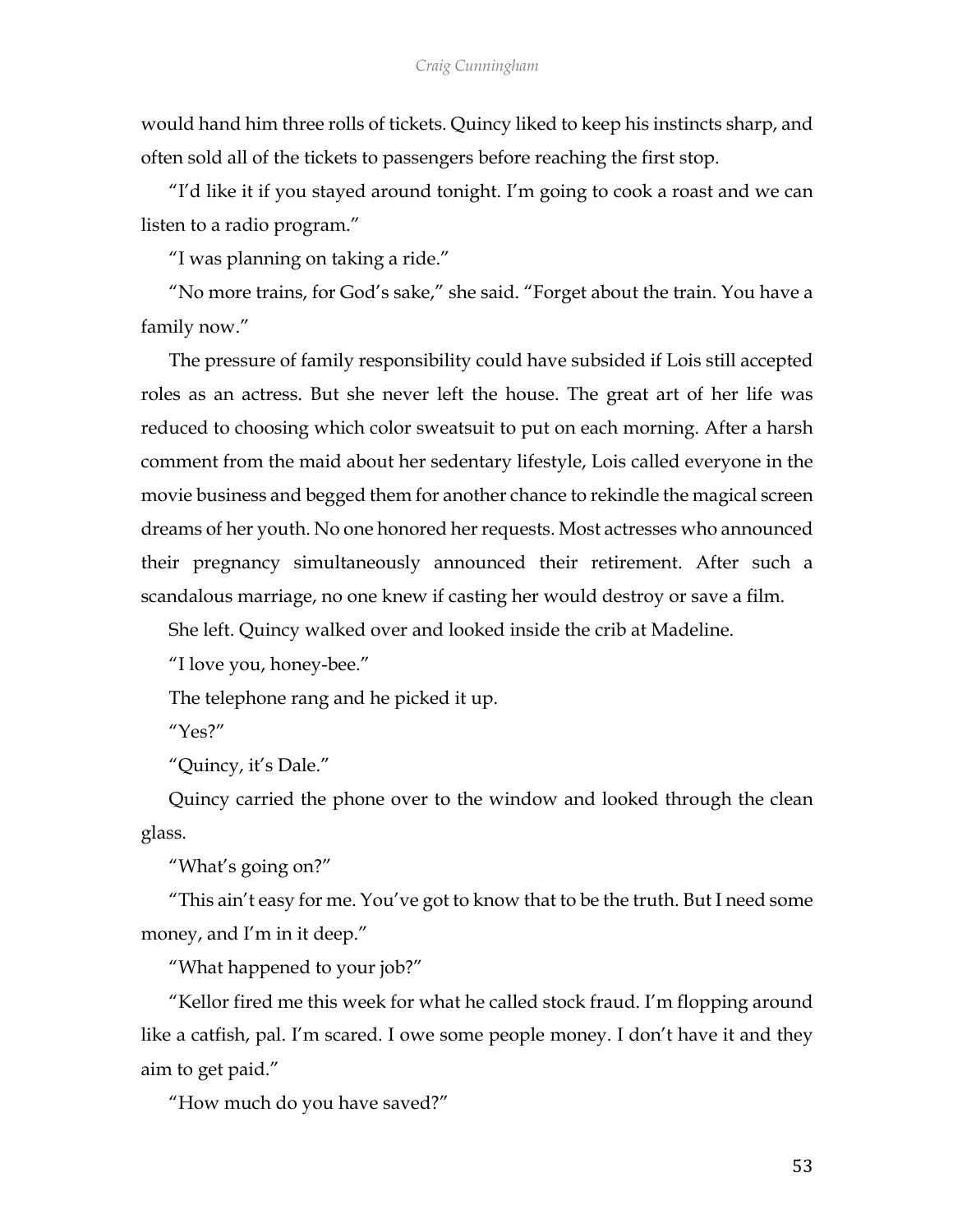Dale paused. "None. I got eight dollars. It's all gone in the wind, blown to hell. My whole life was in those stocks."

"Don't bet on other people to make the most of your money. How many times do I have to tell you that? You put stock in yourself and no one else. You'll never get rich on someone else's ideas."

He crossed the room to the folder sent over by Julian Graham and tossed it into the fireplace. All of Julian's research went up in flames. He would have no explanation when the Chinese astronaut who went by Chi Chi inquired whether or not Quincy could be counted on as an investor in his machine that promised to travel through time by first traveling through space.

"So what is this? You want charity?"

"One time, Quincy. One time. I could barely dial your number, my finger was shaking so bad. I'm already embarrassed, so don't make this worse on me."

Unlike most of his countrymen, the recent economic collapse had been a time of feasting for Quincy and his unstoppable Circus Wheel Lotto. He paid a social theorist to draw up a chart to explain the phenomenon, and was given in return a twenty-foot work of art that showed a series of events beginning with the evaporation of wealth, then the onset of depression, the terrors of jealousy, the flicker of hope, and, finally, the purchase of a lotto ticket, which spiraled the loser into an even lower state of being and started the cycle with more ferocity. Quincy hung it in the lobby of the office.

\*

"How much do you need?"

Dale breathed into the phone.

Quincy wondered how much he had been drinking.

"A thousand dollars would be a good start."

54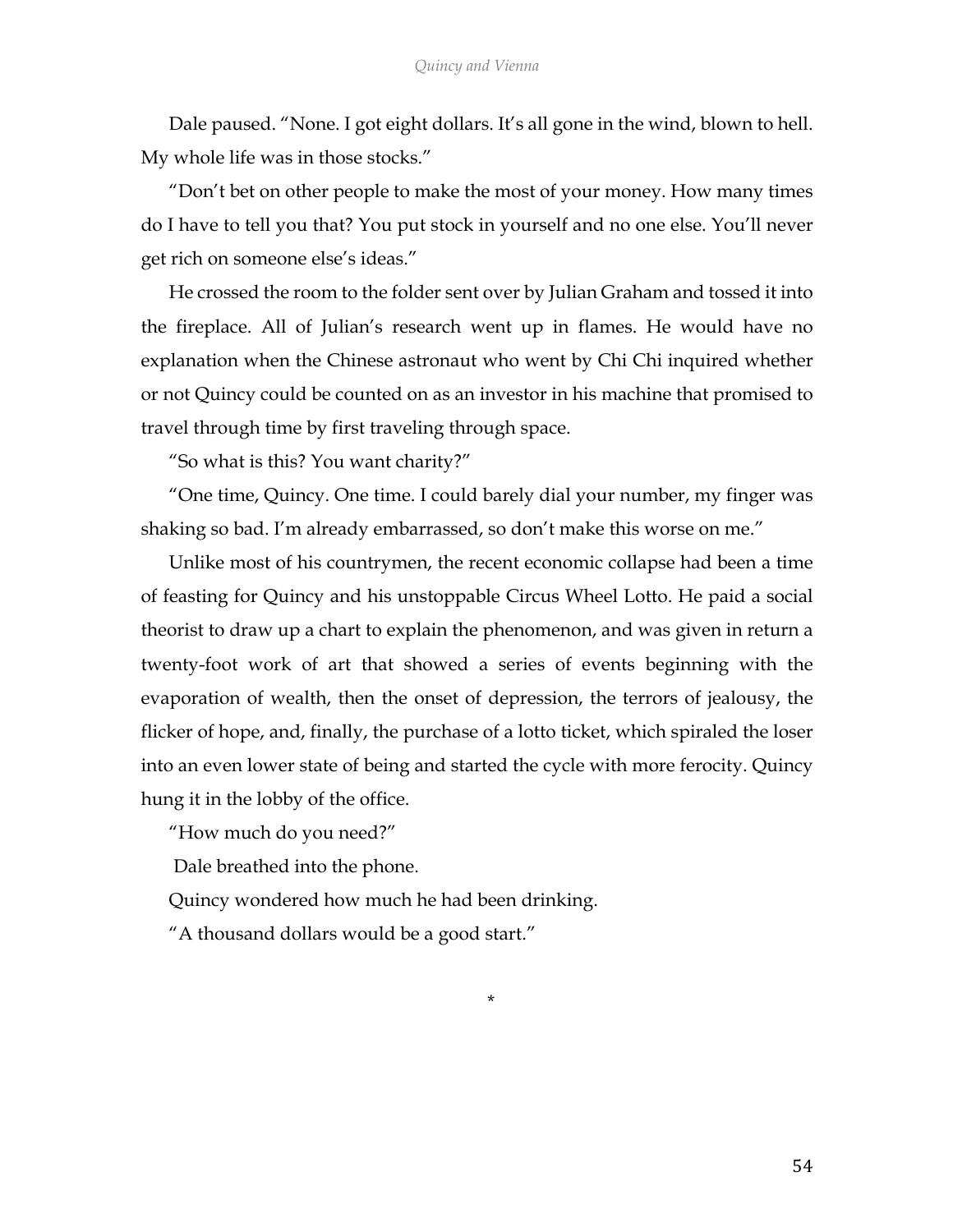She walked into the office unannounced at nine at night on the Fourth of July carrying a paper grocery sack. He said nothing as she took a seat across from him and placed the sack on the desk. He had not seen Vienna Luz in two years.

"It's a shame, really," she said at once. "And all my fault. We're destined to be great friends, and I threw it all away because I was scared of the way you made me feel. I hope you'll forgive me."

"You look rested."

"Bahamas. On location. I'm glad you said that because I've been working like a dog lately."

He smiled and looked across the empty office building.

"What would you like me to say?"

"I'd like for you to say we can be friends."

"I don't know if that's possible."

"Oh? And why not?"

"Because I don't have any use for friends."

She raised a single eyebrow higher than the other, as she was prone to do when being playful.

"I think you're wrong. Everyone could use another friend."

"Every friend I've ever had has tried to take something from me."

"You don't have anything I want."

"What's in the bag?"

He reached for the opening but she pulled it away. She leaned back and adjusted the patterned scarf around her neck.

"Something meant for a friend."

"I see. And what advantage would I gain to add you as a friend? Distraction? Obligation? Frustration?"

"It's a risk."

"With low chances of success."

"Yes."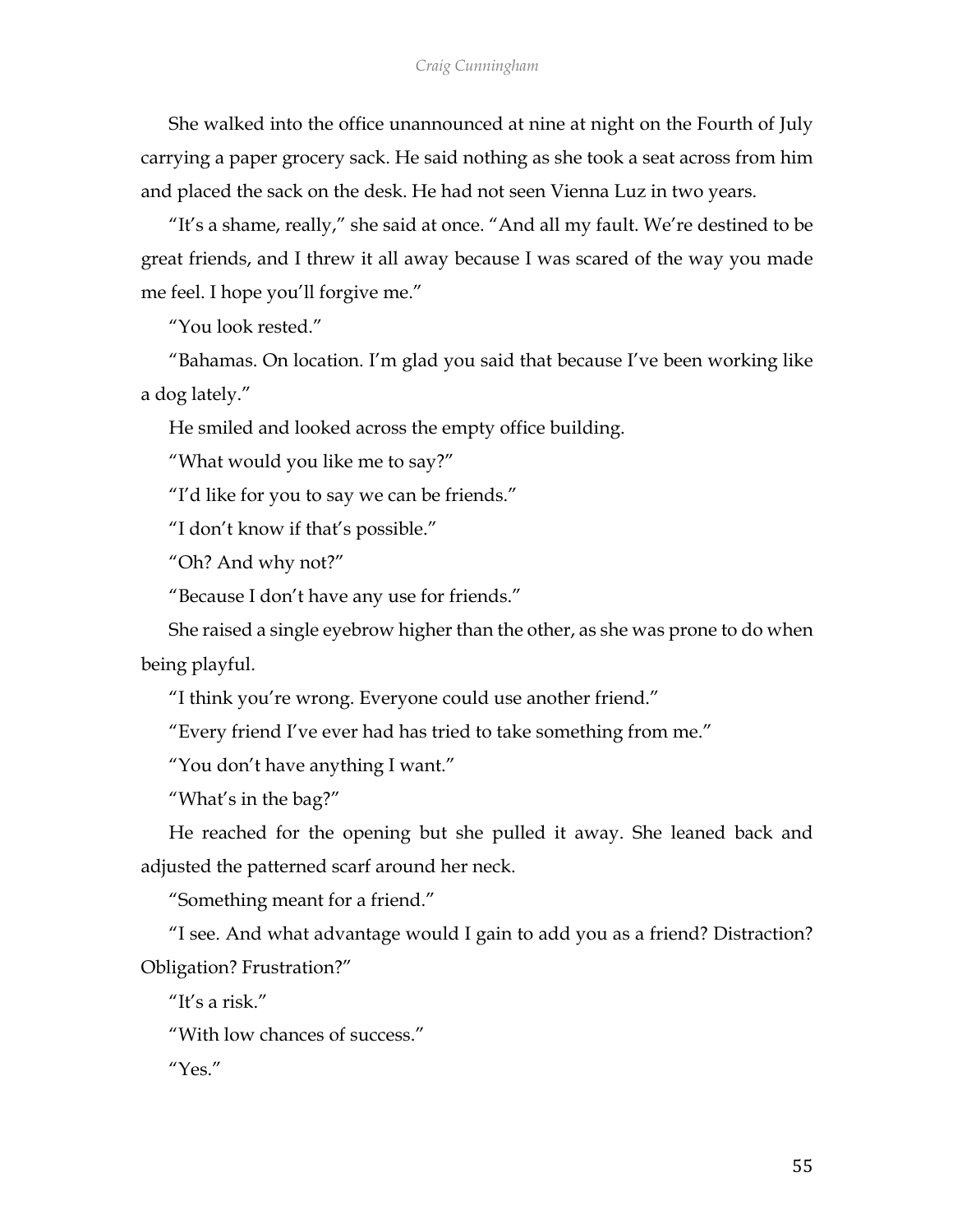"You always meant something to me that would be absolutely ruined by friendship. Lovers, on the other hand, could be interesting."

Her eyes narrowed.

"I won't be your lover while you're married, and I cannot be your wife."

"Then it's settled."

"Settled?"

"Yes," he said, standing up. "Friendship is our only option."

He reached for the bag and dumped out a cache of fireworks. She burst into laughter as his eyes lit up at the sight.

"There's some kind of gathering down at the park. What do you say?"

So began a long-lasting relationship in which Quincy and Vienna would surprise one another at inconvenient times and drop everything in order to go eat at the nearest restaurant, or ride horses through the hills, or watch street musicians for hours at a time. As the months rolled on, the relationship remained purely platonic, but ripe with a sexual tension both knew could not be harvested thanks to Quincy's loyalty to the woman he did not love. The soothsayer's prediction haunted his nights. He slept through fits of madness. She had told him long ago that he would have no trouble loving the one person who could bring him fulfillment, but would never possess her.

One day as they left the city zoo, she handed him a small wrapped gift.

"Don't buy me things," he said.

"I didn't buy it. But I want you to have it."

He tore through the wrapping paper and took out a mustache comb inlayed with a strip of gold.

"It belonged to my father. He made it himself."

"Don't you want to keep it?"

"I'm not planning on growing out my mustache any time soon," she said. "And since you've got one, you ought to have it. I like the way it looks in your hand."

Lois grew suspicious when she found a note stuffed inside one of Quincy's socks that read, "WAYNE HOTEL, AUGUST 7," signed with an enigmatic E. She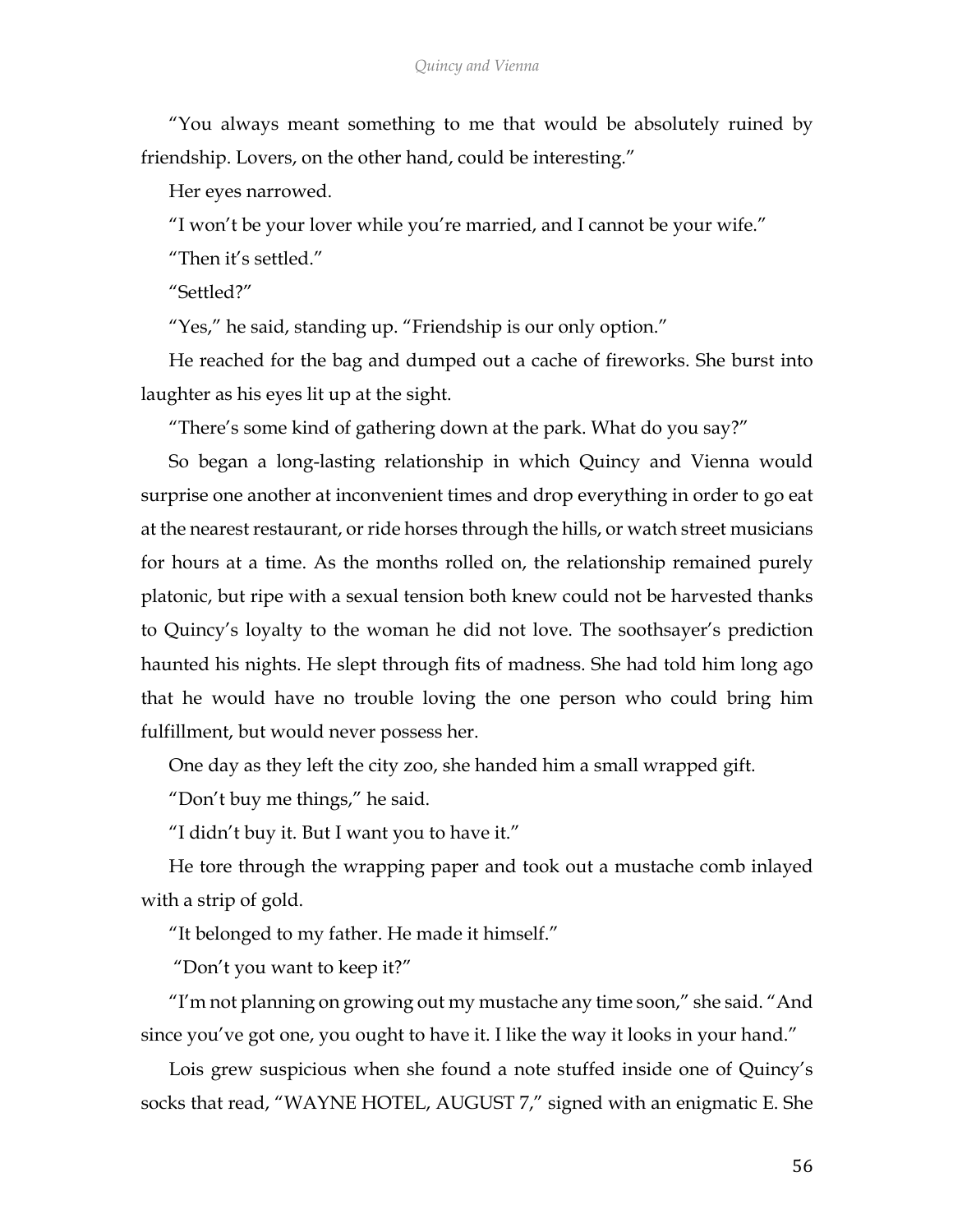## *Craig Cunningham*

wiped Madeline's nose with the note and then cast it into the garbage along with the dirty diapers. Despite her intuition, she waited to confront Quincy. In time, the evidence of an affair mounted. He scheduled more of his train rides. He lost his appetite for lovemaking. And in one night of certitude, Lois smelled the jasminescented perfume of another woman on his fingertips. She threw a glass vase against the wall and told him that his secrets no longer needed to be kept from her.

"I have no secrets." He whipped out the miniature comb to corral his mustache. "Darling, would you sweep up the broken glass? If I cut my feet, I'm going to wring your neck. Also, my old friend Vienna Luz is coming over for dinner tomorrow night. Let's make something nice."

Lois ran down the hall, her bathrobe fluttering as a pink ghost in the darkness. She began spread her clothes for the next night, hoping to impress the tremendously talented and famous woman who she believed had taken her place as the jewel in the eyes of Hollywood's most progressive producers. Quincy swept up the glass and threw it out the window onto the bushes below.

He remained in the window for a long time feeling the cool breeze against his shirtless body. He looked up at the moon dangling over the midnight cityscape and thought of how wonderful it was that a thing so far away dictated the ocean tides, which had to be ignored because they were always changing. Each man's life has one course, he thought, and the only secret worth knowing is you ought to follow it without giving a damn what everyone else thinks your course ought to be.

The following night Vienna arrived on time wearing a beige overcoat and green high heels with perfect elegance. She was taller than Lois expected. Lois, on the other hand, had tried so hard to impress their guest that she came out looking more like a storefront mannequin than a woman at ease. She watched as Vienna greeted Quincy with a kiss on the cheek.

They sat down at the dinner table, with Quincy at the head and the women facing each other as two boxers in a fight to the death to see who could wear him around their waste as a trophy.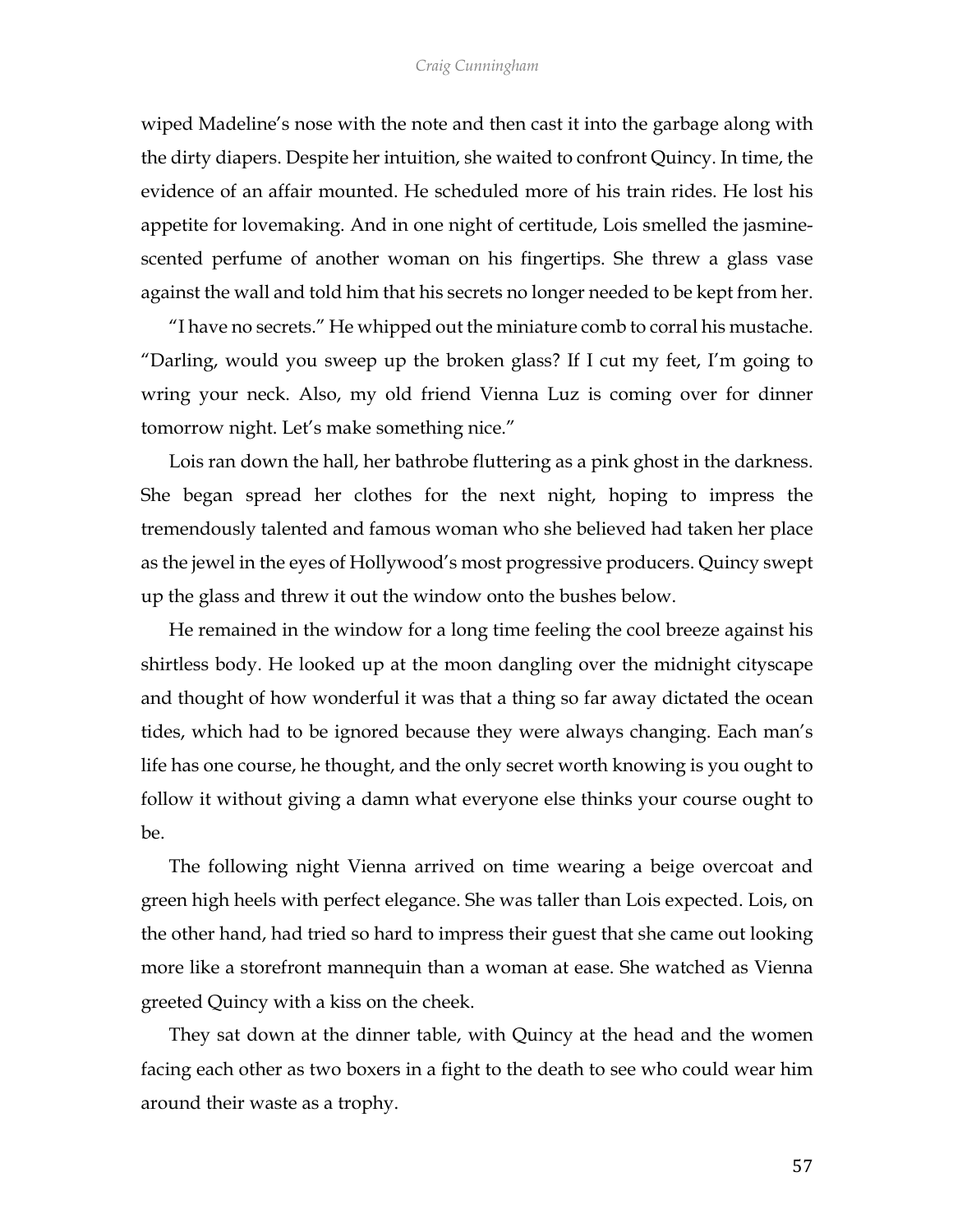"I've always admired you," Lois said. "You're so talented. God. Acting and singing and all the rest."

"But I sure can't cook like this. I'm a mess in the kitchen."

Lois narrowed her eyes, interpreting the compliment as a slight. "You're being modest. It doesn't work on me, I'm afraid."

Vienna smiled and took a bite of her chicken. She placed her knife on the china and the clink sounded too loud in the unbearable tension of the moment.

Lois gulped her wine and refilled the glass to the brim.

"See, not all of us in show business are so lucky. Some people catch breaks and others don't. It's hard enough for women. Even more so for women like us. The nature of the beast, as they say."

Vienna nodded, neglecting to mention the treachery of her youth, when her maniacal mother sent her around the country to sing the national anthem, despite the howls of the audience members who mocked her for being Mexican. More than once a protester threw tortillas at her during the performance. That said nothing of the year she learned how to tap dance so that she could win the role of Zeke Oleander's companion on his groundbreaking theatrical play. The endless dance practice wreaked havoc on her toes, leaving them forever disfigured. Every time Vienna had encountered a wall in her journey to stardom, she had banged her head against it until it fell to the ground. Then, she walked through the rubble with the grace of an angel and the fortitude of a gladiator.

"You've had some nice accomplishments yourself. I saw you in that one film. Oh what was it? You played a fireman's wife."

"It was called *The Fireman's Wife*. That was ten years ago."

"Anyways, it was a very funny movie. I laughed all the way through it."

Lois filled up her glass of wine and turned to look at Quincy, who sat straight in his chair looking at neither of them.

"You're not saying much. Or eating much."

"I ate a big lunch with Julian and Lenny. You wouldn't believe how much food Lenny can eat. I don't know where he puts it. We went to the club, and Vern finally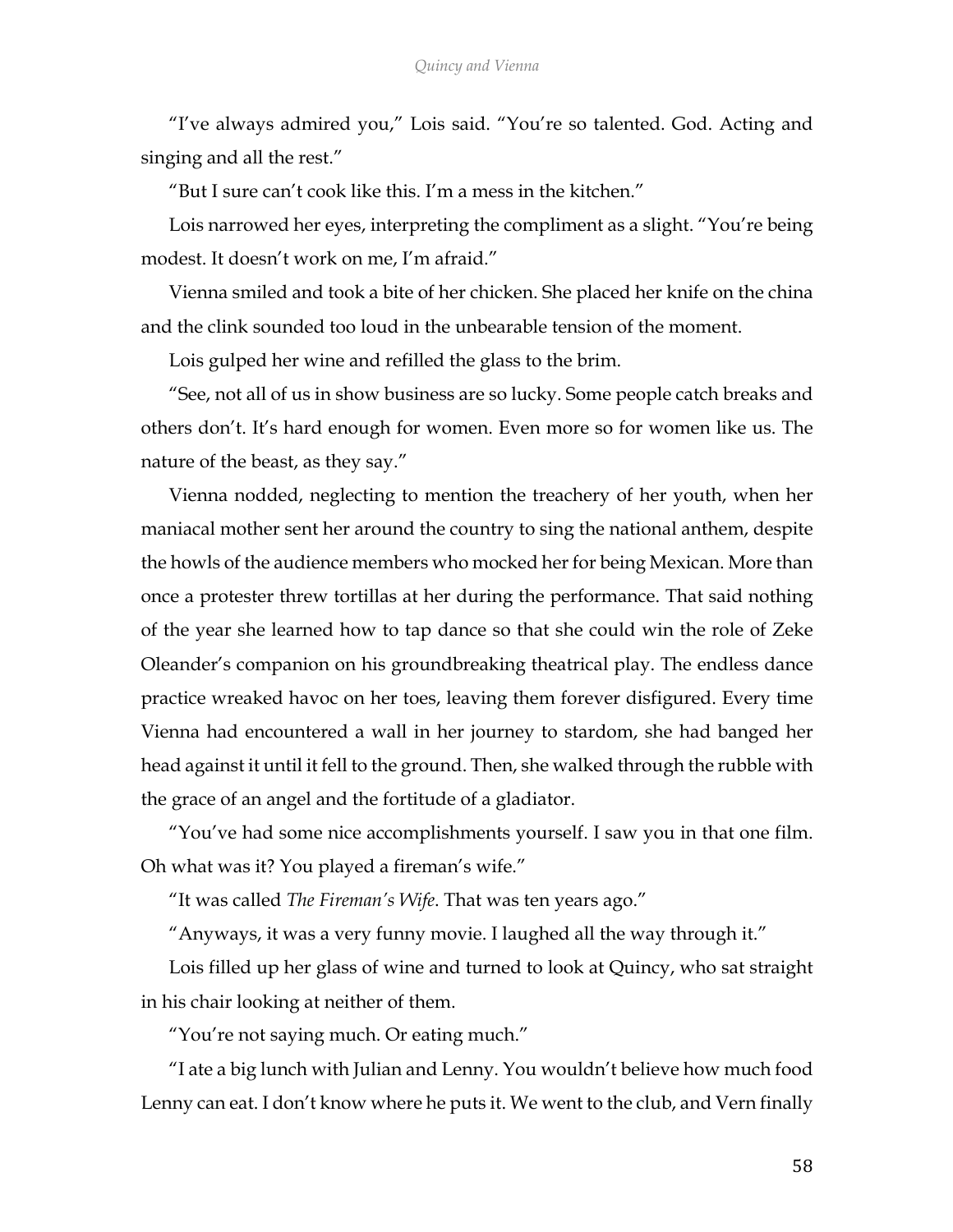asked him to lay off the chocolate pudding. He must've eaten six bowls. It made him sick."

A servant walked into the room and replaced the bread on the table. As he reached over Vienna, she leaned back and yawned.

"Should we put on some music?" Lois asked. "I'd hate for us to bore you."

"I'm so sorry," Vienna said. "All this traveling. It's exhausting."

"So is sleeping with my husband."

Lois buttered the bread. She bit into the crust and some crumbs fell on the ruffled front of her dress.

"Pardon me?" Vienna replied.

"Lovemaking with Quincy. I know how physically demanding it can be."

Vienna wiped the corners of her lips.

"Are you implying something?"

"Am I?"

"I'm not sleeping with anyone, not that it's any of your business. I hope you haven't gotten the wrong idea, Lois."

"The mind wanders is all. Late telephone calls and trips to Los Angeles. Notes to meet in hotel rooms. I don't know how on earth I got the wrong idea. Anyways, tell me more about your fabulous career."

At this, Quincy threw his napkin over his plate and stood up at the head of the table. He scooped a handful of chicken from his plate and forced it into his mouth, then walked over to the phonograph and lay the needle into the groove. Quincy spun in slow rhythm to the music, moving towards the wall where the portrait of Lois' grandmother and the Labrador hung.

He lifted the frame off the wall and flung it out the window.

Lois shrieked and rushed to the window. Quincy hooked his thumbs into his suspenders.

"No one here is sleeping with anyone else here," Quincy said calmly. "So we'd better mind our manners, darling."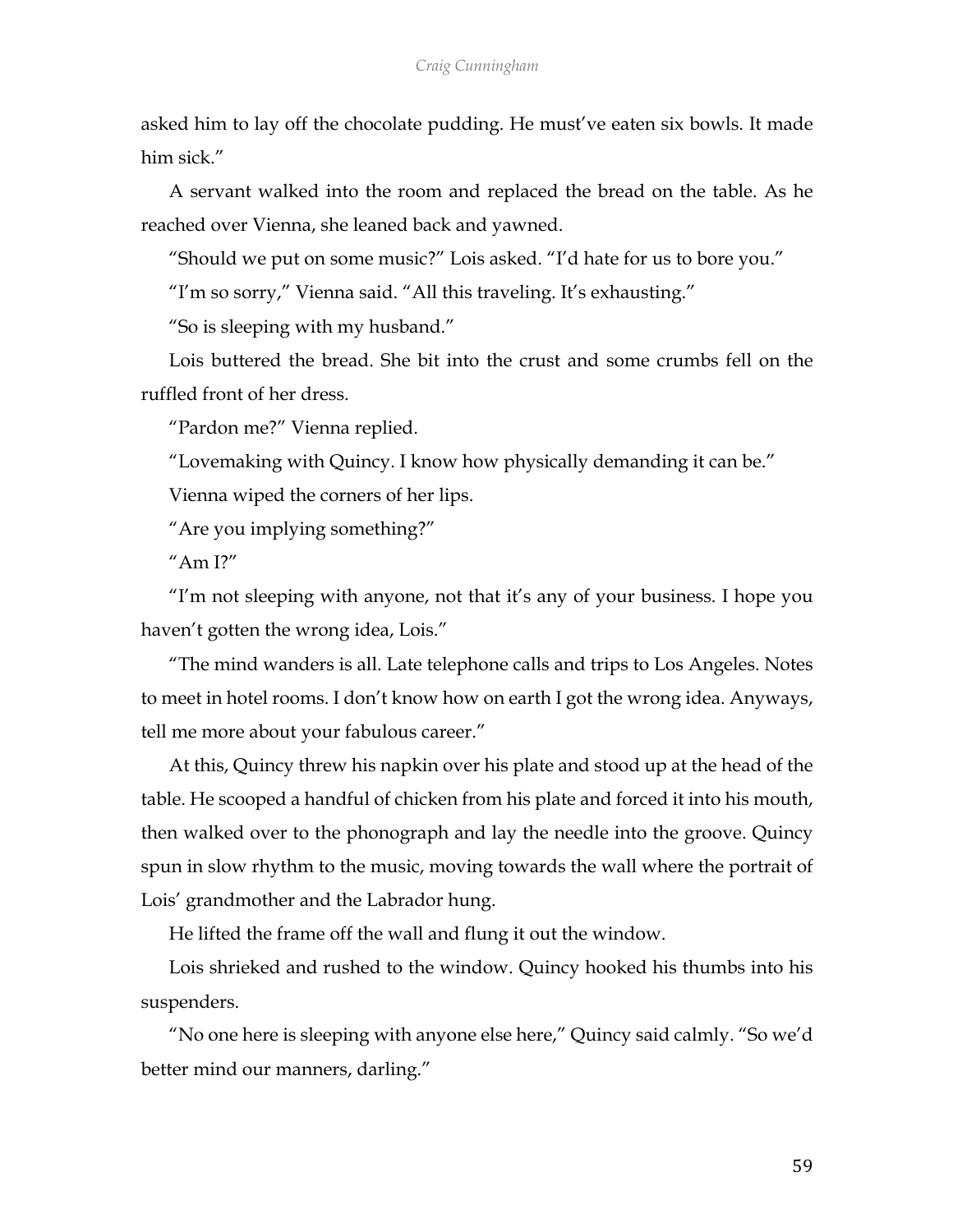Just then, Lenny walked into the room having returned from watching the Spiders win 5-4 in extra innings. He had sat alone in the empty bleachers of center field, shouting at the outfielders to accept the nicknames he designed for them.

"Lenny boy! Won't you join me for a dance?" Quincy asked.

"I don't think I'm up for dancing. I probably had a gallon of pudding for lunch."

\*

The following winter, anticipation for the lottery had grown to a fever pitch. No one had won the jackpot in six months. The sum exceeded fifty thousand dollars. Questions abounded concerning the integrity of processes used by the Circus Wheel Lotto. Aspiring journalists tried to uncover a scandal. They photographed Quincy purchasing a new convertible and called him the Titan of Greed. Quincy put the fears to rest one day when he announced a winning ticket had been sold, and that some mystery player now held the key to a bright future. The newspapers carried the stories for three weeks, beckoning for everyone to double check their tickets. And one morning Lloyd Stovall, an orchard keeper with six children, walked into Quincy's office clinging to the ticket he had purchased with tremendous guilt while selling his apples at the town market. Quincy alerted the newspapers, and sent Lenny to purchase lemonade, streamers, and white balloons.

By the time everyone arrived for the announcement, Lenny had decorated the office and handed out cups of lemonade to everyone who walked through the doors. All eight members of the Stovall family stood at the back of the crowded office with flowers pinned to their collars. Parker, the youngest of the boys, held the winning ticket. The family was photographed in an explosion of flashing lights.

"What are you going to do with the money?" someone hollered.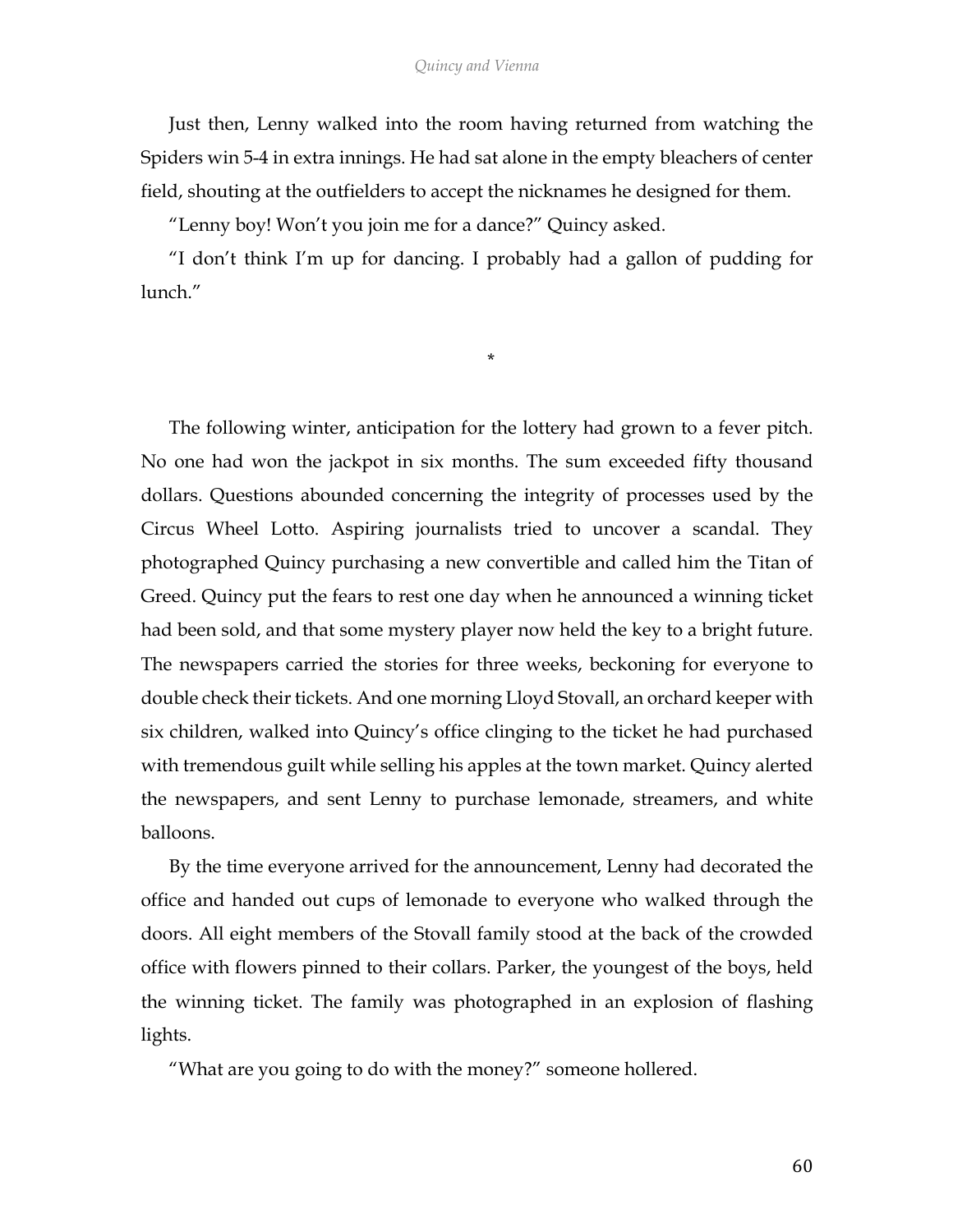"A whole bunch of nothing for a few days, and then we'll get back to working the trees. We got a few debts to pay. I suspect we'll be sending the kids off for a proper education."

Wanda Stovall blushed and fought back tears.

Quincy emerged from his office with a check in his hand made out to Lloyd Stovall. Lenny led the crowd in a rousing toast of lemonade. Quincy handed the check to the patriarch.

"Lloyd, Wanda, kids, this is a great day for me. On behalf of Circus Wheel Lotto, I'd like to congratulate you on winning the largest jackpot in the history of this great game."

Everyone cheered as Lloyd held the check above his head as a trophy.

"Quincy! Quincy!" the reporters shouted out, hoping to ask questions of the man who took no questions.

The mystery of his personal life still befuddled newspapermen. Some of the nation's most decorated journalists had followed his trail until it became cold. They knew he fought in the war, but could not find any of his fellow soldiers to expose useful details of his life, or anyone who could recall seeing him on the battlefield. Did he fight? One journalist claimed he grew up in Wisconsin herding cattle with his father. Another added that he molded wire into collectibles sold at rodeos. One unnamed source said he killed a circus worker in cold blood. His boyhood trials remained hidden. One certainty was that he palled around with a select group of notables, including the applesauce baron Thomas Warfield, the oilman Barrett Mitchell, and the Mexican superstar Vienna Luz. None caused as much speculation or dinner conversation as the latter.

"How much do you have left after the payout, Quincy?"

"Today isn't about me or this company. Today is about the Stovall family. And to sum things up, I'd like to remind everyone that if you don't take a chance, you don't have one. Any other questions can be directed to my assistant, Lenny."

Quincy pushed through the crowd and disappeared into his office, and closed the curtains. To the great dismay of the reporters, a bucktoothed little man named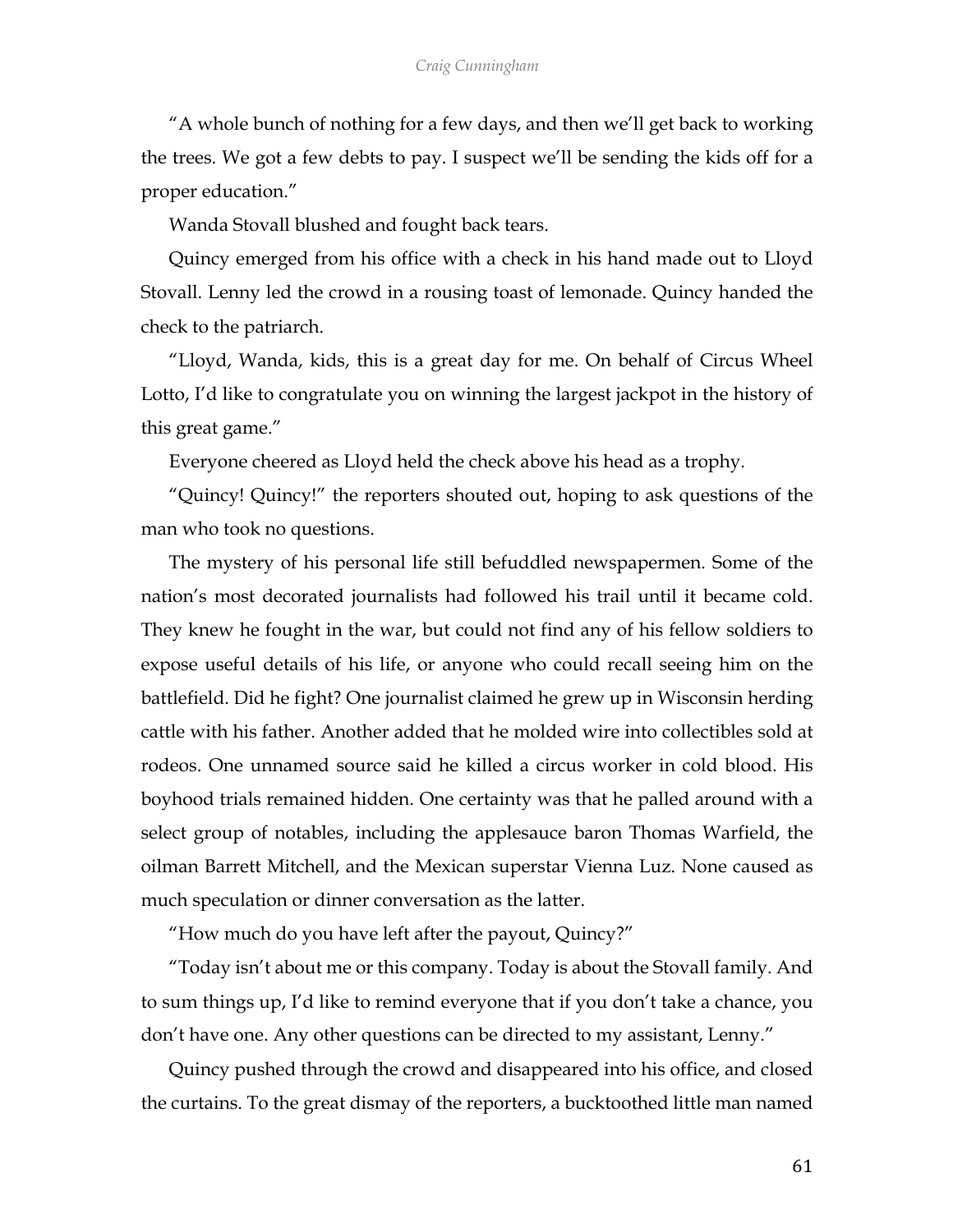Lenny took center stage and answered questions for the next half hour, providing no material appropriate for public consumption. He told wayward and explicit stories, one of which revolved around the prostitute Genie Jerusalem, who promised to take all of her clients to the Holy Land. Slowly, the columnists gave up hope and left to write their articles.

After everyone had gone, Quincy looked out from his office and saw Lenny drinking the remainder of the lemonade straight from the bowl, exasperated and melancholy from telling stories of his past.

"How'd it go?"

"Just like you wanted it to, Quincy. They can't print a word of what I told them, unless they want people calling up and complaining."

The next day, the leading newspaper in the country printed a front-page picture of Quincy handing Lloyd Stovall the winning check. The one quotable line from Quincy read, "If you don't take a chance, you don't have one."

\*

Eventually, Captain Demetrius Joyce survived into old age.

He recovered from his beating at the hands of Wilbur Welch and returned home to seek the counsel of his pastor and friend, Walter Jeremiah, the simple shepherd who advised him to let the boy go once and for all.

"Some children are cursed, Demetrius," he had said. "Come, let us tend my sheep."

He spent the day wrangling the ewes to prepare them for the shear. Demetrius concluded that Walter was correct. Some children were cursed. And as he sat amidst a pile of wool, Demetrius realized that Quincy was not one of those children. No, Quincy was blessed. He scrambled to his feet and escaped the sheep ranch on Walter's fastest donkey. Walter telephoned the police, but no one could locate Demetrius. They found his uniform and badge sunk to the bottom of the river and held in place by his revolver.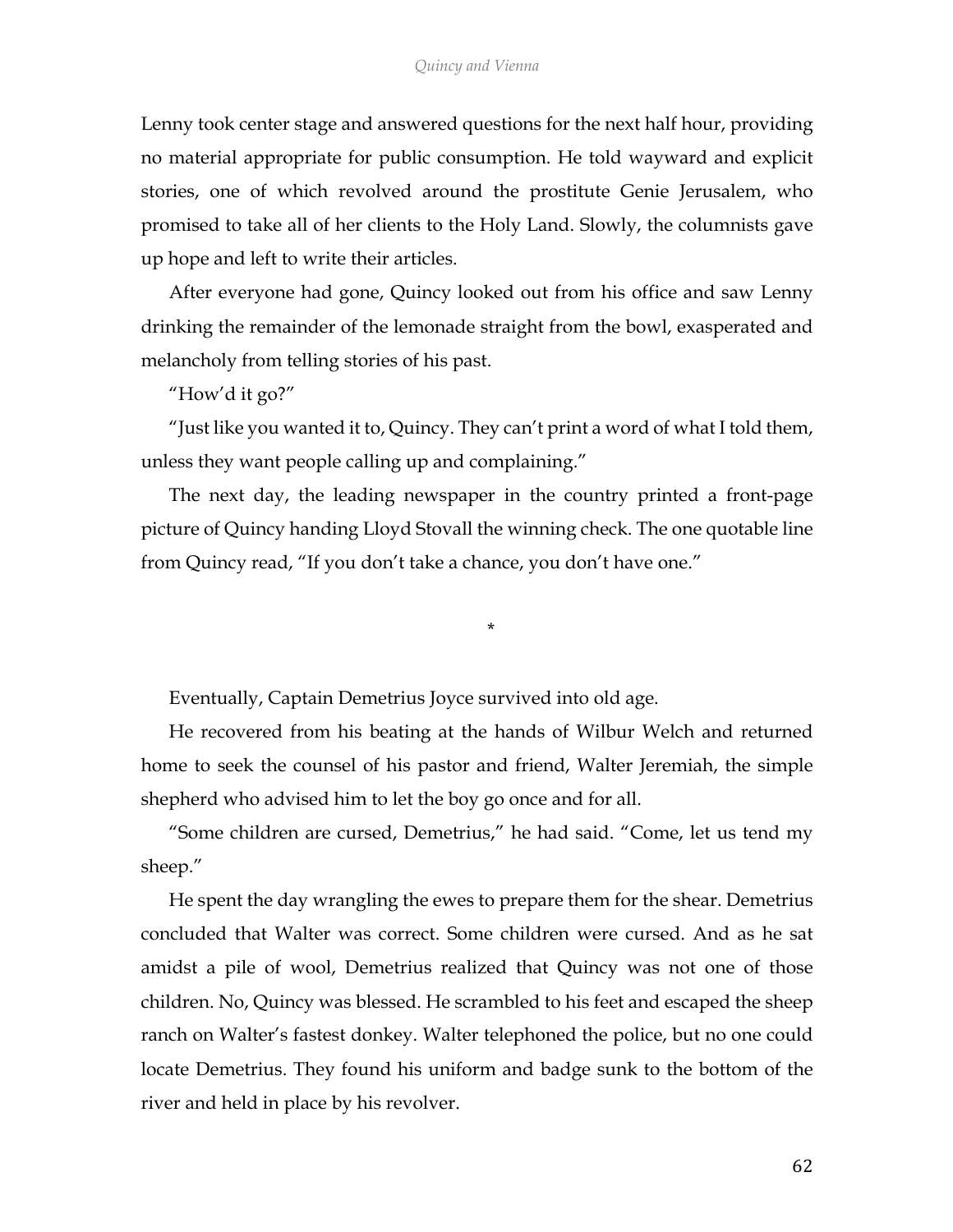Thus began the longest and most challenging journey of Demetrius' life, when he spent six years following the clues to lead him back to Quincy Ray. He pieced together evidence using his detective's training, and landed on the doorstep of a different man named Quincy Ray who stole his pocket watch and nearly broke his ankle as they wrestled in the street at sunset. Demetrius leapt onto a passing streetcar and escaped the madman, realizing that his journey to find the missing boy must be restarted.

He returned Walter's donkey with a collection of withered petunias tied onto the saddle horn as a symbol of attrition, and started over.

Many years later, he knocked on a brass door and stepped back as Lois answered holding Madeline's hand.

"Yes?"

Demetrius leaned heavily on a cane with a chipped eagle headstock. Surely he would have collapsed were it not for the quality of Brazilian wood holding him upright.

"Mrs. Ray, I presume. My name is Demetrius Joyce. I'm here to speak with my son, Quincy."

"I'm sorry," Lois said. "But he won't speak with anyone claiming to be family. You'll have to contact our lawyer. Would you like his information?"

"No. That won't be necessary."

Lois began to close the door on Demetrius, but he placed his cane in the doorway. "If you'll only tell him that I almost died long ago in the Jefferson Hotel, that will be all."

His eyes sunk into the memory and his lips turned white. The years had created a hunch in his back. He tried to shroud the deformity with a heavy and moth-eaten coat that smelled of a thousand hobo campfires. Lois looked down at the cane blocking the doorway.

"I'll get you the address. Wait here."

She turned into the entryway. Demetrius nudged the door open to see inside. As he did, Quincy walked past eating a waffle smeared with strawberry jam. He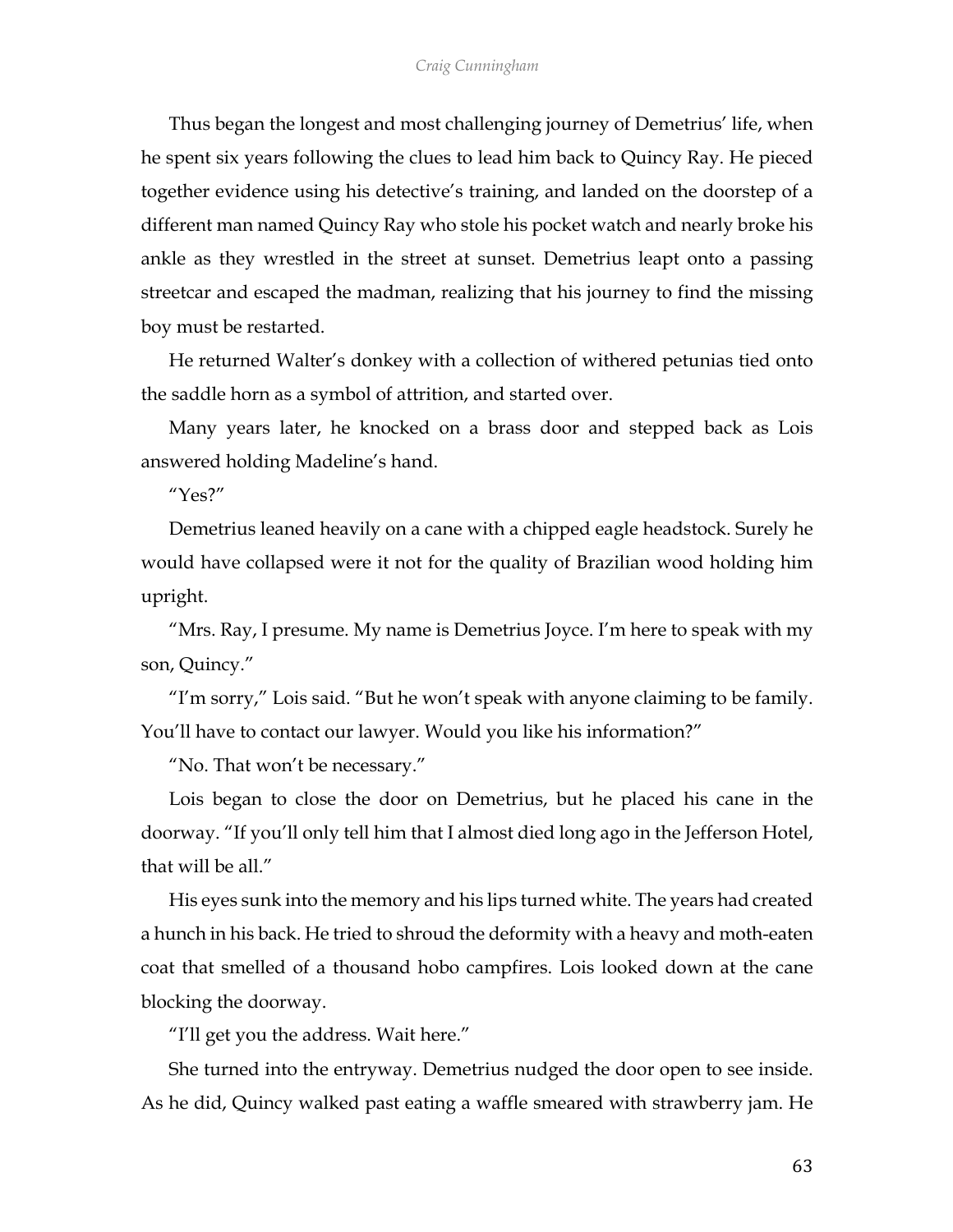glanced at Demetrius, and dropped the waffle onto the carpet. His hands grew cold as he stared into the memories of his misfortunes. Ever since he had escaped from Wilbur, he had seen this man in the passing hazes of his most troublesome dreams. Often times in the dream the man would be paddling a canoe up the river with no knowledge that he was approaching a waterfall. Quincy stood on the banks throwing sticks to get his attention, but the man paddled happily towards the falls and then disappeared in the tumultuous white foam. Quincy then ran through the forest to find the battered canoe on shore, and the man soaking wet and lying next to a pile of fish, fighting away the vultures that had gathered to steal them.

"Who in God's name are you?"

Demetrius placed one foot into the house, and then the other.

"I came upon you and your mother right after you were born. She died bringing you into this world, and I took you in. Some years later, I knocked on the door of a hotel room. I saw you shoot the man who took you from me. Now, I am hoping that you will take me in."

He did.

They stayed awake for many hours recalling the hardships they had faced in the years following their separation, and lamented that those times could never be rewritten. If both of their stories could be believed, they were within one mile of each other on a handful of different occasions. In the wee hours of the morning, after Quincy tucked Demetrius into the bed with his warmest blankets, Demetrius thanked God for faith, hope, and love.

The next morning, Quincy found him dead.

None could have predicted that Buddy Bobbitt would become an elected representative of the voting public. He created his own political party marked by the symbol of a roaring lion and won in a landslide, promising the people that he

\*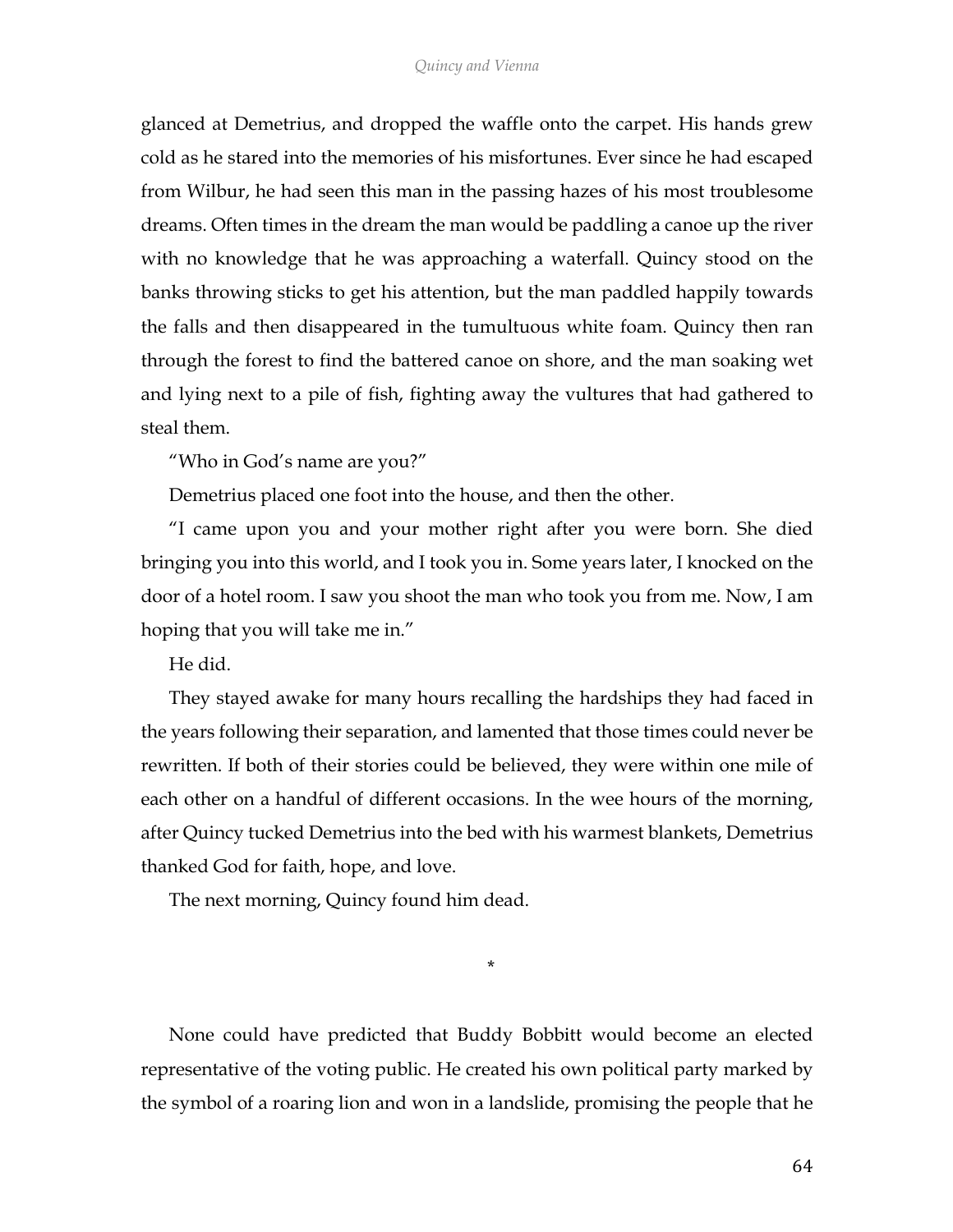would personally bring down the president by exposing corporate corruptions. A week after his election, they discovered sixteen scandals involving Buddy's fundraising efforts. He was reprimanded and claimed he had no knowledge of campaign finance rules thanks to his humble upbringing.

One evening Quincy received a surprise telephone call from Buddy, who asked in a roundabout way for an assurance that neither of them would ever reveal the story about the year they spent forging pension papers for deceased veterans of the war.

"Also, I have an offer I think will help your business," Buddy whispered. "And may help mine, too."

"What kind of offer?"

"One that will make you a lot of money."

"Meet me at the Coconut Club."

He roared out of the garage and sped towards Lenny's house, where he jumped out of the vehicle and left it running in the middle of the street. He entered through the back door and climbed the stairs to Lenny's room.

"Lenny! Get dressed. We're leaving now."

He burst into the bedroom and saw Lenny in bed with the blankets covering his nude body. A record of Lenny's favorite musician, Carlito Diego the master saxophonist known for his checkered shoes and mismatched gloves, played in the corner.

"Whoa, whoa!" Lenny cried out. "I didn't know you was coming."

Quincy gathered the clothes scattered across the floor.

"Get dressed. We're going to the Coconut Club. Buddy Bobbitt is going to meet us there. He's worked up some kind of deal for the lotto."

He threw Lenny a white dress shirt, and then noticed a black dress crumpled on the ground next to a brassiere. He picked up the dress with two fingers, and held it up into the sunlight pouring through the skylight. Quincy glanced at Lenny, who scratched his head and swung his legs off the bed.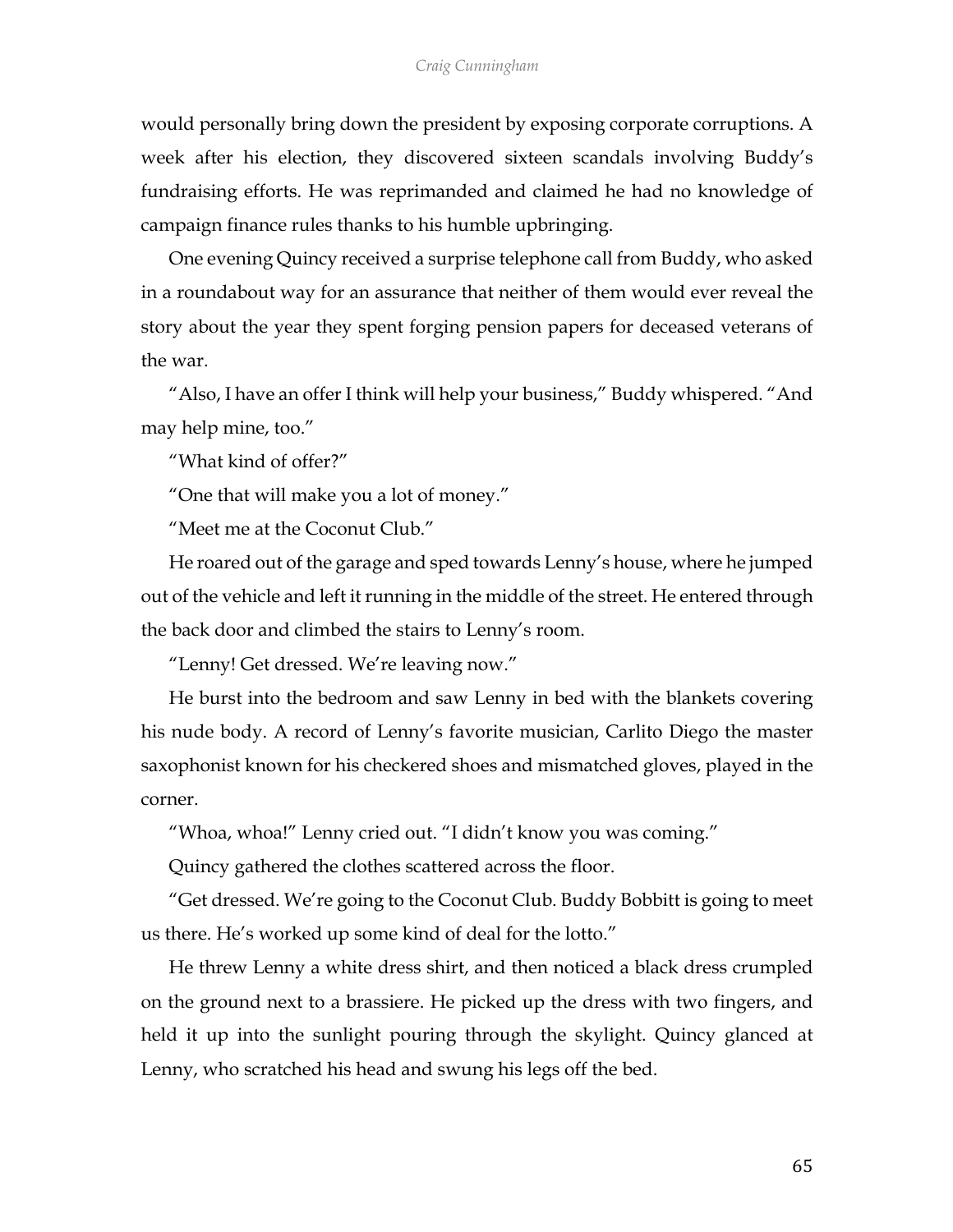"Sure. The Coconut Club. Why don't you wait downstairs and I'll put some clothes on."

Quincy shook his head, no. He walked over to the armchair with the dress dangling from his fingers. He sat down and lay it across his lap.

"Hope you don't mind seeing my pecker cause I'm naked as a jaybird under these sheets."

Lenny slid out of the bed and pulled on a pair of faded white underpants.

"Why on earth would Buddy Bobbitt want to cut us a deal?"

Quincy neglected to answer. He combed his mustache. How he could have been so foolish to overlook a matter right beneath his nose? On one side of the bed were the high heels she purchased against his will during their holiday in Costa Rica. On the nightstand were the earrings he gave her after forgetting their second anniversary.

"Quincy."

Lenny stood in the middle of the room with his arms crossed over his pale chest that only now grew a few wisps of hair. "Go on and wait downstairs. I'll be right down."

"If you're going to lie to my face, at least make a good effort at it."

"Please."

"Please what?"

Lenny looked down.

"I can't say it. I can't say what I done."

Quincy curled the fabric of the dress between his fingers, wondering if the unnamable feeling in his guts was gratitude. Lenny stood beneath the beam of sunlight pouring over his head, giving him an angelic shine. A shuffling of feet sounded in the bathroom. Light shifted beneath the crack of the door.

Quincy looked down at his watch.

"I should be going."

"Please. Quincy."

"Tell me, Lenny, what do you believe about retribution?"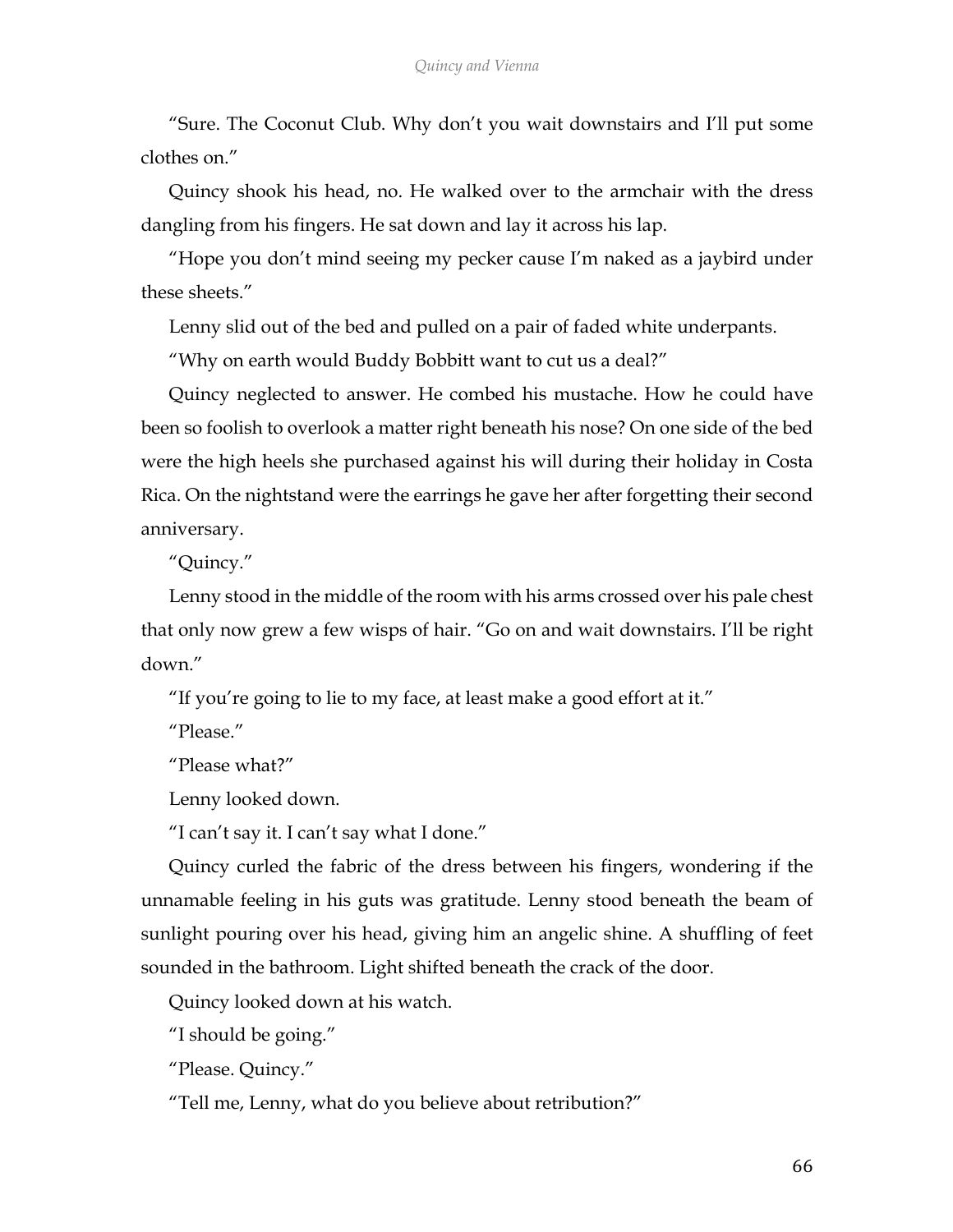Lenny fell to his knees like he was about to be executed.

"I believe I want you to cut my throat for what I done, that's what. This ain't the kind of man I am."

Quincy walked up to Lenny still carrying the black dress. He placed his hand on the little man's shoulder and leaned in towards his ear.

"We are what we do."

He patted Lenny's shoulder and made his way to the door. Just before exiting, he turned around with a smile.

"Did I ever tell you the story about the master and the talents? In the story there are three servants and their master. The first servant multiplies the master's money. The second doubles it. And the third saves it. Which one are you?"

"I'm the fourth."

"Very clever, Lenny. That's why I've always liked you so much."

He hung the dress on the front doorknob on his way out, and drove home, forgetting all about his meeting at the Coconut Club. He changed every lock in the house and then melted the old keys into a puddle, which he poured into the gutter outside his neighbor's house. Finally, he lay in the bed where Demetrius had died and dreamt of the waterfall and the fish bones and the vultures.

\*

By March, he had sunk into the deepest depression of his life.

Many of his closest friends, including Vienna, had requested he seek psychiatric help after a dangerous series of erratic behaviors. He sent ransom notes to Lois, causing her to rush into the nursery and see that Madeline was indeed safe from harm. When she called to tell him that a lawsuit was pending, he threatened to take the clothes from her back in the greatest divorce scandal of all time.

She finally sent the divorce papers with her attorney. Quincy met the frail and balding man at the city's finest restaurant.

Quincy handed a menu back to the waiter dressed in the tuxedo.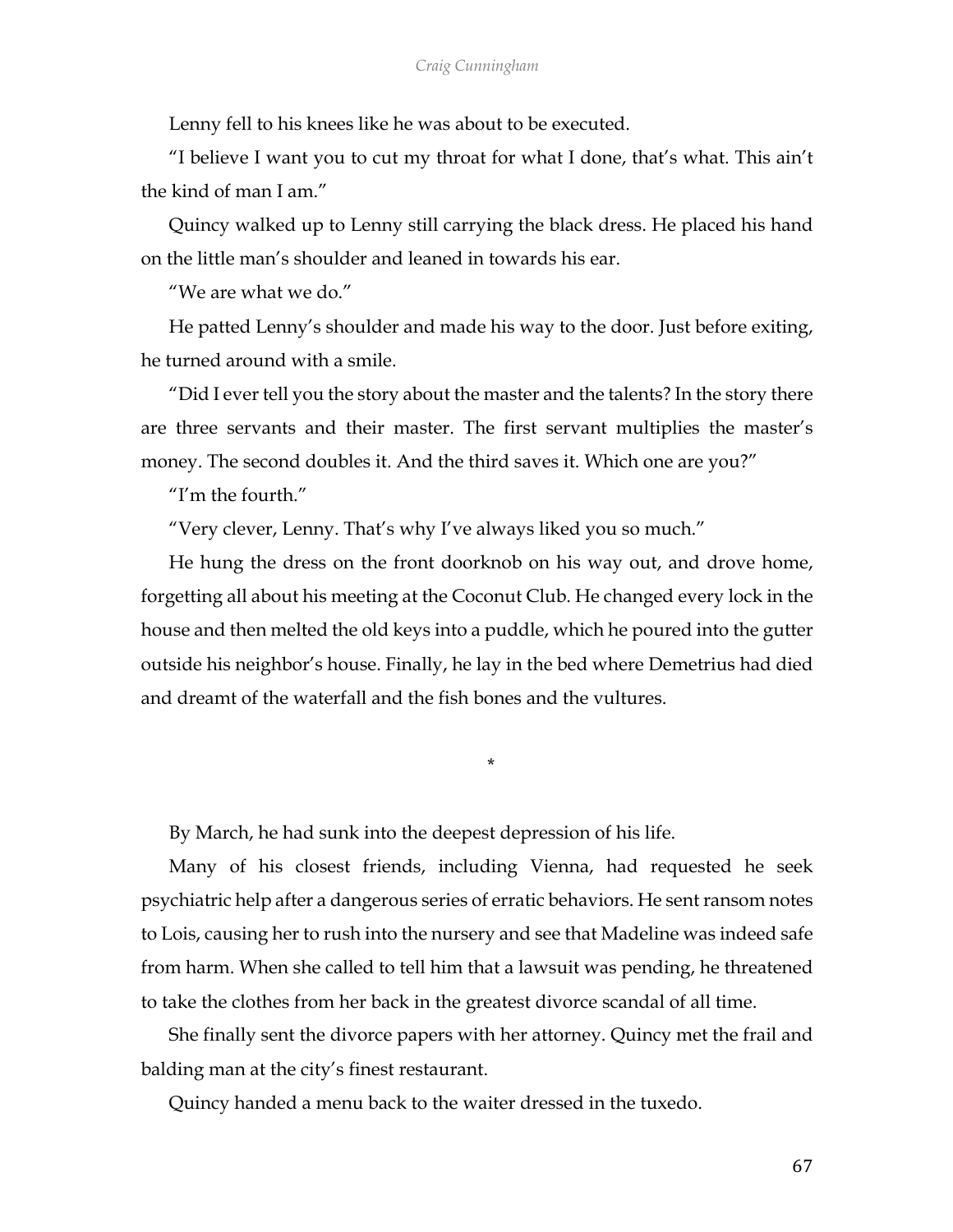"Just bring me a steak. I don't care which one."

"I'll have the same. Cooked all the way through. No pink stuff."

Quincy hated him immediately. He paid the cab drivers at the airport ten dollars apiece to refuse Don Johnson a ride. Don wound up taking a bus, and showed up an hour late to their meeting. Quincy enjoyed every second of the wait.

"On second thought, would you just bring me one of everything?"

"Everything, sir?"

"Yes," Quincy said. "One of each item on the menu. I've been dying to try this place. So I'm going to *try* it!"

"Very well. Please allow the kitchen a few extra minutes."

The waiter walked away and left the two men alone. Quincy wore a beautiful three-piece suit but had told Don they were meeting at a diner and to dress casual, which he did. Don knew he had been played as soon as he walked in the door. He was not dressed to make demands. He had not ordered the right food. He had underestimated the savvy of his client's estranged husband, and had foolishly disregarded his legal partner's warnings that Quincy Ray was a strange, cunning man whose natural instincts were to climb up folks' backs and onto their shoulders so he could have the nicest view of the parade.

Don removed a stack of papers from his briefcase and spread them on the table. "I'll start with this," Don said. "No one enjoys this. Not me, not anyone. But this is as clean as it comes. We've made every change you requested. Lois doesn't want any money or any of the properties you purchased while you were married. She only wants complete ownership of all properties that she owned prior to the marriage, and a fifty-fifty custody timeshare for Madeline. We're making it like the wedding never happened. It's as fair as I've ever seen, Quincy. A man with your wealth ought to be thrilled, because legally she could claim a lot more, even with your grievances against her. You'll walk away from this divorce as wealthy as you've ever been. Frankly, she's making a mistake. But these are her wishes."

The waiter returned and placed a glass of water in front of Don and a glass of red wine in front of Quincy.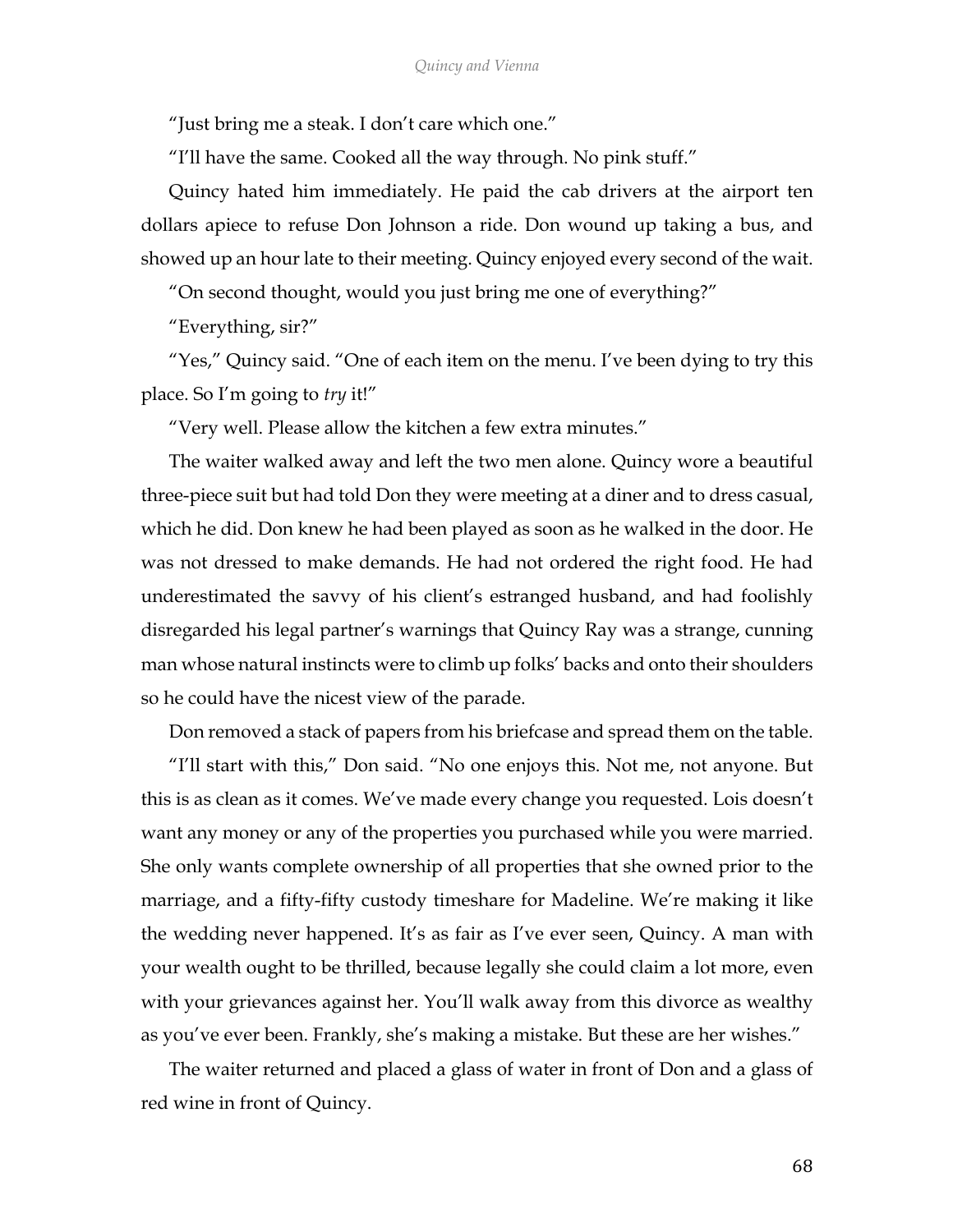## *Craig Cunningham*

Quincy turned the papers to face him. He looked down at the line marked with an 'X'. Lois had already signed. I should have never married you, he thought. I should have waited on the one true love of my life, the one who is connected to me with an eternal string, fastened at the outset of the universe.

Quincy patted his pockets.

"I don't have a pen."

Don handed him one. Quincy put the pen inside his coat pocket and reached for Don's glass of water. He drank half the glass and then set it down.

"Oh, damn. I think I just drank some of your water. You want some wine? I don't drink the stuff. How was the flight over? Any luck finding a cab?"

Don grinned. "Just sign the papers, Quincy. You've been avoiding this for six months. But it's inevitable. All you have to do is sign your name and we all move on."

"But I don't have a pen. Say, do you like baseball?"

"You bet. Listen, Quincy, I have to do what's in the best interest of my client. You understand that. I don't know you, and I have nothing against you. I'm just a man trying to do his job. I don't want to get the police involved, but I will if I have to."

"Here's the problem, Don," Quincy said, leaning forward. "I haven't quite decided what I want from her. If you'll remember, I caught her in bed with my business partner. So, in my opinion, this contract is lacking."

"Lois seems to think you engaged in an extramarital affair as well."

"That's ridiculous. With who?"

"Vienna Luz."

Quincy wanted to crush the man's knuckles for speaking her name. "There's absolutely no proof of that, because it never happened."

"Then I'm forced to obtain a court order and ask her about it myself. We'll see what she has to say."

Quincy lowered his voice on account of all the diners looking their way and whispering.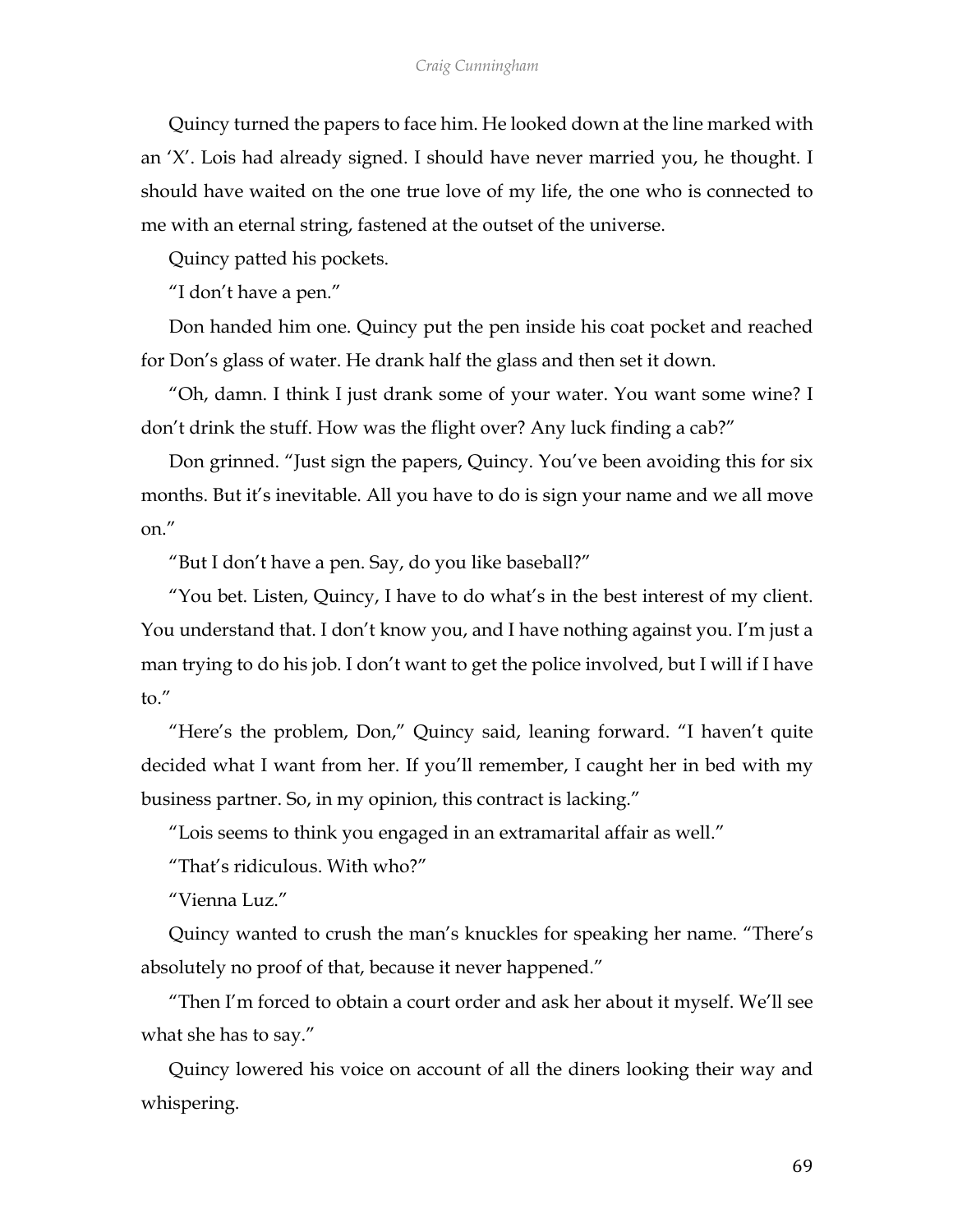"I don't want you speaking with her, do you understand? You don't deserve to be in the same room as her. You don't deserve to look at her, or think about her, you coward."

"It wouldn't be a stretch to suggest that if you're willing to engage in one immoral relationship, you'd be willing to engage in another."

Quincy slammed his fist on the table, and Don flinched. Quincy waved his finger at Don as a warning, and then held his tongue. He felt as if his head were going to explode.

"Don't leak your racist hatred on me, Don. You'll lose this case, along with everything in your life that has any meaning. Do you understand? Your children. Your dog. Your record collection. I'll take it all and grind it up into bits and piss on what's left."

"You could just let it go, Quincy. There's no reason to be greedy. All you have to do is sign a sheet of paper, and this goes away."

"I won't allow a false charge to be held over my head, and I won't let her forget the choice she made. I'm going to destroy her." He took a deep breath and straightened his collar. "Excuse me while I use the restroom."

Quincy pushed his chair beneath the table and made his way to the kitchen, where he found the waiter and told him that he had an unexpected emergency, but that Don would be paying for everything. Quincy tipped the kid twenty dollars. He then went into the restroom and climbed out the window into an alley, escaping with a savage light in his eyes.

\*

He never believed himself capable of depression, and so denied the definitive diagnosis from Dr. Tim Carmen, a neurological wizard recommended from trusted sources. When the doctor announced the clinical diagnosis and prescribed a regimen of Oriental vitamins, Quincy punched him in the stomach and ran out of the office with the file in his hand. He threw it off a bridge.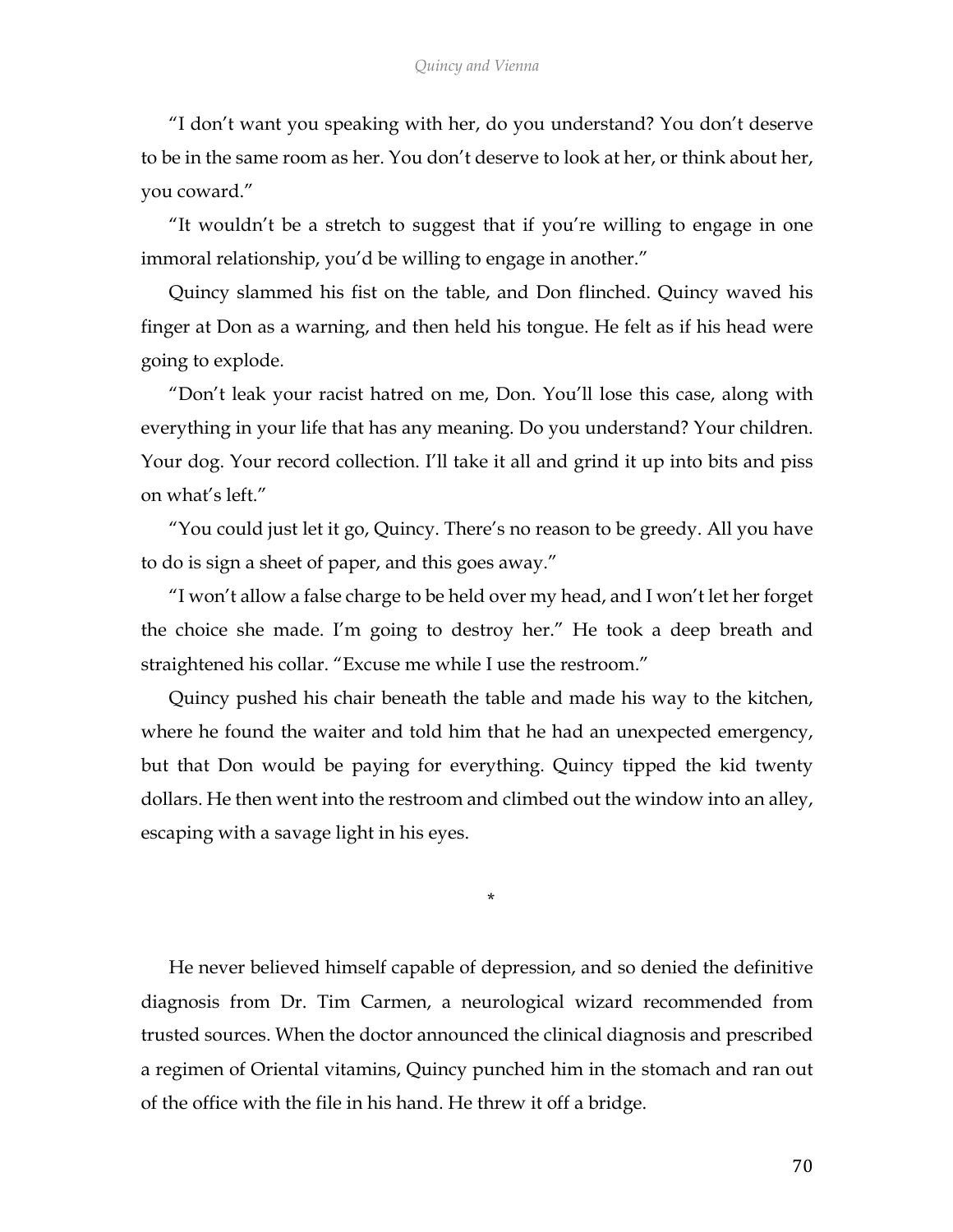From there, he ran the ten miles to where his airplane was parked in the hangar, and flew to the nearest island on his map. He could not recall its name, and never contacted the flight control navigators until he had crashed through their airspace and landed in a sugarcane field in the middle of the jungle. The farmer of those destroyed crops fired a shotgun at his head. Quincy escaped through the vines, risking snakebite. He recovered the plane in the middle of the night and drove it down the farmer's road, taking it to an airplane mechanic on the far end of the island.

Quincy sat beneath the nose of the plane looking out over ocean tides as the mechanic leaned over the engine.

"I'll put her up for the night. And believe it or not, she could fly in a few days."

"No, get rid of it. Roll it into the ocean or rip it apart. I don't want it."

The man jumped off his ladder and wiped the grease from his hands. He looked up at the plane, and then back at Quincy.

"A little tuning and she can fly, my friend. You got off lucky on that landing. I'll have her working like new."

"Forget it. I'm finished with air travel." Quincy looked past the beach, mesmerized by the magical lure of the cresting waves shimmering in the fading light of day.

"So what if I want it?"

"It's yours."

He never took his eyes from the waves or changed his expression. He stood up and walked down the slope to the sand. He peeled off his shirt and thought of Lenny and his trick bucket that he used to raise money for the nonexistent hospital. He removed his shoes and imagined Madeline on the day she was born, when the bees landed on her shoulder but he feared swatting them. He peeled off his pants and underpants, wondering if anyone in the world had the guts or the brains or the nuts required to put him out of business. Many tycoons dreamed of monopoly, but Quincy feared it more than failure. He needed the odds to be stacked against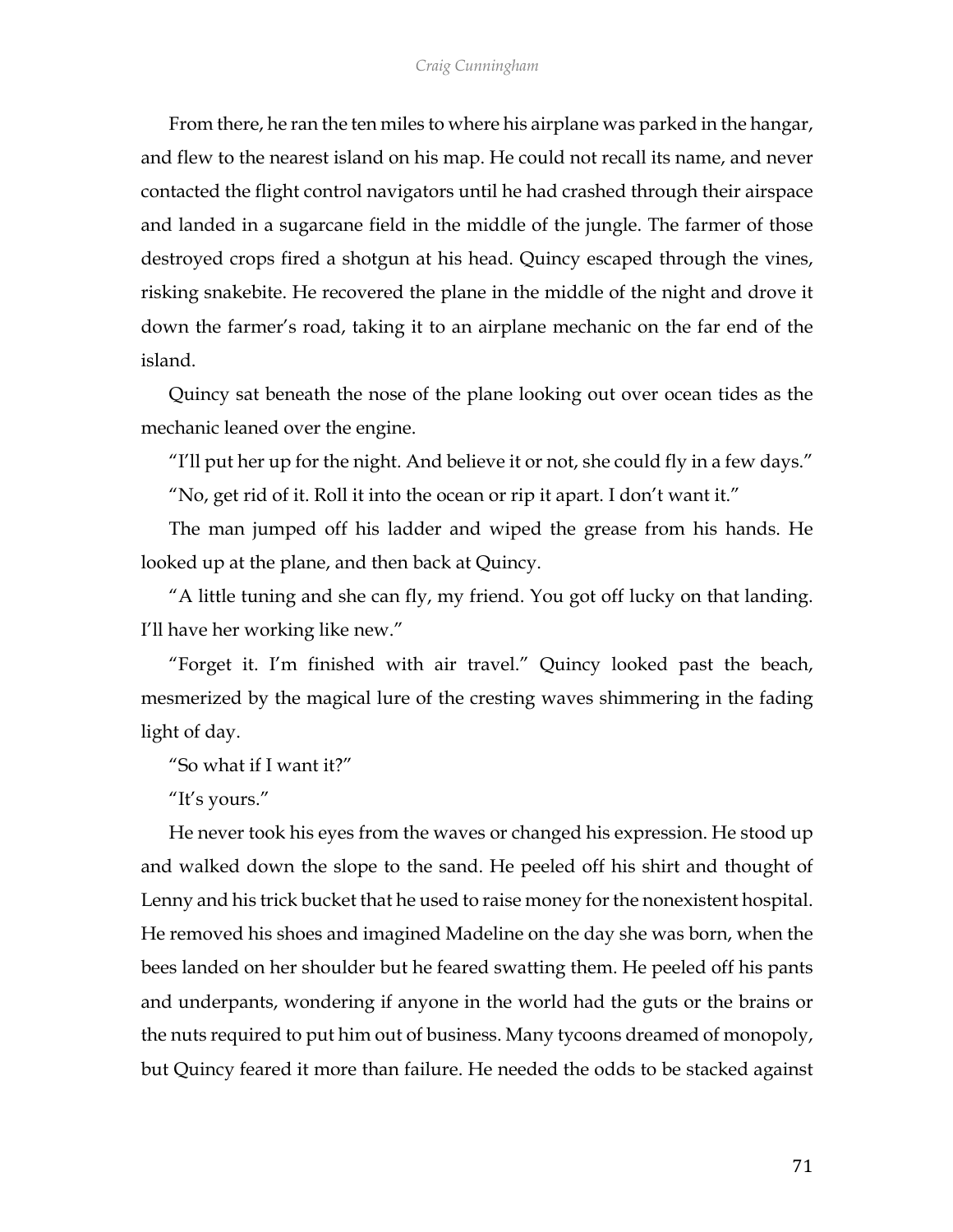him so that he could be reminded what it felt like to wrestle the competition into total submission.

The cold ocean tide brushed against his bare toes. No one else stood on the beach. He heard the mechanic start the plane and drive it towards the hangar. Now, he felt the magical space where the wild world came into conflict with the wild heart of an uncontrollable man.

"I'm greater than you. I've always been greater."

He swam towards the setting sun until he washed up naked on a public beach, half dead and in need of resuscitation.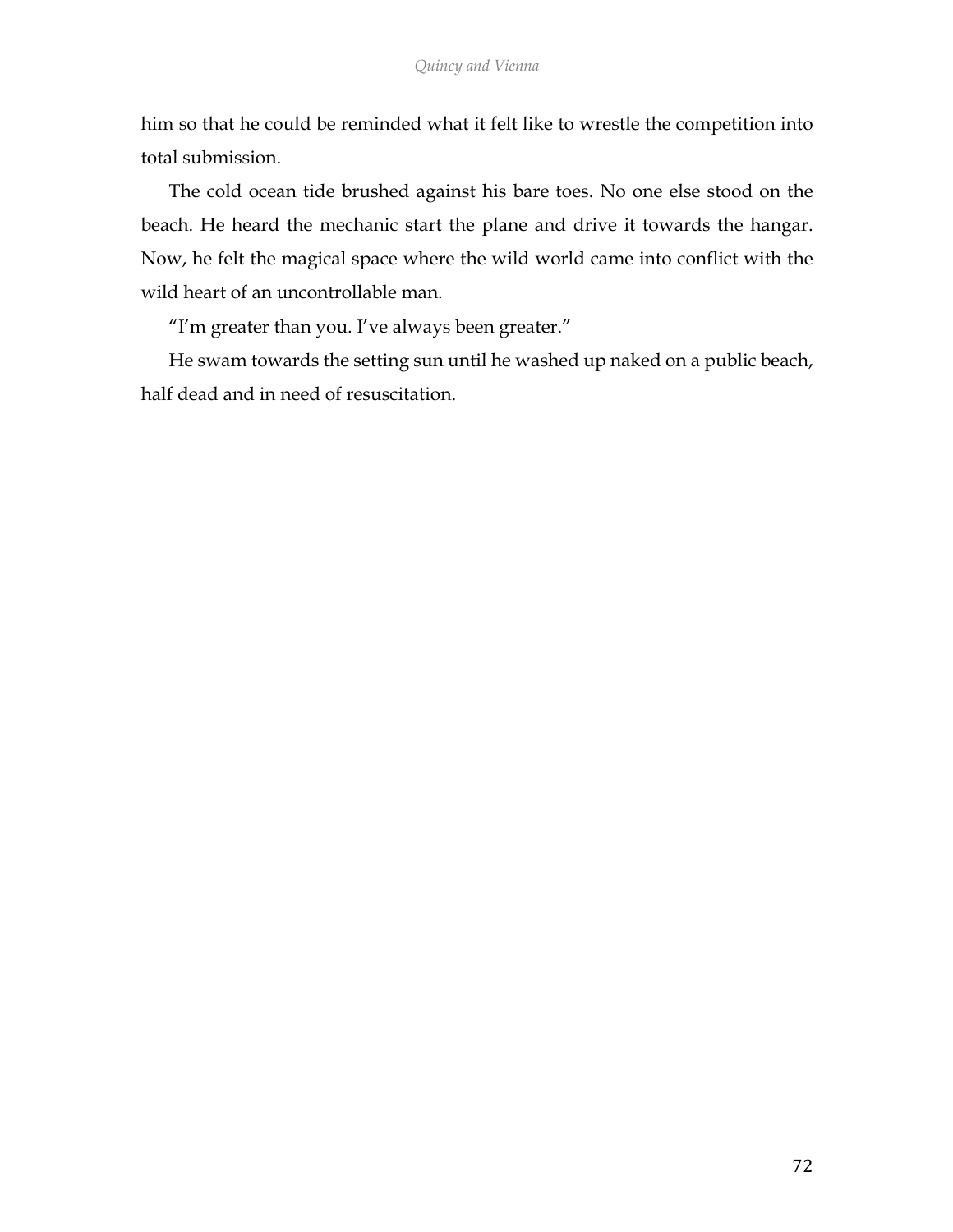5

After six months of absence from the world, one prominent newspaper dared to write his obituary. Upon the article's publication, Quincy bought the paper in anonymity and shut it down, denying the editors their promised severance and sending them baskets of rotten fruit instead.

Then, out of nowhere, he appeared perfectly groomed on the set of the movie *Falcon Heart* and sat in the director's chair.

"Quincy Ray. My God. It's you, isn't it?" Steve Goldsmith asked, pulling up a second chair.

"I'm here to become a movie producer. And I have a few ideas I'd like for you to consider"

Quincy and Goldsmith sat in the dark of a movie set, watching two actors rehearse their much-anticipated brawl.

"From what I've gathered, your studio is either going to shoot *Speak Softly* or *When the Full Moon Dreams* in the next six months. And from what else I've gathered, you're waiting on funding to determine which takes precedence."

Goldsmith motioned for Quincy to keep his voice down.

"I'm making the decision for you."

"I understand what you're doing. But I'm still trying to figure out why."

"That's my business, not yours."

Goldsmith nodded and turned to watch the crew adjust the cameras and lights for a different angle. Two women approached the actors to powder their faces.

"Have you ever produced a film, Quincy?"

"No, but I'm familiar with the business. Tell me, have they cast *When the Full Moon Dreams*?"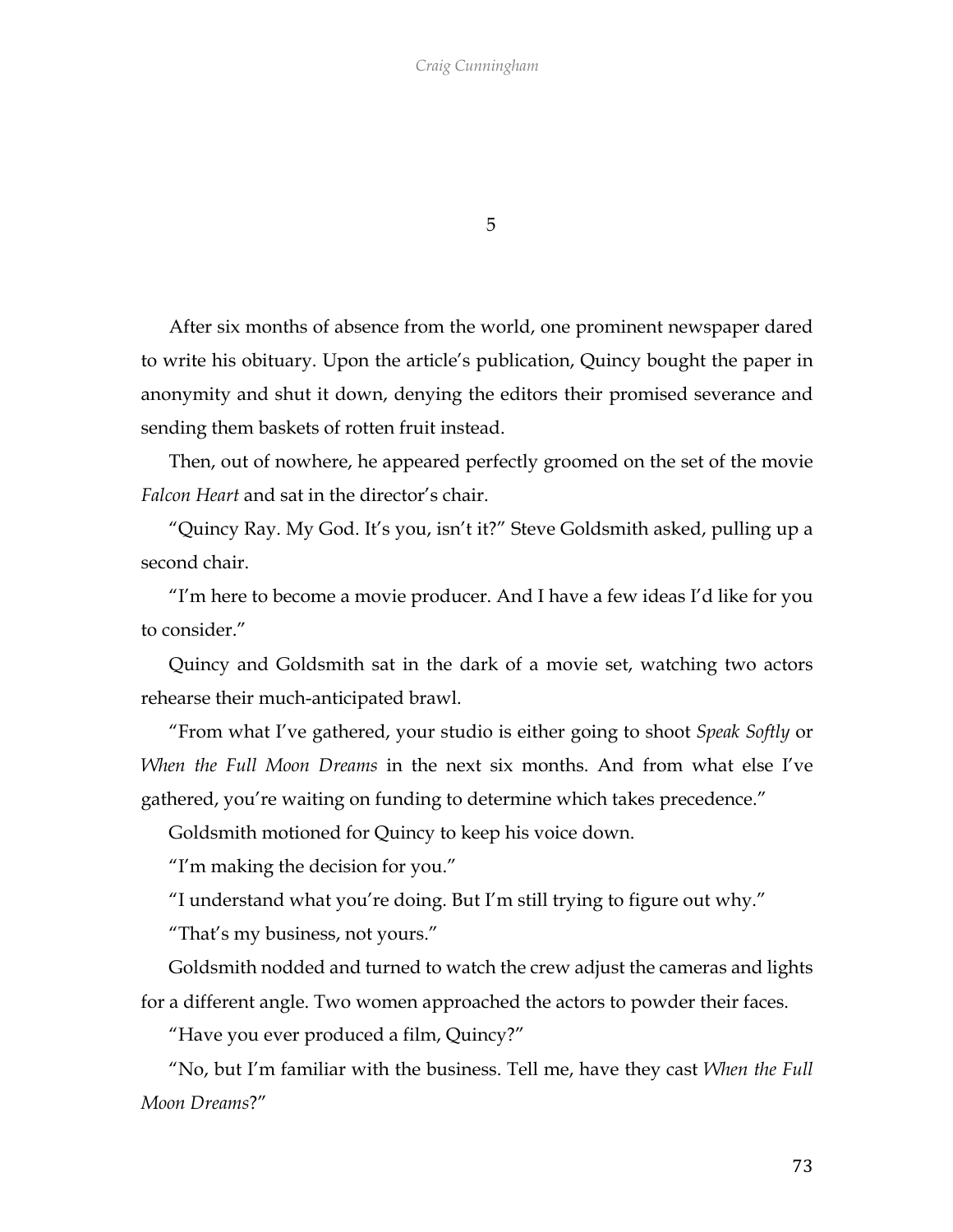"There's a shortlist."

"And the lead females?"

Goldsmith nodded. Ah, now he understood the sudden interest of a lotto tycoon in the business of motion pictures. It had nothing to do with movies, and everything to do with destroying someone who had already been destroyed ten times over. Goldsmith had forgotten about the spoiled relationship between Lois and Quincy. The divorce shenanigans spent a month on tabloid news shelves. When Goldsmith met with Lois after the casting call, she cried in his arms and told him he had saved her life by offering her an opportunity to regain youthful glory.

"Lois is in negotiations for a supporting role."

"Not anymore. Make the other picture, because this one is dead. Tell me how much you need, and we'll work out the royalties later. I'm assuming there's a standard percentage? Let's follow that, plus an extra ten percent of total gross. I think that's fair considering that neither of these films will ever get off the ground without me, and your studio can't continue making lousy movies like whatever this is. I don't want anything to do with the actual production or distribution. You hire and fire, and I'll be on the lookout for my check."

The actors rehearsed a new scene, with one of them now defeated from the fight and engaged in a deep, breathless conversation with the victor. In a moment of confession, they each said they loved the butcher's daughter, Juanita Rojo, who loved neither of them but the deaf butler who had been aspiring to become a concert pianist. Goldsmith knew Quincy was right. His career could not afford another loser at the box office.

"I'd be a fool to tell you no. I'll send over a budget next week."

Quincy stood up to leave, but Goldsmith grabbed the back of his jacket.

"She's going to hate you for it. This was her last real shot in the business. You're putting me in a very awkward position to break the news."

"That sounds like your problem, not mine."

Goldsmith fretted over the conversation for a week before he picked up the telephone and dialed Lois' number. She answered with enthusiasm.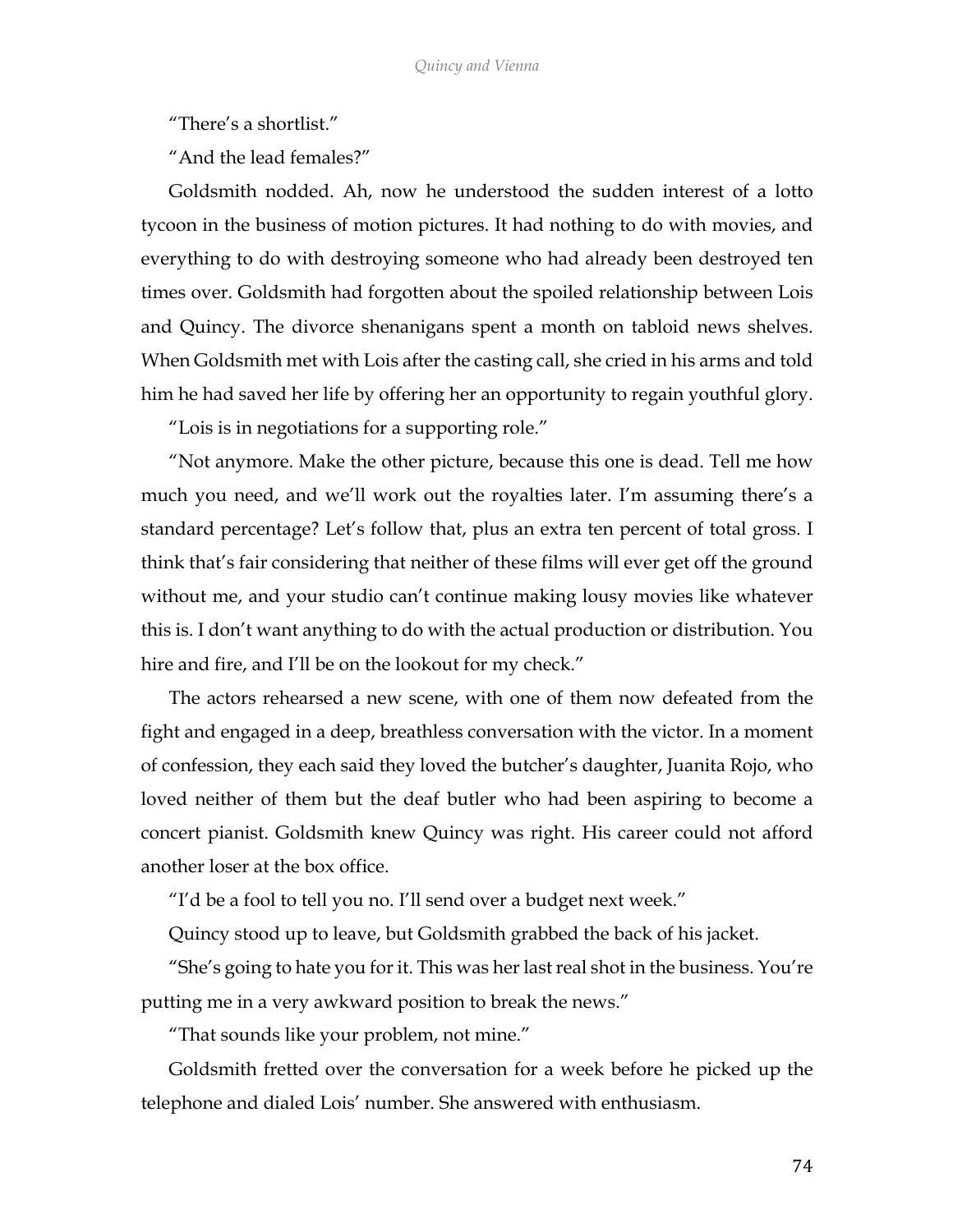"Oh Steve! I'm so glad to hear your voice. I was beginning to grow worried."

"Lois, I have some bad news. The movie's gone cold."

"Cold? What is that supposed to mean?"

"Sorry kid. It's looking like we're not going to have a spot for you. Stories change, you know. And I don't think it's the right role."

"It's the only role. There's nothing else, Steve."

"Well, I'll be keeping my eyes open for you. That's a promise I can keep."

"I'll do anything. Surely you can find a spot, darling? Surely? Even something minor."

"Not this time. It came down from up high."

"Did they give it to someone younger?"

"It's not that. Truly."

"Did Quincy come see you?" she asked, her voice growing sharp. "Did he do this?"

But the line was dead.

She hung up the phone and fell on her face, her cheeks wet and pressed against the dirty carpet of Lenny's foreclosed home. She lay her palm against her belly, wondering why life was so cruel to give her one of Lenny's babies and to simultaneously steal her chance to provide for it.

\*

The Circus Wheel Lotto Tower rose from the heart of the city.

Quincy monitored the building every day from a nearby park bench, recalling the days gone by when he and Lenny sat out for hours eating pork sandwiches from the Coconut Club and imagining the distant day when the foundation would be laid in the middle of the earth. That time had passed long ago. Now, the steel tower rose forty stories into the sky, shadowing every other building in the neighborhood. The windows were made of reflective glass, and shimmered throughout the day like a golden finger begging for everyone's attention. Children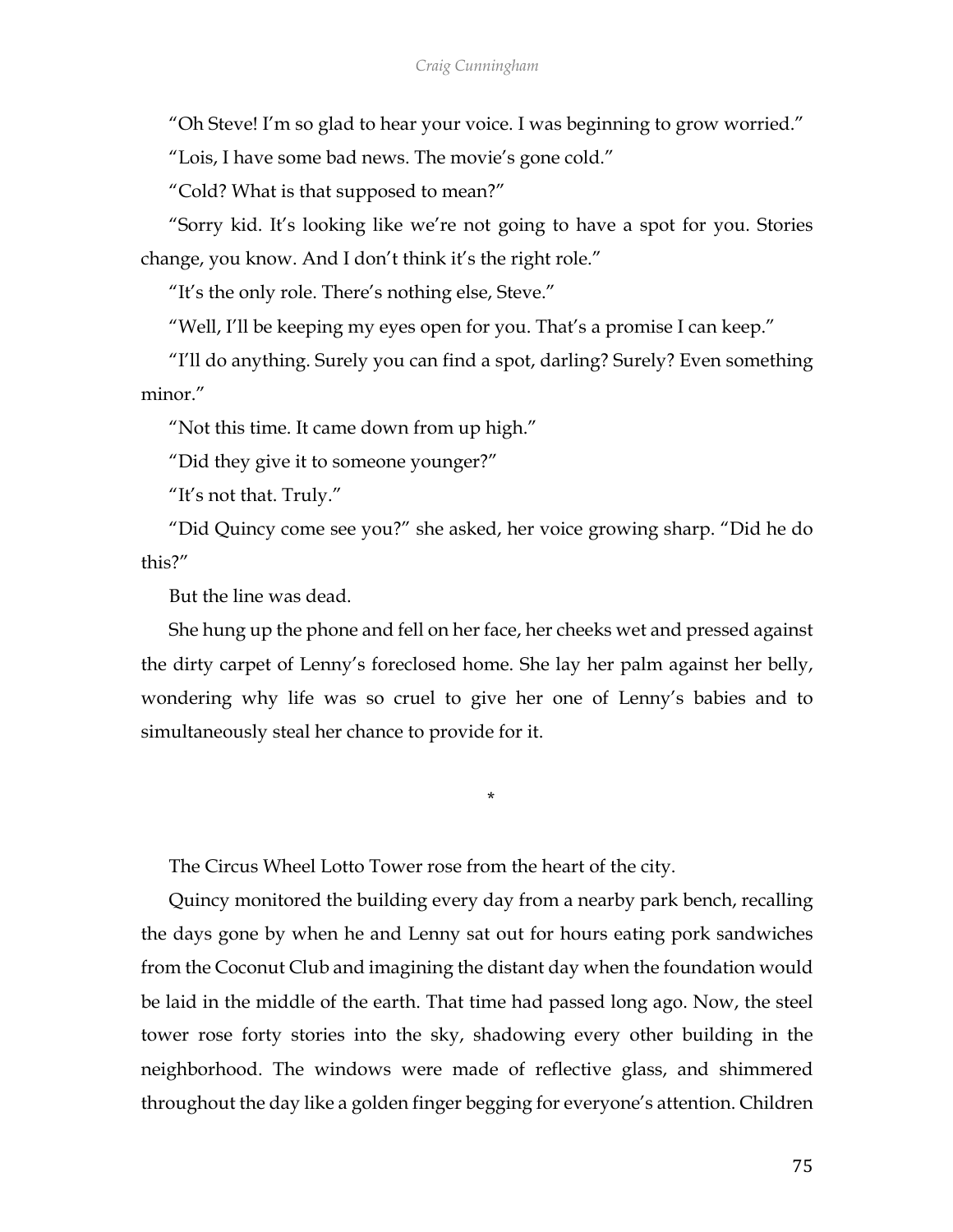## *Quincy and Vienna*

shielded their eyes as they passed. The building was capped by a monstrous weathervane, which the architect told him was an embarrassment to their trade. Quincy fired him, and replaced him with someone who said it was a good idea. When everything was finished, they would begin to transition the vast lobby into an atrium, with birds living amongst the receptionists. Just today, they had started laying the pipe out front to ensure the fountain would become a tourist attraction in the years to come.

Quincy sat beneath an umbrella to protect himself from the sun. He heckled the laborers who took their lunch on the construction site. He confiscated their cigarettes and matches. He tried to sell them lottery tickets. In the end, they fled to the nearby park and ate their lunches in the shade of the oak trees, just as the laborers had done on the day many decades before when Mercilus Maxwell, the parade director, had fallen from his ladder and died on the cobblestones. Quincy questioned the tormented foreman about the quality of materials he had chosen.

"It will stand the test of time," the foreman said. "Just wait and see. This building will be standing after the apocalypse."

"And the weathervane?"

"You'll have your weathervane."

"That's what I like to hear."

Quincy smiled as the foreman sounded a horn to alert the workers that their lunch break had ended.

Thus, Quincy sat on the bench, eating pork sandwiches and drinking orange juice delivered from the Coconut Club, when a young boy named Donald Beasley took a seat next to him, reached into the paper sack, and unraveled Quincy's final pork sandwich.

"That's seventy-five cents, pal."

The boy bit into the sandwich as he said, "I know who you are, Quincy Ray. I seen you in the newspaper. You can afford to give me a sandwich, I reckon."

"You reckon wrong."

Quincy snatched the sandwich back and shoved it into his mouth.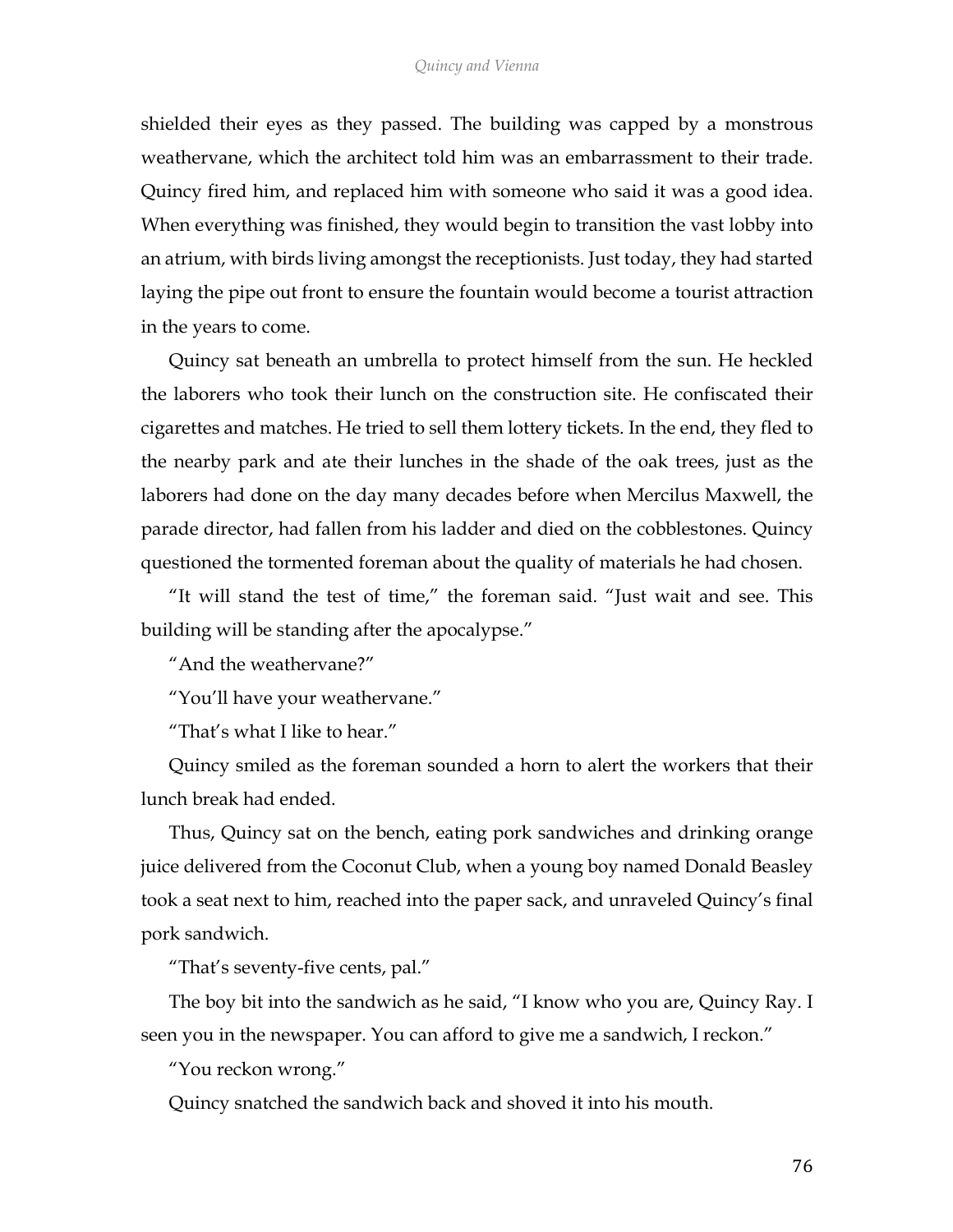"My name's Donald Beasley, and one day I'm gonna be the richest fella in the whole world. I'm gonna make you look like a pauper."

Quincy grinned.

"Is that so?"

"Why on God's green earth are you sitting out here like a lump? Every day. I seen you here, always watching the building like you gonna catch it if it falls."

"I've got to keep an eye on what's mine."

"There's a carnival in town, and I'd like to invite you to be my guest," Donald said. "Ferris wheel is the big winner. I heard one of the carts broke down last night and a fella crashed through the beams and shattered his neckbone real bad. They carried him off on a buggy."

"I'm not interested."

"Damn. Well what are you going to do all night?"

"Whatever I feel like doing."

Thanks to his obsession with the construction, he had no time for hobbies or friendships. Even in his younger days, he made little attempt to nurture friendships. Had someone asked him to name his greatest friends, he would have said Vern King, the proprietor of the Coconut Club. No one else would have come to mind. He had long since moved a bed into his office, and slept facing the windows so that he could see the building by night. His days involved a ferocious commitment to expanding the lottery, and he even struck a deal with the King of Spain to sell tickets in that grand country for a season of experimentation. The venture only lasted for three months. Ticket sellers were overrun by excited crowds and the money was stolen. Quincy labeled them savages in a scathing editorial and promised to never do business with the Spanish monarchy again. On the home front, he experienced record-shattering success, and could buy a Circus Wheel ticket at any store in the country.

"I'll bet you could use a break from all this worrying. Come along to the carnival."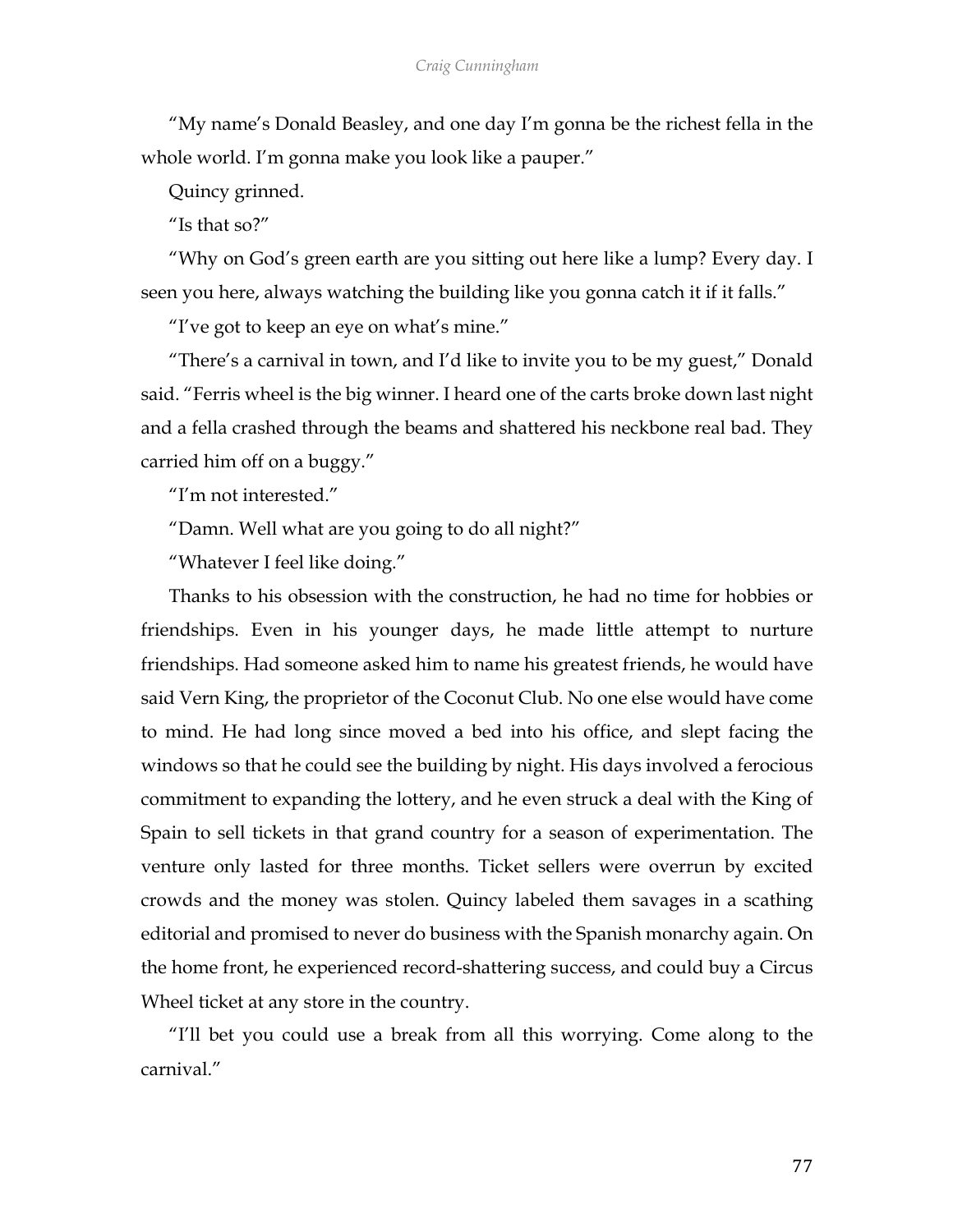"It's kind of you. But I have other responsibilities." Quincy turned to look at the kid shaking his leg restlessly and rolling his fingers on his knee. "Tell me, would you like a tour of the building?"

"No thanks."

"This is a once-in-a-lifetime opportunity."

"Nah, I heard it's just another tower. Same as the rest."

"And who told you that?"

"A pal of mine. He slept in there one night with the others."

"The others?"

Donald pointed up at the faint glimmer of firelight cascading out a third story window where the glass had not yet been put in place.

"I'll be damned."

Quincy ran ahead past the orange fencing and through the front doors with a growl. On his way up the stairs, he grabbed a fire extinguisher and pulled out the safety pin. He stopped at the third floor and heard a chattering of merry voices. He sprinted down a hallway and charged into an open room to see five tramps gathered around a small campfire made from discarded wood. Playing cards lay scattered all over the ground next to empty bottles of whiskey.

They screeched at the sight of his silhouette in the doorway.

Quincy chased them out of the building firing white foam onto their heads. They fled in terror. He would never know the damage the fright caused Trenton Ganaway, one of the bums who suffered a heart attack as he ran for safety. The others left him for dead. He was discovered in the middle of the street the next morning, still panting for breath and whispering something about a madman with a magical flamethrower.

As Quincy exited the building, the extinguisher hanging at his side, Donald followed at his heels giggling.

"Well, I guess they know better now, huh Mr. Ray? You done showed them!"

Later that night, Quincy lay on his bed in the office. He telephoned Vienna a dozen times before she answered.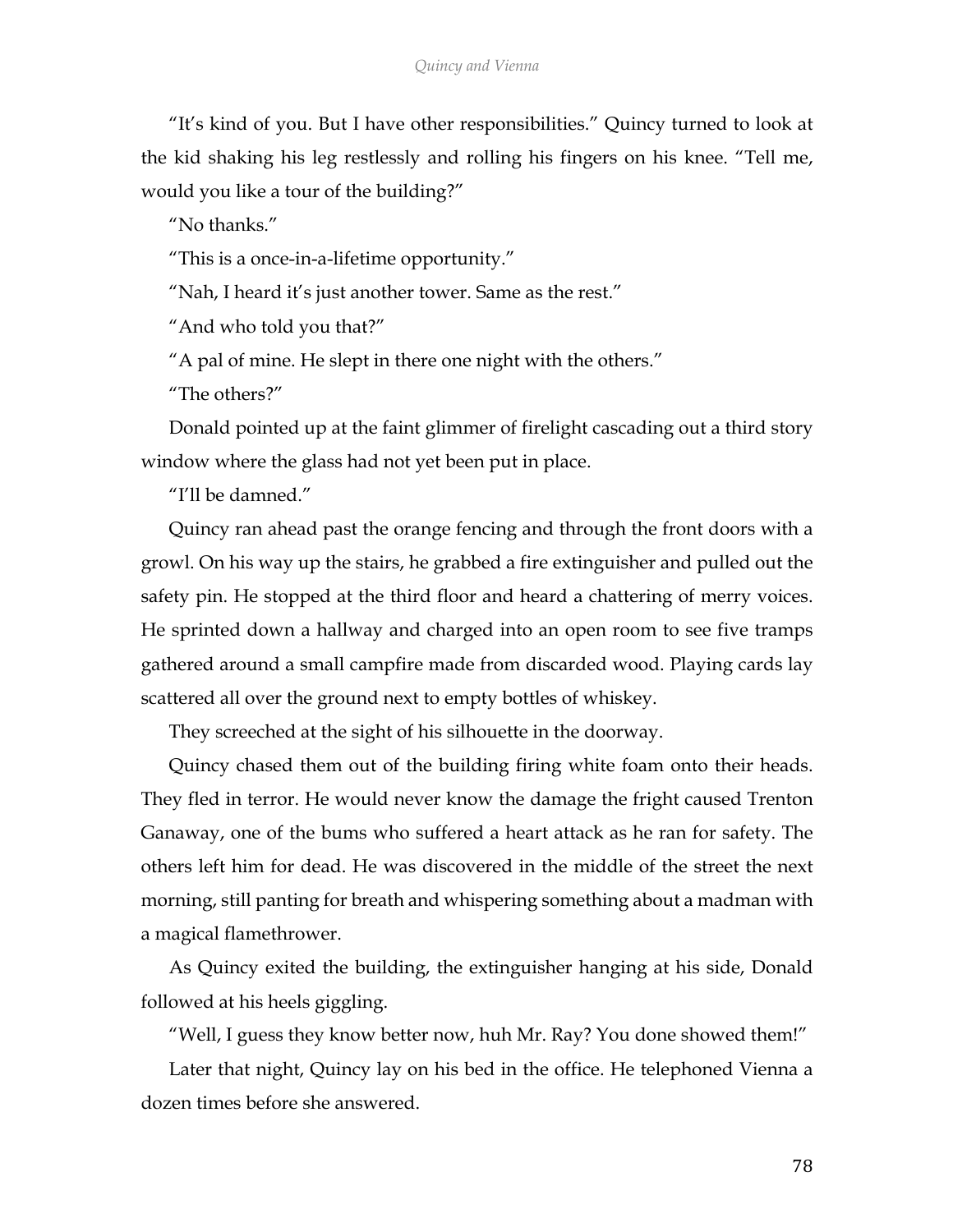"I'm not alive to run charities. Everyone tries to suck the honey out of my veins. Dale called me two days ago demanding me to invest in some crackpot business of his. He told me I was a greedy bastard when I said no. Charles sends me a letter each month asking me to tithe to his church. I can't take much more of this. As soon as one man climbs to the top of the mountain, everyone else wants him to pull them up rather than doing the hard work themselves. I won't stand for it."

Vienna said nothing. Cicadas chirped in the nearby rose garden. He imagined her sitting on the porch in the white wicker chair, drinking the tea that smelled like the continent of Asia. For years, she had tried to understand his identity. The great enigma of his life stemmed from sheer simplicity. He wished to have certain things, and so he took them by whatever means necessary. No other explanation was required. He lived so honestly, and so rudimentarily, that he could never be trusted. He came out of the heart of the world and everyone knew that's where he had to return.

"What is it?"

"I'm trying to figure you out."

"Please, don't."

\*

One thing Quincy knew with certainty was that he could never know true happiness without her. He could fulfill his destiny without help. But that wasn't the issue. Happiness and the fulfillment of his destiny became two very separate ideas for him, and he wished to merge them together. He came to this realization on the day the tower opened for business, and felt nothing but disgust for its shortcomings. Donald Beasley was right. This was a tower like all the others in the world. They held a ribbon-cutting ceremony for the grand opening and Quincy tossed the oversized scissors created by the experimental artist Waldo Grabowski into the dumpster. Everyone walked through the half-finished atrium and went to work with no fanfare. He blamed the construction crews and their endless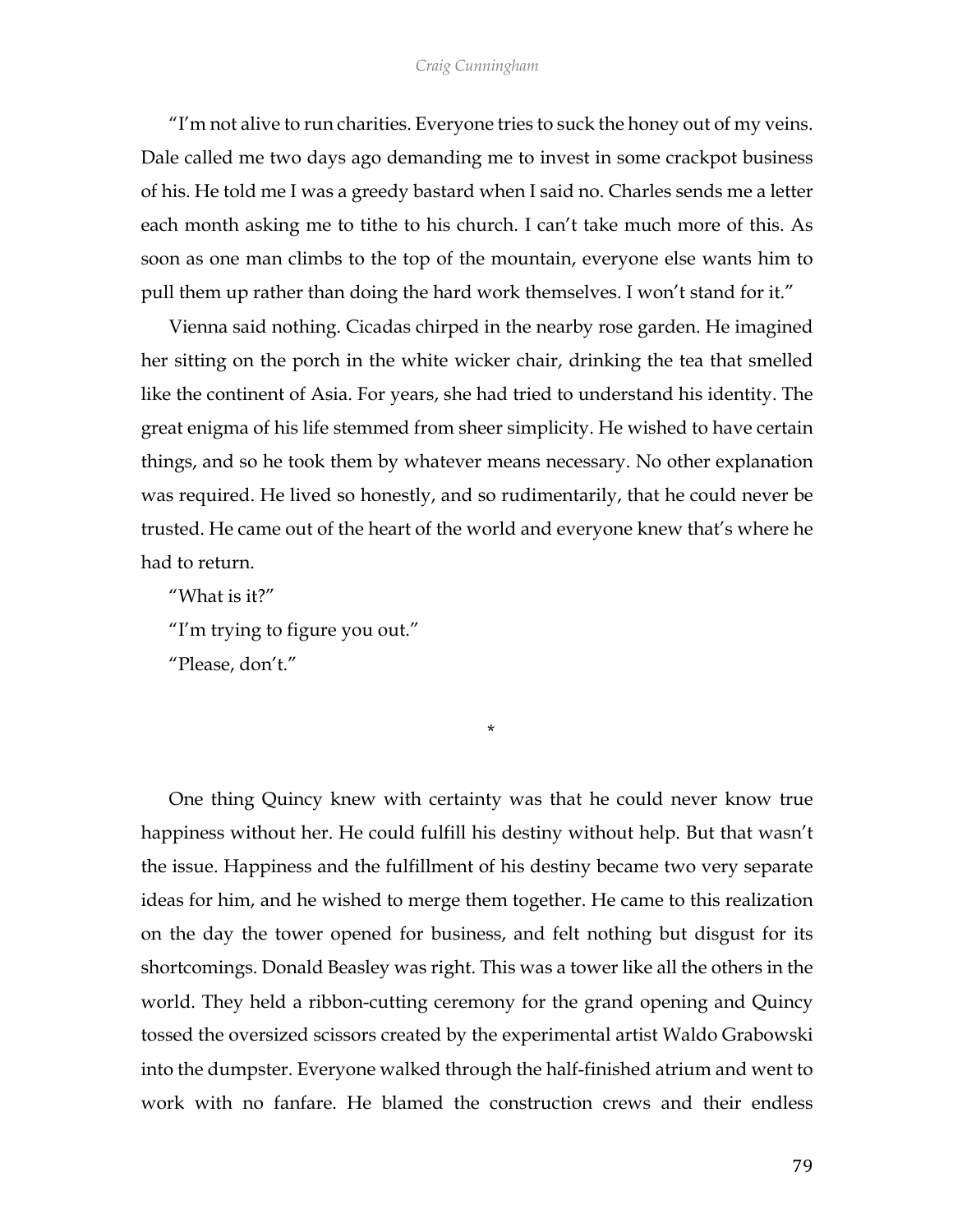cigarettes, a vice he believed poisoned their minds and stunted their ingenuity. He called the foreman for a finalized list of materials used in construction, down to the light bulbs and fixtures on the bathroom sinks. Of all his dreams, this one promised the most joy but brought him the most pain. The building was received by the worldwide press as a stunning achievement of architectural magnitude. But nothing could withstand the hurricanes of Quincy's expectations.

In a night of unrivaled agony, he vowed to marry Vienna and abandon the lottery altogether. He would choose happiness. He changed his mind just as quickly, and considered that he could happily pursue his destiny as long as she was at his side.

So began his search for an engagement ring. The expedition led him halfway around the world to the underground shop of an African warlord. As soon as he walked in the door, he was guided to a shadow box, where a black ring was mounted with a black diamond.

"It's the only one like it in the world," the man said. "It came out of the heart of the earth. God hid it there. We dug it up."

"Then I'll take it."

\*

Vienna met him at the entrance of the tower, where he stood in a tuxedo and held a daffodil in one hand and a blindfold in the other. She put up no resistance, and allowed him to tie the silk cloth around her eyes. He guided her into the elevator and turned his master key to access the roof.

As the service door cracked open, she felt a warm rush of wind on her face. The monstrous weathervane creaked from its elevated platform.

"Quincy, why on earth are we on the roof?"

He grabbed her arm before she could pull off the blindfold. Her heels tapped on the concrete as he guided her forward.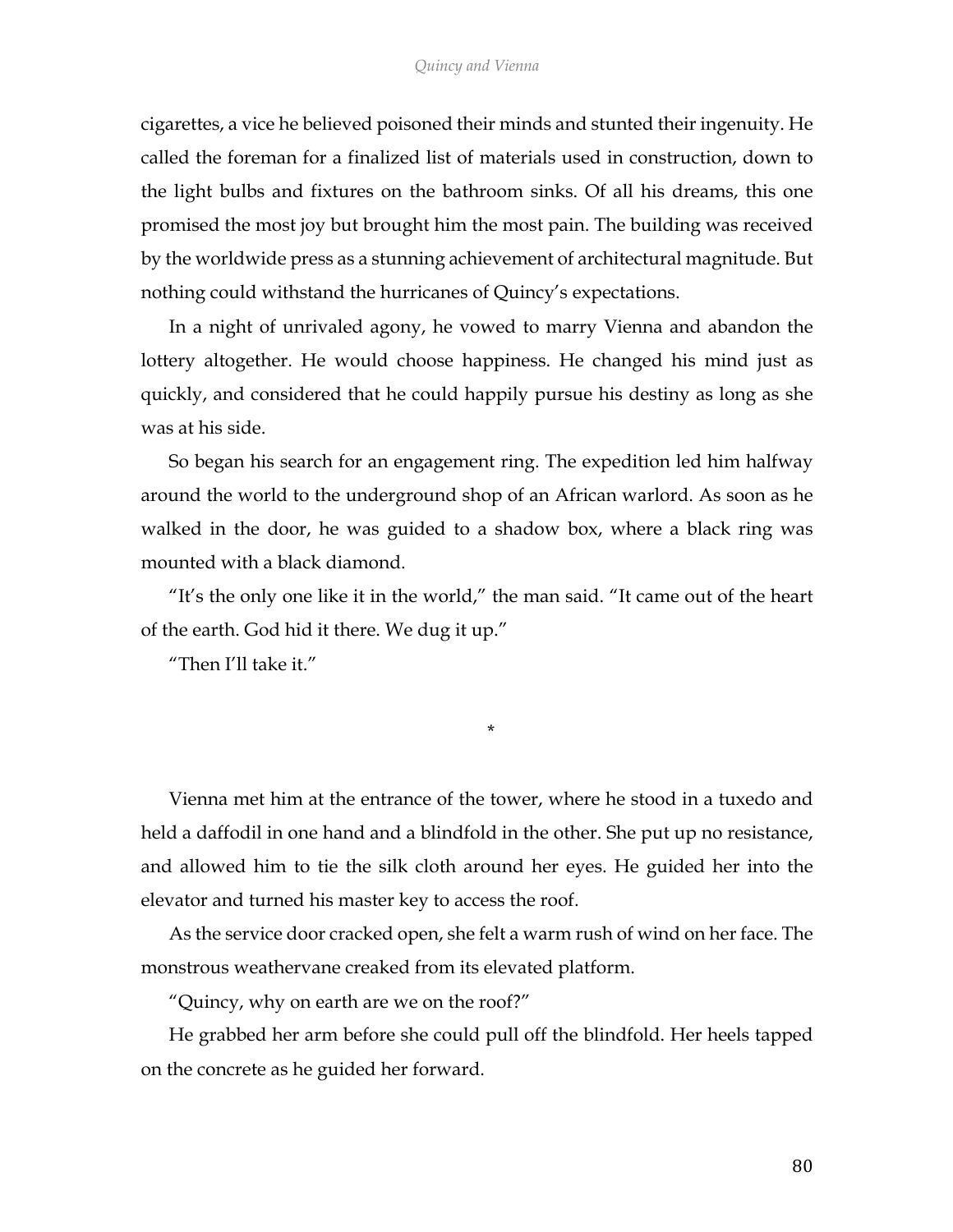"Don't let me trip. And if this is some kind of trick you're playing on me I'm going to hold it against you."

"I would never trick you. I would never trick anyone, for that matter."

She broke into spirited laughter, which filled his heart with assurance that this was the turning point in his life, and the fortuneteller would eat her prediction like a bowl of sour oats. Even at this stage in her life, he was amazed by Vienna's beauty. He admired her physical appearance, but was more enraptured by the timbre of her voice, the delicacy of her hands, the unrelenting nature of her spirit, and her ability to slaughter insurmountable obstacles with grace. Even after all these years, he still wondered if she was an angel on loan to earth.

He removed the blindfold.

They stood atop the Circus Wheel Lotto Tower beneath a crescent moon, which shone down on a candlelit dinner table complete with champagne in a bucket of ice. Fireworks exploded in the distance, dusting the sky with a spectrum of colors. They recalled the night so long ago when they took Roman candles to the park and anonymously shot them at the man selling popcorn.

"Join me for dinner."

She kissed Quincy's cheek, leaving a remnant of her lipstick. He pulled out her chair.

"You're the most unpredictable man I've ever known."

"I promised you a date, and a restaurant wouldn't do."

"Am I that hard to please?"

"No. But you're worth whatever it takes."

A sparkle reflected in her eyes thanks to the light of the candles on the table. She seemed more youthful than he recalled. She licked a napkin and rubbed the lipstick from his face.

"The truth is that I brought you here tonight for a specific reason."

"Oh! A special occasion?"

"You could say that. It's more of a proposition."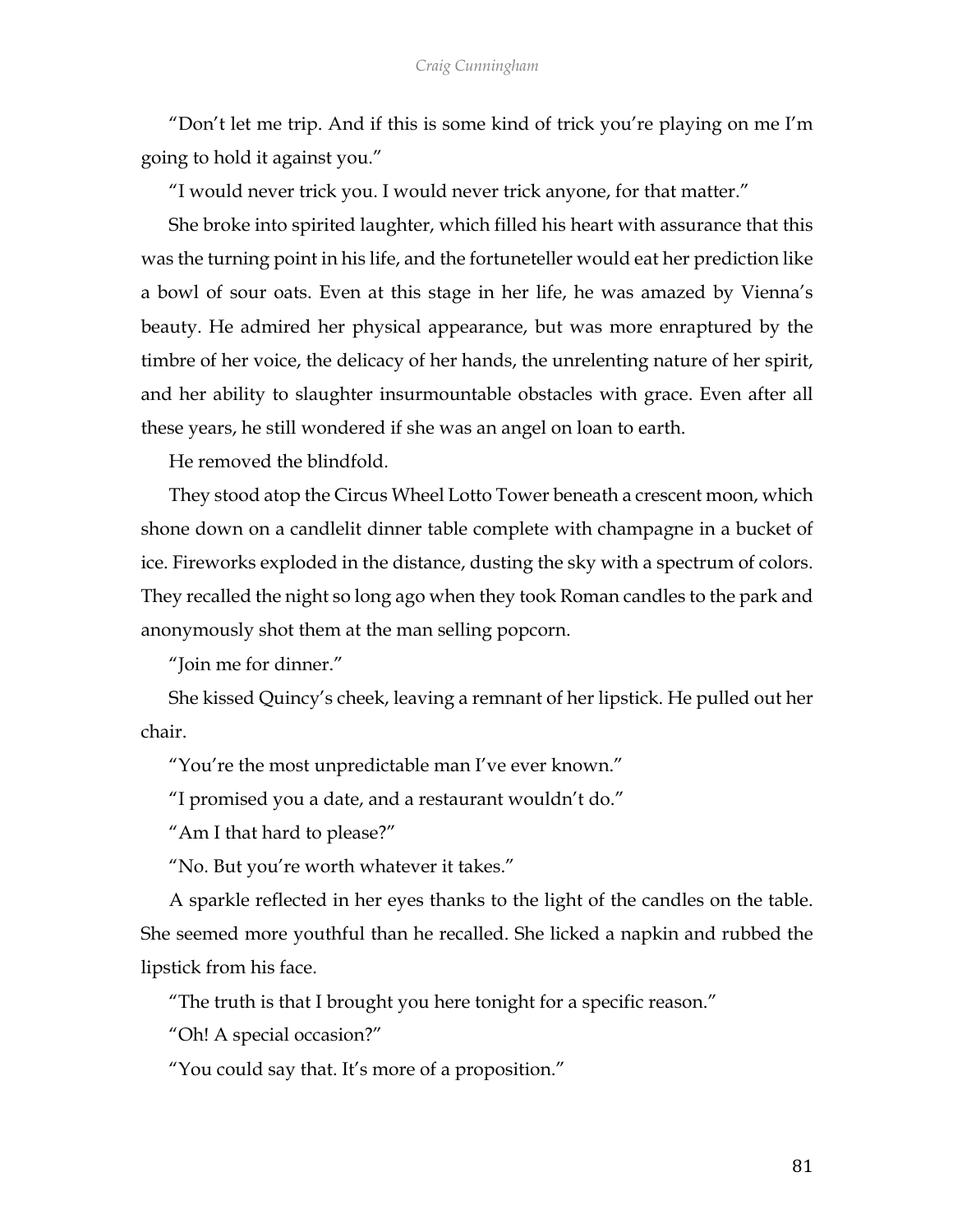"If you're wanting me to be in your advertisements you can forget it. I already told you it's no good to mix business and pleasure."

"I'd never jeopardize the pleasure you've been giving me."

She lifted her eyebrows, playfully.

"A true proposition. A chance for the two of us to make the only decision that will bring us happiness."

Vienna dropped the napkin on her plate.

She had always dreaded the moment when he would ask her to save him. Long ago her mother had warned her not to default to a crutch thanks to her gender, or the color of her skin, but to rise up to the top of the world by any means necessary. For years she hated the advice. She lamented the children she never birthed. She fueled her fires with the editorials saying if only the role had been played by a white girl the movie could have been a success. If only the social engineers in Hollywood didn't force colored girls into their films the public wouldn't have to make an outcry. But one day as she stood on the awards stage, she realized her mother had been right all along. While some were destined for the joys and sorrows of family, others were destined for the lonely mirage of artistry. She had chosen the latter by her own will. Not even the man she loved could distract her from that path.

"Don't do this, Quincy."

"Let me finish."

"I will always love you more than anyone else in the world. I will always choose you. But not like this."

He presented the ring with the black diamond.

"We don't have to live by the rules. You can go off and do whatever you need to do. Go shoot a damned movie at the South Pole, if you want. I just need you to be my wife."

"Quincy . . . I can't save you from yourself. You're asking too much of me." "I'm only asking you to be my wife."

She took his hand and rubbed her thumb along the underside of his wrist.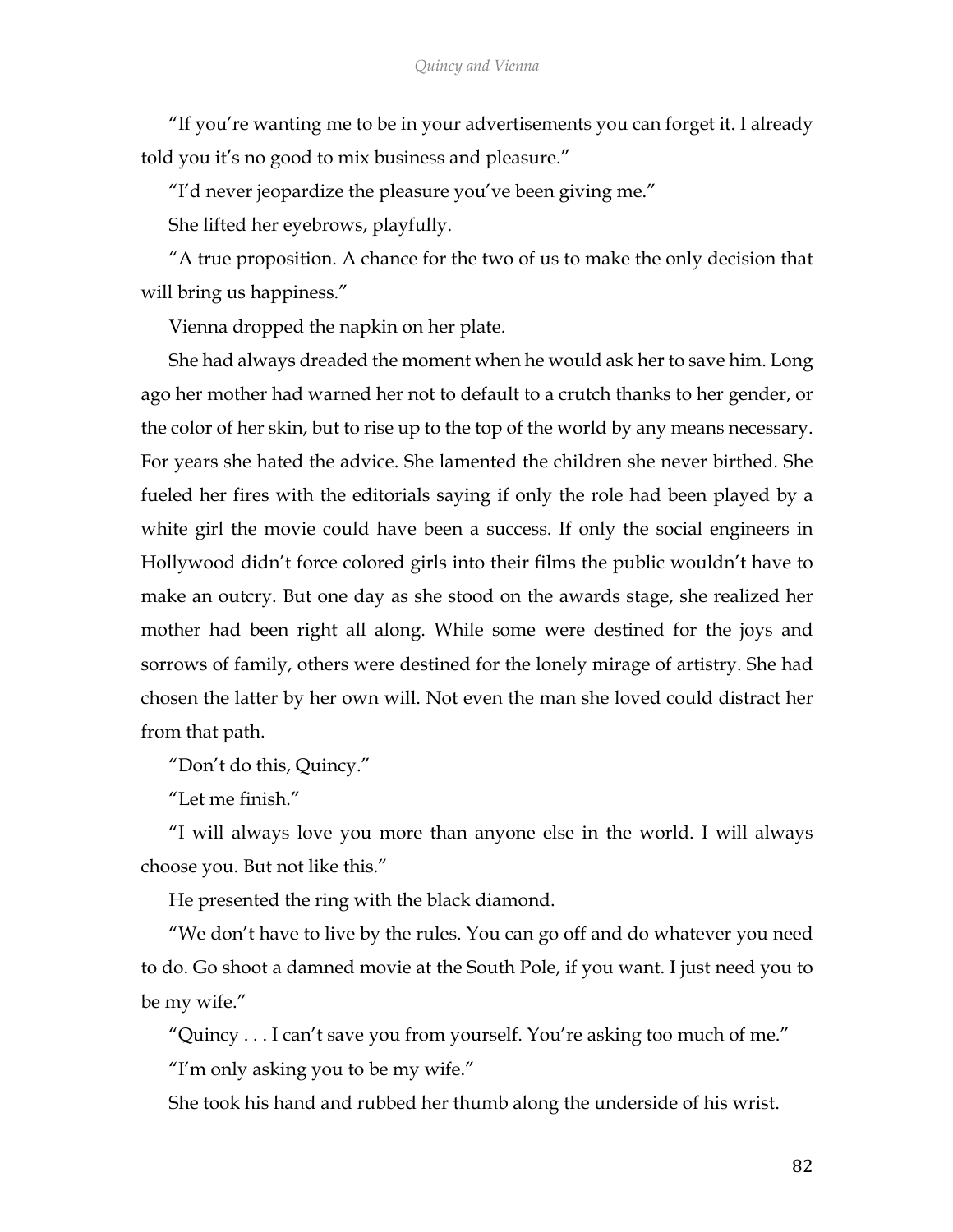"No, Quincy. I am telling you no. It doesn't mean I don't love you, because I do. More than you could ever know. But I won't be your crutch, and I won't let you be my anchor. I'm sorry."

Vienna stood from the table and walked to the door.

"If you leave. I never want to see you again." He stood up and faced her. "That's the choice that you're making."

She kissed her hand and extended it towards him. The door slammed behind her.

\*

Quincy stared up at the ceiling fan.

He could not recall the year, or his name, or how long he had been lying there. He only knew that it seemed like a hundred years since he had moved.

"If I'm dead and didn't make it to heaven, then heaven was always a crock," he thought. "No one deserves it more than me. I gave the people hope. I offered them a hand up the ranks of social class. I'm the phoenix who rose out of the ashes of my childhood and seized the world by its testicles. Still, the sheep don't know how to be anything else. They bleat and bleat and bleat and call me a vulture. But it's *they* who expect something for nothing. It's *they* who expect their lives to change by purchasing a slip of paper and become furious when they look in a mirror and see that they are still sheep."

A few old newspapers lay scattered across the bed. The news had never changed. The representative Buddy Bobbitt started a new petition for a so-called vice tax. He aimed to squeeze fifty percent of profits from the distributors of liquor, sex, and other carnal delights. One morning before sunrise he called Quincy and told him that the lotto could be excluded from the new laws if he received a donation of one hundred thousand dollars to his upcoming campaign. Quincy sent a check, and his business remained free from excessive taxation. Ever since the check cleared, he wished to take it all back.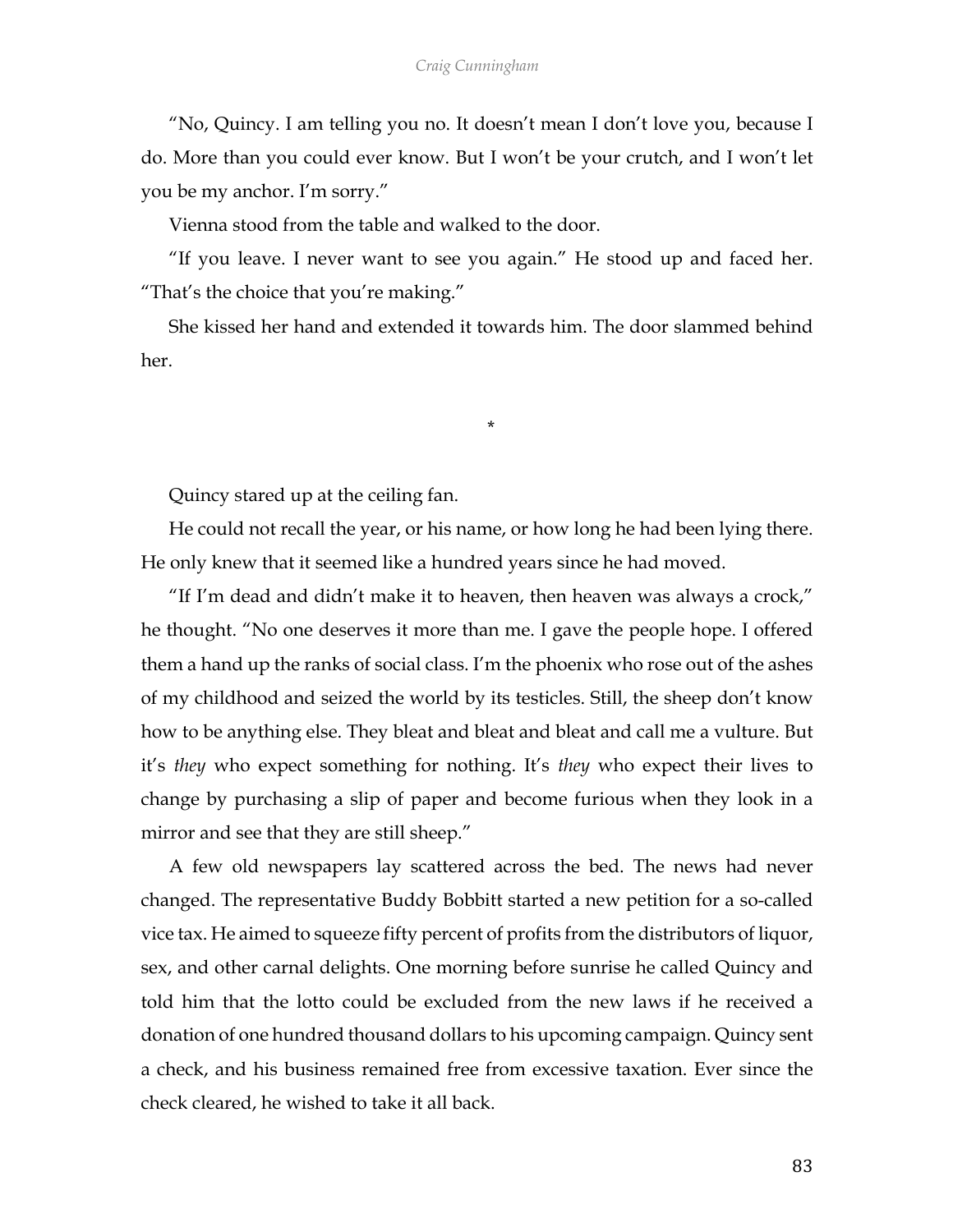"I steal from the poor and unsuspecting," he thought. "And maybe that is true, but why is that outside of my rights? If they were more than the poor then they would already be more than the poor. If they will one day be more than poor then they wouldn't be buying lottery tickets. I am Darwin the scientist. I am a plant reaching for the sun. Your programs aren't helping, and they aren't helping themselves. And on that rare occasion when a street boy rises from the ashes of his misfortune, he becomes your enemy and you squeeze a bribe out of his pocket."

He looked out the window. Down the street, the Hannigan twins played catch with a baseball. He liked them. A few weeks prior he broke through the backdoor into their laundry room and tucked eight hundred dollars in their shoes with a note to never mention the money to their parents.

"What else is there for a man to do?"

He looked up at the clouds with his hair standing on end and a crazed fire in his eyes.

\*

Lenny lay down with his nose touching Quincy's doorstep.

Their family had collapsed under the harshness of the times, despite the success of their son, Jack, in his endeavors at St. Michaels Academy For The Gifted.

After the servant alerted Quincy to Lenny's presence on the porch, he went out and clipped his fingernails on top of Lenny's head.

"Why are you here, Lenny? Come to betray me again? Come to rip out my heart?"

"I need a job. I need it with all my life. We're broke without hope. I ain't saying you owe us something, because you don't, but I'm asking you for a second chance."

"I saw a hiring sign in my local butcher shop. You may be qualified to slice up livers and guts."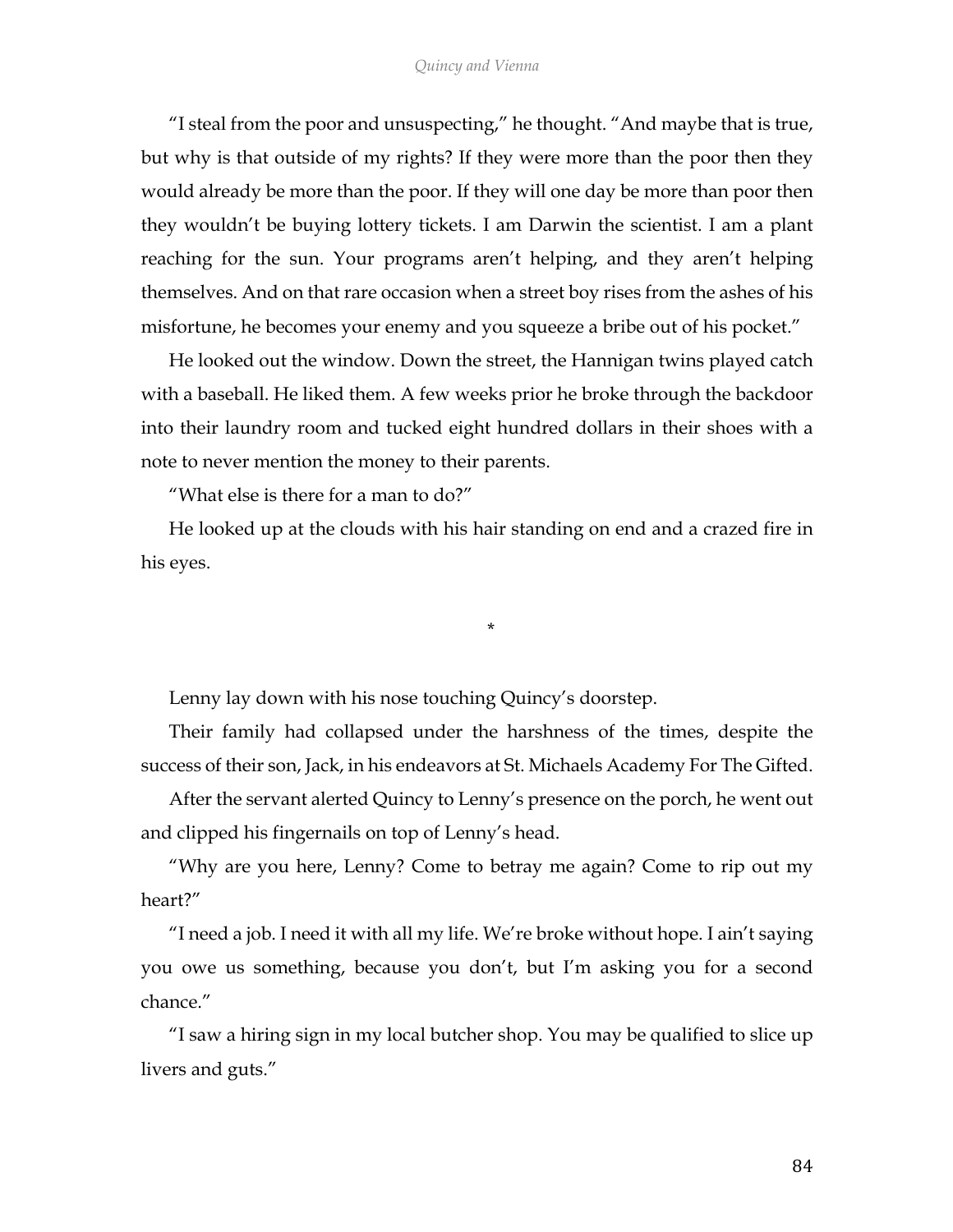"That's pretty funny. But we ought to keep Jack where he is in school because he's so smart, Quincy. He's near the top of his class over at St. Michaels and they think he's gonna get a scholarship to college."

Quincy considered it, while Lenny kept his nose pressed to the concrete.

"Bring everyone over to the house next Thursday morning, and I'll see what I can do."

He shut the door in Lenny's face.

He had not seen Lois in four years, until that Thursday when she guided her only son through the home where she once burned up the zebra skins and painted the walls a disturbing shade of turquoise. He still recalled the place where she hung the portrait of her grandmother and the Labrador. Lois had the sunken look of one who meditated too frequently on her descending fortunes. At one time she had a promising future as a sweetheart of the silver screen. Now, she could only relish the nostalgia of those days when her wings spread wide and beautiful. The great fulfillment of her modern life came in the delivery of the *Hollywood Regal*, a tabloid newspaper that slandered everyone she envied.

The physical rigors of aging took a toll on Lenny's appearance. For the first time in his life he wore a pair of eyeglasses, set with large plastic frames that humiliated Lois. He cleaned the specs of dust from the frames, and then knocked on the door with Jack tucked under his arm.

A white-gloved man named Harvey opened the door.

"Welcome. Mr. Ray is on the balcony. He's expecting you."

Across the vast living room they could see Quincy through the glass, sitting on the back porch next to a campfire set in a chimenea. Lois grimaced that the zebra skins had been returned to the walls. Harvey held out his arms to prevent them from walking through the entryway. The butler pointed down at three slips of paper next to a glass vase.

"He said you would know what to do," Harvey added.

Lenny sighed. He wrote his name on one of the slips of paper, and instructed Lois and Jack to do the same.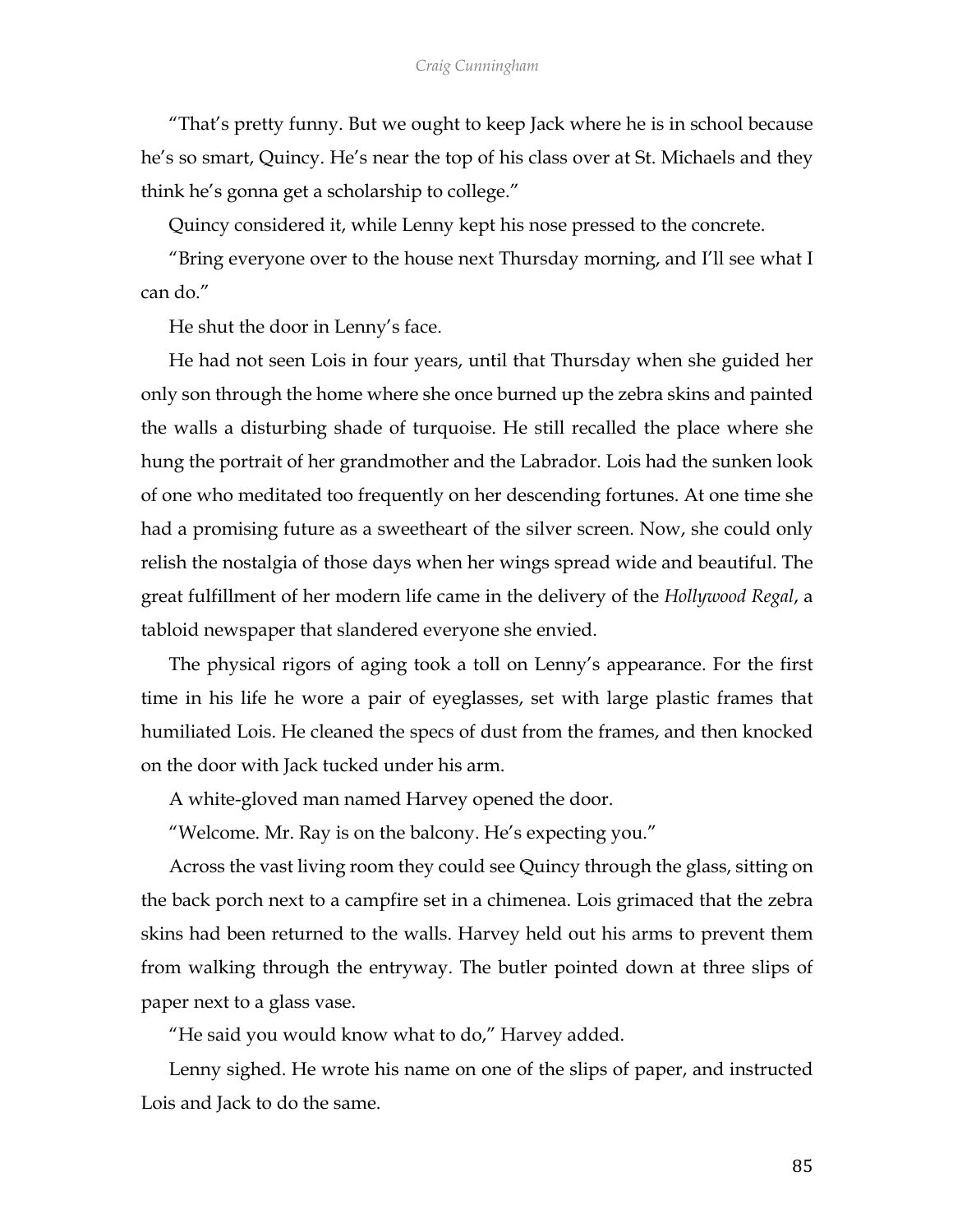"Now that's settled, I hope you've brought an appetite. I've prepared quite the spread."

Harvey opened the back door. Quincy jumped to his feet with unexpected enthusiasm.

"Look at you, Jack!" Quincy shouted, clapping his hands. "You're growing like a weed. Come give me a hug."

He wrapped up the boy and spun him in a circle.

"How old are you now? Twelve? Thirteen? Thirty-five?"

Jack grinned as Quincy set him on the ground. "Twelve."

Quincy motioned for Lois and Lenny to take a seat at the breakfast table, covered in a spread of food more marvelous than anything they had ever witnessed.

"Go on. Take a plate, please."

He refused to look at anyone but Jack, who he stared at for long periods with a terrifying grin.

"It's okay, Quincy. It looks like you already ate and we don't want to be rude."

"I insist. The boy's looking skinny. Are you feeding him properly, Lois?"

"Of course I feed him. I'm his mother."

She handed Jack a plate. All the fire of her youth had been doused with the cold water of poverty and broken dreams. She finally made peace with the fact that she would never fulfill her potential. She did not begrudge Lenny more than the typical wife, and even loved him sometimes. Most of her addictions lay safely behind, with the exception of a few pills she could not resist on cold mornings.

The three of them ate in silence while Quincy watched. He offered Jack cigarettes and coffee, but the boy refused.

"That's real good, Jack. Real good. I've never smoked a cigarette in my life. Have a look at my physique! The smoke stunts your growth and limits your ingenuity. I saw it first hand when they worked on my tower. They were *stunted*."

Harvey came out and cleared the plates. He led Jack inside the house to watch television.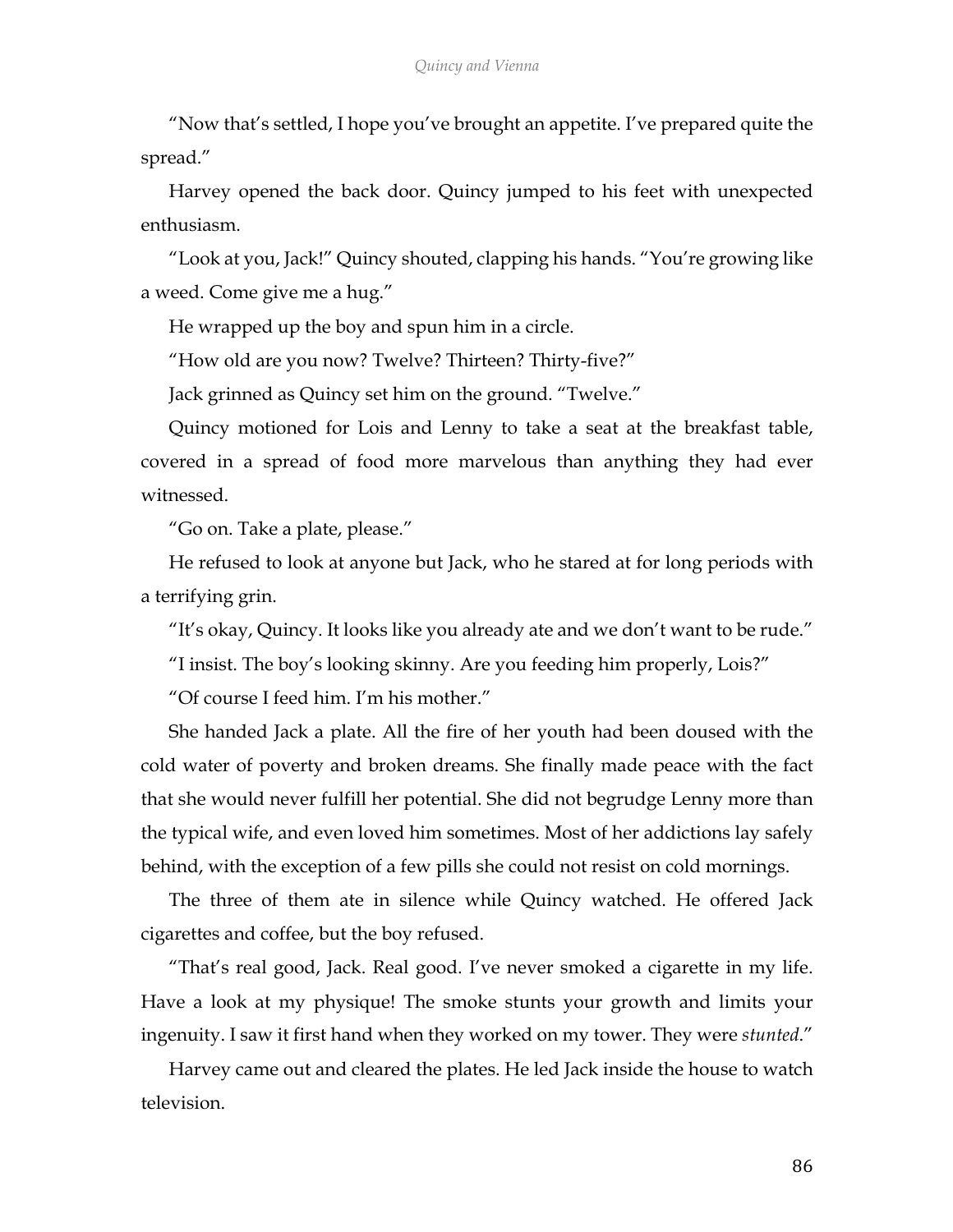As soon as Harvey closed the door behind him, Quincy became somber. He bit into a piece of crisp bacon.

"I've been doing some thinking the past few days about your proposition. By the way, Lois, have you heard from Madeline?"

"Yes."

Lois recalled the rogue daughter who ran away from home at sixteen and turned up one Christmas Day three years later with expensive gifts she lavished on the family, refusing to make known how she paid for them. The next morning she was gone, with the sheets folded neatly at the foot of the bed.

"And? How's the casino business treating her?"

"She's like you."

He smiled.

"Who needs more coffee? Just whistle at Harvey and he'll bring it right out. He's loyal as a dog. Watch this."

Quincy whistled loudly. No sooner had the echo faded than Harvey burst through the door with a fresh pot. He filled up all six cups on the table.

"Now, drink it while it's hot. These beans were grown in the Andes Mountains." Quincy waited until everyone took a sip before he continued. "What were we talking about? Oh, about how I've made a decision concerning our legal arrangements. Let's cut to the chase. I want to help you get back on your feet. I truly do. I want nothing more. There's just one caveat. From every paycheck you receive, I will deduct the child support I gave to Madeline when she was younger. Seeing that I was the one cuckolded, I think I am legally entitled to reclaim what's mine. Let's not involve lawyers. I've calculated the cost down to the penny."

He slid a piece of paper across the table.

Lenny held it up for Lois to see. She wanted to cry out that Vienna Luz was to blame. But like the rest of the nation, she had read the reports of Quincy being shamed on top of his own tower when Vienna rejected his proposal for marriage. The night watchman at the tower received one thousand dollars for the story. Quincy tracked him down and popped the tires on his bicycle. He had the mind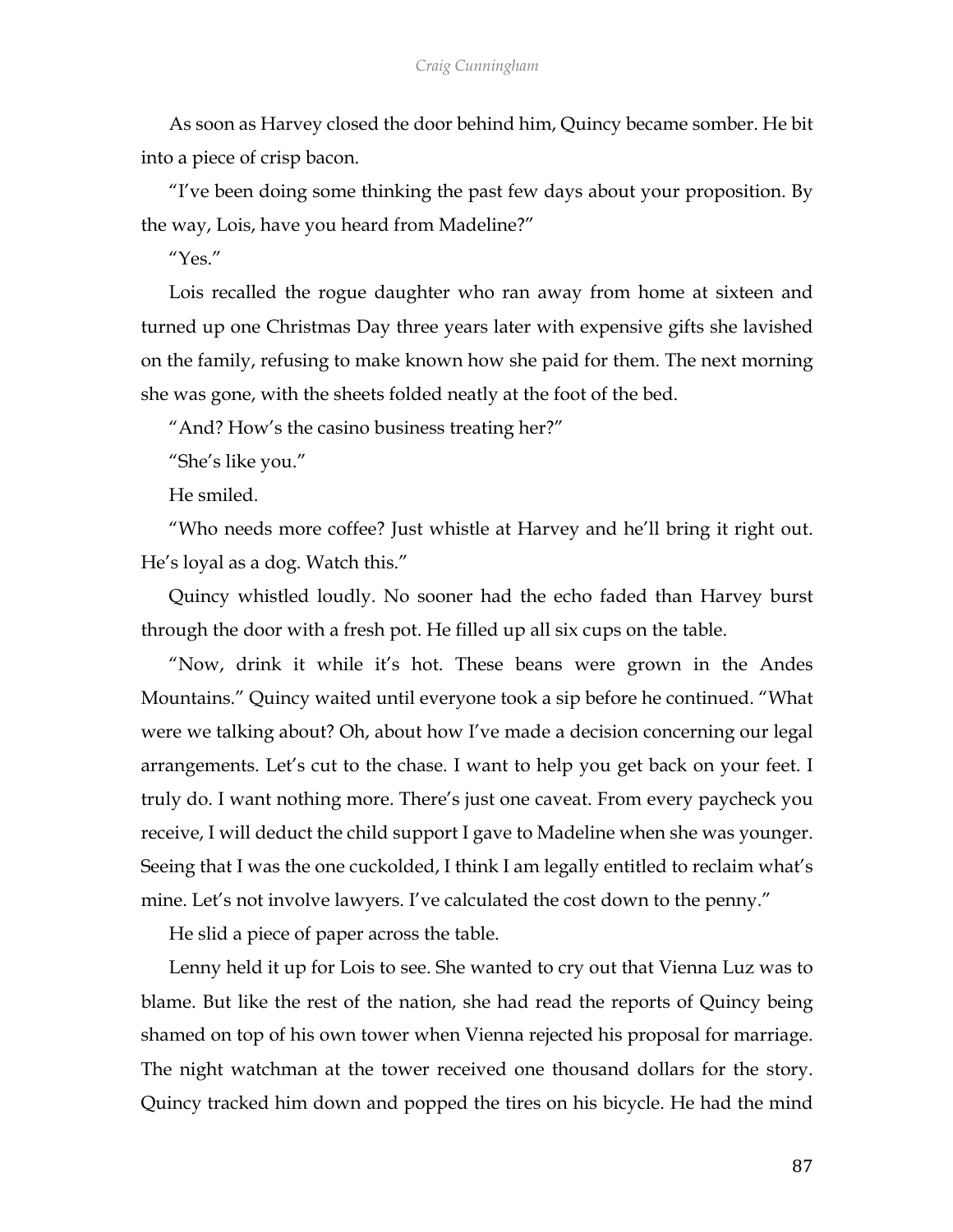to commit murder, but withheld when he looked through the living room windows and saw the man's children dancing around wearing foam football helmets.

"We'll be working as slaves once all of this is taken out," Lois said. "You want to own us, however you can. You want to own everyone and everything. That's all you've ever wanted."

He combed his mustache.

"Don't be ridiculous. Once we wipe the slate clean with this financial mess, we can all look ahead to a bright future."

"You don't need our money."

"That's obviously beside the point."

Lois nodded. She had no other options. Lenny could only succeed under Quincy's guidance. As the saying went, no one could teach an old dog new tricks. Lenny once went to work for an advertising firm threatened by an upstart competitor, and so he went out and chopped down all of their billboards with an axe. He never understood why he lost the job, and listened to his boss's dire tidings with a heartfelt squint. At Circus Wheel Lotto, his actions would have earned him a special letter of recognition and a bonus.

"There is one small matter of business that remains," Quincy said. "And it concerns the boy. When the time is right, I'd like to take him on as a sort of apprentice."

They both felt the knife of bitterness in their bellies.

"I guess that'd be okay," Lenny said. "We've always wanted him to learn from the best."

Quincy clapped his hands, and Harvey brought Jack outside, holding the vase in one of his gloved hands. He set it on the table and backed away.

"Pay attention now, Jack. Everyone here has an equal chance of winning. What should we call it? Five hundred dollars to the winner?"

He held out the vase for Jack to choose the name. Jack looked to his father, who nodded with hesitant approval. Jack reached in and unfolded a piece of paper.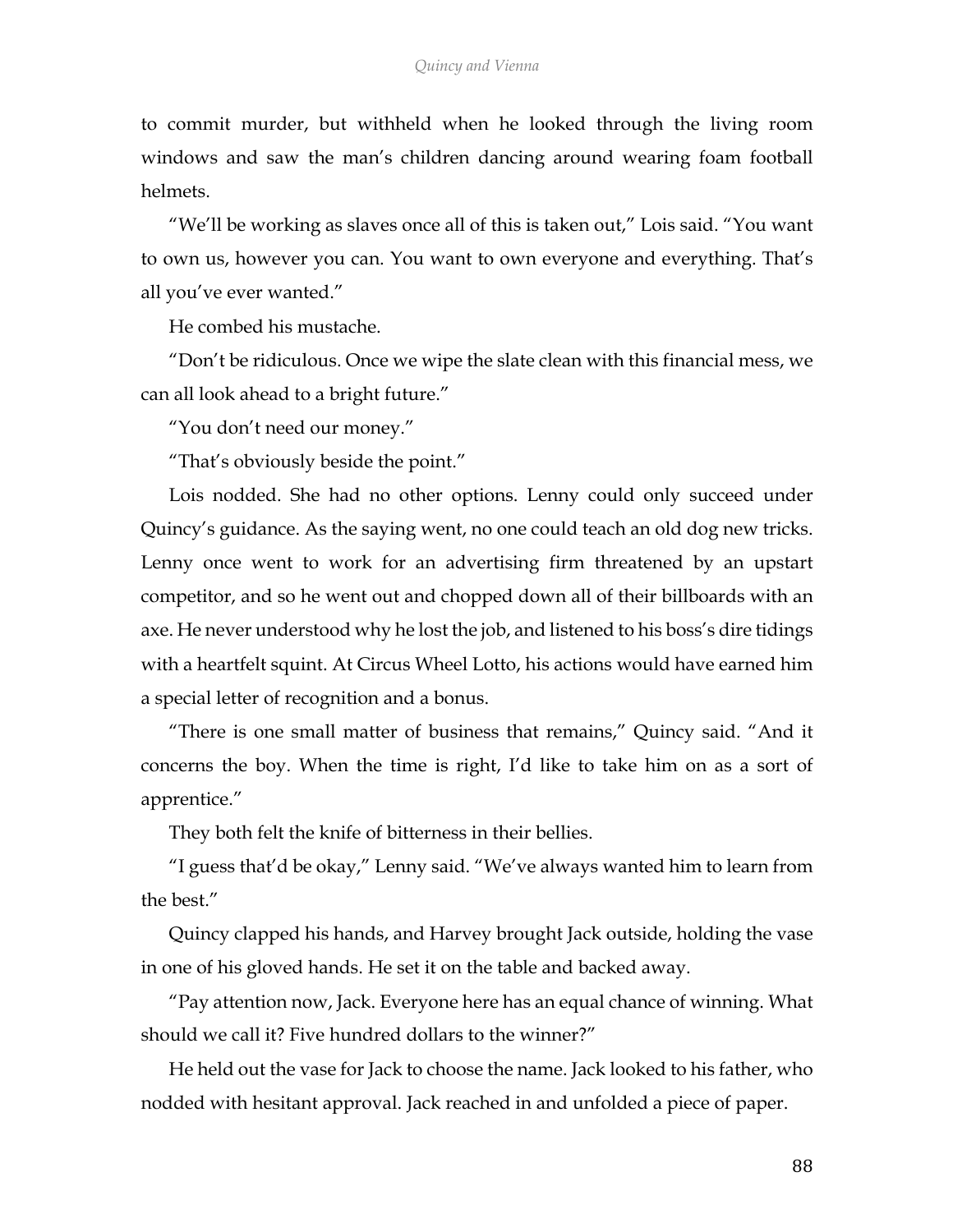"It's me," he said, not believing it to be true. "Jack."

"You! Well, then you're the winner of five hundred dollars, sport."

Quincy reached into his coat and counted out five-hundred-dollar bills into Jack's quaking palm. As Lenny stood from the table to say goodbye, he noticed that Jack's name was written on every piece of paper, as he suspected.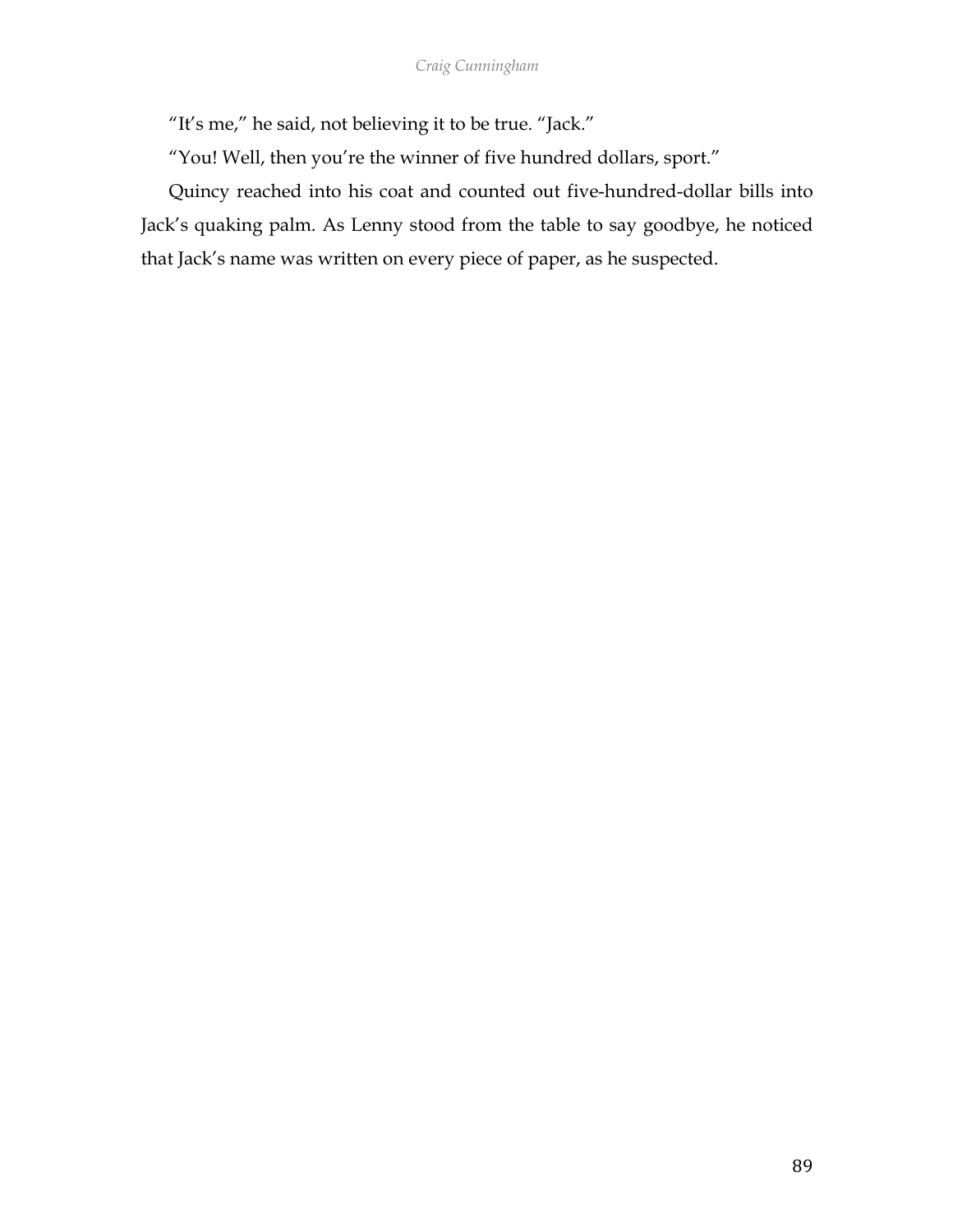6

The combination of his separation from Vienna and his mad devotion to expanding the lotto resulted in the most reckless days of Quincy's life. He chased down his destiny like a vulture swooping down on a baby mouse just born to the world. He caroused with Brazilians at the Coconut Club until the wee hours of the morning. He gambled on train arrival and departure times with hobos. He wrote anonymous editorials and submitted them with fifty-dollar bills paperclipped to the pages.

Most notably, Quincy stoked the resentment of the bureaucrats who wished to shut him down.

Buddy Bobbitt made a public declaration of devotion to the Christian principles of his forefathers. The congressman rallied a gang of lawmakers to back him in curing the diseased culture. First, they attacked the moonshiners. Next, they went after the hustlers. And when the gang set their sights upon Quincy Ray and his insatiable lottery machine, Buddy tried to keep them at bay thanks to their special arrangement. But Steve Waters fixated his attention on the lottery after his own son lost his inheritance playing roulette. Buddy could no longer protect Quincy without a generous donation to *both* of them.

He denied Quincy a meeting at the Coconut Club, but offered to speak during his annual yachting excursion to the Festival of Balibaba. Quincy set sail on July the 18th with Buddy and his guests, bringing along a twenty-eight-year-old model named Marianna who suntanned in the nude. He left her on the top deck of the ship and spent long periods of time at the stern watching the water.

So he stood, leaning over the railing and looking for whatever that patriotic commodore saw so many years before in the unforgettable journey he took up the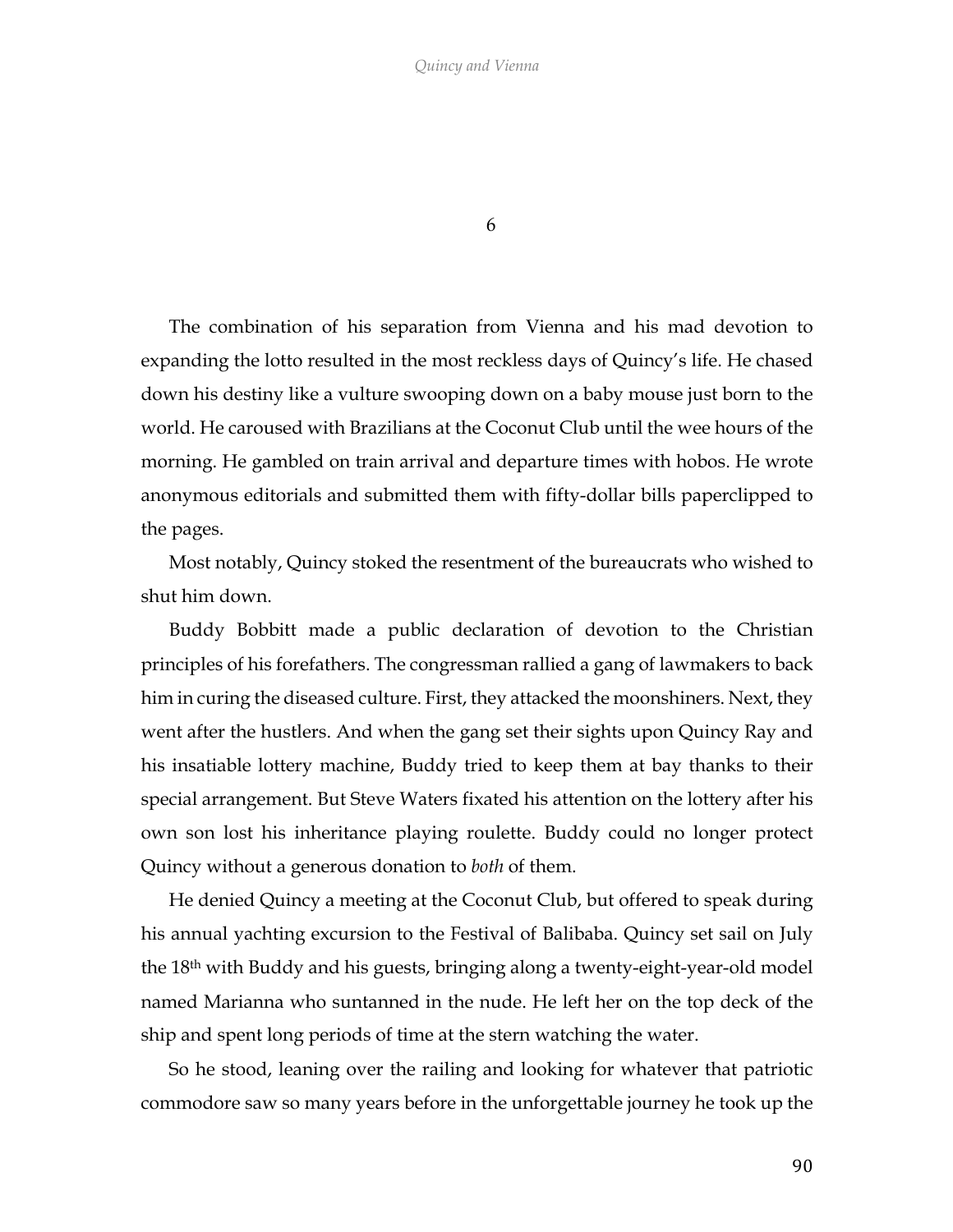river as a boy. None would ever believe the climax of that tale. The commodore leapt into the wake of the boat and never surfaced. Wilbur Welch danced with the commodore's daughters and the fiddler stood in the crow's nest playing his favorite songs. The world had changed since then. Men had lost their souls and their pride. Which came first? Quincy noticed a rowboat attached to the side of the yacht, and considered rowing away into the distance to see if he could make a life for himself among the indigenous peoples of South America. But why? One day ten years from now he would be standing on a South American senator's ship and thinking of rowing off to some other place. He knew this was his fate, regardless of location.

Buddy Bobbitt approached Quincy carrying two stiff drinks. He offered one to Quincy, who tossed it into the ocean.

"They say you should never trust a man who doesn't drink." Buddy slapped Quincy on the back. "I'm kidding pal."

"I never expected anyone to trust me. Neither did you."

"We had some times, huh? As the saying goes, 'That was then and this is now'."

"And what's now? Why am I here?"

"Because we're old friends, and the Festival of Balibaba is the greatest event in the world. You'll see women there that will make your head spin."

"If you don't mind, I'd like for you to go on with your pitch."

Buddy squinted his eyes in puzzlement. The eighty-foot yacht was populated with other politicians, staffers, and the buxom women who worked the clubs around the houses of congress. A few wealthy barons lay stretched on the decks, drunk and sunburned. Many of the partygoers had formed a line for hamburgers cooked by the whiz kid Frederic Mariqopa.

"I thought you might enjoy yourself, that's all. These are some of the finest people in the world, right here on this ship. And I include you with that bunch."

"I'm not like you."

Buddy turned serious, and tapped his finger on Quincy's chest.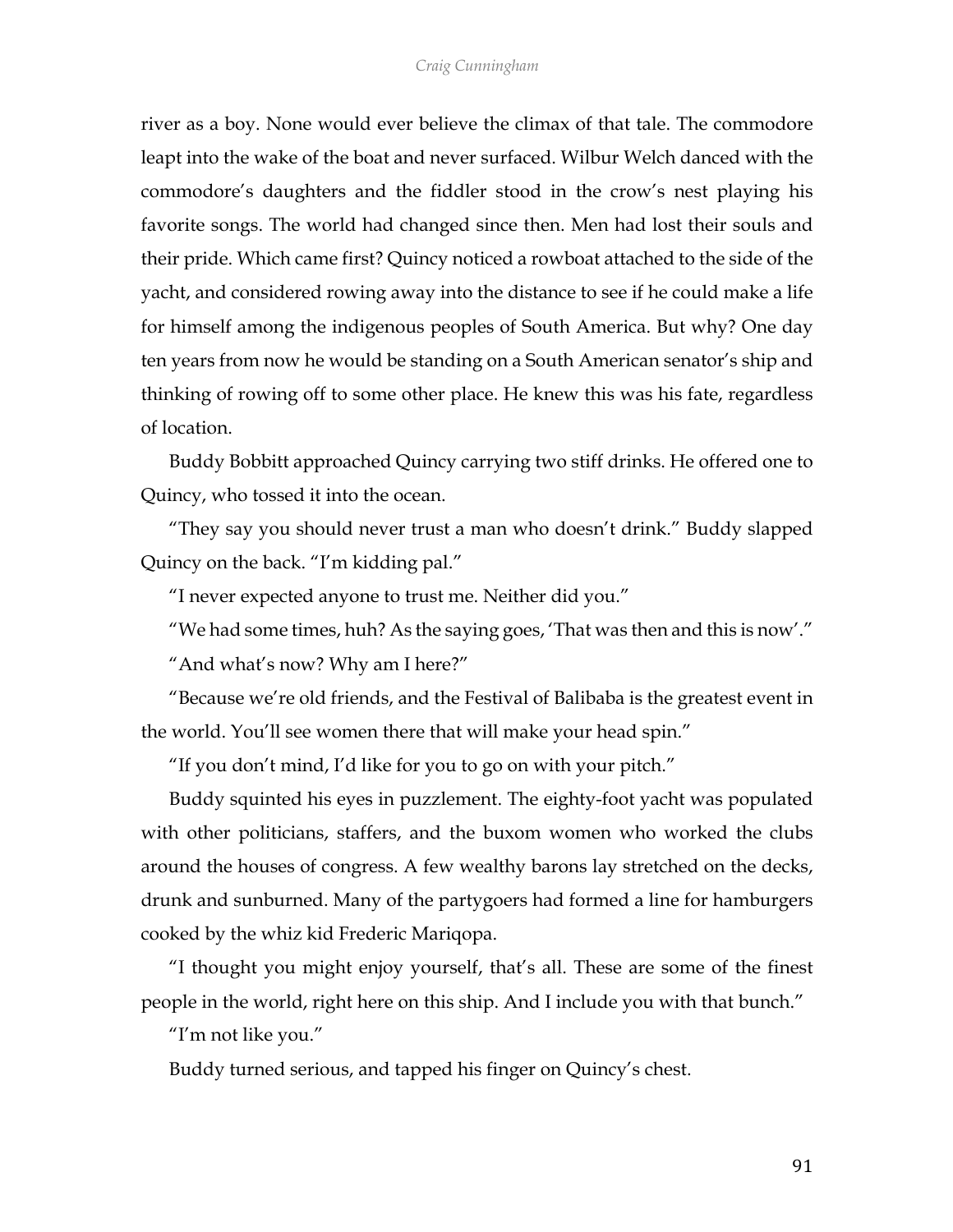"Let me make something clear, Quincy. You want to play tough with me? You want to get down to business? Your little lotto operation is one signature away from being made illegal. Do you understand that? The people of this great nation would love to shut you down. We've got to strangle the mobsters running loose, and there's a fine line between you and them. Pretty damn thin. I can't continue risking my neck for you if I get nothing in return."

"Give and take."

"Give and take. That's right," Buddy said. He burped, and his stomach grew twofold as he relaxed. "You didn't hear this from me, but you're about to have a big stinking mess in your lap. I've heard them mention you behind closed doors. You, specifically. And you need someone in your corner, which is a role I'm willing to play."

"For a price."

"Everything comes at a price. Come on, pal. Play the game. This is how it works, and the sooner you get on board the more fun we all have. I mean that. There's a world of opportunity waiting for you, if you wouldn't be so stubborn."

Quincy looked out over the waters, thinking again of the commodore. He had often wondered what the man saw that night in the water that made him strip naked and leap to his death. He wished he could see it now. He wished he could understand.

"Do you swim, Buddy?"

"We're all going to swim when we get to the Festival of Balibaba. They have an annual competition. I won 58<sup>th</sup> place last year, and I was drunk as a skunk."

Quincy shoved Buddy into the railing of the ship. His drink spilled to the ground, and he fought to grab the railing.

"Are you out of your mind?"

Quincy grabbed his oily legs and flipped him into the ocean. Buddy plopped into the Atlantic with a tiny splash. In a short time, Buddy's head rose above the surface and he spit up a heap of salt water.

"Help! Help!" Quincy shouted to the crowd.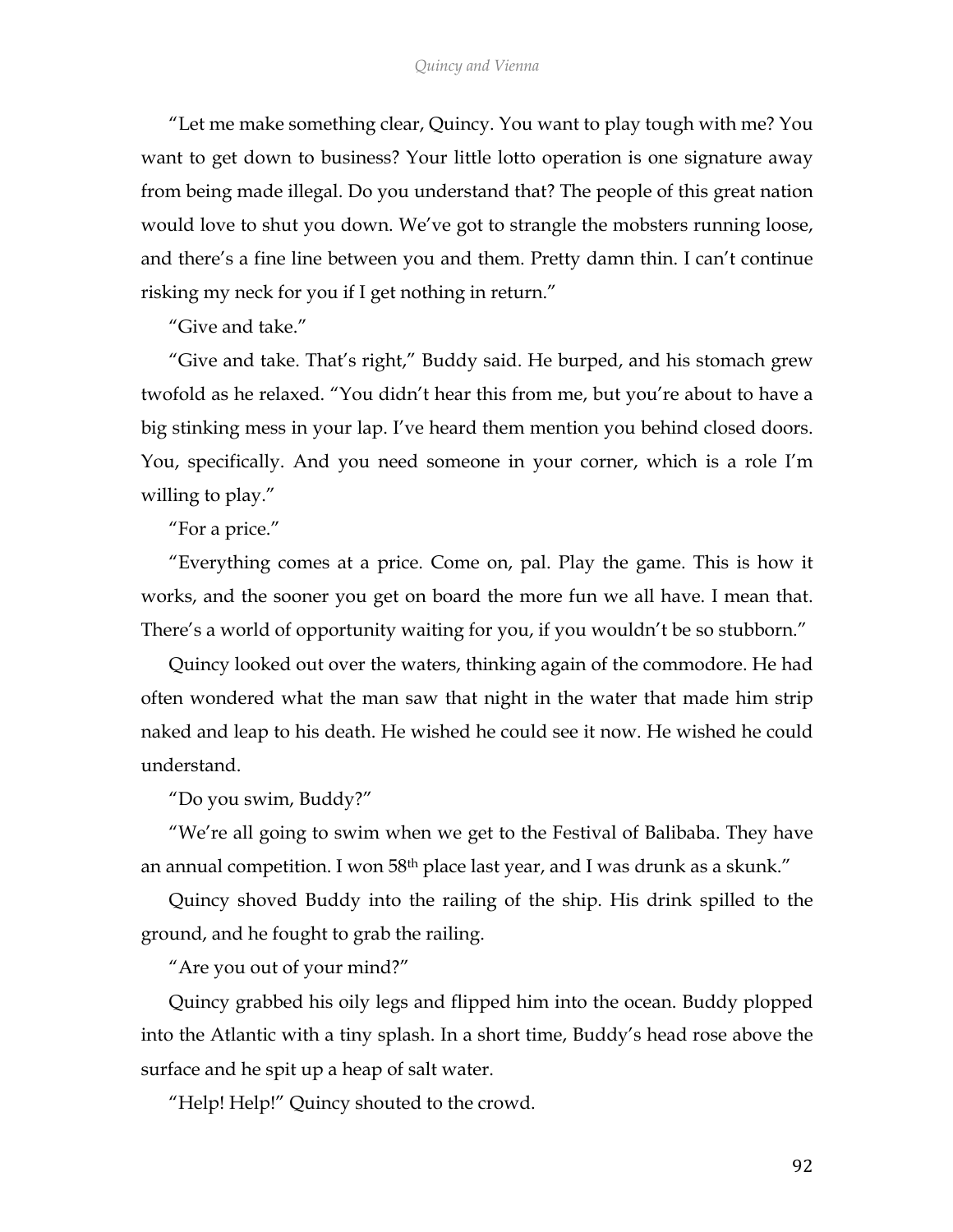The whiz kid Frederic Mariqopa was the first to respond. He cast his spatula aside and slid to a stop at the railing, locating the host who waved his arms in the distance.

"My God," he said, pointing. "We have a man overboard."

"I think he's drunk," Quincy explained. "He made an advance on me, and then slipped through the railing."

As the crowd gathered to watch Buddy fight to stay above the surface, Quincy ran up to the second deck and kissed his model friend on the head, telling her to enjoy the festival. He stole her bottle of suncream and ran down the stairs. By the time they started looking for him, he was miles away, slicing through the ocean on the stolen rowboat, aiming for shore and laughing like a lunatic.

\*

No one could keep up with his antics.

After fleeing from Buddy Bobbitt's yacht, he hired a team of lawyers and claimed the man assaulted him with sexual intent. In order to keep the claim private, Buddy dropped his charges against Quincy but vowed to destroy him with the strong arm of the federal government.

Quincy dared him to prove it.

Meanwhile, Quincy lost control of his sensibilities. Ever since he escaped from Wilbur at the age of eight, he had been teetering on the edges of standard societal practices. In the spring of that year, he abandoned all loyalty to society's codes and lived under the sole direction of his unfiltered madness. Something about seeing Buddy Bobbitt falling over the edge of the ship lit a zealous desire to live by his own standard, with no one to tell him how things could or could not be done.

He started small. With Lenny's help, he paid the local minor league club to throw games. Quincy won every bet he placed among the simple crowds of that stadium who could not fathom his historic luck. The manager Ty Bronte suspected the worst. He waited by Quincy's convertible in the parking lot one evening, and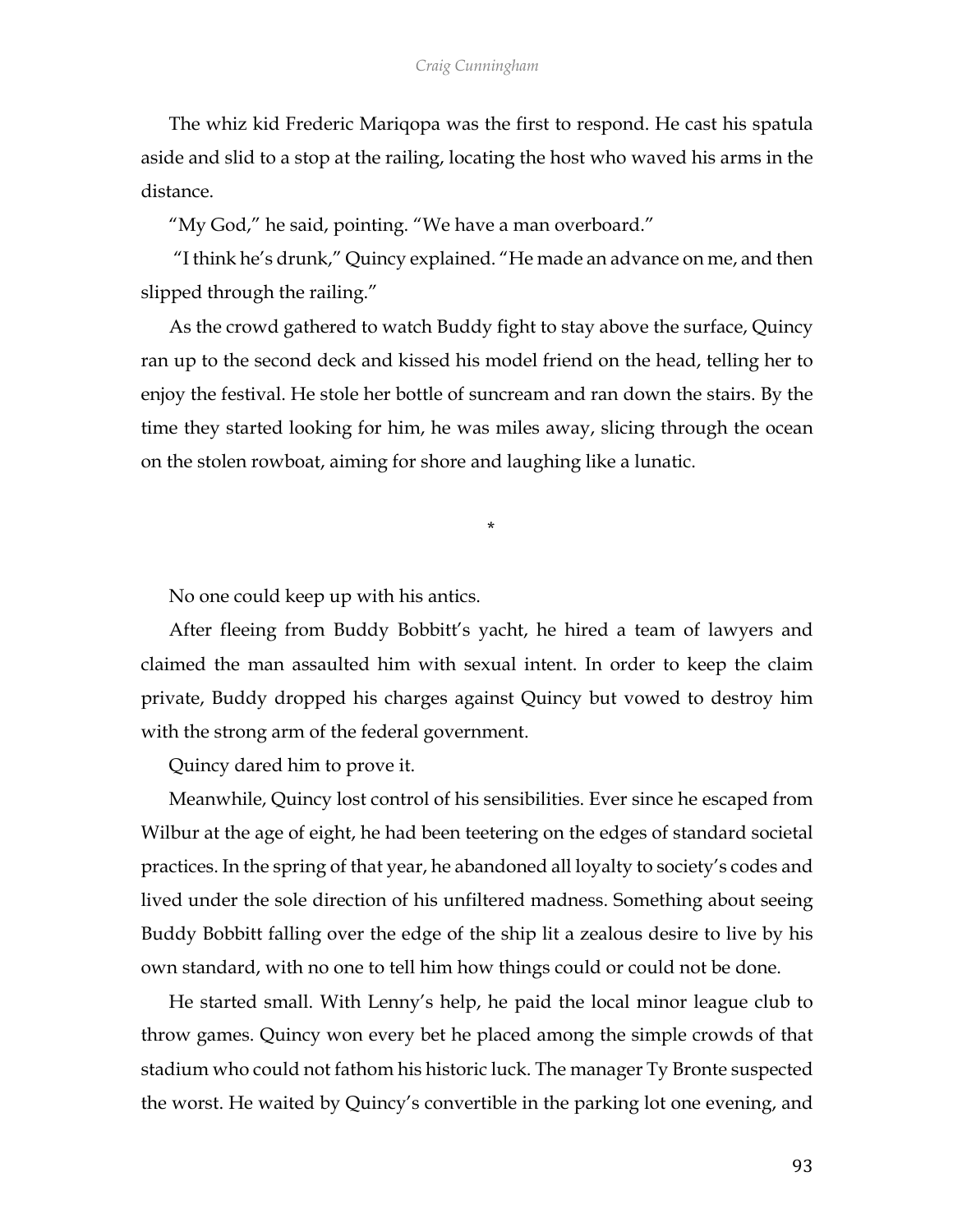tried to kick him in the shin with the spikes on his cleats. Lenny wrestled the man to the ground and tore at his ears until he promised to return to the clubhouse. In a spirit of camaraderie, Quincy included Bronte in the ruse. By the end of the season, after all of the payouts had been made to players and management, Quincy won thirty-eight dollars and ten cents. He counted it as one of the great victories of his life.

A few months later, Quincy was convicted of stealing a man's pocketbook on the train. He had started riding again with his rolls of tickets, determined to sharpen his skills. When asked to defend himself, he claimed, "Now he will keep a closer eye on his things. He ought to be thanking me for protecting him."

He hired a few kids to complete his mandatory community service of pulling dandelions from the governor's garden. After the scandal, the American Red Cross disinvited him from their annual celebration of donors. He bucked their request and stormed the stage to give a speech about the inherit differences between the weak and the strong. Ivan Dunks, the head of that organization, needed six men to carry Quincy from the stage. They succeeded, but not without losing the microphone. Later that night when Dunks undressed and spread his suit on the bed, he realized his wallet had gone missing. He received the wallet ten days later in an envelope with a dead mouse.

Some time later, Barto Smithwick, the investigative reporter, fascinated himself with the legend of Quincy Ray. He convinced his newspaper chief to give him a sabbatical, during which time he planned to ride a bicycle through the timeline of Quincy's life and compose a biography. No such undertaking had ever been attempted. Smithwick had a nose for uncovering all of the stones carefully placed to bury the past. He unearthed the birth records of Demetrius Joyce. He interviewed the son of Walter Jeremiah, the pastor who never forgave Demetrius for escaping on his fastest mule. Finally, against all odds, Barto found the grave of Wilbur Welch. The simple tombstone lay amongst the weeds of a forgotten cemetery used by the local magicians' union. Thanks to a testimony by Billy T. Moore the contortionist, Smithwick had good reason to believe his greatest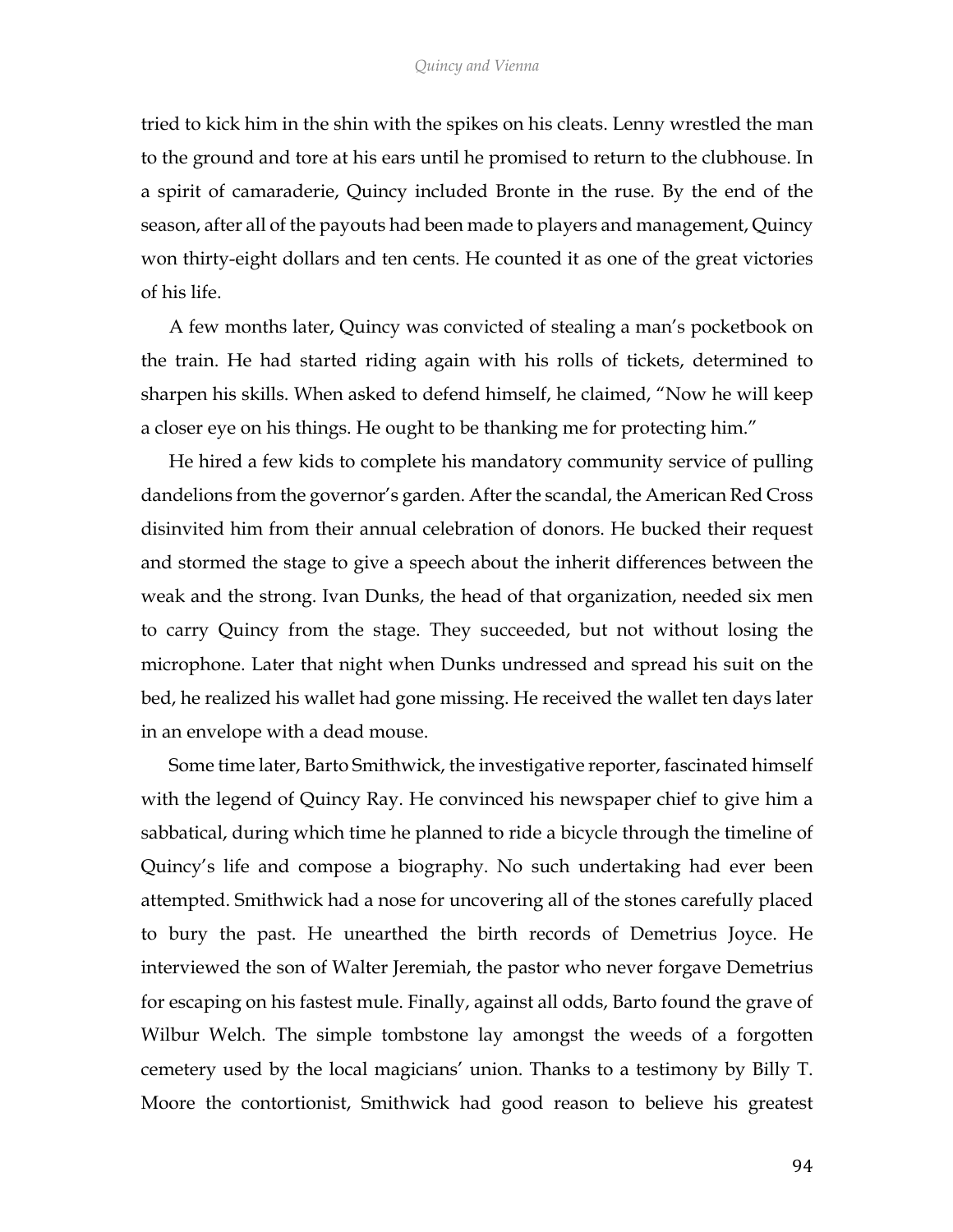suspicion and the inspiration for his book: Quincy Ray murdered the circus man. One day Smithwick knocked on Lenny's backdoor and asked him to recount the story for a price of ten thousand dollars, or else he would label him as an accomplice to murder. Lenny hurled him through the dining room window. He gathered Barto's unconscious body and photographed him surrounded by fifteen hookers, then sent the pictures into the newspaper to be published. Barto Smithwick never wrote another article from that day until the day he died selling life insurance on the shores of Lake Sofia. Quincy offered Lenny a thousand-dollar reward for his exemplary work.

One day, the two of them stood on the roof of the tower.

"I've figured it all out," Quincy said.

"What's that?"

"We're invincible. Me, you, everyone. Some people just choose not to be. I've chosen otherwise."

"What's it mean to be invincible?"

Quincy found a pebble and flicked it off the building. "It means that even if I die, I'm going to keep on living."

Quincy planned to continue living with his foot on the gas pedal until the day Vern King threatened to excommunicate him from the Coconut Club. Only this threat forced him to re-evaluate his life. Without consulting Vern, he invited all four hundred employees of the company to join him for a mandatory lunch at the Coconut Club. They flooded Vern's club and ravaged the Mediterranean buffet, sending the other patrons to the exits.

Vern approached Quincy sitting at his corner booth and slapped the back of his head with the full force of an old man's rage.

"This was the last time. Day after day you come into my club and break all the rules," he cried. "You are hereby banned from the Coconut Club until you are civilized once again. You have been scratching at this for a long time. And it's all because you miss Vienna. You're a lonely man in need of a friend."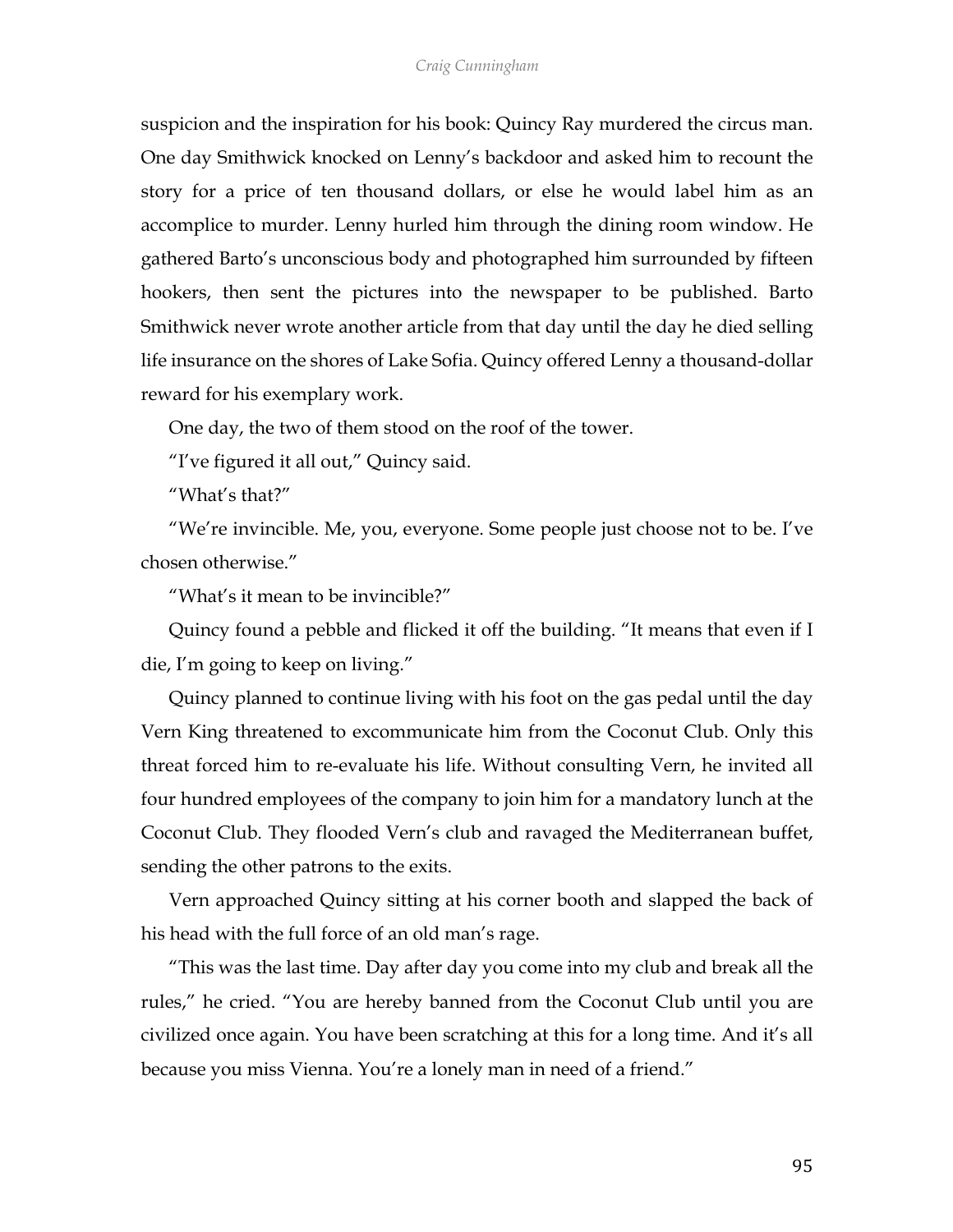"Don't say that, Vern. I'll buy you some new wallpaper. I'll replace your countertops."

Vern glanced at the stained green walls, and groaned with exasperation.

"If you buy me new wallpaper, you're no longer banned from the club. But you have two strikes from now on. The first mistake, and you can never return."

Quincy shook his hand and sent everyone home. By the time Vern opened shop the next morning, his entire club had been revamped, and the coconuts restored. A large portrait of Vern was also framed and placed above the stage, where it would become an icon of jazz music in the decades to come.

Quincy lay in bed for a long time the next day considering what Vern had told him. And then, he made two decisions that changed his life.

First, he needed to deal with his lack of companionship. So he purchased a trained chimpanzee named Darwin who retired from the circus with a deadly habit of smoking two packs of cigarettes a day. Second, he thought of Vern talking about scratching the surface. He telephoned the Development Department and instructed them to create a scratch-off lottery ticket.

On the day the scratch-off was unveiled, Quincy sent a letter to Buddy Bobbitt. It read: "Can you swim?"

The printing presses couldn't run fast enough.

He struck deals with every gas station in the nation and his fortune doubled overnight. To spread word of his world-changing invention, he purchased a thirtyminute segment prior to the presidential debates. The media's campaign against him had reached an all-time high. He was labeled the wart of capitalism. As the cameras rolled, he sat in a leather recliner and sipped ice tea out of an abnormally large commemorative glass with Buddy Bobbitt's face on it.

"For the last thirty years, Circus Wheel Lotto has issued out millions of dollars in prizes. I am the man who spins the Ferris Wheel of Fortune. I've done it before, and now I'm doing it again. And tonight, I have a special surprise for you."

He blew on a wooden flute. The chimpanzee named Darwin swung onto set wearing a silver suit. The primate arrived throwing scratch-off tickets in all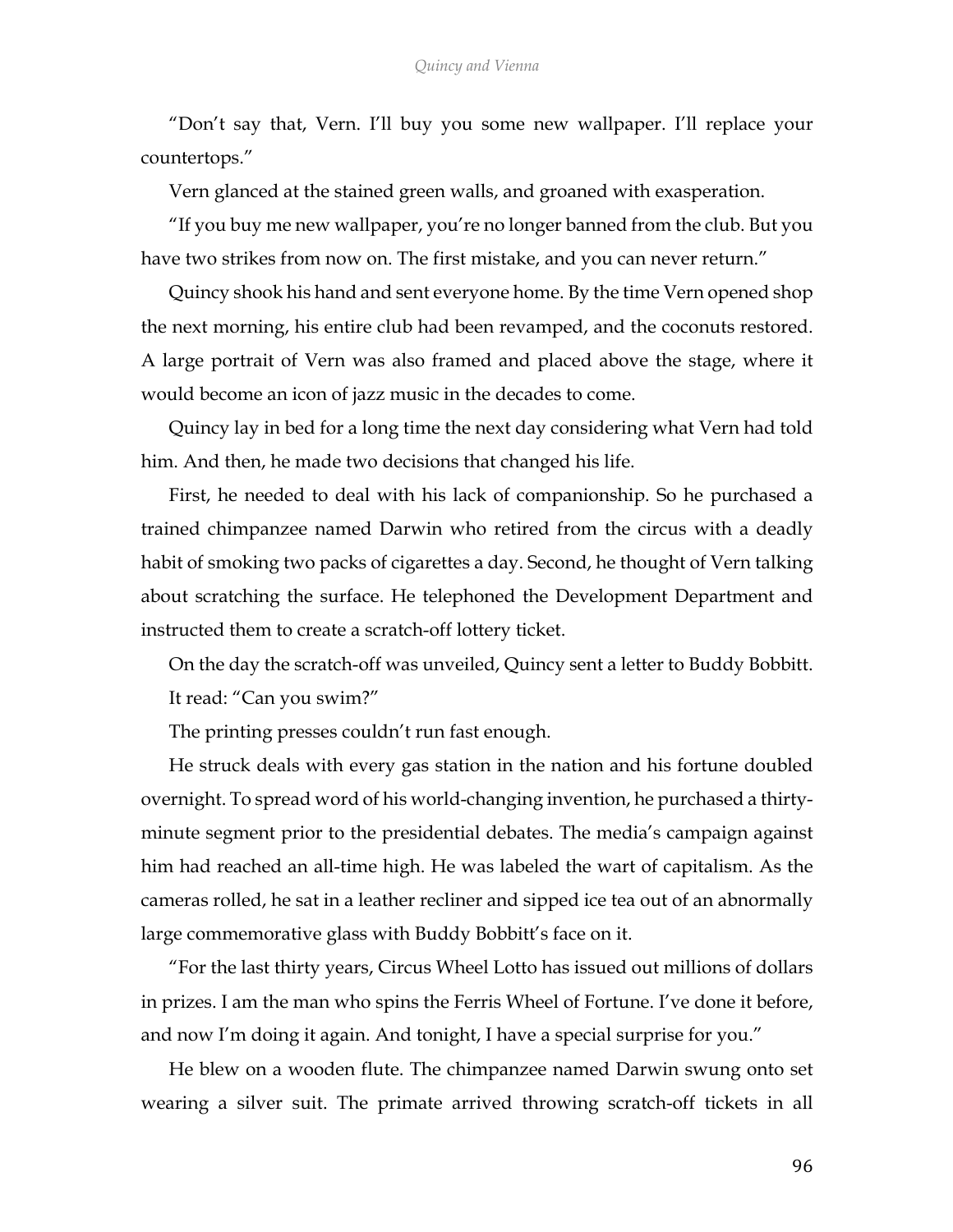directions and smoking ten cigarettes at one time. Quincy grabbed one of the tickets, and held it up to the camera.

"This here is called a scratch-off ticket. In one week, you will be able to buy these in convenience stores and supermarkets across the country. One in every ten is a winner, and I'm going to prove it right now."

He proceeded to scratch at the tickets for the next twenty-five minutes, while Lenny kept a tally of the winnings on a chalkboard and Jack watched from the shadows of the studio.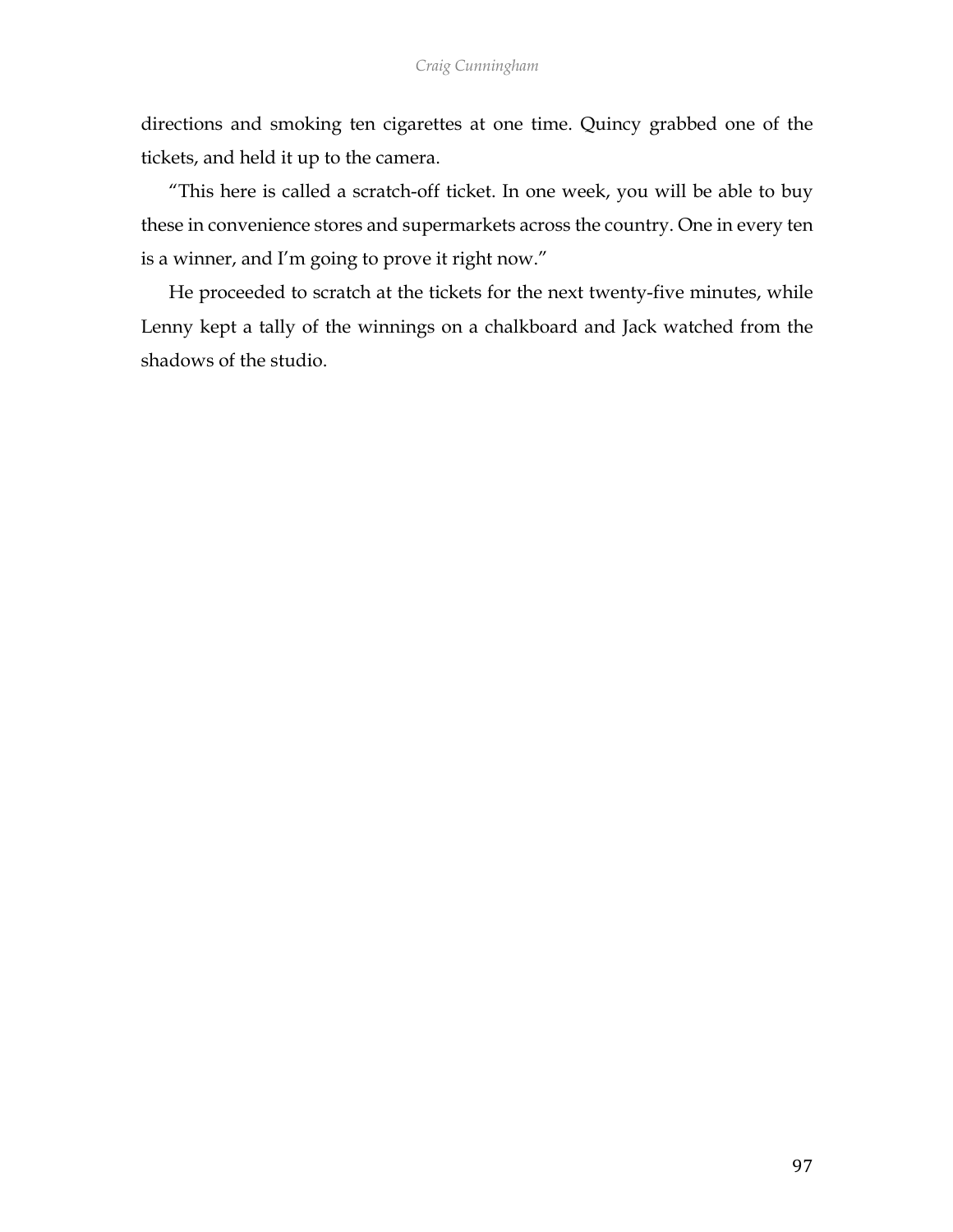7

Buddy Bobbitt finally claimed his revenge for the day Quincy cast him into the ocean.

After Quincy escaped on the emergency boat, the other partygoers had to drop an anchor for Buddy and watched in embarrassment as he was drawn up towards the ship completely naked. The current had whipped off his bathing suit. As soon as he flopped onto the deck, he publicly vowed to destroy Quincy Ray. For years, he had spent every moment of his free time researching the business practices of Circus Wheel Lotto to find evidence of wrongdoing. The obsession eventually cost Buddy his second wife, who left him for the jump-rope champion of the southwest who was passing through town for a performance. The disintegration of his family only fueled the fires of his vengeance. Finally, he caught a break. He rallied his gang of lawmakers and convinced them to bring Quincy in for questioning concerning the legality of private lotteries. Quincy told them all to go to hell.

They sent a subpoena.

On the day of the hearing, he showed up ten minutes late. He stepped out of the limousine and peered into the cab.

"Come along, Darwin."

He reached into his coat pocket and produced a slice of ripened banana.

A hairy hand extended from the car and snatched at the banana. He captured Darwin and guided him up the steps and into the building. Darwin wore a pinstriped suit and a golden tie clip.

"Don't dawdle, Darwin."

They pushed through the great doors and walked hand in hand down the aisle towards the rotunda where the politicians and journalists waited. An array of flashes assailed them as Darwin waved at the cameras. Quincy kissed his hand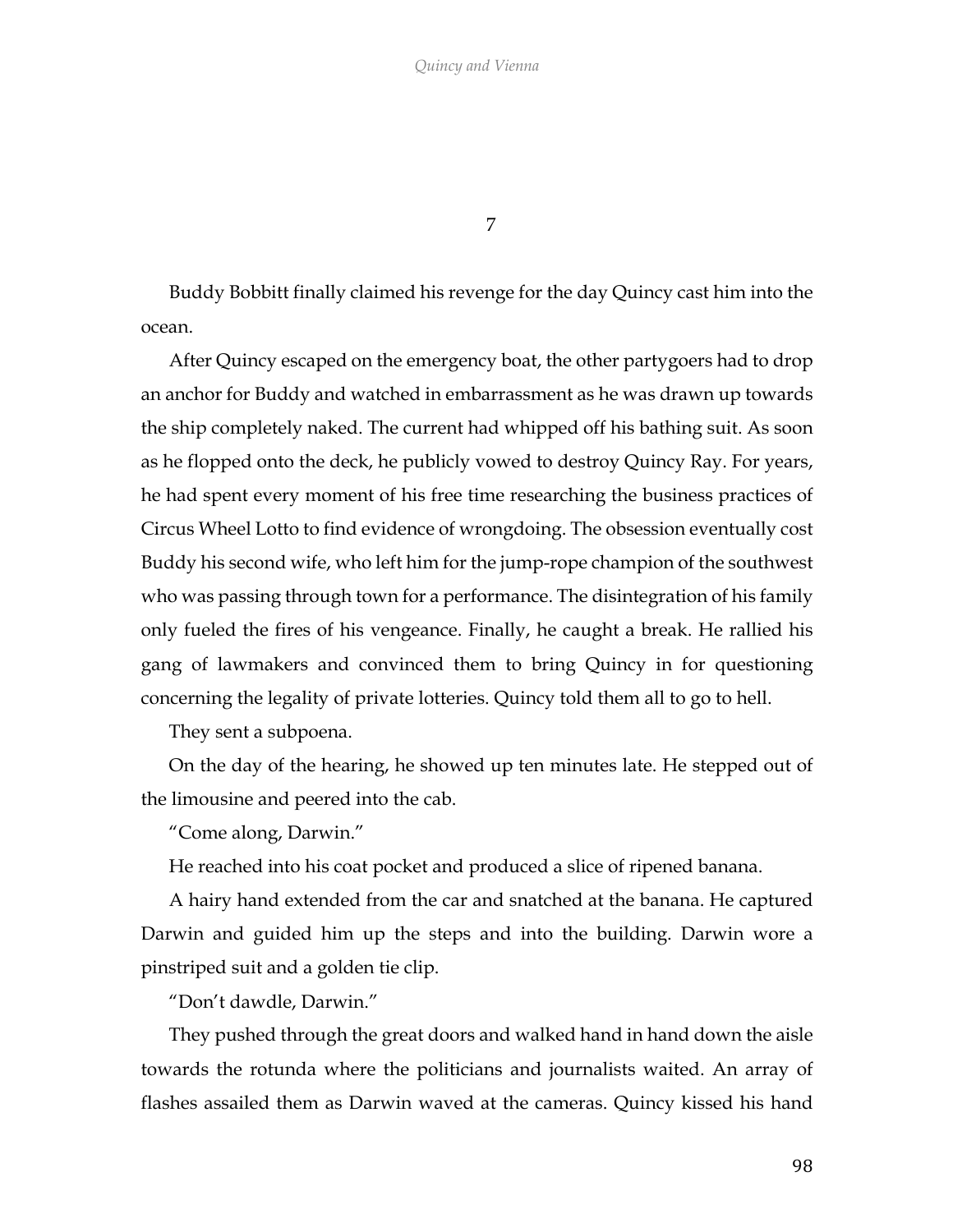and held it up to the paintings on the walls made of famous men of old. Buddy Bobbitt stood up to see more clearly.

"What the heck is this, Quincy?" Buddy demanded.

"Our apologies." Quincy and Darwin took a seat at the witness table. He poured two glasses of water from the carafe. "Drink up, Darwin. I'm afraid you're dehydrated."

"I won't let you make a mockery of this hearing, no matter how hard you try," Buddy said.

Quincy wore a white silk suit and bent the microphone towards his lips.

"Then let's get down to serious business." Buddy lowered his spectacles and read from prepared remarks. "We are here today to question your monopoly on the private lottery market and determine the constitutionality of your company, requesting that action be taken to dismantle your enterprises if proven illegal. We have reason to believe that you are not only threatening monopoly, but are also in violation of gambling laws which, of course, vary by state. This committee has determined to reevaluate a business that fails its investors 99% of the time."

Quincy had stopped listening. He leaned over and picked a bug from Darwin's fur. He tossed the bug on the ground and crunched it beneath his shoe, then whispered something in Darwin's ear. Darwin laughed and lit a cigarette.

"Mr. Ray! Tell your monkey that there's to be no smoking in this room!"

"He's a chimpanzee. Not a monkey."

Buddy slammed his fist on the railing. "You have peeled a fortune off the backs of the poor under the guise of hope. Your business is a disease on the soul of this country!"

Quincy leaned back and kicked his feet up onto the table. He glanced back at the journalists with a slight grin, and straightened his mustache with the brush given to him so many years before by Vienna Luz.

"What's your response, Mr. Ray?"

"You steal a hundred dollars and they put you in prison. You steal ten million dollars and they put you in congress. I guess you figured it out, old boy."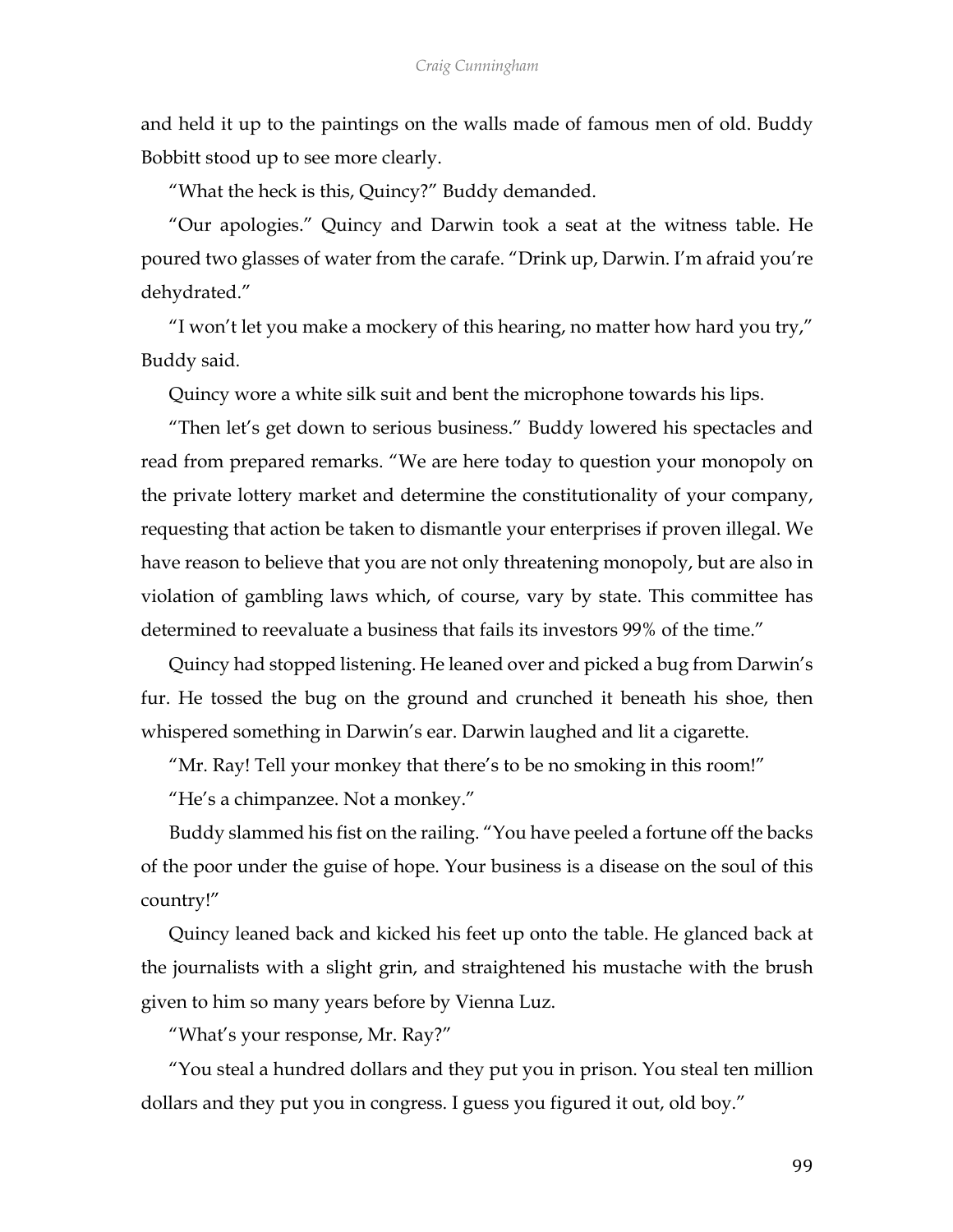"You have some nerve, Mr. Ray."

"Yes, and great big balls too."

The journalists scratched their pens against the pads, trying desperately to capture the nuances of the unprecedented conversation.

"My customers buy a ticket knowing that they have a chance to win, and a likelihood of losing. Your customers are forced to pay money to people they don't trust, for programs they don't support, that help people they don't know, living in some city they've never been to. And to make matters worse, no one is actually helped. The poor are getting poorer. Meanwhile you all seem to be feasting on the fattened calf. So, you tell me who is the real thief."

"Sir, you don't…"

"And as for me breaking the law, let's set the record straight. If you studied state gambling laws for ten years, you wouldn't know them half as well as I do. If I had broken the law, you would have me arrested. But you can't, Buddy boy! I'm pure as an angel! You, on the other hand, are a skidmark on the underpants of society!"

The hearing ended with Quincy being tackled by two police officers and dragged through the court with Darwin chanting for his release and throwing cigarettes in all directions. Buddy Bobbitt flung his stack of papers in a fit of madness. The sheets rained down atop the court stenographer.

The officers took Quincy to a holding cell behind the courtroom and left him there for almost two hours, while Lenny and Jack arranged for his release. Quincy sat against the wall and wondered how life would have turned out had he chosen to be a small-town shopkeeper, or a science teacher, or a chimneysweep. He wondered if it would have resulted in more companions. He wondered if he could have kept a family together. And then, he laughed like a lunatic at the thought of being anything other than a lotto man.

The arresting officer knocked on the cell. He passed a lotto ticket through the bars with a pen.

"Would you sign it? I'm a real big fan."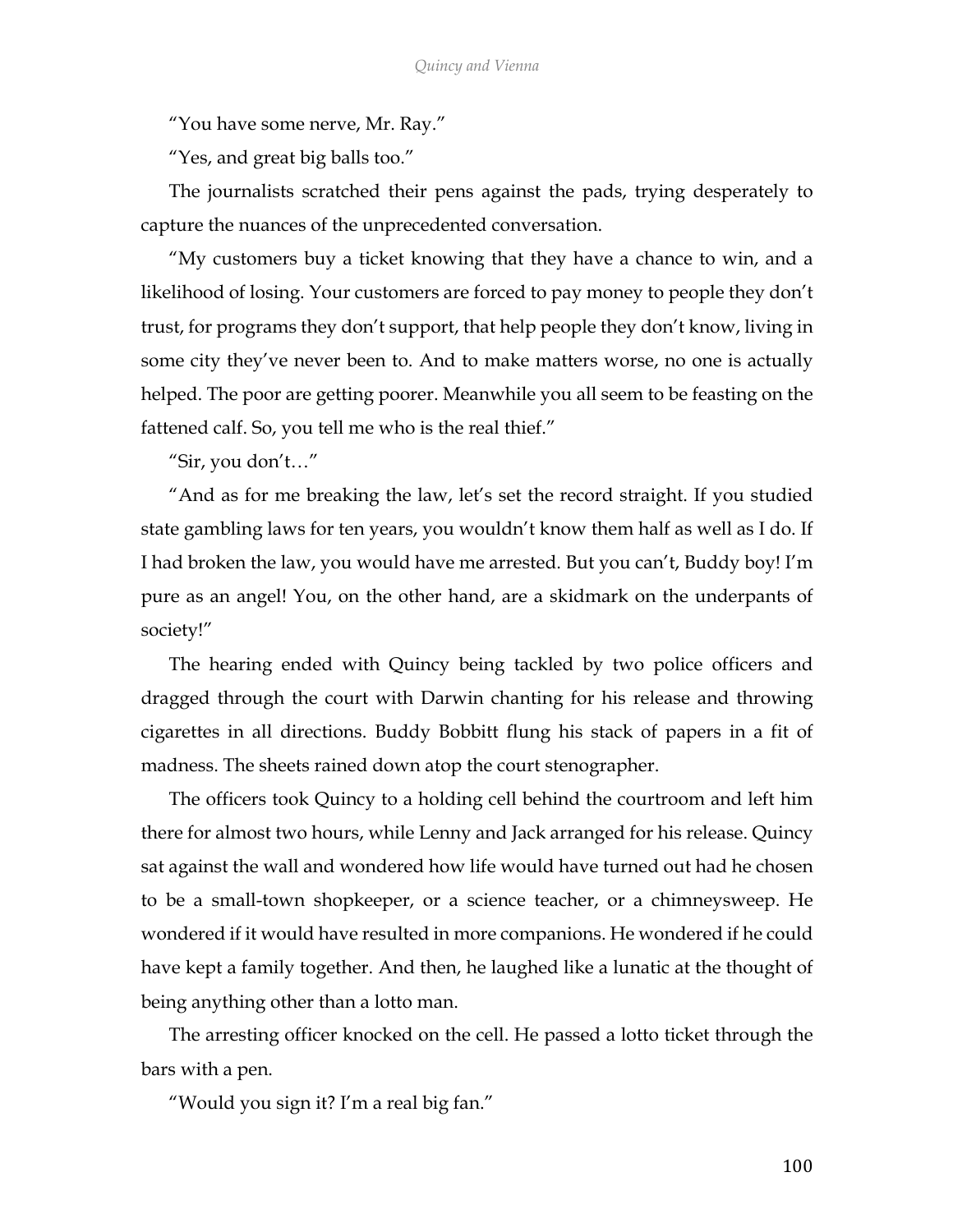\*

Lenny rolled three boxes into the room with a dolly and wiped the sweat off his forehead.

"Are they filled?"

"Filled to the top."

"And the others are ready to go?"

"That's right. They're all waiting on your signal."

Quincy poured a glass of water for Lenny. He handed it to the little man and pointed to a chair in the corner.

"Go take a seat, Lenny. You look like you're about to faint."

It was true. Lenny dehydrated himself while dollying the boxes all over the Circus Wheel Tower. Quincy walked to the window of his personal office and looked down to the street below. Hundreds of protestors had gathered to bring shame upon the Circus Wheel Lotto. An upstart political magazine published a series of graphs linking Quincy's most successful markets to the poorest people in the country. Wherever the poor lived, there his business thrived. Influential pastors and community rabble rousers banded together to organize the protests. The group advertised in the newspaper that anyone who wished to sear off the wart of capitalism ought to join them. Victoria Mendez, the most charismatic of the organizers, held a special hatred in her heart for Quincy Ray. She felt that if men like him would take responsibility for the poor, then there would be no poor. The entirety of her life had been spent learning the mesmerizing ways to spin a protest sign.

Quincy watched her through a pair of gold-rimmed binoculars.

"They're about to be made in to fools, Lenny. I'm about to show them more about themselves than they could ever learn on their own." He pressed his face against the window to feel its warmth. "People are going to hate me one way or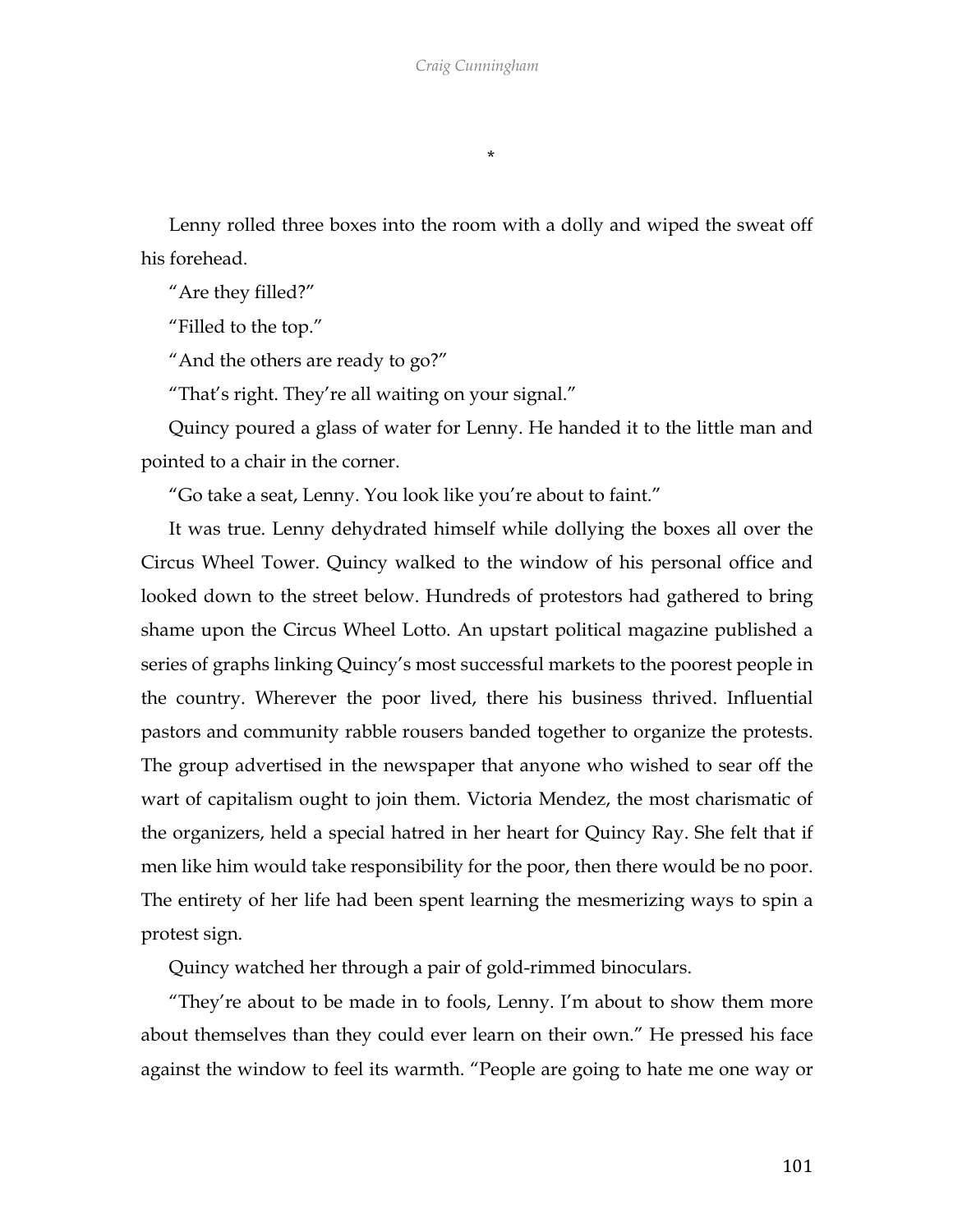the other, but all of them think they deserve something from me. If I hand out one, they ask why I didn't give two."

A new chant rose below. "Free, free, free! Free from currency!"

That afternoon as he had walked to the Coconut Club for lunch, the protestors threw eggs at him. Quincy escaped through the back exit. Vern King loaded his shotgun to protect the front doors. A photographer hiding in the corner booth snapped a photo, and Quincy subdued him while Vern blasted the camera to bits with the shotgun. The man fled into the crowd of protestors, and Vern fired off another round into the sky to let them know how strongly he felt about protecting his patrons.

Lenny gulped the water.

"I never understood you, boss. You got a plan I'm sure, but I never would have thought of it. Course you know better than me. I'm just a maintenance man."

"The smartest maintenance man in the city," Quincy clarified.

"Speaking of, I saw there's some other positions opening up in the company. I thought maybe I could apply for one of them. More on the management side of things."

Quincy turned from the window. "How's Jack these days?"

Lenny felt the sledgehammer hit his heart. He blinked fast, and said, "He's doing fine."

"It's almost time. Bring those boxes over. We're going to shine a light right down their throats and have a look at their damned rotten hearts."

Lenny dollied the chests over to the window. He popped the lid off the first one with a crowbar. It was filled with thousands of one-dollar bills. Quincy slid open the window and waited as his watch ticked down. As soon as it hit the top of the hour, he and Lenny emptied the boxes out the window, as did a dozen other employees spread throughout the tower. Tens of thousands of dollar bills fluttered down on the protestors like confetti on a parade.

Lenny grabbed Quincy's belt so that he could lean out the window and watch the protestors fight for the money. As soon as the crowd realized they were being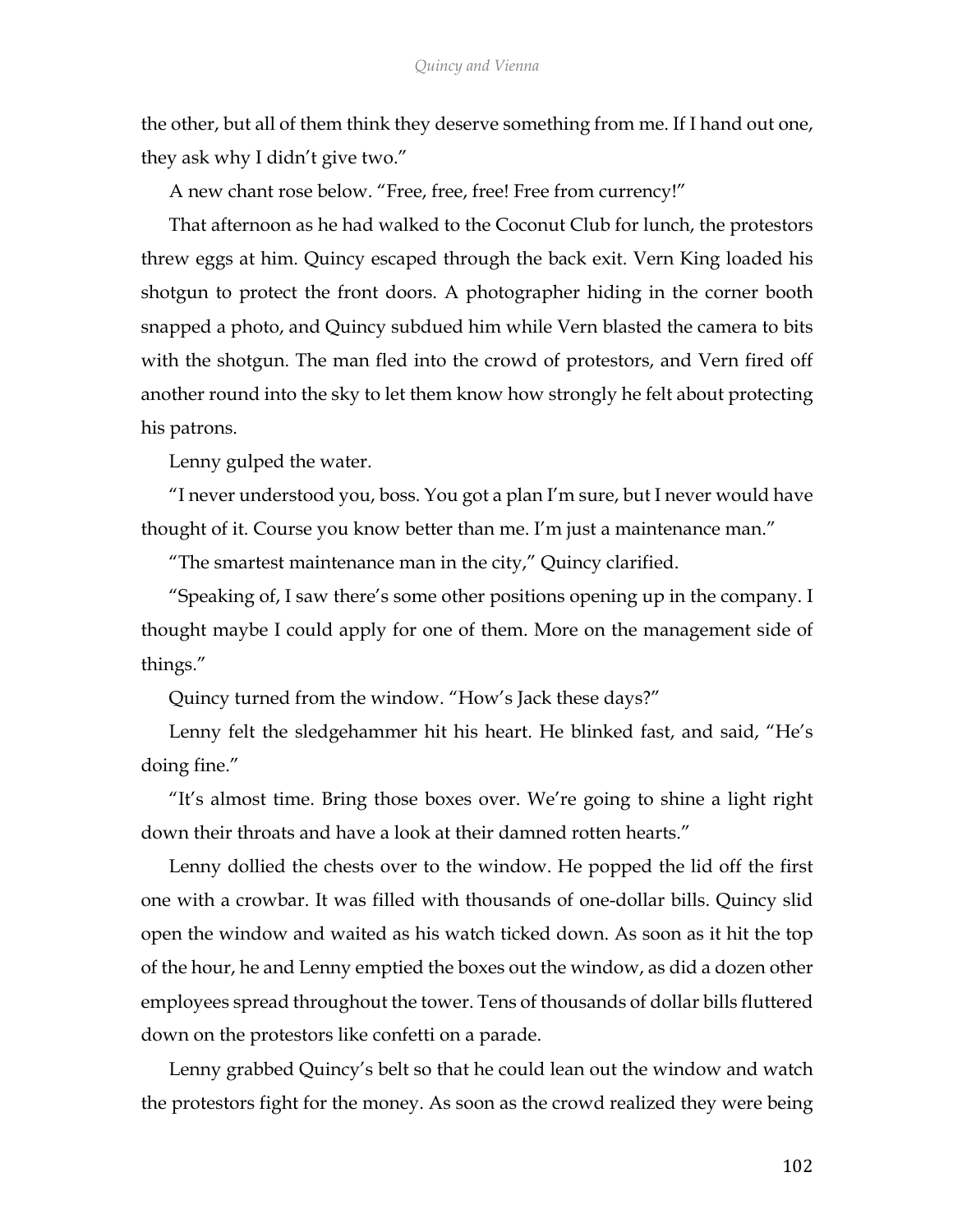showered with dollar bills, they cast their signs to the ground and scrambled around the pavement on their hands and knees like animals. Brawls broke out in the streets as they robbed one another. Quincy took particular pleasure at the sight of Victoria Mendez biting someone's hand with the ferocity of a she-wolf and ducking through the mob with her fists clenched around the cash.

"It's a shame," Quincy said. "But they're probably too stupid to realize what I just did to them."

Mendez stopped a few blocks from the chaos to count her riches. That's when she saw Quincy's face on the center of the bills.

\*

On Jack's eighteenth birthday, Quincy took him to the Coconut Club at midnight, when the band led by the experimental percussionist Charlesy Cockadoodle offended everyone in the crowd with his extensive drum solos. Cockadoodle sat on an upturned bucket and wore a pink tuxedo, tapping away at his three-piece set. He never stopped playing. Quincy watched in amazement as Cockadoodle ate a full meal while in the middle of a song. When he was heckled by a woman on the front row, he cursed at her so viciously that even Vern King blushed.

Quincy understood that this man was also trying to take over the world in his own way. He tipped his cap from afar and started rounds of applause at unusual junctures in the songs. Jack sat there drinking sweet bourbon in a tall glass with ten or twelve maraschino cherries.

During the intermission, Quincy turned to Jack and placed a coin on the table.

"If I flip this coin one hundred times, how many times would you guess it to land on tails?"

Jack picked up the coin and made sure it was not a magician's prop, as Quincy was known to carry in those days.

"I'd be a fool to guess anything other than fifty."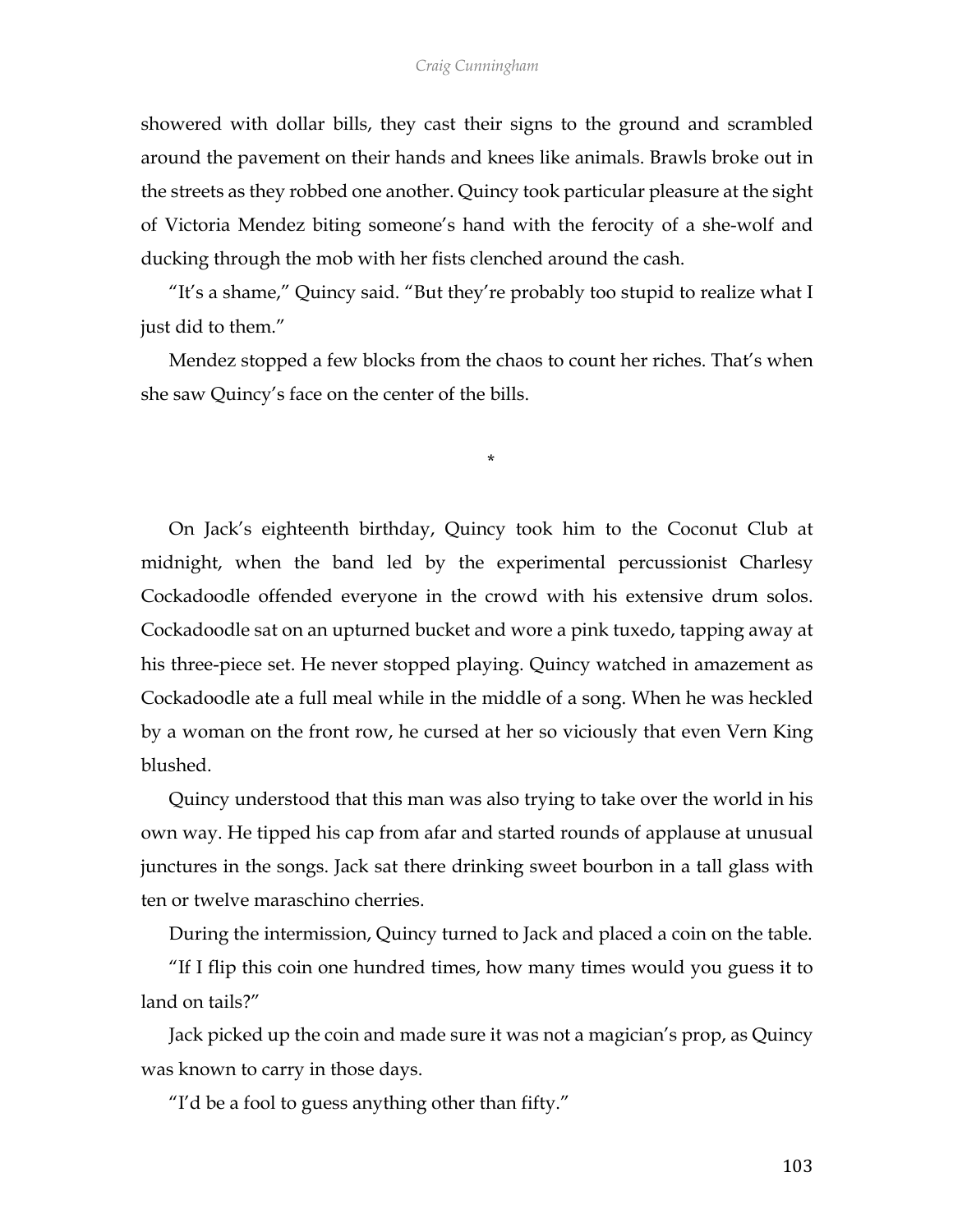"And how many times for heads?"

"Fifty."

"Good. Now we have something to build off of. But let's say that we own the coin, and everyone else pays us to flip it." He flipped the coin and let it fall directly on the table, where it wobbled to a stop. "Does it matter how it lands?"

The following morning, Quincy picked up Jack at five o'clock and drove him to the train station in the worst part of the city. Lenny might have tagged along, but he had taken it upon himself in those days to visit the lavish tombstone of Demetrius Joyce and wax it before sunrise. He liked the wind before dawn, and often spoke to Demetrius as if the two had been close friends or relatives. Quincy added the cost of a bucket of wax to Lenny's paycheck each month. When they arrived at the station, Quincy confiscated Jack's wallet and handed him three rolls of tickets.

"I'll pick you up at the end of the line. This is your official job interview. Don't bother coming back if you can't sell all of these by day's end."

He pushed Jack out of the car and threw gravel on him as the car sped away. Quincy never went to the end of the line, but left Jack to fend for himself on that dangerous cart that took men from the slums to the coal mines. Had Jack been carrying a wallet, he would have certainly been robbed by the re-created Victus Clan, who terrorized passengers in the restrooms of train stations. The famous clan had been reborn when an ancestor of John Victus found a collection of old photographs taken of his grandfather wearing a red sash and sitting on a pile of pocketbooks.

Quincy went to his office and waited until dusk, when Jack returned wearing only his socks and underwear. He sported two black eyes and busted lip.

"Well?"

Jack dumped a crumpled pile of money in front of Quincy. He then reached into his underpants and handed over the rest.

"What did you learn?"

"That you're crazy, and I don't want to work anywhere else."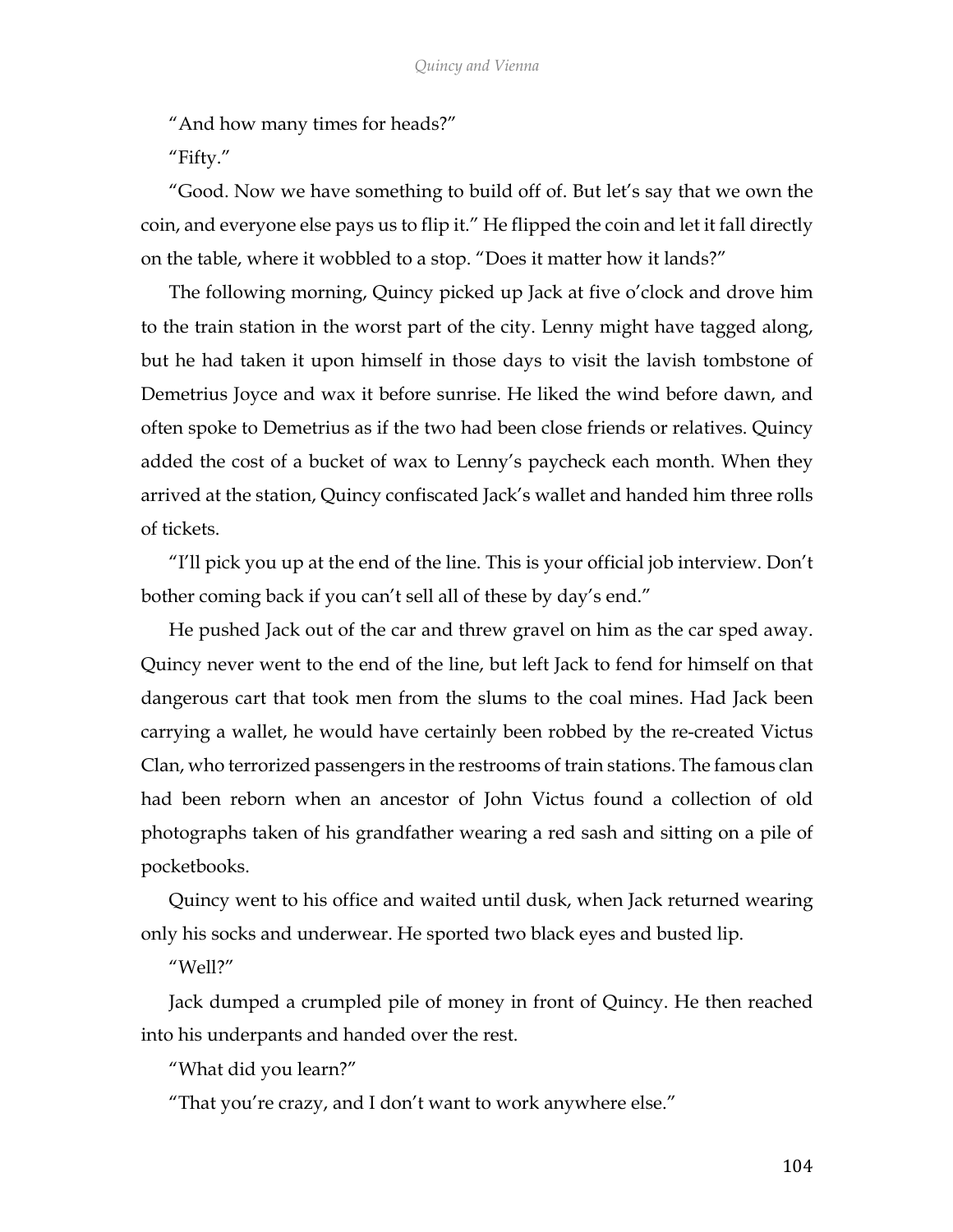Quincy pushed forward a contract and handed Jack a pen.

\*

Quincy waited too long to admit his mistake.

Perhaps he was blinded by revenge.

He had always viewed Jack as the final pawn to advance his army upon Lenny and Lois. He recalled the surprise son of Lenny who won five hundred dollars by pulling his name out of the vase, and the odd boy with the almond skin pictured in their annual Christmas cards who wore the exact same sweater four years in a row. But such blindness prevented him from seeing Jack for who he truly was: a rotten apple.

The other employees of the Circus Wheel Lotto recognized the darkness immediately. No one liked Jack, or respected the position he had been given by Quincy for completing the mandatory train ride. No one had the courage to express the common sentiments to Quincy for fear of losing their job. The only time the other employees treated Jack with disdain was when Quincy left town for business.

On one such trip, Jack ordered everyone in the office to send hourly updates to his secretary so that he could monitor their productivity. Only a handful of people responded. He approached Gil Newton, who sat with his legs propped up working on a crossword puzzle. A radio played softly from underneath his desk.

"Why haven't you sent over the contract for the Seattle account?"

"Seattle?"

"Yes, you fool. Don't play dumb with me. Why haven't you sent it?"

Gil tapped his pencil on the newspaper.

"Gee whiz, I thought I'd wait until Quincy gets back tomorrow. I want him to double-check everything. What's a six-letter word for something good or bad, depending on the sport?"

"I already double-checked everything. And I specifically told you to send it."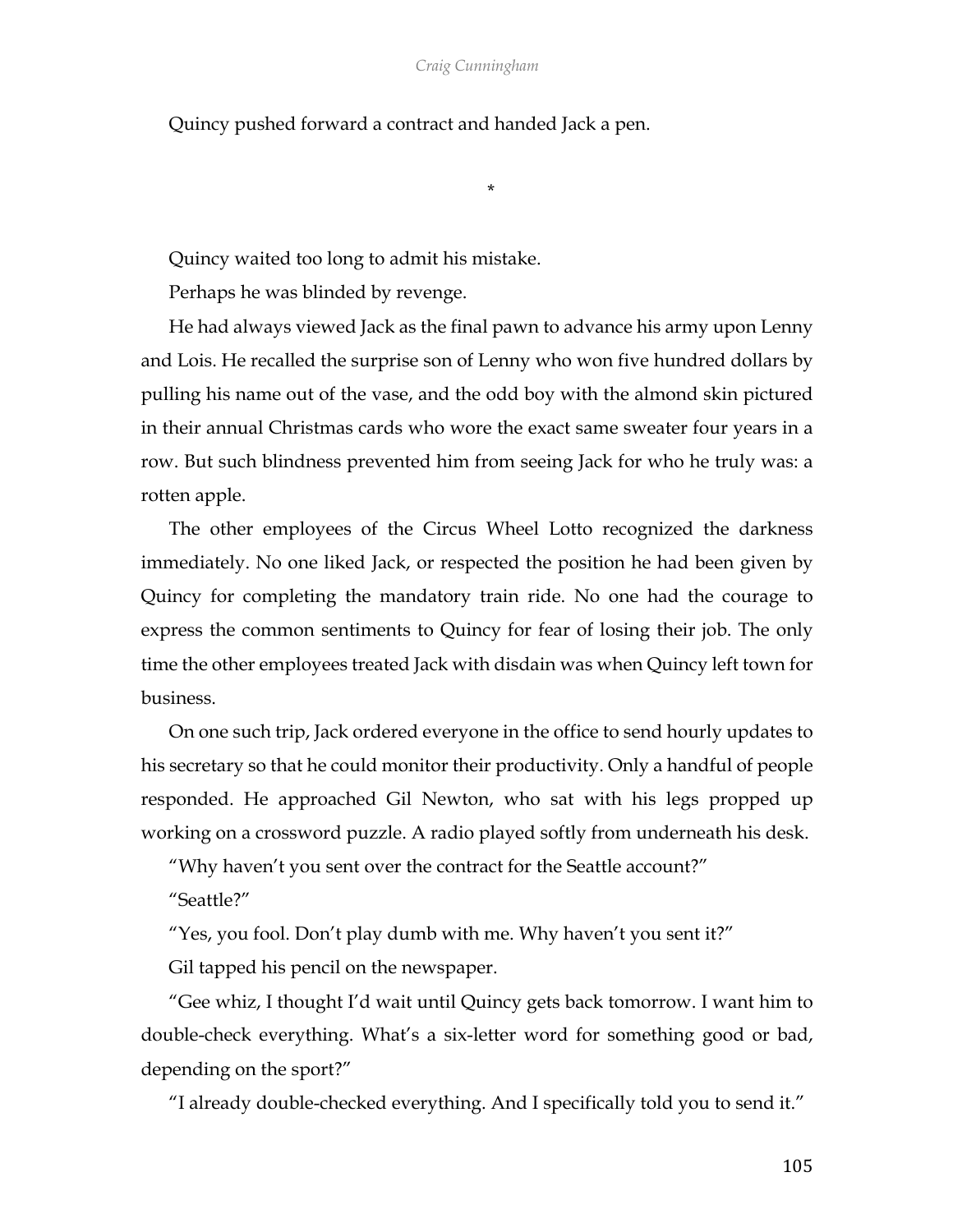Gil raised his eyebrows in revelation, and then filled in the word.

"*Strike*. Wait a minute. Is bowling a sport?"

Jack swiped the pencil out of Gil's hand, then snapped it in half.

"I am the Vice President of Operations, and I have the authority to tell you what to do and when to do it. Now, get your ass to work!"

Gil found another pencil as Jack stormed down the hall.

He kicked open the stairwell door and paced back and forth on the landing.

"Just wait," he muttered. "Wait until this company is mine. Then I'll show them."

\*

Quincy lay on the floor of his bedroom alone, just as he had slept for the past eighteen nights since learning that his only daughter, Madeline, would be giving birth to twins.

He was overcome by the cruelty of time.

Initially, the news of grandchildren brought him more joy than he had ever experienced. Quincy always assumed that his lineage would die with her. Now he had to consider the legacy of his last name – the same last name given to him by the young whore impregnated by the skinny card player who stole his mother's money but left a love letter on her dresser. He bought Madeline a shopping spree at a maternity retailer, and sent over a list of one hundred names he thought might be suitable, including his own three times by mistake. In time, the joy gave birth to a sadness he had not experienced since the days when he vanished from society and lived among the natives of Indonesia. The news of an expanding family brought to mind the family he never had—namely, Vienna Luz.

He twirled the mustache comb between his fingers.

For many years he had busied his mind with business and his time with wild antics. He never allowed a memory of her to invade that painful vacancy in his heart. But now, in the twilight of his prime, and in the birth of his new family,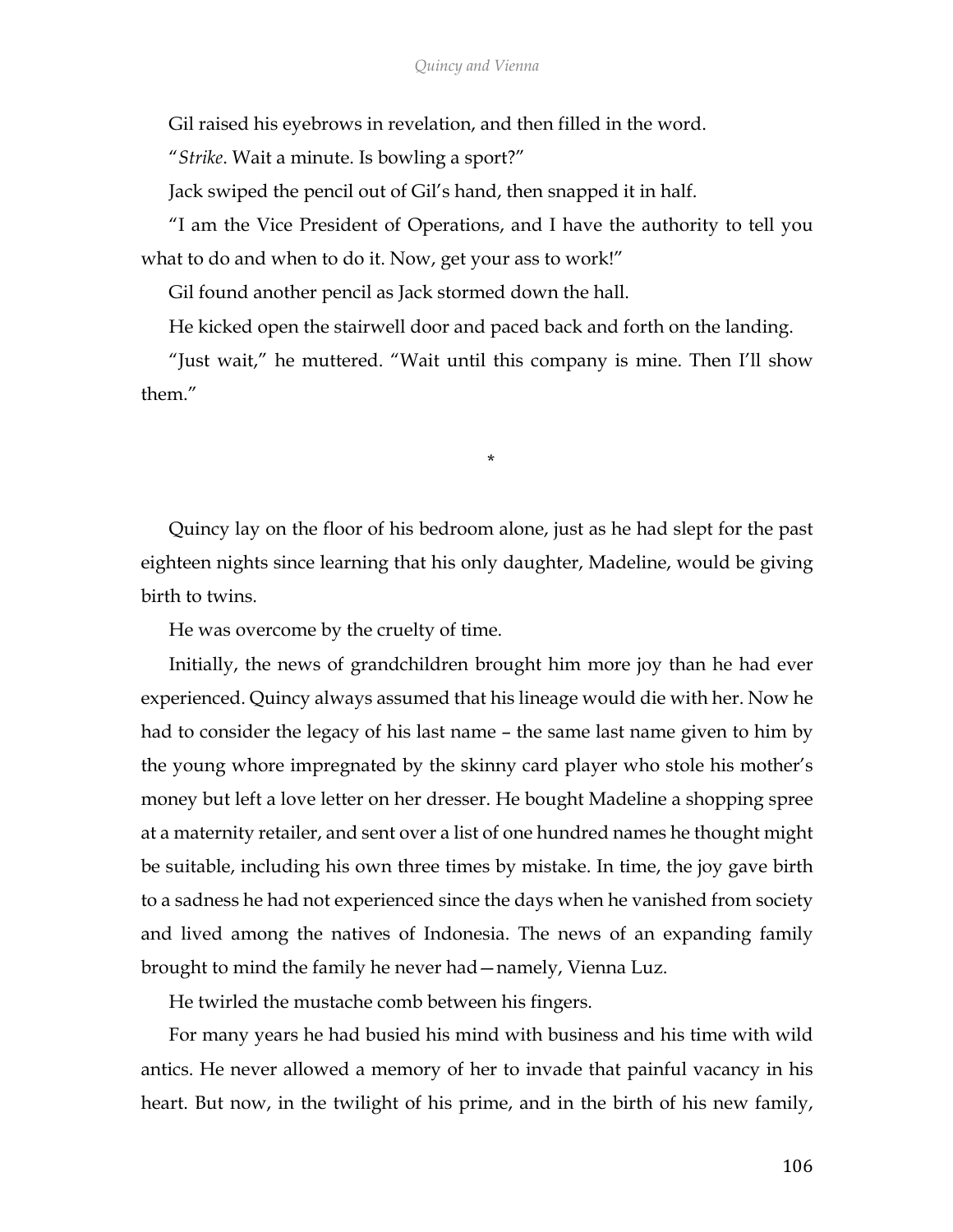thoughts of her wondrous spirit tormented his every moment. He wished to trade everything he had ever accomplished for her hand in marriage.

Such a life was out of his reach. That was not the road either one of them had chosen.

To make matters worse, Buddy Bobbitt finally succeeded in raising taxes on private lotteries to nearly seventy percent, forcing all of Quincy's competitors to sell their companies to the state. Jack believed this was also the future of Circus Wheel Lotto, and unsuccessfully tried to convince Quincy to nationalize before it was too late.

Harvey entered the room with a tray of chocolate milk cartons.

"Your bed would be more comfortable. I would hate to see you develop back problems because of your sulking."

"What kind of man am I?"

"Drink your cocoa milk. And please know that Darwin is waiting to vacuum the carpet."

Quincy rolled towards the milk cartons and took a sip without the use of his hands. A thin film of chocolate remained on his lips.

"Here I am, on top of the world and on the floor all at once. Isn't that something? I have everything, but I'm on the floor. All alone. I have no plans for dinner. I have no invitations. I have no friends."

He continued lying on the floor, recalling the desperate letter he sent to Vienna the day before, pleading with her to say *yes*. He expounded on all the differences between a life of destiny and a life of happiness, asking her if anyone really had a choice in the matter. He spoke of time machines, and the necessity of scientists to create a way for people to right the wrongs they had committed. He spoke of second chances. He spoke of Romeo and Juliet, Icarus, and vultures sitting atop spinning wheels. He spoke of an eternal string that was fastened at the outset of the universe, anchored into the deepest chambers of their hearts, but was now on the verge of snapping thanks to their separation, saying that such an event would be the catalyst for the end of the world. He did not know if his skyscraper could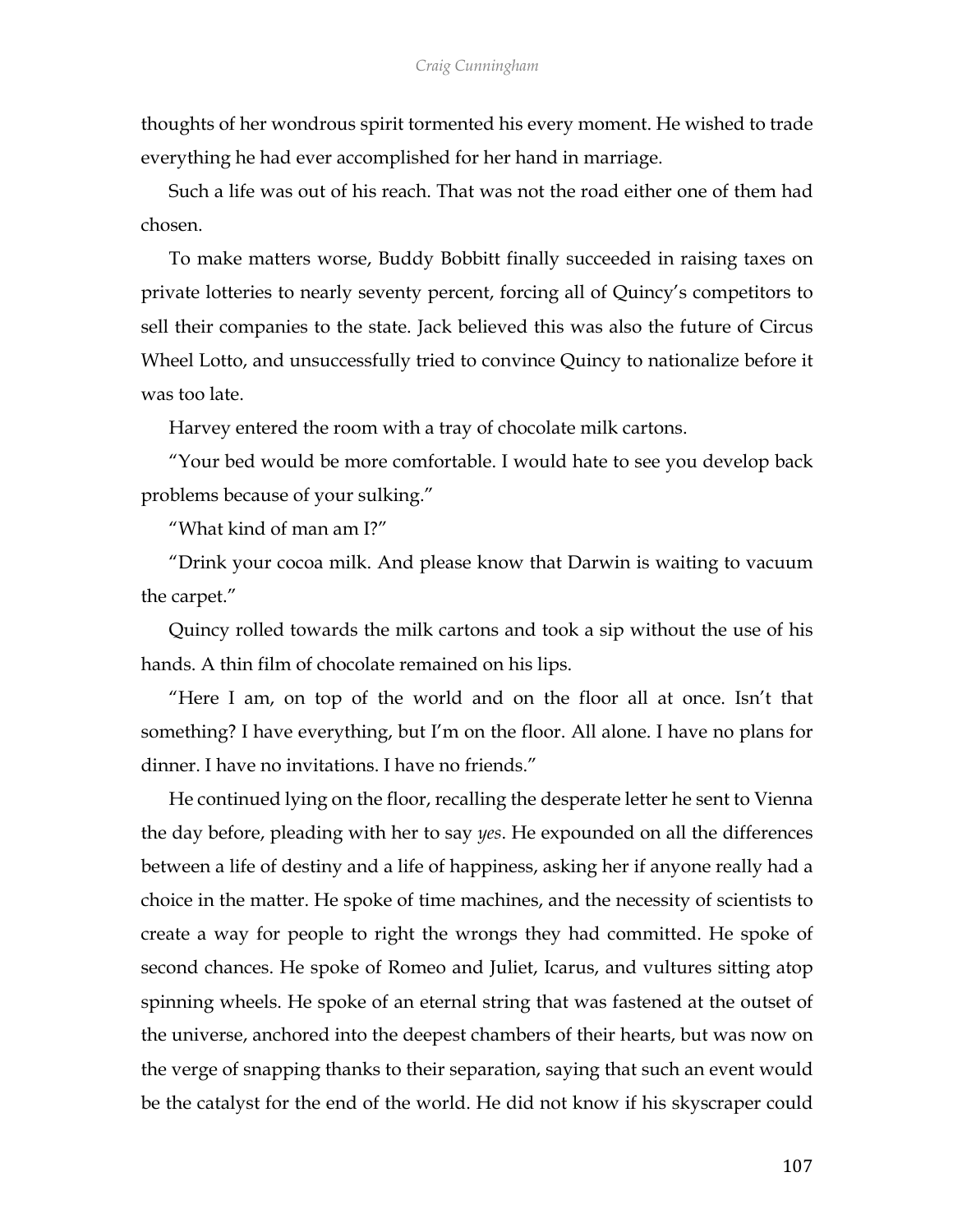withstand such a catastrophe. He wrote the letter while sitting in his car outside the post office

"Whatever happened to Wilbur Welch?" he asked himself. "Who was that young man crazy enough to murder him at a public event in front of a witness who I spent the better part of my life trying to destroy? Did he ever make it to Hell, or did they turn him away? Is that man still in me?"

He ran the comb through his graying mustache.

Quincy licked the rim of one of the milk cartons. Then, he felt a terrible sense of foreboding. A thought struck him like a hammer. Perhaps he wasn't invincible. Perhaps the end was hunting him.

The roar of the vacuum cleaner saved Quincy from his darkest thoughts. He looked up to see Darwin standing in the doorway smoking a cigarette, ready to vacuum the carpets as he had been trained.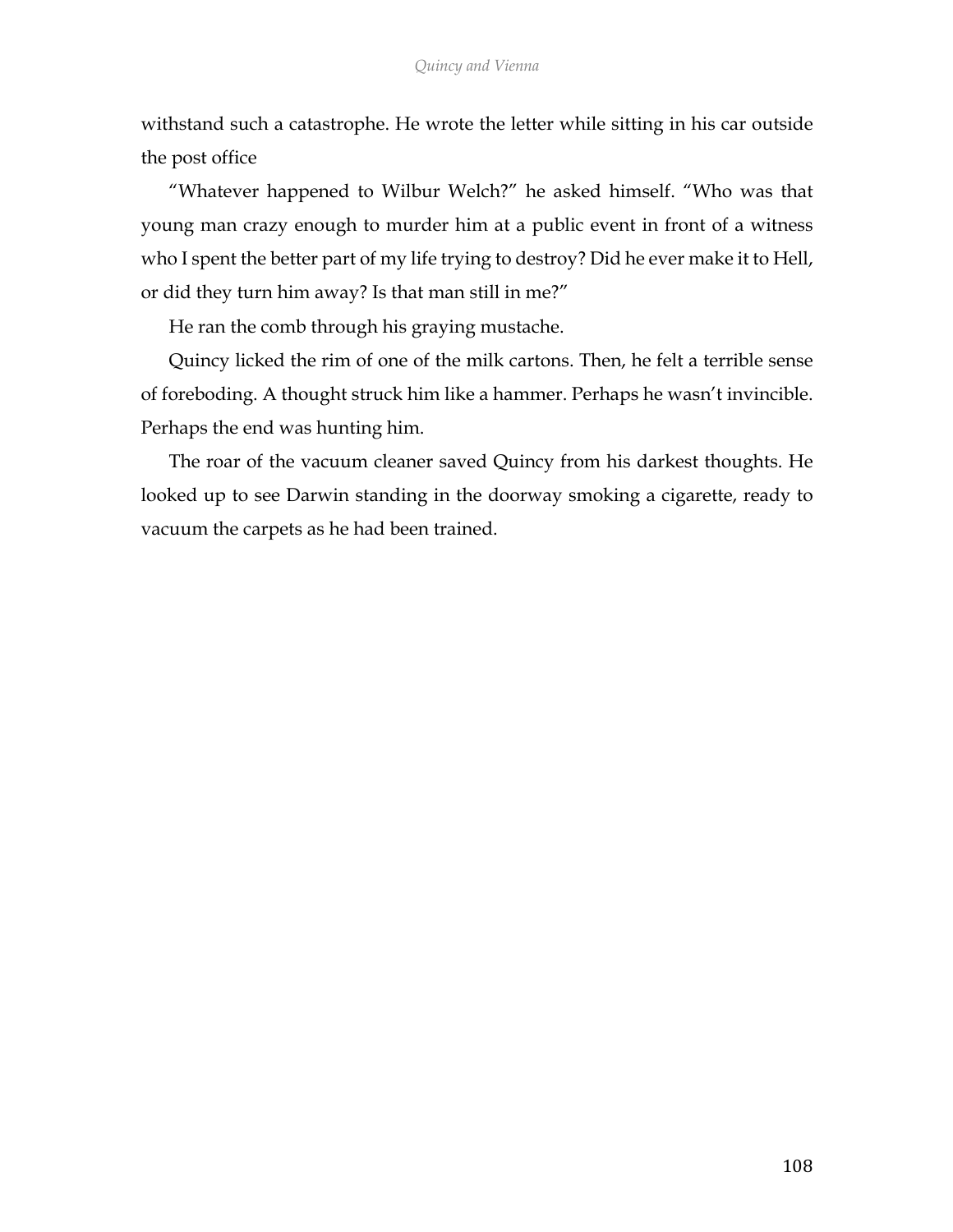8

At Vern King's funeral, the wife he never mentioned approached Quincy and handed him a caged dove.

"He wanted you to have this," she said. "He said you would know what to do."

Quincy released the bird from the roof of the Coconut Club. Rather than flying, the bird fell to its death on the sidewalk below.

That treacherous omen led him to believe that all hope for mankind had been extinguished. No longer did commodores leap into rivers, or collectors of coconuts open the nightclub of their dreams, or men of unusual character track down their sons after decades of separation. No, that spirit had died in the human heart. He was the final torchbearer of a generation of titans. He left the bird on the sidewalk and drove his convertible five hundred miles in one direction. Not wanting to drive all the way back, he left the car in a parking lot and bought a plane ticket home.

So began the season of death.

Next to fall was Julian Graham, whose last act was to send over Quincy's bank statements. He left the world with a word of encouragement, saying, "Sometimes you have to bet on the Chinese time travelers."

Only Quincy would understand that enigmatic advice.

After Julian, news came that Dale Crockett crashed through his front windshield after hitting a telephone pole at three o' clock in the morning. The autopsy revealed a liver that would have failed him in the next month or two even if he survived the accident. His skin had turned yellow in his last years as a testament to his condition of alcoholic hepatitis. Dale spent his final years looking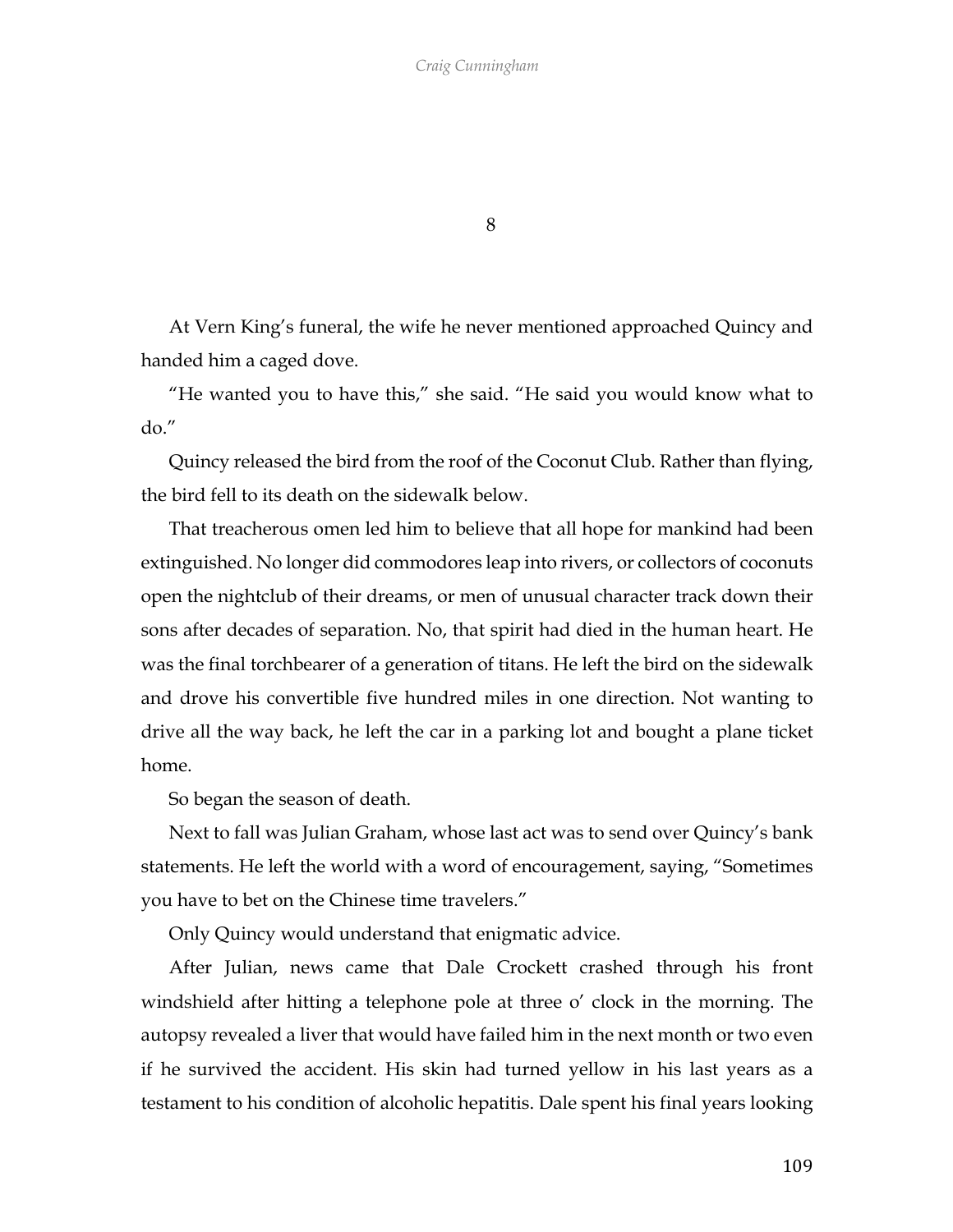like a jaundiced baby. The youngest Crockett wore silk scarves to protect himself from the sun. He would always blame Quincy for abandoning him at the bottom of the barrel, and refusing to offer a hand up. Quincy attended the funeral alongside Pastor Charles, although no one else showed. Even the undertaker called in sick on the morning of the service, and the gloomy assistant quoted a few words from Shakespeare before lowering the casket into the ground.

Had Charles known the turn his own life was going to take in the following months, he would have found a replacement at the church where he preached. The sickness came on him without warning. Three weeks after the doctor revealed a tumor in his brain, he lay on his deathbed, looking more like a skeleton than a man. Quincy brought him a bouquet of orange flowers and placed them in the windowsill that looked out on the herb garden.

"Everyone keeps telling me to hang on a little longer. But not you. Not you, Quincy Ray."

"People are supposed to die," Quincy said. "That's what we're best at."

"Everyone knows that's true. But it's different when the time comes. It's not like you'd expect."

Charles coughed violently into a pillow. Quincy wiped his brother's mouth with a towel. Quincy would always think of Charles as a boy living on the farm, watching his father fix automobiles and eating bacon sandwiches at the table. Charles had grown up to make the most of his talents and passions, and even penned a book about the mysterious nature of the Holy Spirit. He had married a girl long ago but she ran away with a sailor after the Second World War. After that, Charles sliced off his need for female companionship and devoted himself fully to the ministry. His house was a modest representation of a bustling bank account that would be inherited by the church where he had poured himself for fifty years. In time, they would use those funds to build a gymnasium.

"Look at me, Quincy. Look at my body," Charles said. "This is the fate of all men."

"I know."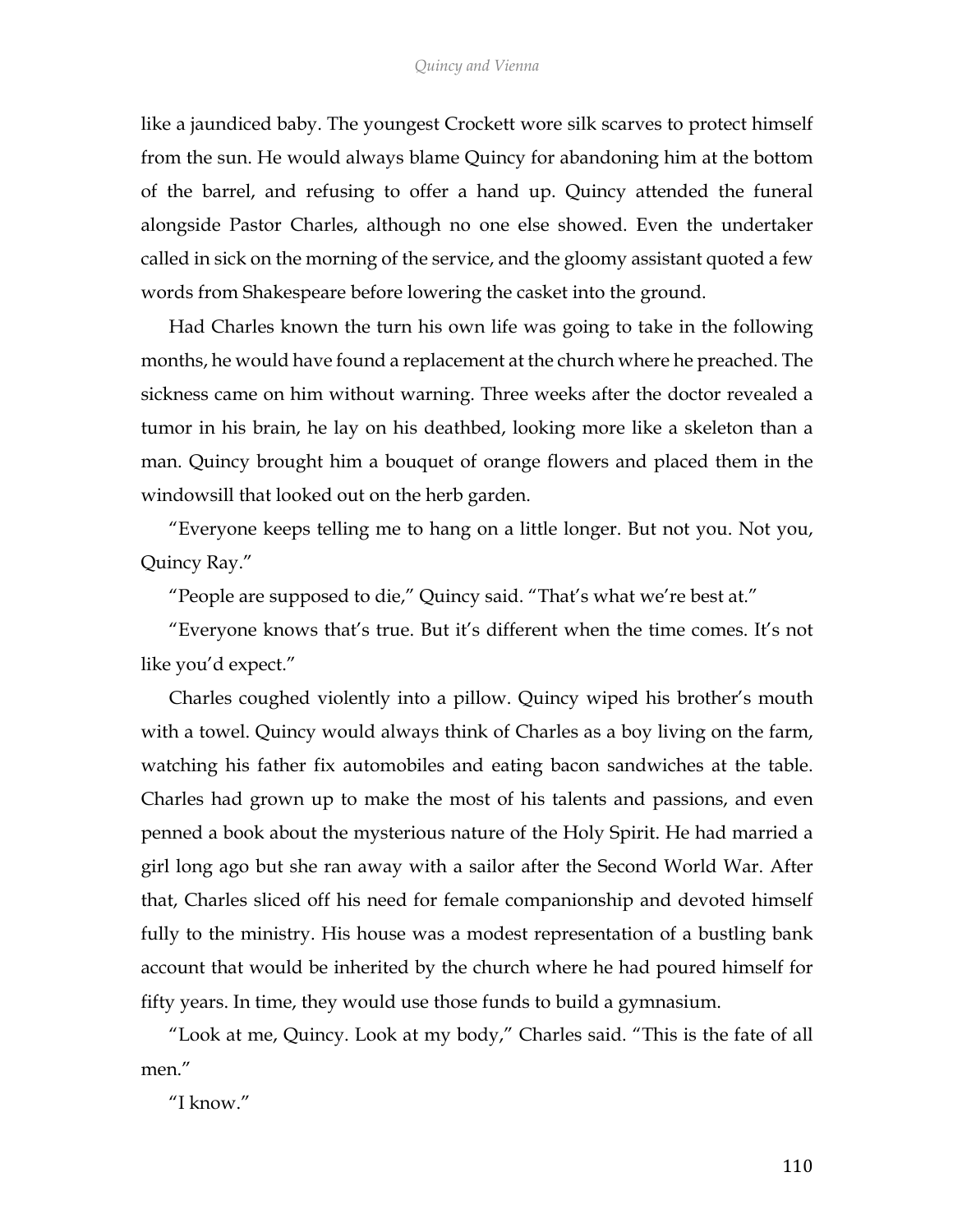"So why not let yourself be happy for once? Why not let it go? You have no obligation to climb to the top of the world. None. Let Jack run the company. All of this acquisition is fleeting. Go off and do anything in the world. Give yourself some peace."

"I've already done everything in the world worth doing."

"Then be someone worth being." Charles hated that he had to say it. "Listen, Quincy, I need to give you something before you go. Open that drawer."

Quincy reached into the drawer and found Mrs. Demps' ring that they stole so many decades ago.

"Take it," Charles said. "To remember where you came from."

He died the next day.

All of the deaths impacted him. Only one changed him.

He would never be able to name the emotions he felt on the day Jack called him with the news that Lois committed suicide by swallowing a bottleful of pills. She had been living on the edges of depression for years. She finally decided one cold morning to see if her body could withstand an onslaught of pills designed to help ease her depressions. Lenny found her when he stepped out of his ice bath, intending to make his daily pilgrimage to wax the grave of Demetrius Joyce. He thought she was deep in sleep until a creamy foam poured out of her mouth and stained their blue bed sheets.

The mortician guided Quincy and Jack through the double-doors and into the refrigerated warehouse of corpses. In the middle of the room, Lenny stood over Lois' nude body, weeping as a child.

"Oh, girl. Come on back, girl."

Quincy and Jack approached the table and said nothing. Lenny shivered under the air conditioning vent. In a twist of irony, Lois looked more alive in this moment than she had in the past five years. The mortician had done a wonderful job, and cared for the bodies with a genuine passion found only in a select few of his grim occupation.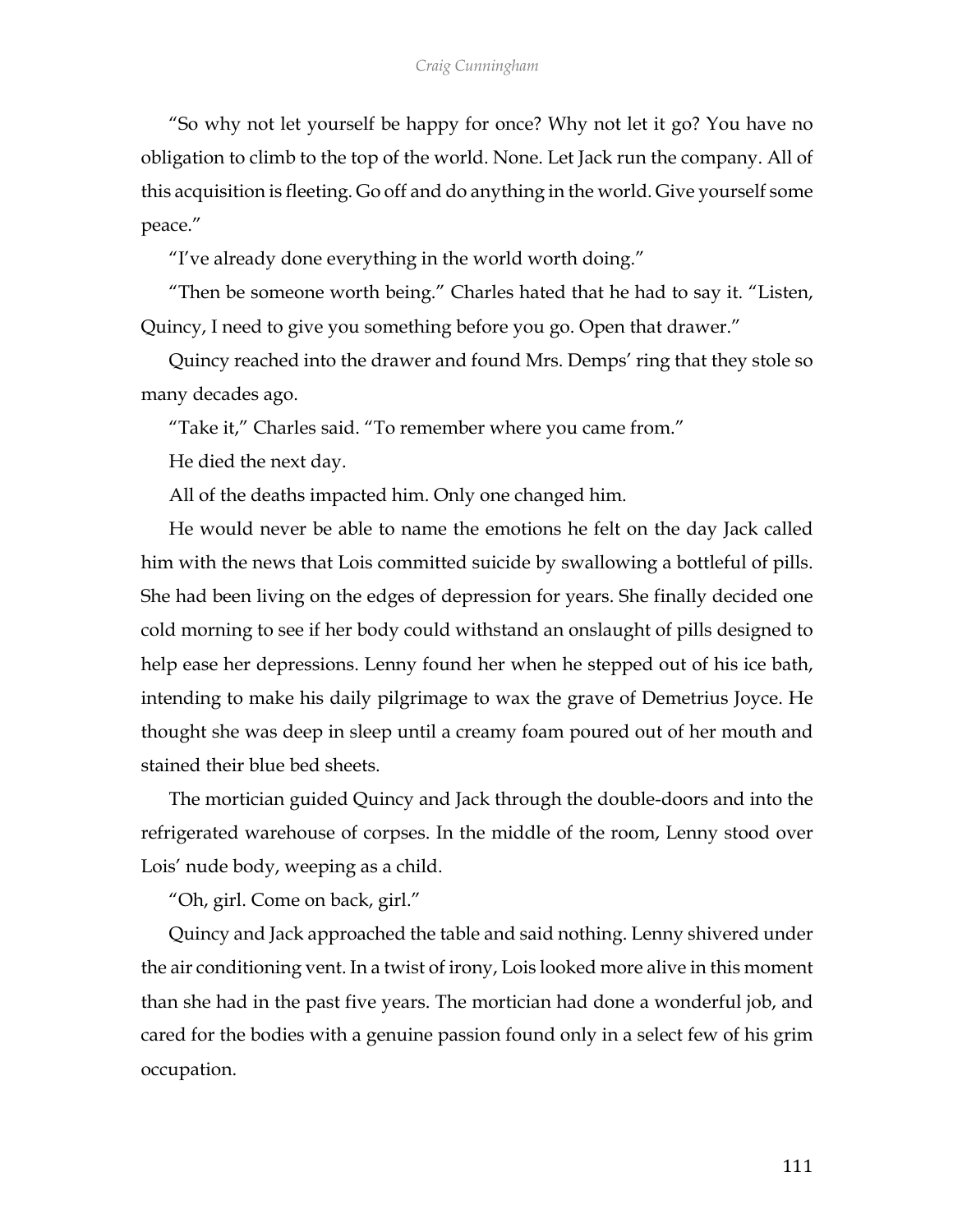"She did it herself. Did it herself with a bottle of pills. At least, that's what the fella thinks killed her. I'm not so sure. I don't think they know what the hell they're talking about, because she would have never . . ."

"Stop lying to yourself, for once," Jack interrupted. He wore a clean suit and remained a few feet from the table. No visible signs of sorrow marked his hawkish face. His mother's death was an inconvenience, but not much more. "She was unhappy, Pop, and you know it better than anyone."

Lenny shook his head.

"No, Jackie. She loved us all so much. I know it. She was as happy as anybody on earth."

"No, Pop. She hated herself, and so she ended her life. Follow the logic. It's almost mathematical. The sooner you accept that, the better off you'll be." He took out a planner and circled the date of the funeral. "You know, she started taking those pills when I was just a kid. I've never seen her when she wasn't stoned on pills and booze. I guess the numbness couldn't cut it anymore."

"What do you think, Quincy? Would she do a thing like this?"

"I'm not sure what to think."

Quincy looked down at Lois naked and covered in the clean white sheet. There lay the same unhappy woman who once burned up his zebra skins. Since then, he had force-fed disappointment into her life, ransacking her chances for success at every turn. He could not tell right now whether he regretted it or not. In time, he would look back over his life and realize his treatment of this woman was his greatest failure as a man.

"Lenny, I'm so sorry."

"Maybe it makes sense. I think the cold made her sick. That and the news anchors, those bastards with the stories about how people are so bad to one another. She watched too much of it. I think it got in her head like poison."

No one spoke a word for the next few minutes.

The three men who had dictated the course of her life remembered her as the woman who tried to grow wings, but trimmed them too short and so never flew.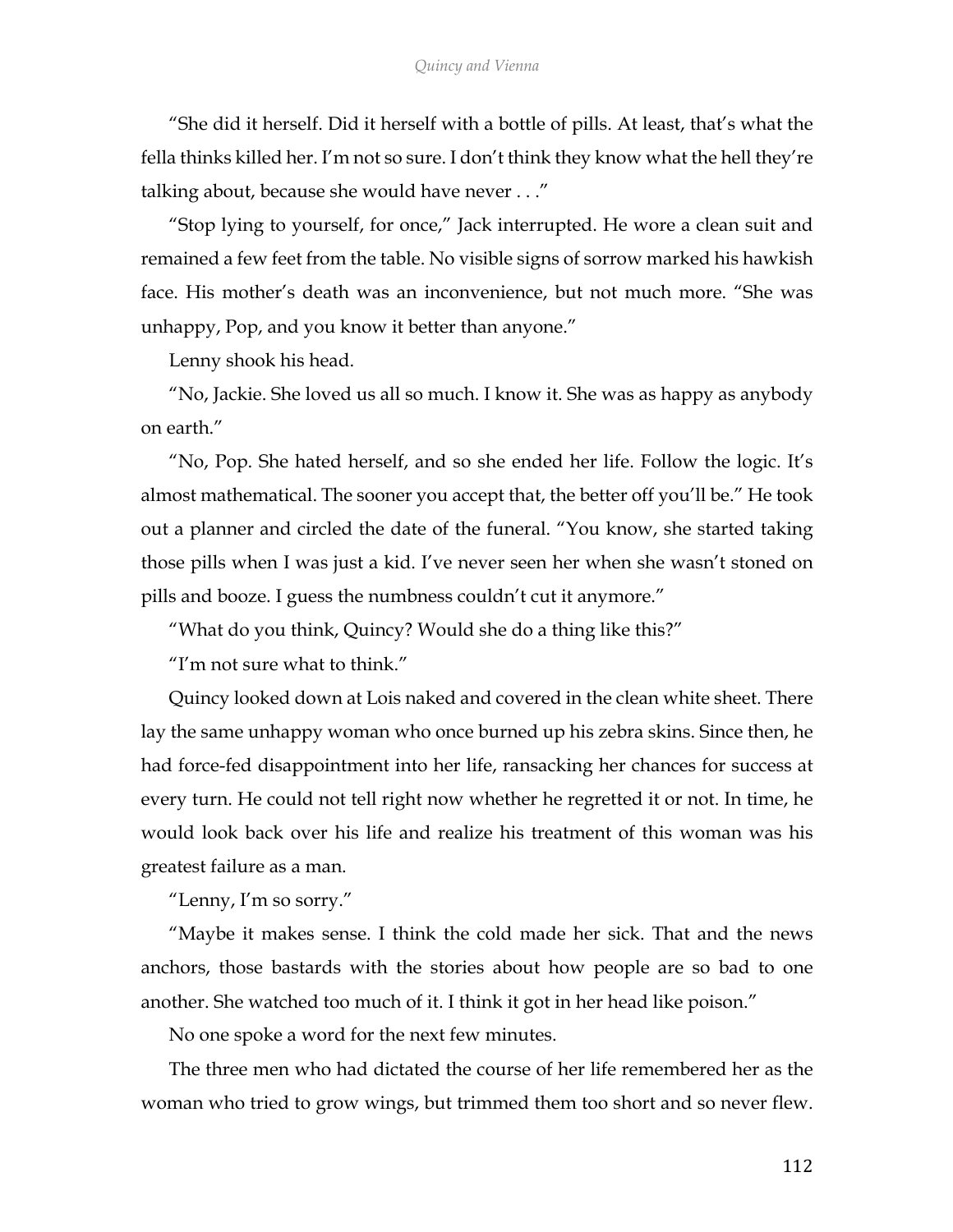She was Vern King's dove falling to the sidewalk. She was Wilbur's attempt to resurrect the circus. She was Captain Demetrius Joyce lying half-dead in the hallway of a hotel, desperately trying to keep his eyes open so he could see the estranged boy running off once more into the mysteries.

"I'm sometimes  $-$  sometimes I'm halfway obliged to think it's your fault she turned out this way," Lenny finally muttered. "She was never the same because you wouldn't let her be. She was in the movies once. As good as anybody else. She had some fire in her back then, but it was you who put it out. With the lawsuits and taking money out of our checks and all that."

Quincy covered his mouth, his hand quivering. The comb in his pocket sang to him, but he resisted the urge to grab it and so dishonor Lois.

"Answer me, Quincy. I did everything I could to make her happy. All my life I did. That's all we ever wanted, but you wouldn't have it. Quincy  $-$ "

"I tried to give you everything," he said quietly. "Don't tell me to have a soft heart when you handed me a hard one."

Lenny wiped the streaking tears from his face onto his sleeve and nodded. "I could never fix it. I tried and tried, but I could never fix it."

"Get some sleep, Pop," Jack said. "Take a shower. You'll feel like a new man in the morning."

Quincy turned to leave, and Jack followed on his heels. Sensing Jack behind him, Quincy spun around and violently shoved Jack backwards towards the corpse.

"Don't follow me. I don't want anything to do with you."

\*

Of all his predictions, he never could have guessed that he would lose his own company. The idea seemed impossible, akin to an elephant performing back flips.

Quincy should have grown suspicious on the day he walked in to the conference room to find Jack leading a meeting with two charts prominently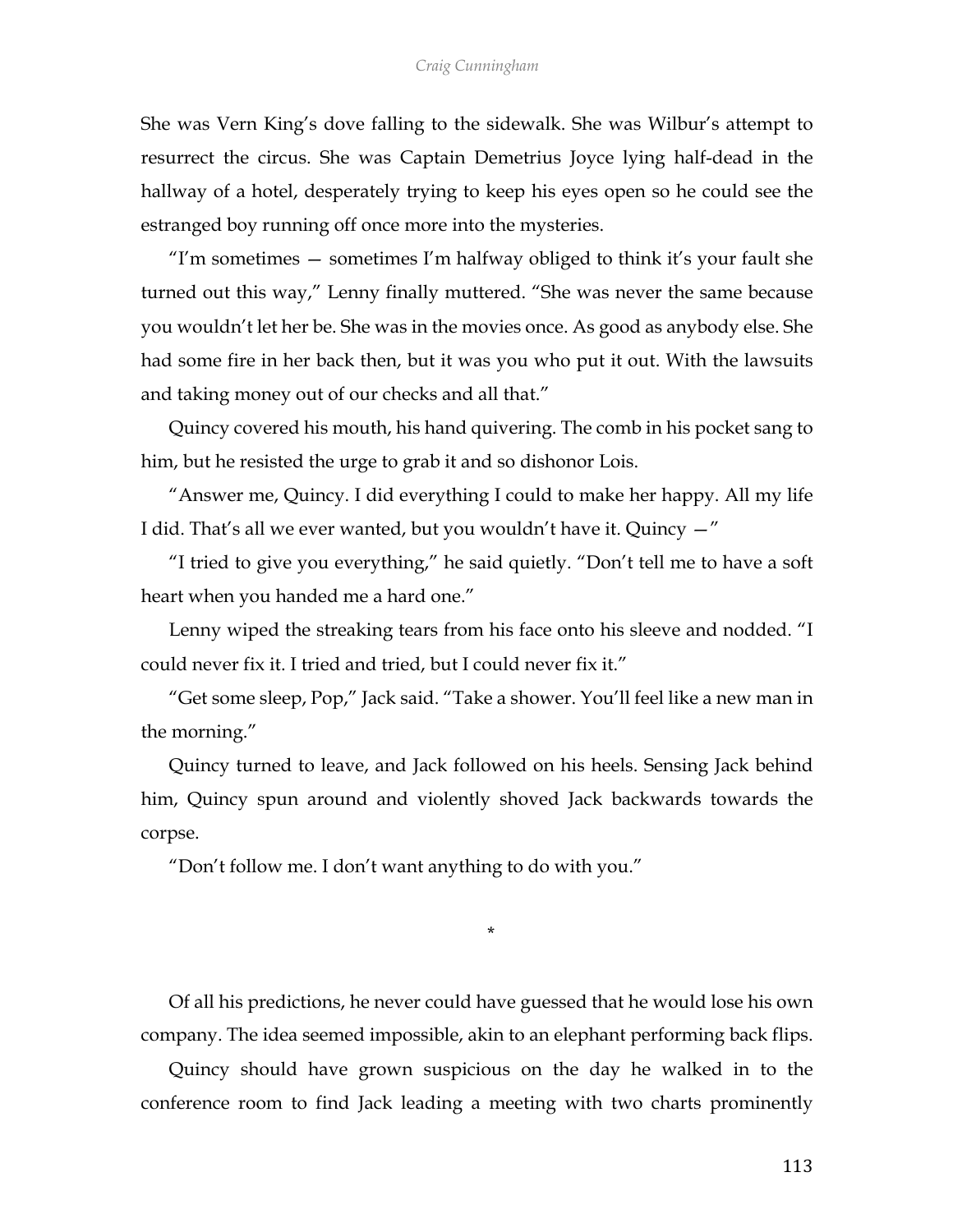displayed on a projector screen. One chart showed growth at current rates. The other chart showed projected growth in a nationalized system that would be overseen by a Federal committee in Washington.

"The numbers speak for themselves," Jack said. "Charts don't lie. If you want to cash in for top dollar, we have to make this move now. Not tomorrow. Not next year. Right now. They're chomping at the bit to get all of the private games off the streets. And we're the golden boys. You know as well as I do that Quincy will never comply with this move, and he will stunt growth to feed his own ego. We have to maneuver around his stranglehold."

Jack took a seat in Quincy's chair and propped his feet on the table. Everyone still loathed Jack, but knew he was right: Quincy would never sell the company, and doing so would make them all rich. As a bonus, they all had the option to keep their jobs through the restructuring deal. Buddy Bobbitt had been working with Jack for months to craft an appealing package.

"I know you boys don't like me. To tell the truth, I don't like you either. But the reality is that I'm willing to make you rich, and he isn't. We have some friends in Washington. Sure. But they can just as quickly become enemies if we kick the hornet's nest."

A secretary called in with the news that Quincy was on his way.

"Remember one thing," Jack added. "He doesn't even know your names. He wouldn't recognize you on the street. The man has his head in the clouds of a different decade. You think he has your children in mind? He's living in the past, gentlemen. Stick to your guns, and let's force the issue."

Quincy walked into the meeting and motioned for Jack to get out of his chair. He examined the charts on the projector.

"Who drew these up?"

Quincy turned to look at the others, his hand still pointed at the charts as if they had fallen from outer space.

"Hunter in graphics," Jack answered. "He's talented."

"He's fired."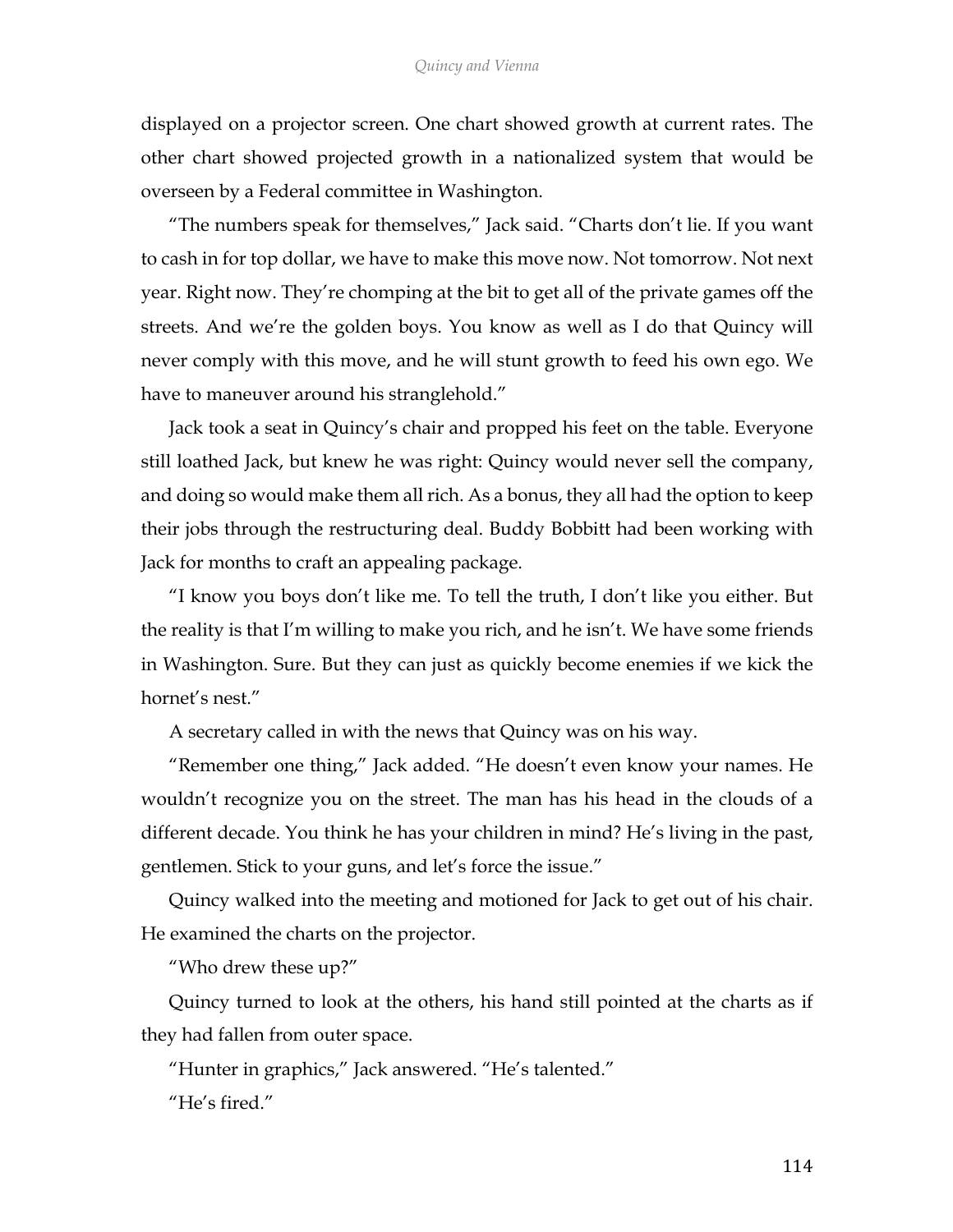Quincy walked over to the intercom system and hit the button.

"Let it be known that Hunter in graphics is now fired. Pack up your things, you traitorous bozo. You'll never work in this city again."

He turned back to the board.

"Quincy, you can't just fire someone for making a few charts."

"I can do whatever I please. Could someone explain to me, without using these charts, why you're so eager to sell your souls to the state?"

He examined the faces of the board. The second greatest mistake of his life, behind letting Vienna Luz escape his love, was forming a board. He had been convinced by the corporate lawyers that such a move would be necessary for the continuation of the company after his death, and necessary to protect his own interests in case things turned sour with the government. They told him the world was modernizing. In his view, that just meant there were more papers and more lawyers and more interference of his overall goal. The changing world pried him apart from the company with a crowbar. He wished for the antithesis of modernization. Jack assured him the new structure would free up Quincy to focus on growing the business. But as the beast grew, he lost his grip on it. Never in his wildest imaginings did he believe the pudgy men with eyeglasses would try to run his dreams off the side of a canyon.

"Quincy, the world has changed. No one takes for granted how you built this place from the ground up. But we're taxed at 75%, and that's not trending in our favor. The writing is on the wall. Our salaries would be safe, and selling our stock would make us all a fortune, none more than you. They're even willing to keep the name. Your legacy won't die, it will grow. Don't think of it as a sale, but as a transition. Let the state take the reigns. You can find a blonde and a beach chair, old man."

He collapsed into his chair and knocked on the table, weary from the company of fools.

"Who owns my soul? Can a soul be bought and sold?"

"You're missing the point."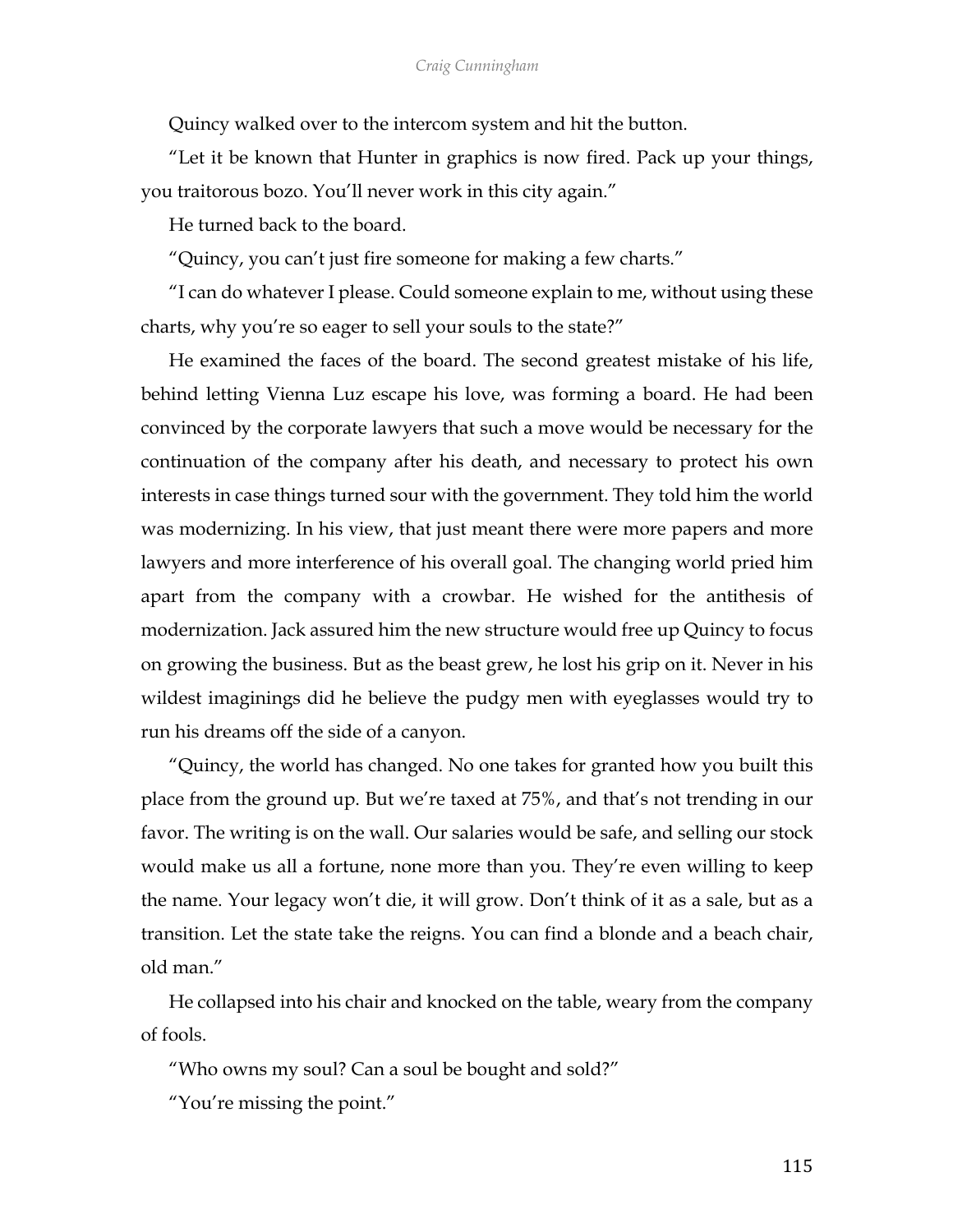"That's exactly the point!" he shouted, hammering his fist down on the table and foaming at the mouth like a lunatic. "When you were running around playgrounds, I was building this company. When you were fiddling around with girls in college, I was building this company. And now you think you have the right to sell my sweat and blood to the state? The same vampires who have been sucking on my veins for the last fifty years?"

"It's only a matter of time before we're forced to nationalize. Don't you see that? One man can't stand in front of a speeding train and expect to stop it. This is the law of survival!"

"No! No! No!" Quincy cried out. "I won't give up if they take everything. I'll die before that happens. I don't give a damn about the money, and I never have. Anyone who works for money is a fool. It's the purpose and the power and the magic and the risk, and none of you have the heart to understand that."

He lay his head on the table and ran a hand through his grayed hair, wondering how the world had been tipped upside down. All he wanted was to spin the wheel. No one said a word. In time, he returned to the intercom system for an announcement.

"I would like everyone to come up to the main conference room for a mandatory presentation. Right now."

He lay down flat on the center of the table, combing through his mustache as he waited on the hundreds of employees to jam into the room. When everyone had arrived, he slid off the table and took the charts from the projector. He borrowed a lighter and set the charts on fire. A secretary ran for the extinguisher down the hall.

"Let this put the rumors to rest," Quincy said, tossing the burning charts onto the center of the table. "We will never be nationalized by choice or by force."

Quincy ambled down the street to the Coconut Club for a glass of orange juice.

\*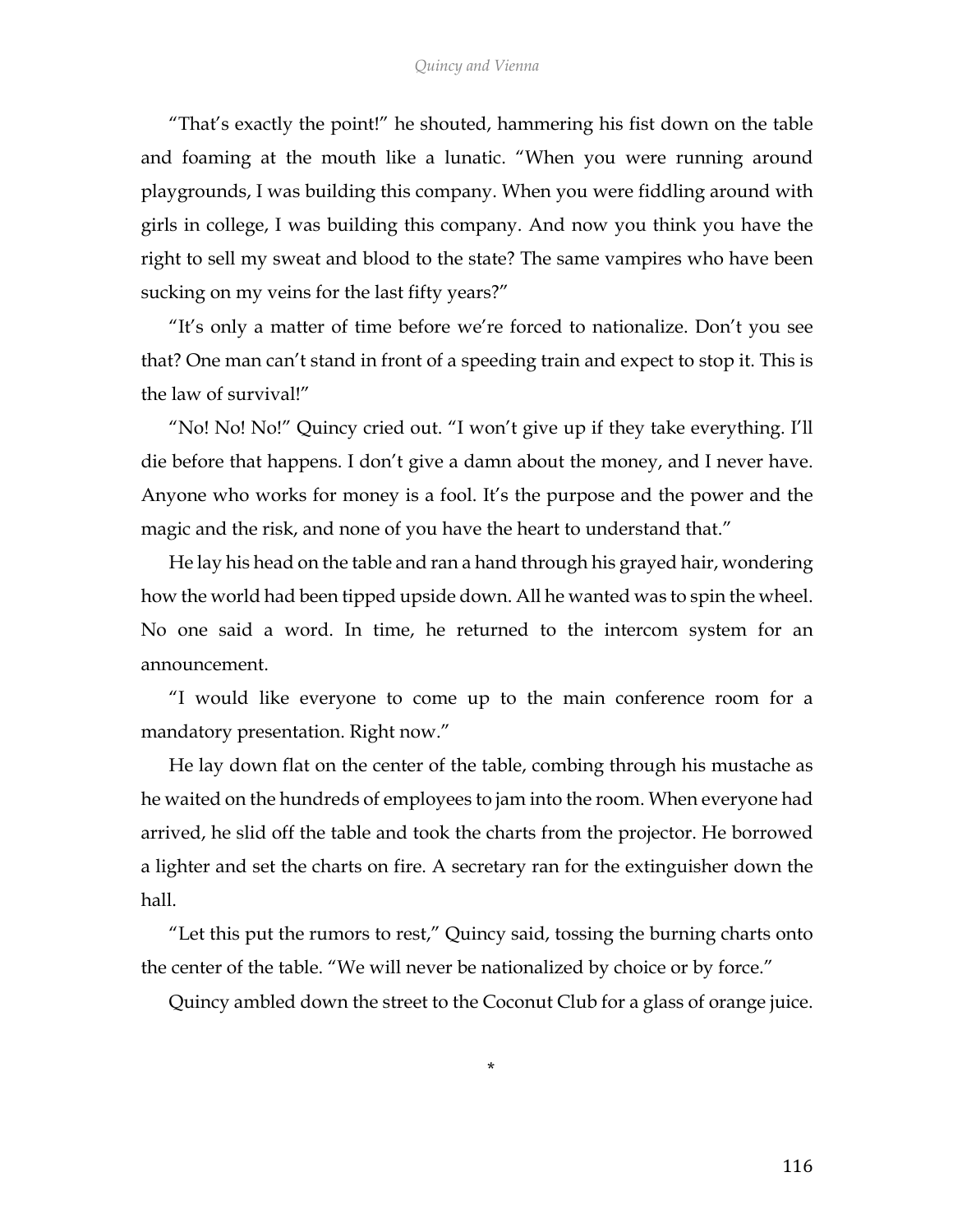## *Craig Cunningham*

Three years later, when they issued him an arrest warrant for tax evasion, Quincy knew the company was lost. His only consolation was that Buddy Bobbitt had since died of a heart attack, and would never fulfill the great dream of his twilight: to destroy Quincy Ray.

They convicted Quincy of three counts of tax evasion thanks to accounting errors made by Genevieve Fletcher, the mole hired by Jack to sabotage Quincy's earnings reports. She savaged his books, and pushed unaccounted monies into bank accounts all over the world. The US Treasury Secretary, a golfing companion of Buddy Bobbitt, received an anonymous tip that Quincy had been withholding from the system for years. This tip launched the most extensive audit of an individual in the history of the country. They ripped his hands away from the stranglehold he had kept on his company. Quincy spent two nights in prison playing chess with a man named Ollie who compared himself to Napoleon Bonaparte. Meanwhile, all of Quincy's assets were frozen, prompting Jack to call an emergency meeting with the board to make the move and sell the company. The move had been orchestrated over years and years of work with Bobbitt and his affiliates.

Quincy burst through the door ten minutes too late, and one of the men ran to turn off the record player. The conference room had been decorated with green balloons, and kazoos were spread across the table. Calvin Deemer drank straight from a bottle of champagne, hooting and dancing at his reflection in the window. At Quincy's entrance, Jack broke into spirited applause. He wrapped his arm around Quincy's neck and blew cigar smoke in the old man's face.

"What's done is done. It's over. We put the dog down. When all of this clears up, you're going to thank me. I made you a rich man today. You're so rich it makes me sick to my stomach."

No one expected Quincy to grin and shake Jack's hand, but he did. He picked up one of the kazoos and blew it softly, then tossed it onto the ground.

"I guess all good things come to an end. What a helluva team we've got here."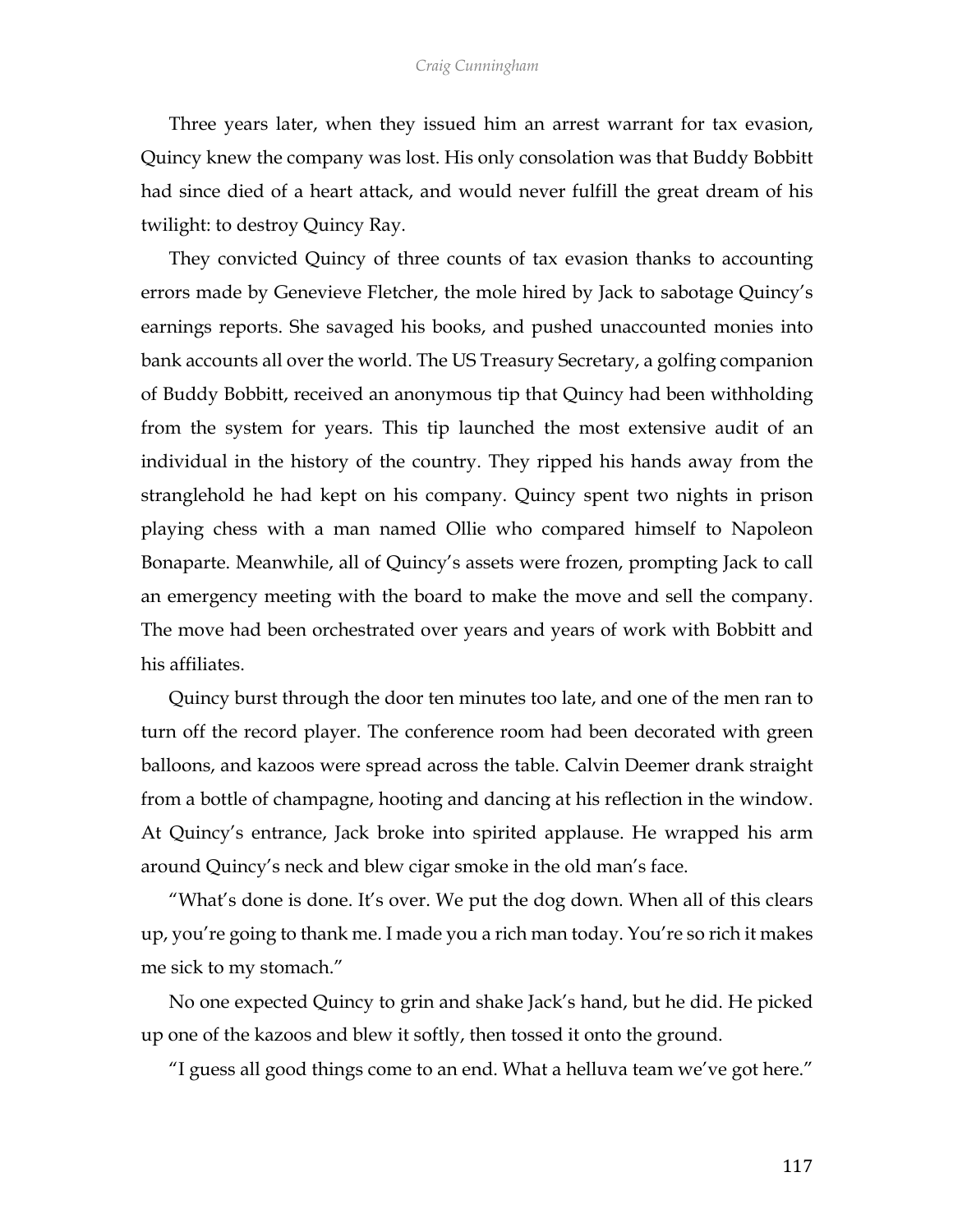"That's the spirit!" Jack hollered. "Here's to retiring in style! What's the first thing you're going to buy?"

He still couldn't think of one thing on the entire planet he wanted.

Quincy looked down the table to see Lenny hunched over a piece of cake, poking the fork into the icing with no intention of eating it. The others had already dug in to the cake, their plates scattered around the room and icing spread on the corners of their lips. Quincy raised his eyebrows at the little man and then winked. Lenny pushed the cake away. He alone noticed the shrouded madness in Quincy's eyes.

Jack puffed on his cigar.

"I'm going to buy a little European sports car, a new set of golf clubs, and drive that damn thing to the coast for the best round of my life. That's the first thing I'm going to do. Maybe I'll pay a girl to come along and keep me company."

Quincy pointed at Lenny with a genuine smile. "It's just me and you, pal. Like it was in the beginning. Don't you remember? We planned to take over the world back then, and what did we do?"

Lenny stood up from the table and backed towards the exit.

He sprinted out of the room and tapped relentlessly on the elevator buttons to escape. The others laughed at his frantic behavior, some still believing the little fellow to be mentally deficient.

"Have some cake, Quincy. Cut him a piece, won't you Osborne? This is the man of the hour. This is the man of the century."

Jack had never felt so alive. He had been waiting for this day since his boyhood, when Lois put him to bed with tales of how he would one day take revenge on Quincy Ray. He suffered the disrespect of his fellow employees. He braved the train and the reborn Victus Clan. He remained silent through Quincy's mad leadership. And now, he had avenged the death of his mother and the shame of his father.

He had proven himself.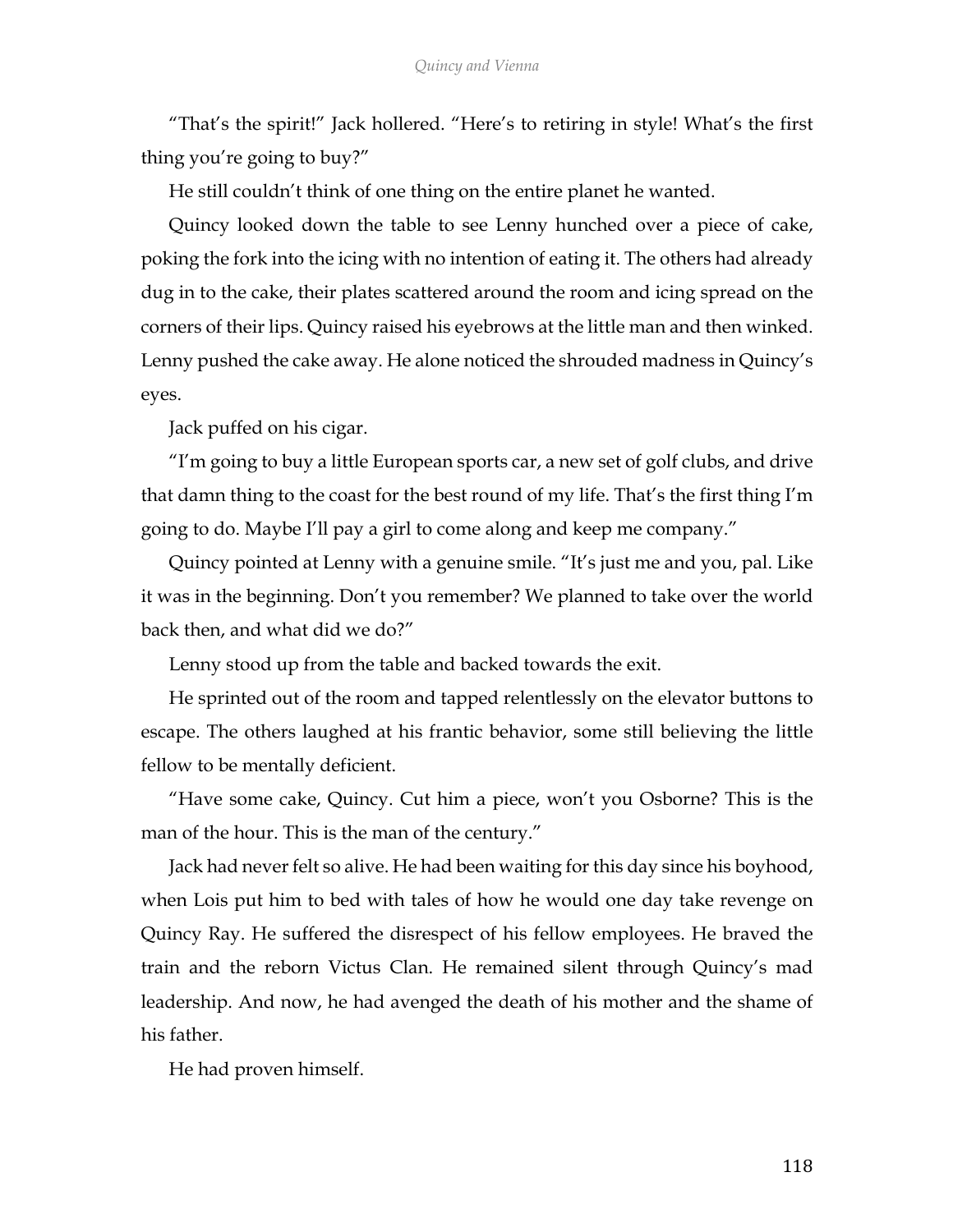"No cake for me. I just wanted to congratulate all of you on the big transition. You deserve everything that's to come."

Quincy kissed his hand and touched the table and left, closing the door behind him with a soft click.

Jack grabbed his crotch. "Say goodbye to the crazy old loon. You'll never have to see him—"

Before he could finish, he spewed vomit all over the table.

The others followed suit, unable to keep the cake in their stomachs thanks to the poison injected into the cake by Parker Stovall, the baker whose family won the lottery so many years before and who loved Quincy Ray second only to his own father. He dosed the cake with enough juice to send all who ate it to the emergency room. The room filled with the scents and sounds of vomit. Jack fumbled with the door handle, but found it locked. He rammed his shoulder against it, and then vomited down the front of his suit.

That's when the fire alarms sounded.

Smoke poured in from beneath the doorway.

Quincy strolled down the street with a cane. He smiled at the first sound of the fire trucks. They would fight the burning tower for the next six days, until all that remained was the charred weathervane and the black diamond he left up on the roof after Vienna refused his offer of marriage.

He walked into the movie theater and purchased a large grape soda to be shared between he and Lenny. They paid for one ticket and spent the afternoon sneaking into the various showings, and then returned to Lenny's house for dinner. On a dare, Lenny grilled up some potato chips while they threw rocks at the squirrels sitting on the power line. Around midnight, when they turned on the music of Charlesy Cockadoodle, Quincy called home for someone to bring Darwin over, and they toasted the legendary life of Vern King with cups of orange juice.

He counted it as a great day.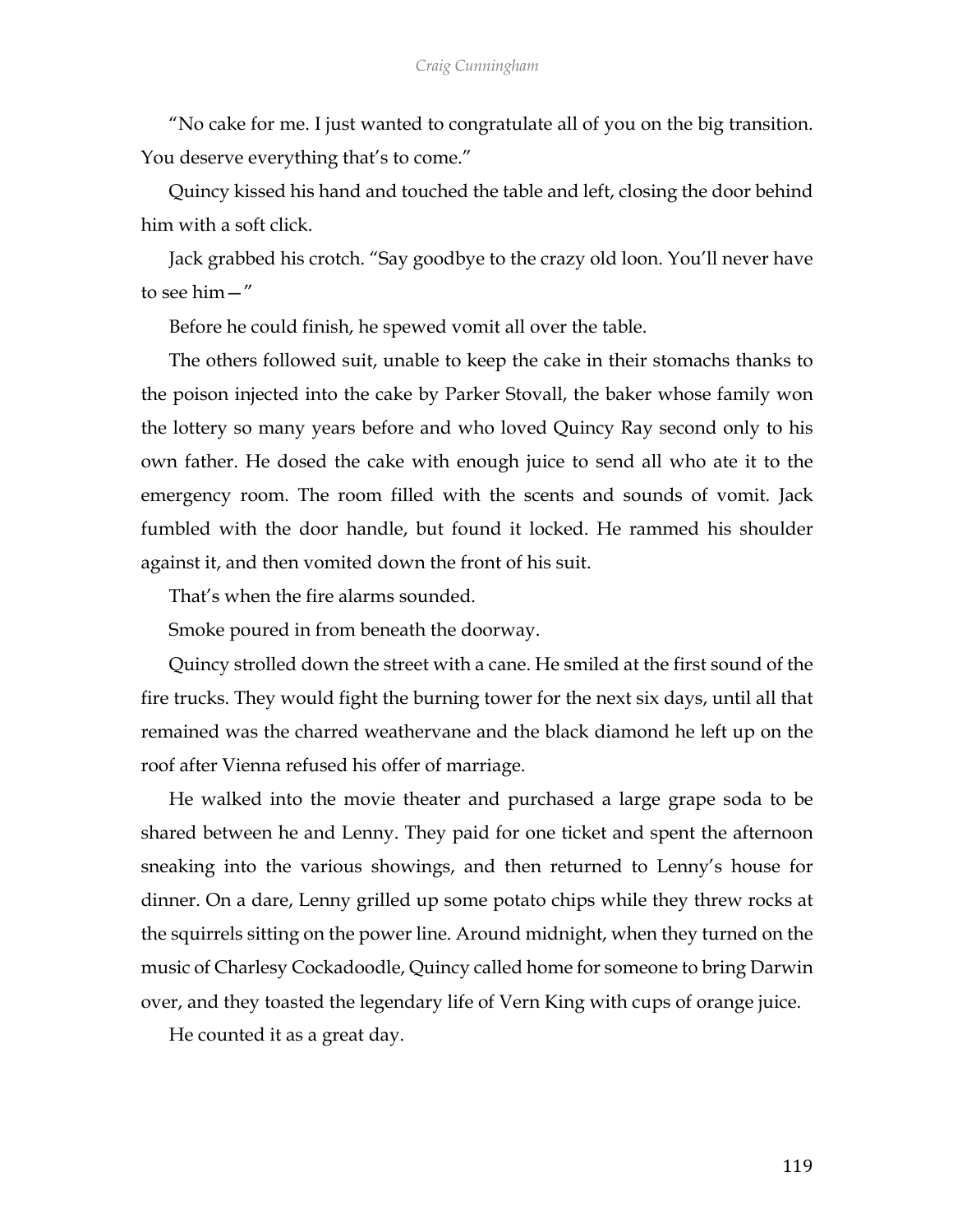9

The final arc of his life began with a dream.

For months, he had been buying up lottery tickets at gas stations and trying to re-sell them on trains for a small profit. Sometimes, he took Lenny along. Other times he braved the violent gangs on his own. The adventure took a turn for the worse one night when he was beaten senseless in the corner of the station and robbed of the tickets and Demetrius' old cane. A conductor found him the next morning with blood clogging his nostrils. Still, he continued the train experiment and disregarded his failures. No one wished to buy secondhand tickets from an old man, and some thought he was a homeless panhandler thanks to the oversized flannel jackets he took to wearing.

He refused to believe it that his game had come to an end. Jack stole the source of his light, and now he was fumbling about in the darkness and looking for ways to pass the time. He could not sleep. All things had come undone. Order had been replaced with chaos. Only he knew how to tie the world back together. He wandered the neighborhoods and fed sirloins to stray dogs, lamenting the fact that lung cancer had finally sent his friend Darwin to the grave. In accordance with Darwin's wishes, Quincy tossed his body over a bridge and watched as the puff of fur sunk to the bottom of the river.

The desperation finally led him to the one place where he always took solace: the Coconut Club. Xavier King, Vern's lone son, cleared his booth, spread out a blanket, and told the old man to get some sleep.

Quincy thanked the boy and lay his head on the table, where he dreamed until sunrise.

First, he saw Lois lying in bed with him, painting her toenails bright red. A hard sunlight came in on her lace lingerie, and she looked healthier than he had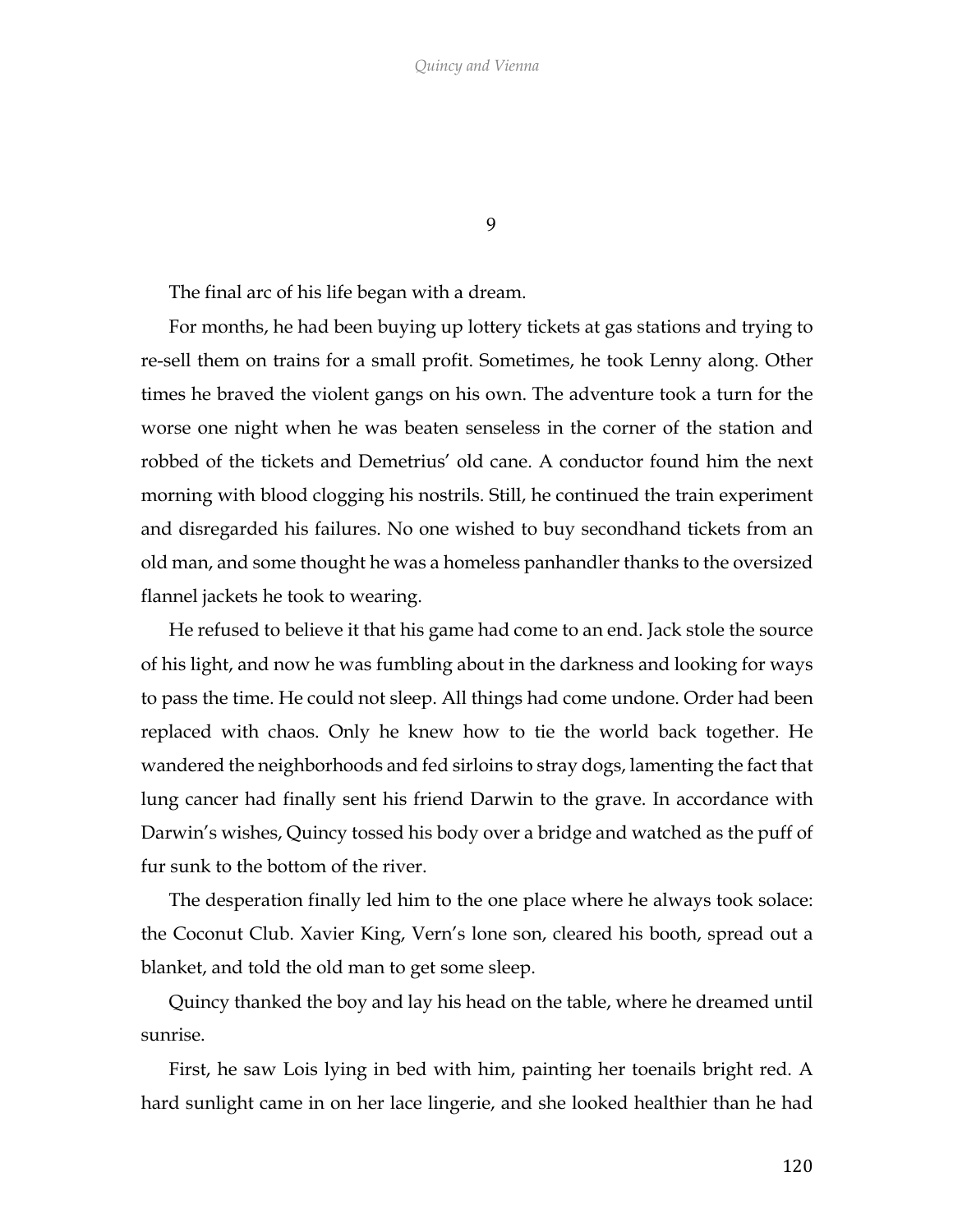ever seen her. Across the room, he saw her matching sweatsuits and the zebra skins engulfed in the flames of a fireplace.

"What if we had grown old together?" she asked. "If we had made compromises. I think life would have been grand. Me and you and Madeline, just like all the other families in the world."

"I'm trying to imagine it."

"Don't do that. Just feel it. What it would have been like."

"But it was never you. I married the wrong person."

She screwed the lid on her toenail polish and set it on the nightstand.

"What do you mean?"

"It was always supposed to be Vienna, but things didn't work out that way."

He expected her to grow angry at the admission. Instead, she kissed his forehead with the tenderness of a mother.

"Isn't that a shame? We all have one chance, and both of us missed it."

Quincy reached out to hold her in his arms, but she vanished.

Next, he saw Wilbur Welch and Demetrius Joyce standing in a boxing ring in an empty arena. Both of them were shirtless, with Wilbur smoking a hand-rolled cigarette. Quincy was a boy once more and stood between them as the official. He blew the whistle around his neck. In one fell swoop, Wilbur uppercut Demetrius in the jaw, sending him to the mat unconscious.

Quincy watched blood run out of Demetrius' ears and off the edge of the ring.

"Why'd you have to do that?"

"He wants to take you away from me."

"But you don't want me."

Wilbur blew out a ring of smoke.

"Don't be a stupid mule. If I didn't want you then I never would have had you. How's about a piece of licorice? I know how much you like it."

"I don't like it. I never did."

Wilbur threw his cigarette on the ground and turned his heel on the butt.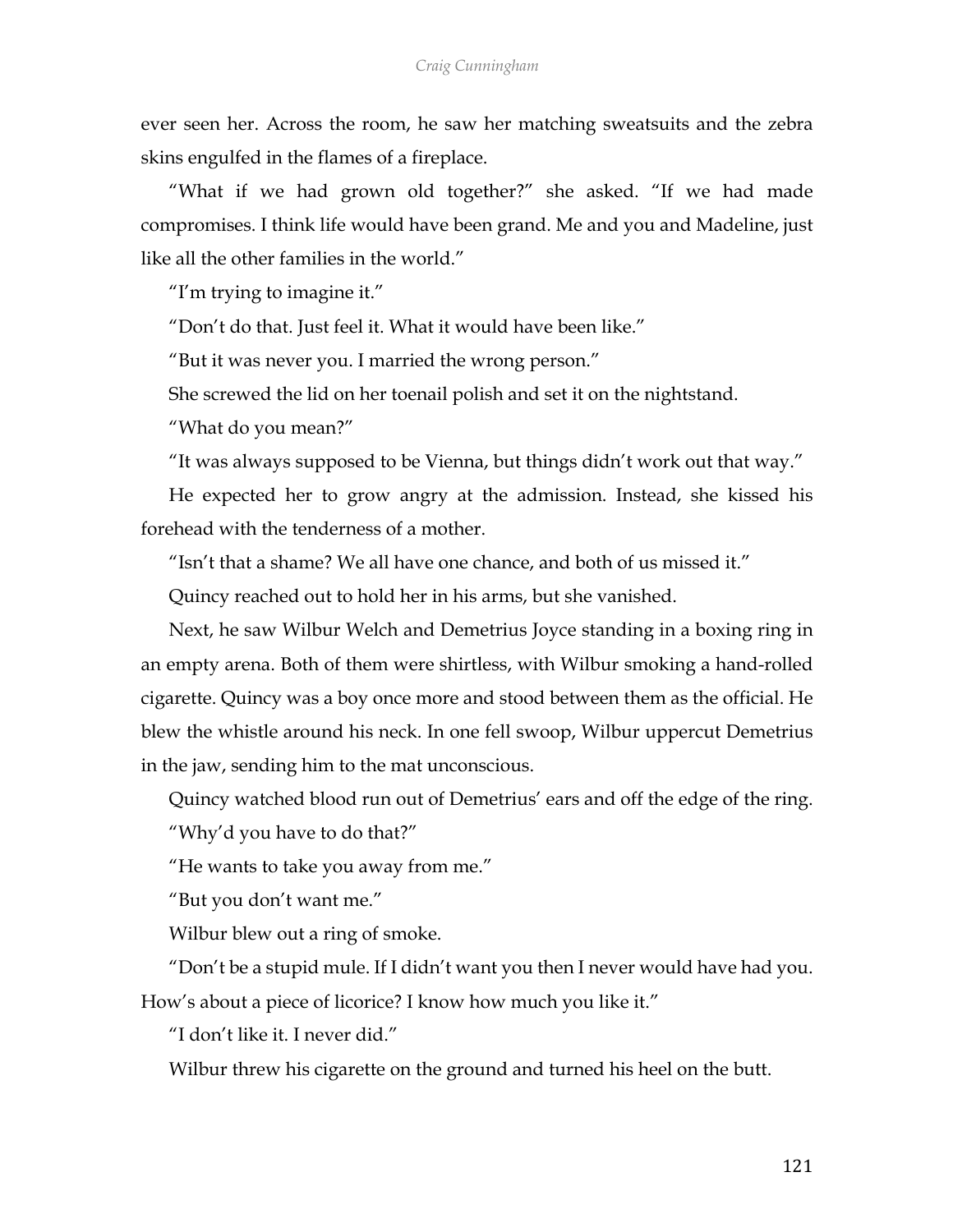"Don't like licorice? After all I done for you, you got the nerve to say something like that to me?"

"I never liked it."

Wilbur reached out and grabbed hold of Quincy's elbow.

"You got a problem, there, Quincy. I made you into the man you was best at being, and he would have made you into something else. But you got to pick your daddy by whoever made you the best."

At this, Demetrius sat up and fired a pistol into Wilbur's chest.

The final and most striking of the dreams opened with him standing in the middle of the street, looking ahead at Vienna, who wore a wedding dress and walked towards him. He looked down and saw that he was wearing a tuxedo. Then, the saxophonist Carlito Diego, Lenny's favorite, walked up to Quincy and blew the horn right into his ear, interrupting the ceremony. He took the saxophone and threw it in the bushes, but Vienna had gone.

"Vienna!"

He looked over the empty streets. Diego pointed him in the right direction, and Quincy ran off in her pursuit.

He caught sight of her wedding gown tailing around a series of street corners before the chase ended in the burned-up rubber factory, where the fortuneteller with the nipple rings and her magical cat waited on Quincy to arrive.

"You've just missed her," the fortuneteller said.

"Where did she go?"

"Someplace you'll never find her."

He rushed the woman but she threw a handful of black sand into the air and he awoke with Xavier King wringing a wet rag onto his neck.

"Mr. Ray!"

"Yes?"

"Thank God. You had me worried. You were talking in your sleep."

Quincy sat up and ate one of the peanuts left in a bowl by Xavier, who took a seat across from him in the booth.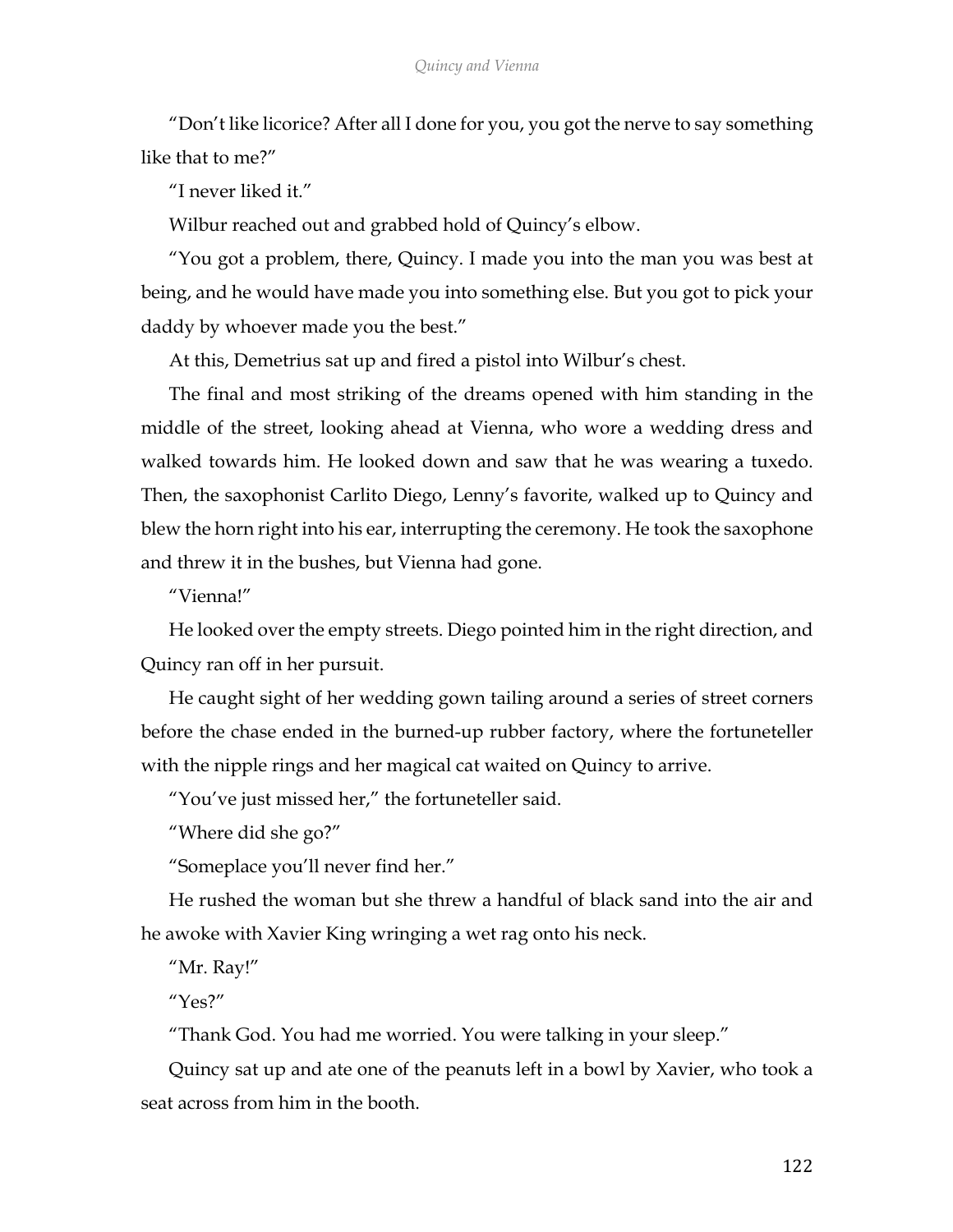"What did I say?"

"You said that you have done one thing, and now it's time to do another."

"Exactly right."

Quincy stood from the booth. He would never return to the Coconut Club.

He rushed home and scrambled into the bathroom, rifling through the cabinets for his shaving cream and a razor. He filled his palm with the white foam and spread it over his upper lip.

"To the end of the world."

Quincy swept his mustache from existence.

Rebutting his own advice, Quincy finally invested in someone else's idea.

\*

He was shuffling through the park one day when a man sitting on a bench threw a pebble at his head. Quincy felt the rock hit his nose, and then looked over at a man pretending to read a newspaper.

"You got a problem, buster?"

The man did not look up. He wore a plain black t-shirt with bright white jeans and blue shoes. Quincy had never seen anything of the sort, particularly of a man of at least forty years. He used his cane to swat the newspaper out of the man's hands.

"Quincy Ray. It's been too long."

"Am I supposed to know you?" Quincy asked.

"Probably not." The man reached down and opening a brown paper sack. "But I owe you one of these."

Quincy squinted his eyes, and then looked into the sack to find three or four pork sandwiches from the Coconut Club.

"Go on. Take one."

Quincy unraveled one of the papers and sniffed the familiar pork sauce created by Vern King many decades before while exploring the women of the Philippines.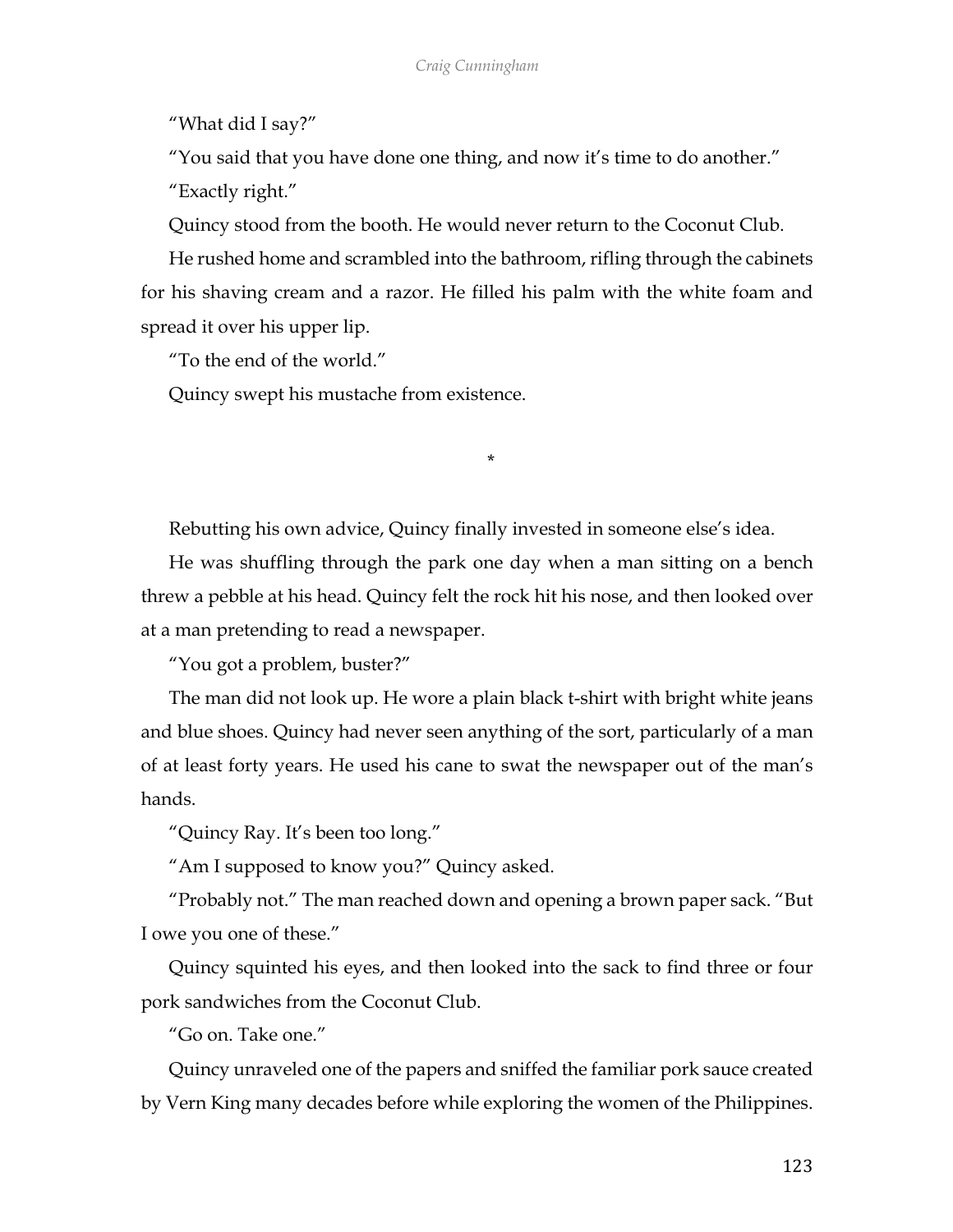Xavier cooked with the same passion but lacked the secret ingredient Vern would never share: lemon zest. Quincy took a seat on the bench next to the man.

He bit into the sandwich.

"It's not the same as it used to be."

"I know you don't remember my name, but a long time ago we sat on a bench like this. It was probably more meaningful to me than it was to you."

Quincy nodded and began to smile.

"Tell me, did you ever become the richest fella in the whole world?"

Donald Beasley laughed aloud.

"I'm still working on it. I got a good thing going, I think."

"And what's that?"

"Making computer chips."

Quincy shrugged and watched a pair of boys throwing a disc in the field across from them. A barking dog ran back and forth beneath the disc.

"I read an article about what your board did to you."

Quincy had learned to ignore all of the pity. Sympathizers emerged from all over the globe to wish him a beautiful future with whatever he chose to conquer next. The applesauce baron Thomas Warfield sent him a one-hundred-dollar bill and a lottery ticket as a prank. Quincy tore the money in half and dropped it into the disposal. He scratched off the ticket to find he had won six dollars, which reaffirmed that his lifetime of work had meaning.

"Yeah. Listen, tell me about these computer chips."

"We've made about a thousand so far, and have orders for five thousand more."

"Here's an idea." Quincy tossed the paper from his pork sandwich into Donald's lap. "Send me a business plan. If it stacks up, I'll give you ten million bucks for forty-nine percent. How's that?"

\*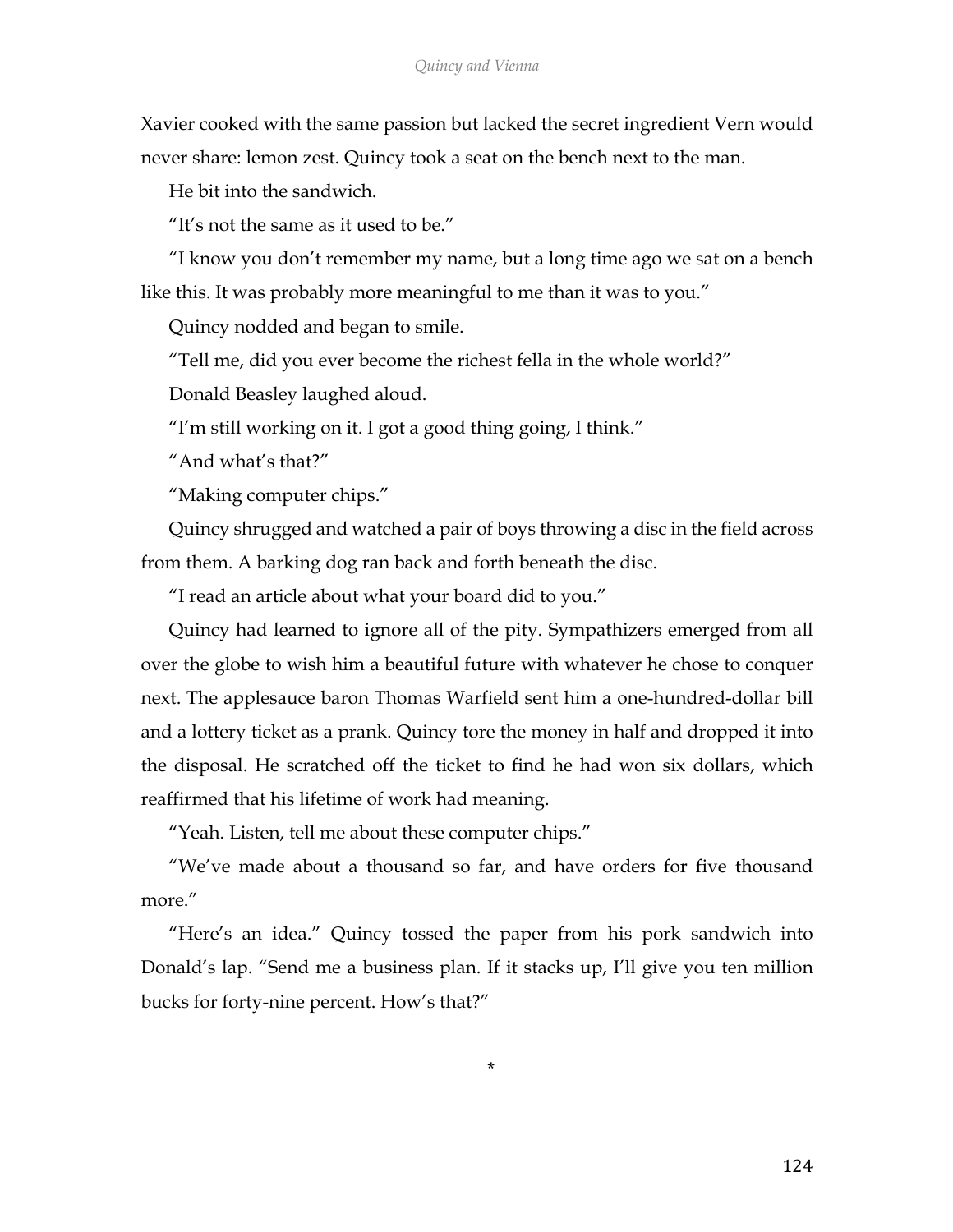Towards the end, he spent the majority of his time in the upstairs observatory, watching the world unfold one inch at a time. His entire fortune had been invested in wild ideas, from experimental vacuum cleaner robots to military equipment to prototypes of electric shovels. He even sent one million dollars to Chi Chi II, the son of the Chinese astronaut who planned to honor his deceased father by continuing the pursuit of affordable space vacations. Had Julian Graham still been alive, he would have called Quincy every day with the good news: the fortune was growing at unprecedented rates. Some of the investments fell flat on their face. Others, namely Donald's computer company, paid dividends far larger than he ever received while running Circus Wheel Lotto.

Sometimes throughout the day he would catch a glimpse of his reflection in the window and talk to himself in long diatribes. He thought this was how Demetrius must have looked even though they did not share a bloodline. His reflections both external and internal caused him fright.

"Once, long ago, I was everything I dreamed of being. Something stole that from me. Maybe it was Jack or Buddy. Maybe it was my own monsters. I don't recall. I spun the wheel and skimmed it off the top, risking my neck. I built the greatest, smartest, most successful enterprise in the history of the world," he preached to himself. "There is such a thing as truth. The key is to make it profitable."

The clouds covered the sun and he lost his reflection in the glass.

"Which road should a man take? The road of destiny, or the road of happiness? They lead to opposite ends of the earth."

His silhouette in the upstairs window haunted the children of the neighborhood. More than one slumber party reached new heights when the children dared one another to open the old man's back door and tap on his shoulder. The legend grew in those days that the figure was not alive, but a lifelike mannequin designed to distract the neighbors from the real owner of the house: a serial killer named Butch. Quincy ruined the legend for everyone during the July 4th block party when he attended with a cordiality he had never expressed in his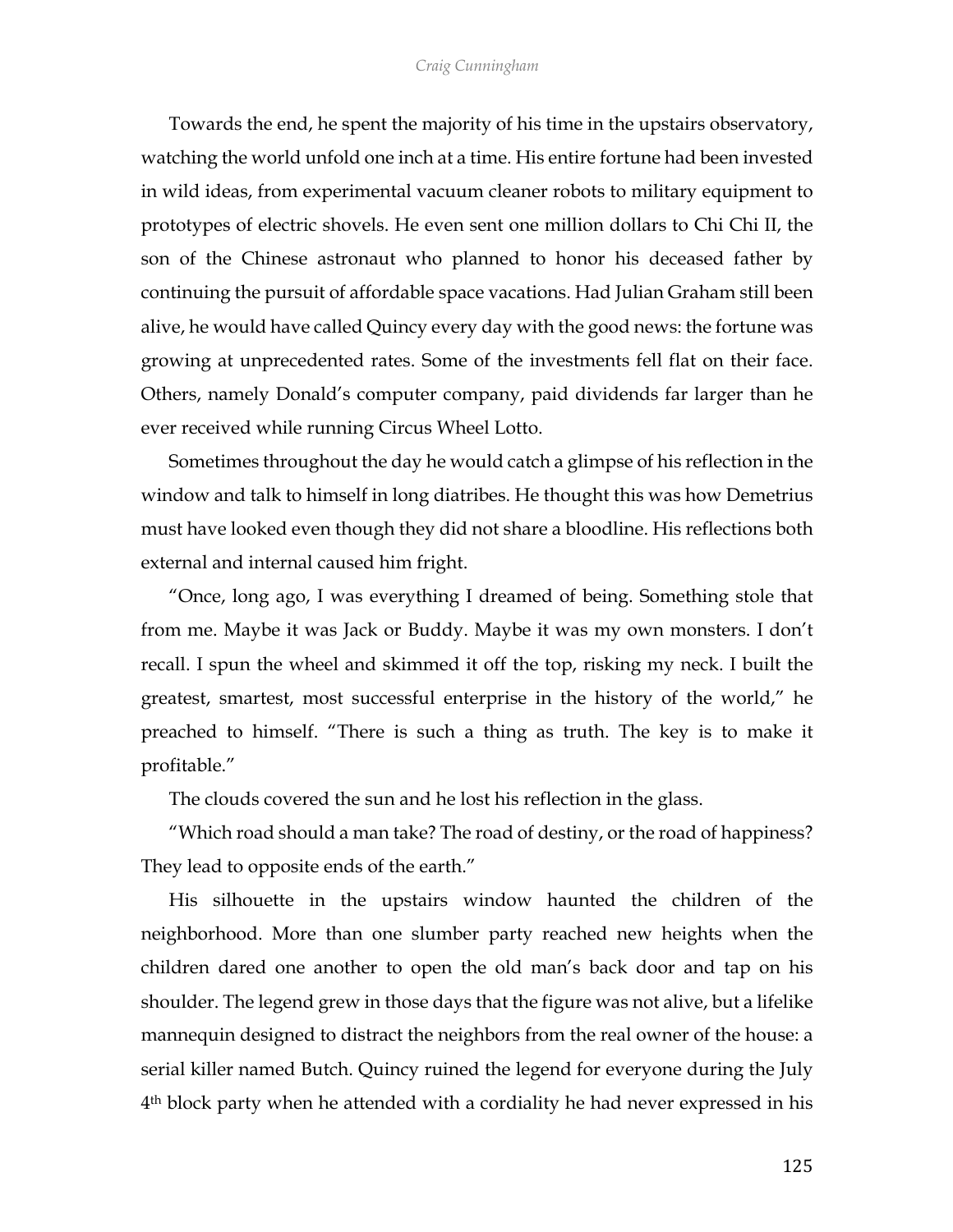entire life. He baked sugar cookies for the event and passed them out to the children shooting off their fireworks, slipping each of them hundred-dollar bills in the process.

Quincy stood in the upstairs window and placed his finger on the glass. He liked to pretend his finger guided the cars and the thoughts of the drivers. As they turned right, he nodded. He led them into their driveways, up the steps, and into their homes, where the children waited to kiss their cheeks.

"Once I was a real man. Not yet the commodore, and not yet Demetrius, but a real man nonetheless."

Lenny made frequent visits, and never knew that Quincy had willed the entirety of his fortune in the little man's name. Had Lenny known, he would have rejected the gift outright. Sometimes they drank hot teas from India and analyzed the flavors. In the summertime Lenny took him to minor league baseball games.

"Hey Quincy."

Quincy's eyes opened, and he looked across the room to see Lenny organizing the collection of old movies.

"I thought you was falling asleep and that's okay. I was just checking if you was going to or not. Hey Quincy?"

" $Yes$ "

"I got something I want to tell you and you got to promise not to take it wrong, okay?"

"Okay."

Lenny blinked fast and breathed heavy, summoning a courage he was not sure existed.

"Here goes. I love you. I had to say it just once before . . . before I don't have the chance."

A few days later, Lenny sent a leather journal to Quincy in the mail. He had titled the first page: PEOPLE WORTH REMEMBERING. Quincy found it comical for Lenny to guide him in such a way. He lay in bed that night for hours, tormented by the empty pages. So he cast the blankets aside and went into the observatory,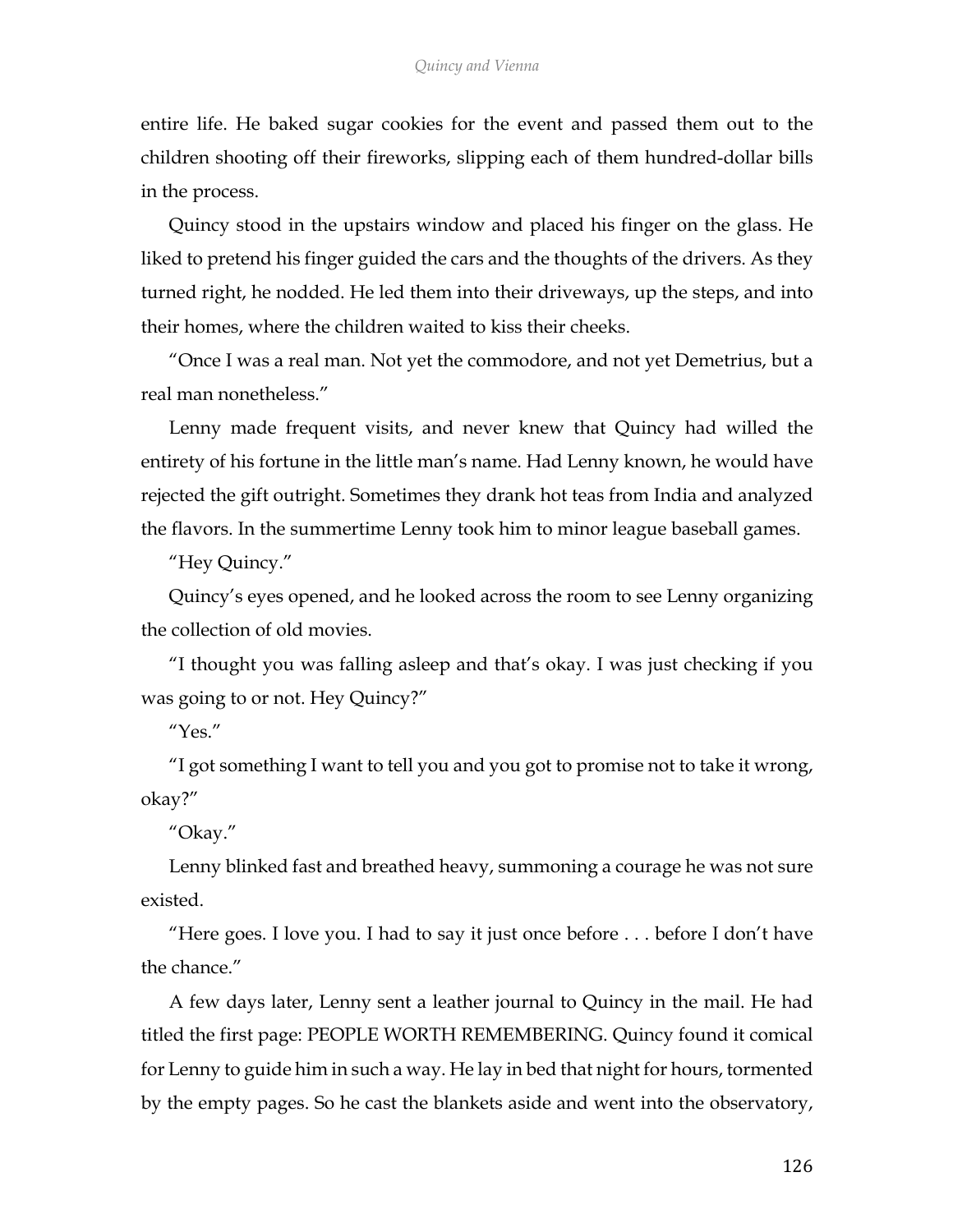## *Craig Cunningham*

where he spent the next twenty-four hours recalling everyone who influenced his life, starting with Demetrius and ending with Donald Beasley.

\*

Quincy awoke to find himself sitting in the chair by the window. He felt a glow of ethereal light, and looked over to see her sitting across the room with a rose on her lap.

"My dearest."

Quincy slowly turned and looked out the window, and then back at her to make sure she was not another a hallucination. That's when he realized that people look exactly the same from the day of their birth until the day of their death. Even with wrinkled skin and grey hair, he could still see her soul, which had not changed since that day so many years before when she blew him kisses through the playhouse roof.

"I always thought you were going to make me die alone," he said.

"I couldn't do that."

"You're not a minute too soon."

"I got the letters you sent me. I haven't lived at that address for some time, and the woman who bought the property held on to them because she thought they might be worth something. She tried to sell them to a museum. I don't know why, but she eventually sent them all back to me."

He nodded.

"People are funny, I guess."

"I read them all a hundred times. And I don't think you've been fair to yourself. Talking about going back in time, and whatnot."

"There's a Chinaman working on that technology as we speak. My investments in his company are soaring."

"I mean for the two of us. Making us right."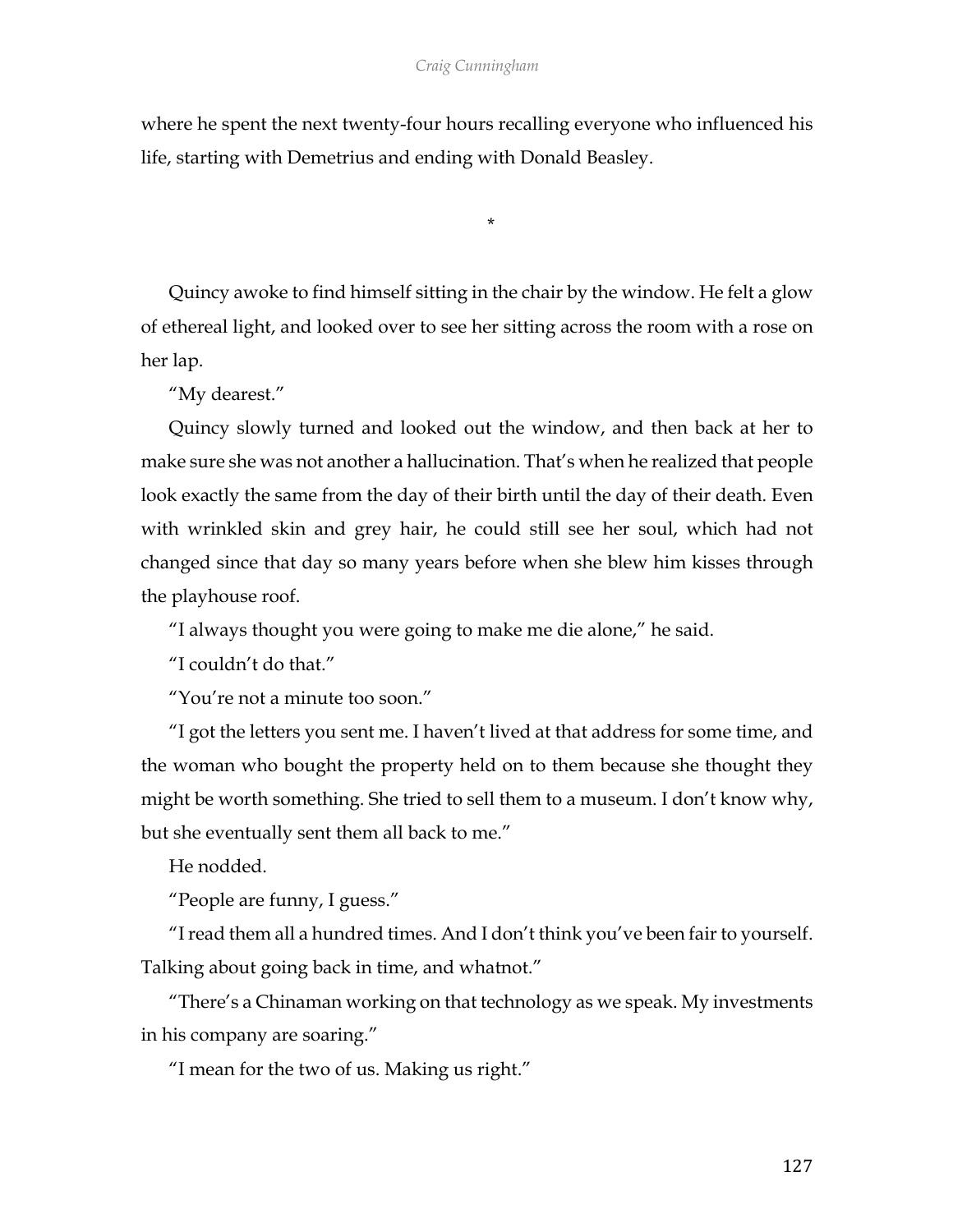He wondered if such a term could exist for someone like him. To be right meant to be true, and he never deviated from that.

"We made our choices."

"What do you mean?"

"I mean that we both chose destiny over happiness. Now here we are, like this."

"Would you choose it again?" she asked abruptly.

"It doesn't really matter now, does it darling?"

Vienna crossed the room and sat on his knee. She lay her head of white hair on his shoulder, basking in the familiar scent of his skin.

"I'm sorry."

"Don't be sorry."

"It's not fair to ask you that question," she said. "We get one life only, and there are ten ways we can take it. You can't come to the end of it all and let the nine roads you didn't take make you feel guilty for the one you did."

"I don't feel guilty."

"Neither do I."

"I just feel incompletion."

"So do I"

Quincy ran a hand through her hair.

"I want to give you something." He took Mrs. Demps' stolen ring from his pocket and slipped it onto her finger. She held up her hand with a smile, admiring the modest jewel. "This ring can mean whatever you'd like. Just don't tell me."

He took her across town to the fairgrounds. A traveling carnival had been stopped for nearly three weeks. His senses overwhelmed with the sweet delicacies of cotton candy and turkey legs, so familiar to the days of his youth. In the distance, the great Ferris wheel rose into the sky. Vienna squeezed his hand as they purchased the tickets.

Quincy waved at the ride operator.

"Clear everyone off the wheel so we can ride alone."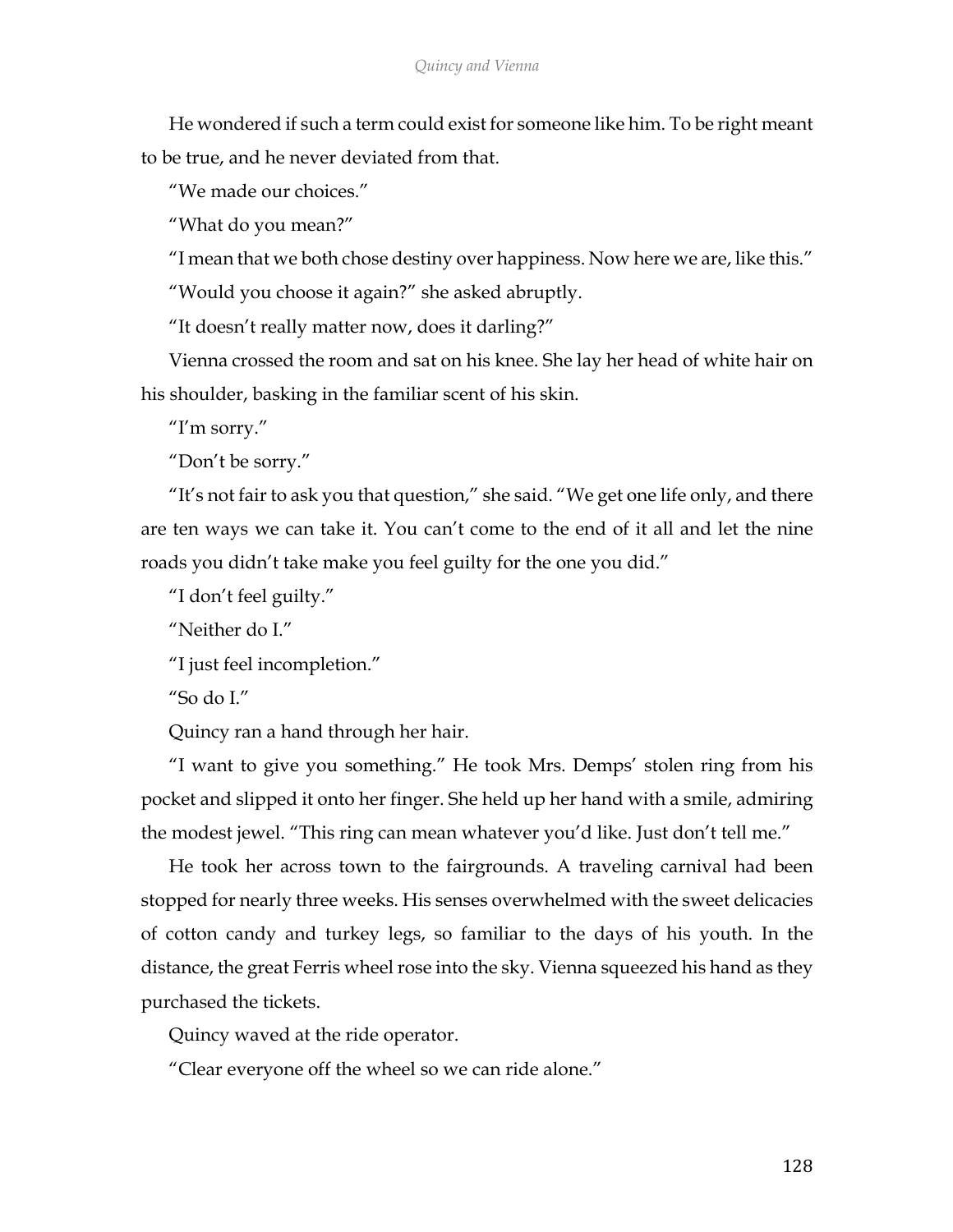The man removed his cap. "I'm sorry old timer but I can't just turn folks away. You got to wait at the back of the line like everybody else."

"Would you break the rules for ten thousand dollars?" Quincy flashed the money, and the man scratched his head.

"Good heavens, is that real cash money?"

"Not unless you do as I asked. I'll give you half now and half when we get off."

The operator stopped the wheel and forced everyone off without explanation.

"Ready?" Quincy asked Vienna.

They ascended the metal stairs hand in hand, up the altar of their chosen church.

They took a seat, huddled into one another's embrace, as the young man locked the bar over their waists.

"No hanky panky," he said with a smirk.

Quincy and Vienna felt their stomachs drop as the wheel moved them backwards and upwards all at once. They laughed together at the adventure. What must the kids below be thinking, with the two old wingless birds being carried up to the sky?

Vienna turned to Quincy. "Tell me something. I don't care what."

The wheel had made its first full rotation.

"What if I tell you a story?"

Her eyes sparkled in the carnival lights as she nodded.

"There was once a master who was leaving town, and left his fortune with three servants. When he returned, he asked the first servant for the money, and the servant had tripled the original amount. The second servant had doubled the money. But when he approached the final servant, the lowly fellow handed back the original amount, and the master was displeased."

"Because he had been to afraid to lose it."

"Because he had been afraid to take a chance. But the story is incomplete."

"Then how does it end?"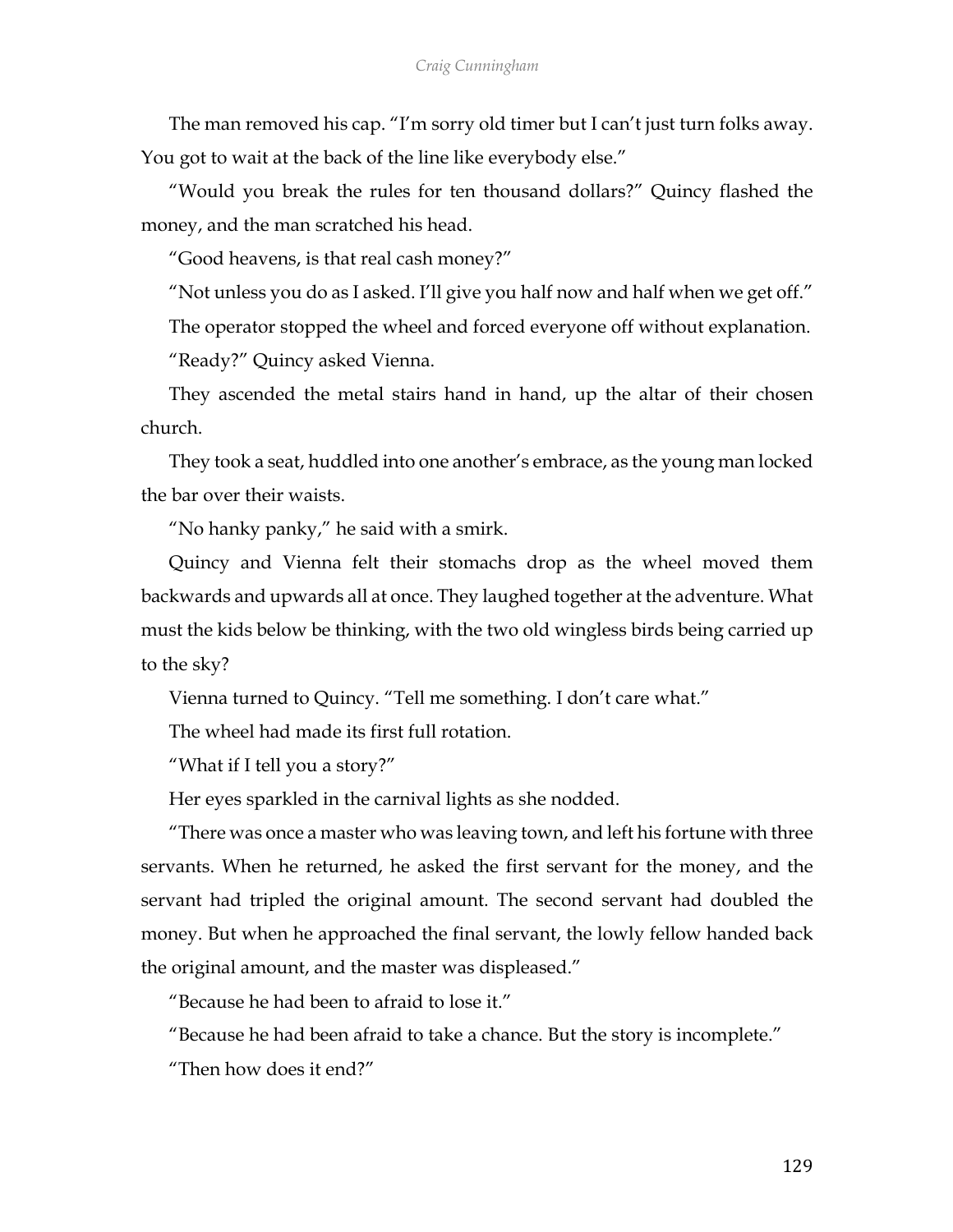"There was a fourth servant, unmentioned in all accounts," he said with a boyish smile. "And when the master approached him, he revealed that he lost the coin altogether. He'd lost the master's fortune for one reason or another. Everything, gone."

"And?"

"And he feared the master's wrath at such a terrible mistake. The master trusted him, and now he had nothing to show but empty hands. But, still, the master kissed the servant's cheek and said, 'Well done, my good and faithful servant'. The master is always more pleased with the man who loses everything than the one who is afraid to take a chance."

The wheel had made its second rotation.

Vienna leaned over and kissed Quincy's lips. He closed his eyes and kissed back as they began their final rotation.

"That's very beautiful, Quincy."

"Yes, I think so too."

He felt the fresh air flowing down his throat and into his lungs, and knew this to be one of those nights you never forget. This was the kind of night you get once, maybe twice, in your whole life.

And that's if you're lucky.